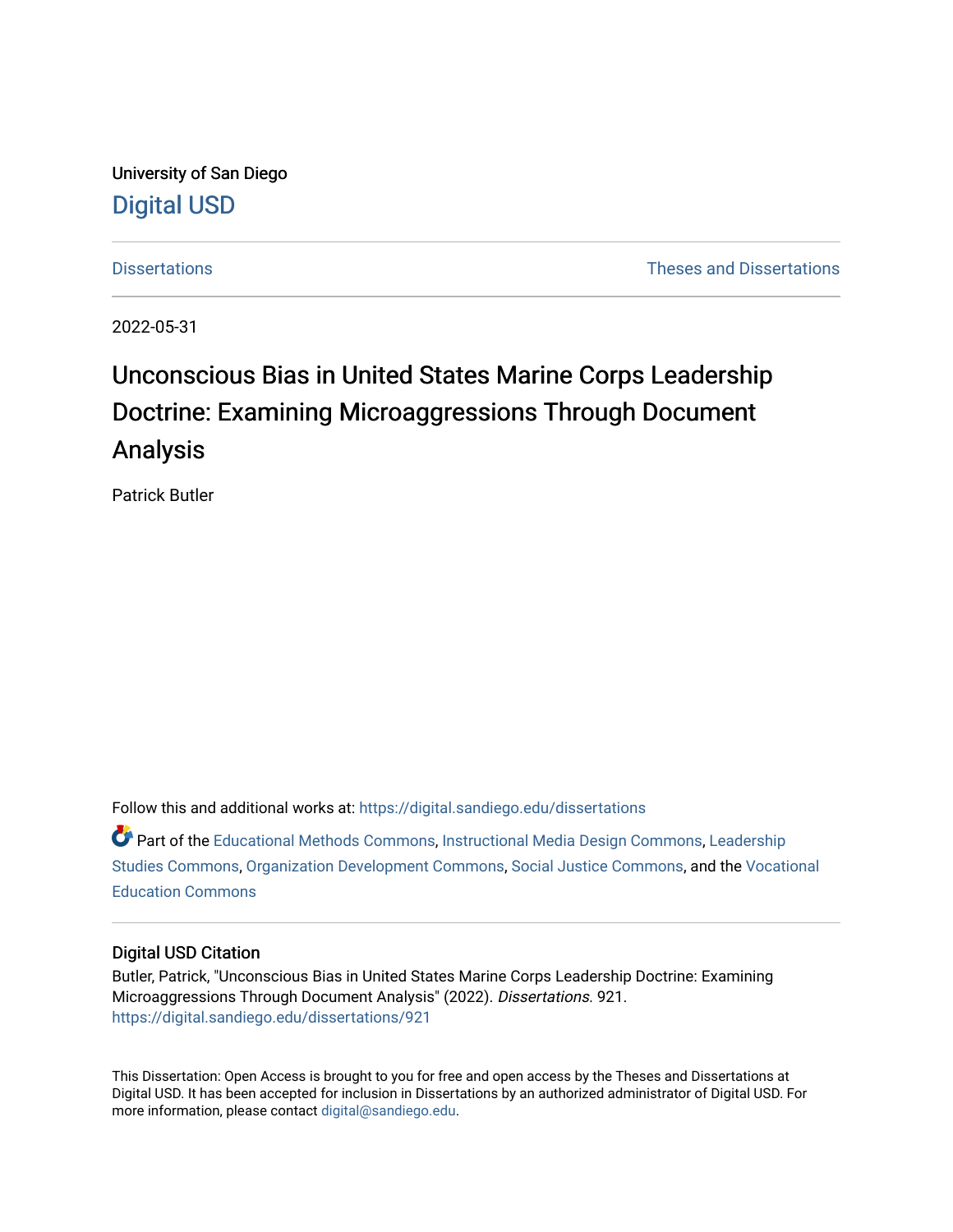# Unconscious Bias in United States Marine Corps Leadership Doctrine: Examining Microaggressions Through Document Analysis

by

Patrick James Butler

A dissertation submitted in partial fulfillment

of the requirements for the degree of

Doctor of Philosophy

May 2022

Dissertation Committee

Committee Chair, Dr. Hans Schmitz, PhD

Committee Member, Dr. Robert Donmoyer, PhD

Committee Member, Dr. Antonio Jimenez-Luque, PhD

University of San Diego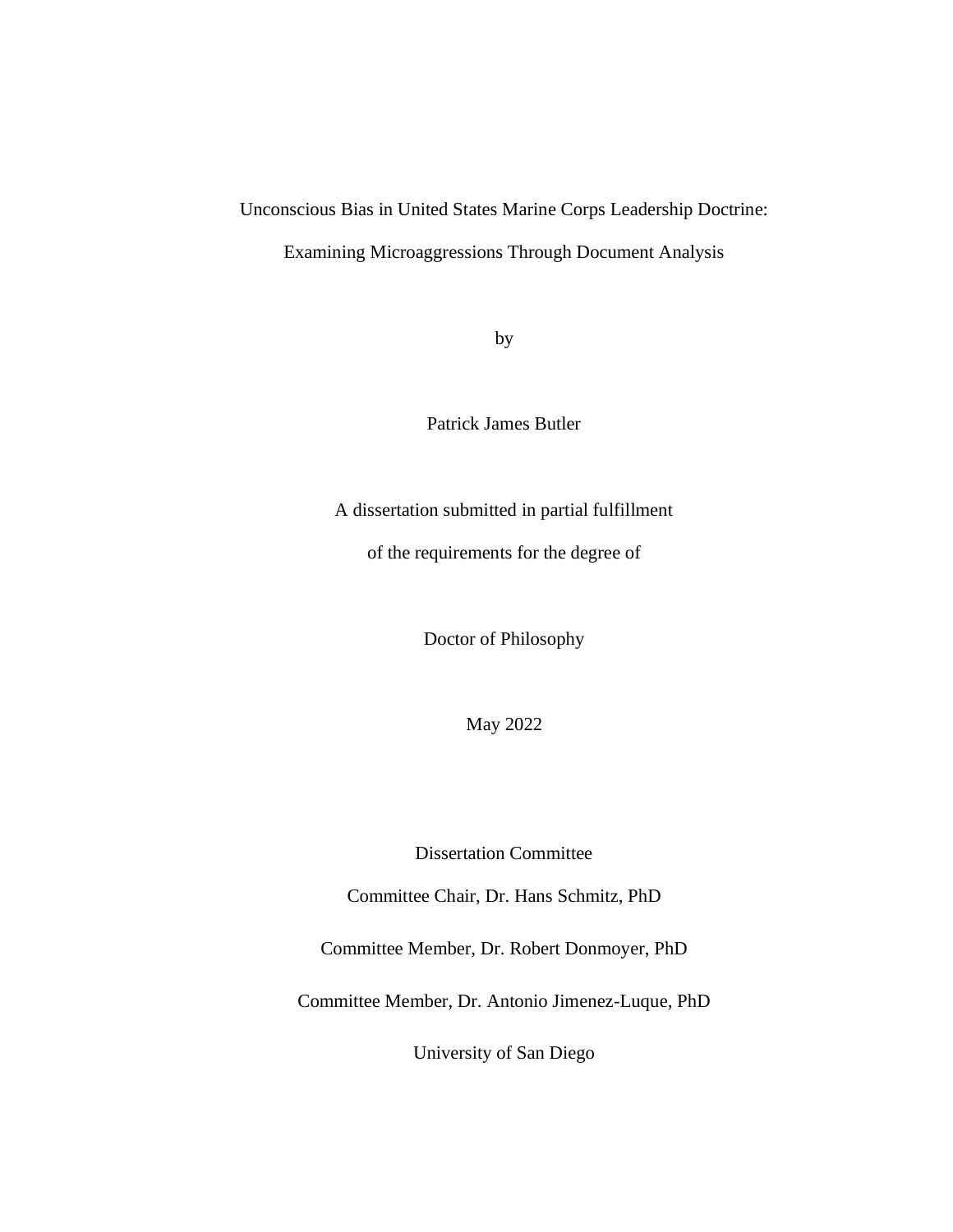© Copyright by Patrick James Butler

All Rights Reserved 2022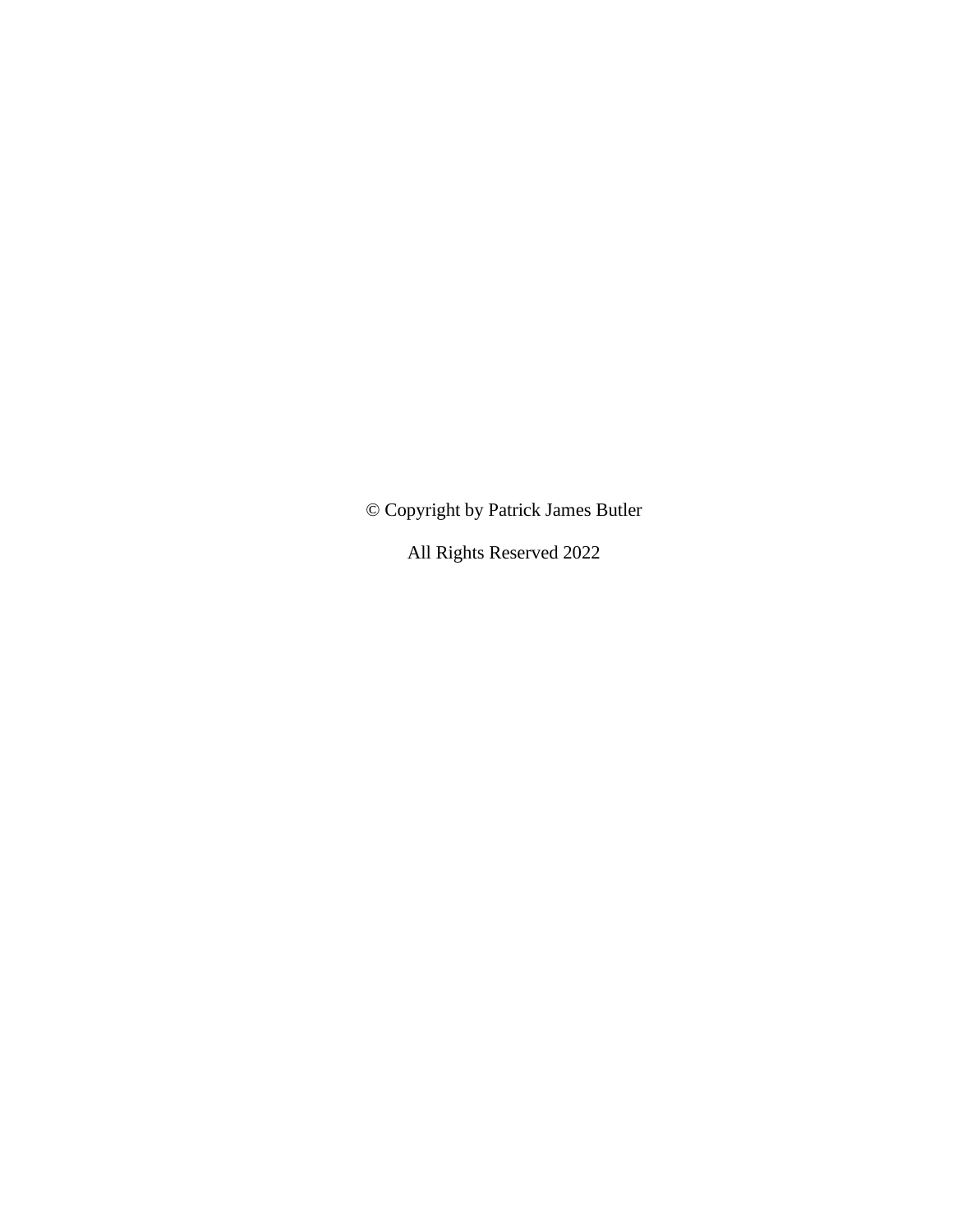## **University of San Diego School of Leadership and Education Sciences**

CANDIDATE'S NAME: Patrick James Butler

TITLE OF DISSERTATION: UNCONSCIOUS BIAS IN UNITED STATES MARINE CORPS LEADERSHIP DOCTRINE: EXAMINING MICROAGGRESSIONS THROUGH DOCUMENT ANALYSIS

APPROVAL:

Dr. Hans Schmitz, PhD

Dr. Robert Donmoyer, PhD

Dr. Antonio Jiménez-Luque, PhD

\_\_\_\_\_\_\_\_\_\_\_\_\_\_\_\_\_\_\_\_\_\_\_\_\_\_\_\_\_\_\_\_\_\_\_\_\_,

\_\_\_\_\_\_\_\_\_\_\_\_\_\_\_\_\_\_\_\_\_\_\_\_\_\_\_\_\_\_\_\_\_\_\_\_\_,

\_\_\_\_\_\_\_\_\_\_\_\_\_\_\_\_\_\_\_\_\_\_\_\_\_\_\_\_\_\_\_\_\_\_\_\_\_,

DATE: 20 April 2022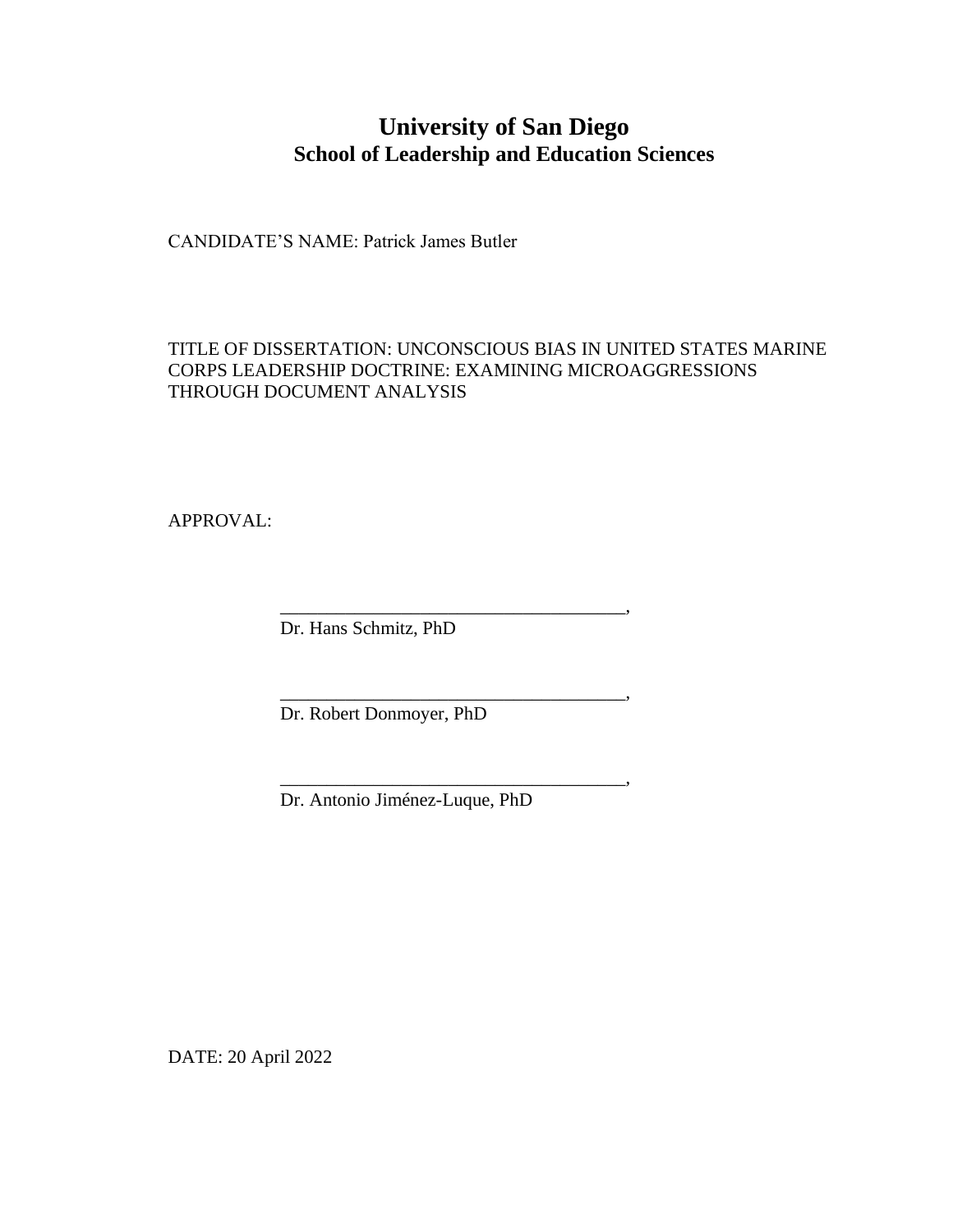#### ABSTRACT

This dissertation employed a document analysis format to examine Marine Corps leadership education doctrine for microaggressions. The United States Marine Corps (Marine Corps or USMC) is the military service with the least diverse officer cadre in terms of sex, gender identity, and race. The study results show a pattern of repeating unconscious bias-related content within the Marine Corps' documents. Such patterns can negatively affect minority members in terms of their health, acceptance, and performance within the organization. The results also document an overriding bias-culture which puts Marine Corps leadership in a dilemma of trying to encourage conformity to traditional organizational cultural identity while embracing a new future of a more diverse and flexible workforce. This "Conformity/Diversity Conflict Dilemma (CDCD)" is likely to also exist in other organizational contexts.

#### **CDCD, Macro Context:** The Marine Corps' warfighting

philosophy endorses *Maneuver Warfare* which relies upon a decentralized command structure with subordinates free to act under guidance given by a Commander's Intent mission statement. Subordinates require implicit understanding of the commander's intent statement to ensure unity of effort, but because the Marine Corps is also now encouraging diversity of thought and the recruiting and retaining of a more diverse workforce, the likelihood that implicit understanding of a commander's intent is achievable decreases under the current leadership paradigm.

**CDCD, Micro Findings:** Five of twelve microaggression-related themes appear more often in the publications: colorblindness racism, denial of individual bias, bias against non-male gender and non-traditional gender expression, sustaining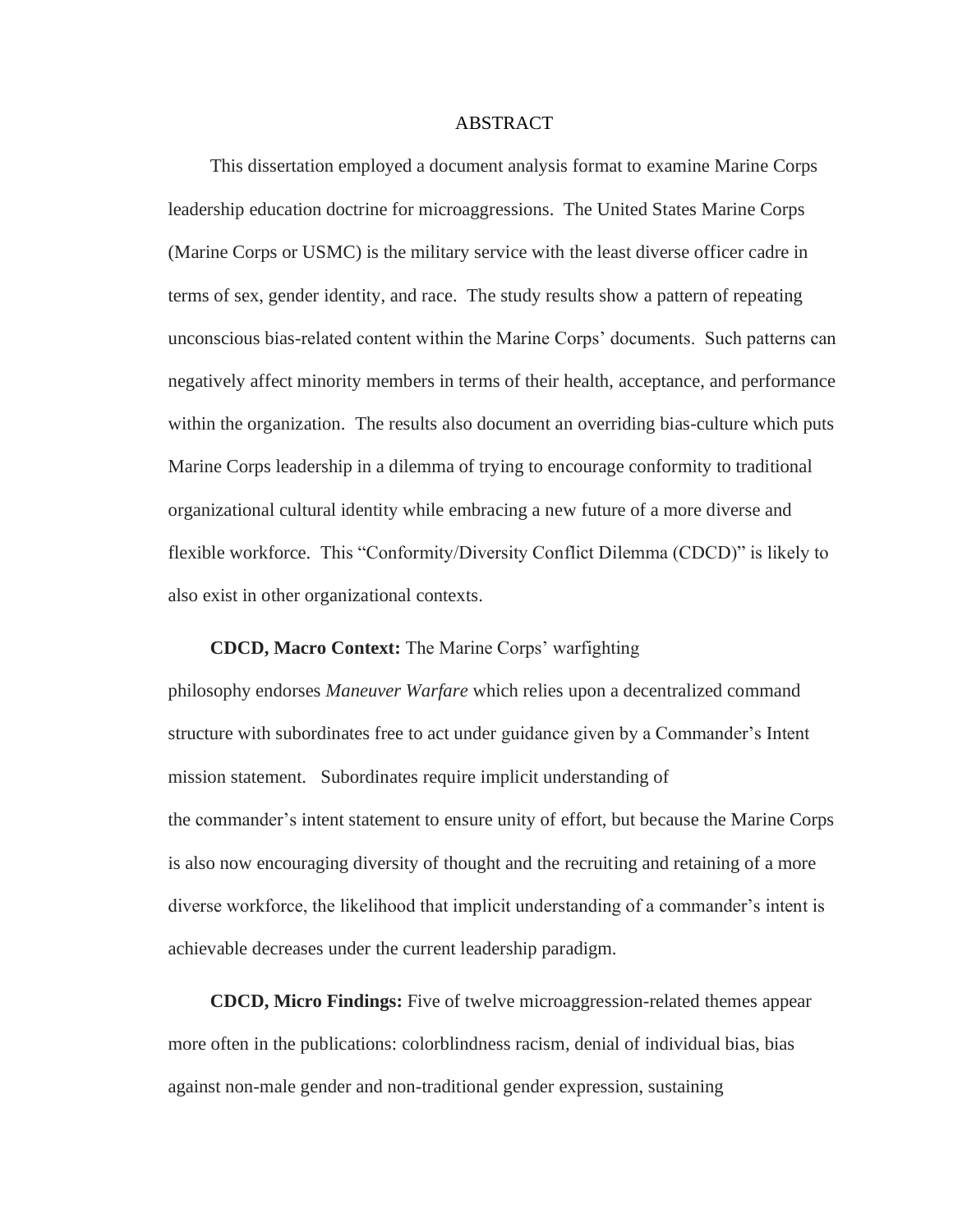inequality with a myth of meritocracy, and pathologizing dominant historical white male cultural values in the name of organizational harmony. The themes are present in both words and by omission when authors deny diversity by using a one-size-fits-all approach to culture-building.

**Recommendations:** The USMC should update publications to reflect a way of writing Commander's Intent and using decentralized leadership which harnesses diversity of thought, communications styles, and ways of cultural knowledge rather than encouraging conformity to a singular mindset to achieve success. The publications should remove biased language including bias by omission or negation. Education efforts focused on eliminating unconscious bias and microaggressions must continue and become normalized.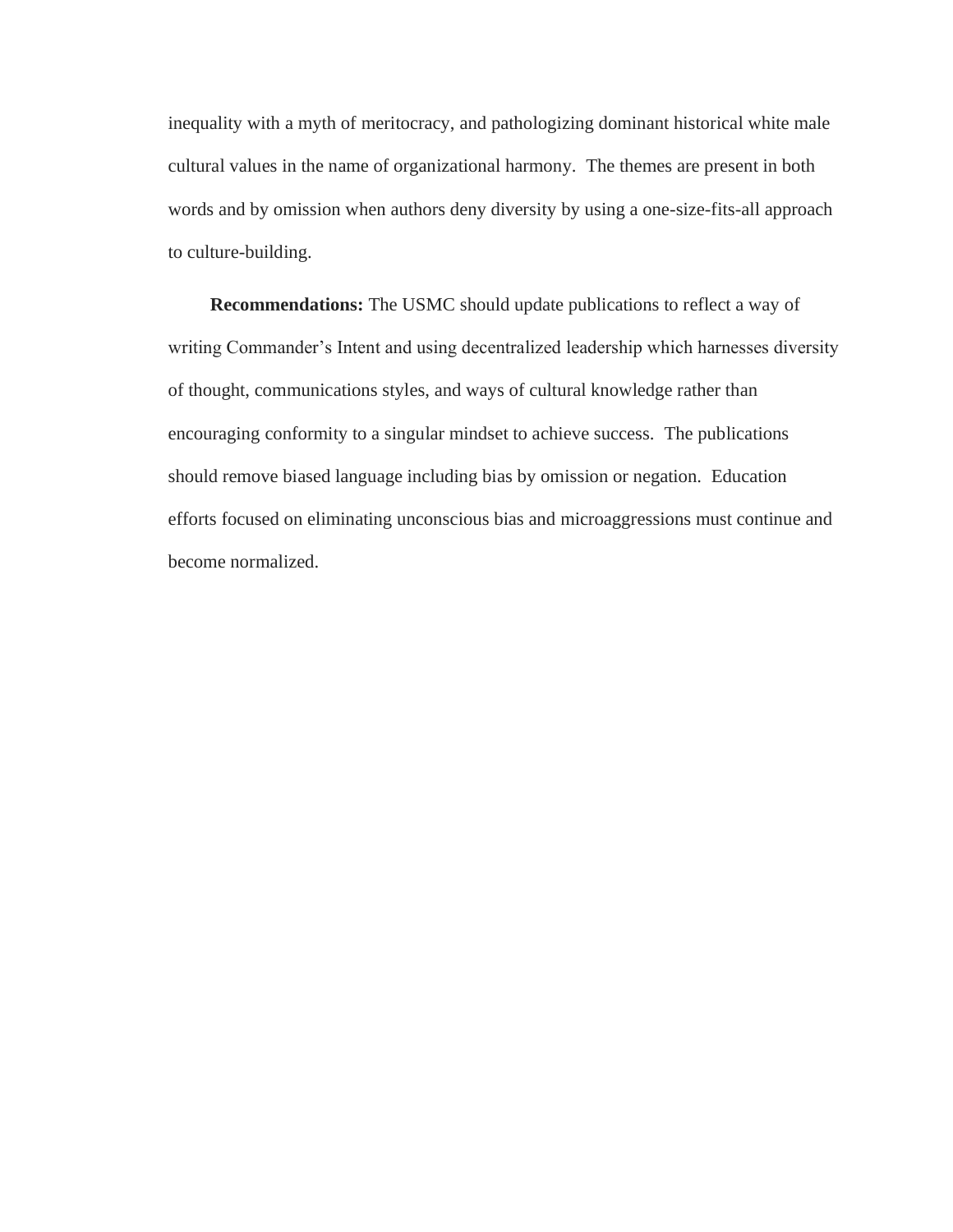### DEDICATION

I dedicate this work first to my parents, who taught me a love for the Marine Corps and the Marine Corps community. Second, I dedicate this work to all Marines past, present, and future. I hope that this research will help me give back to the Marine Corps, an organization that gave me and my family so much throughout my life.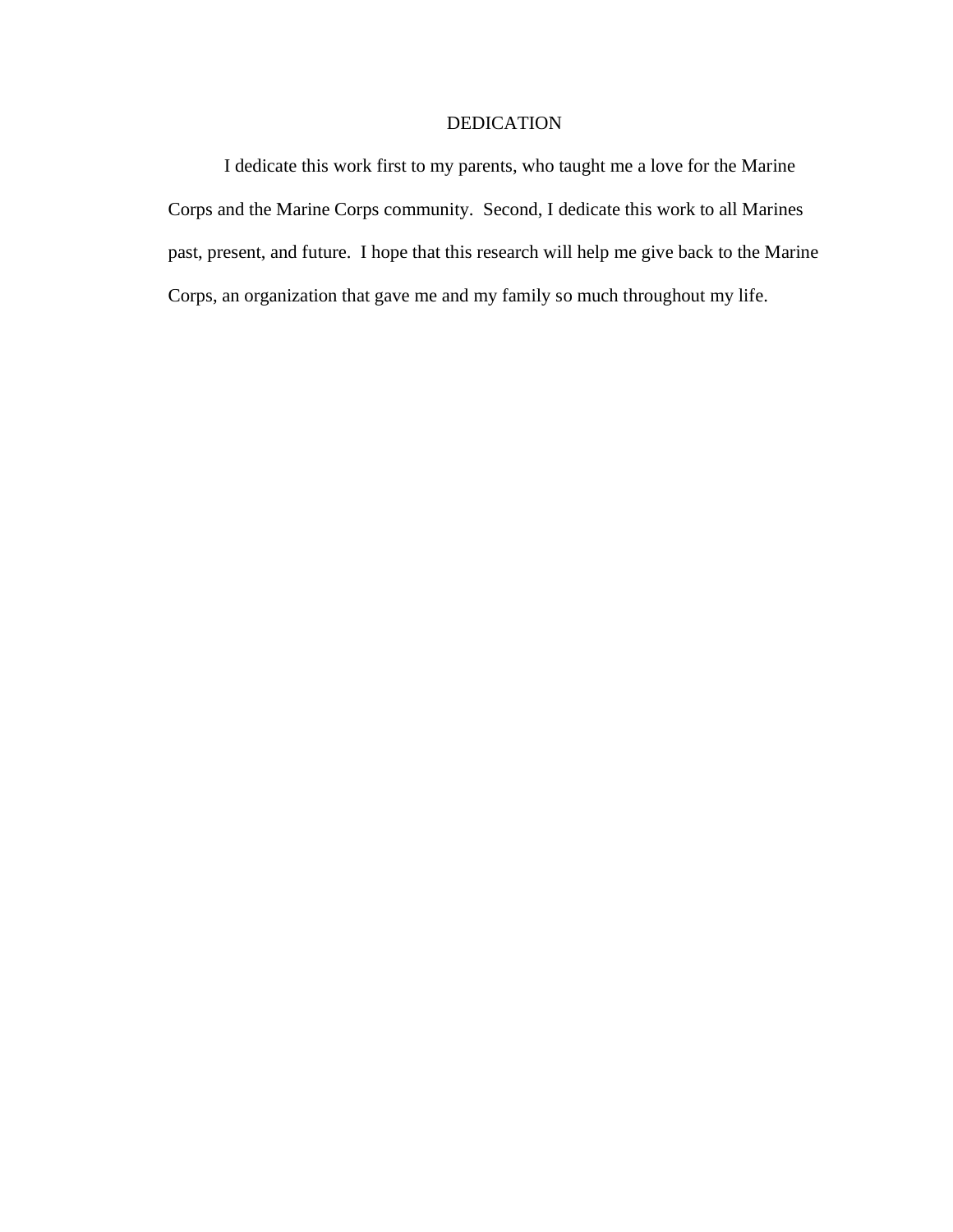#### ACKNOWLEDGEMENTS

<span id="page-7-0"></span>This effort would have been impossible without many people in life, both personally and professionally. Thank you to my wife who supported me throughout the doctoral process and encouraged me every day. Thank you to my parents who taught me a love for the Marine Corps at an early age and showed me the importance of serving my country. Thank you to all the Marines and sailors with whom I served throughout my career. It is your example of selfless service, professionalism, and dedication which inspires me to give back and leave the Corps better than the way I found it. Finally, thank you to my doctoral committee and the amazing professors and administrators who work tirelessly to teach the art and science of leadership all over the world and help to advance the understanding of diversity, inclusion, and empowerment of all humanity.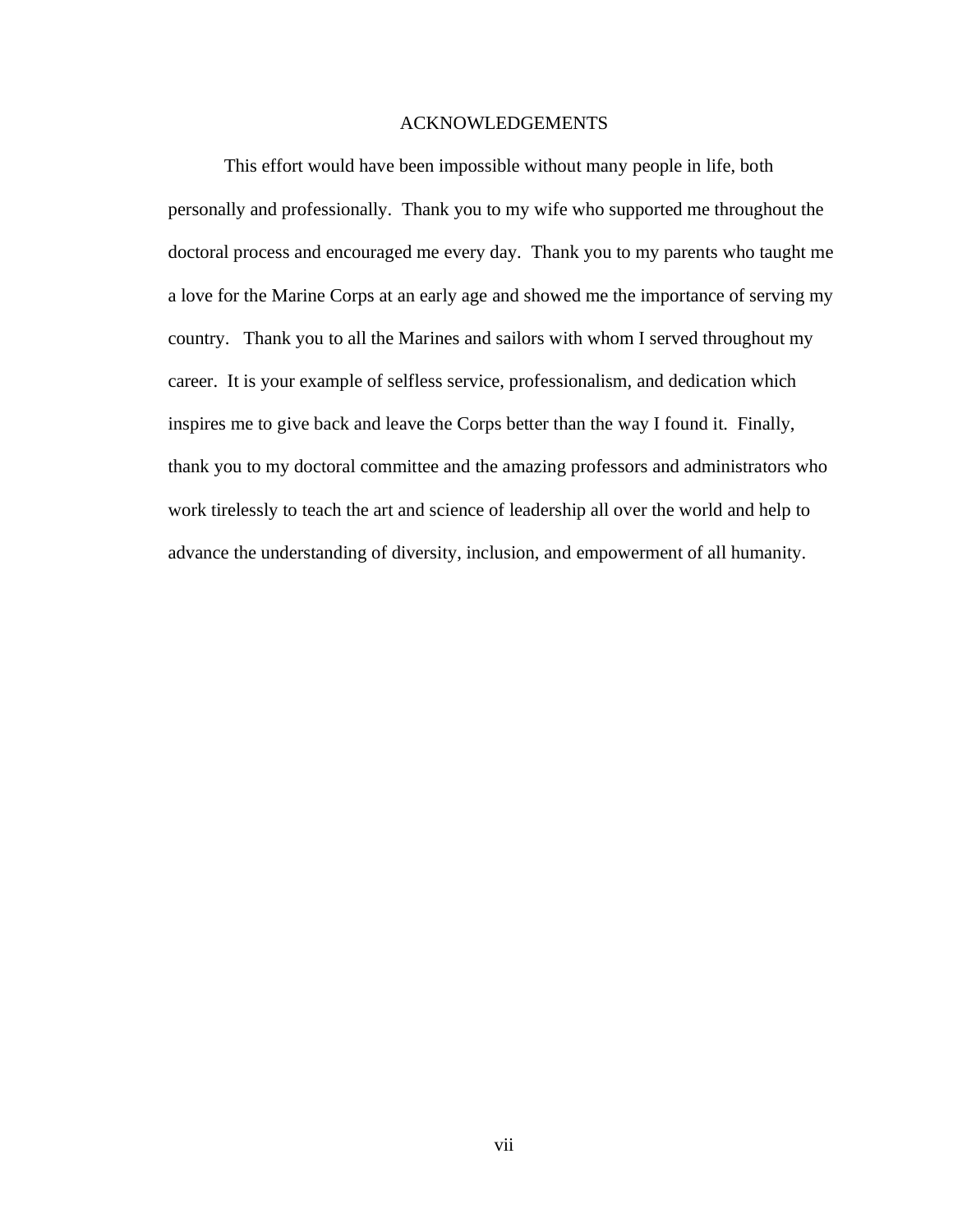#### FOREWORD/AUTHOR'S NOTE

<span id="page-8-0"></span>As the child of Marine parents and a Marine veteran leader of over 20 years of service, I want to give back to the military service which has had such a positive impact on my life. This dissertation continues my years-long attempt to find, catalog, and counter unconscious bias within the United States Marine Corps. And despite what I felt like was a successful career and an overwhelmingly additive lifestyle being a Marine and leader of Marines, my studies in the Adult Education and Leadership fields showed me that there is room for improvement.

Embarking upon this work presents something of a philosophical dilemma for me. As Marines, we are always taught (and generally agree) to have extreme organizational pride, some of which is certainly warranted given our long history of battlefield success, the individual sacrifice it takes a person to earn the title "Marine," and the stellar quality of our fellow Americans with whom we serve on a daily basis. Some of our institutional pride is also protective and strategic in nature; beyond simply building *esprit de corps;*  the inherent "us versus them" mentality that often sets the Marine Corps apart from the other services is a reaction to the needs of Marine Corps leadership to constantly justify our existence both to the United States public and our own lawmakers, who have at various times questioned and actively tried to eliminate our existence. This consistent fight for survival as a military service can manifest in several ways, but one is an almost pathological justification within our members to put the needs of the Marine Corps above the needs of the individual Marine, and to put the needs of our fellow Marines above those of our own. This ingrained selflessness is ideal to building a healthy and respectful organizational climate in many respects, but can also lead to an atmosphere where

viii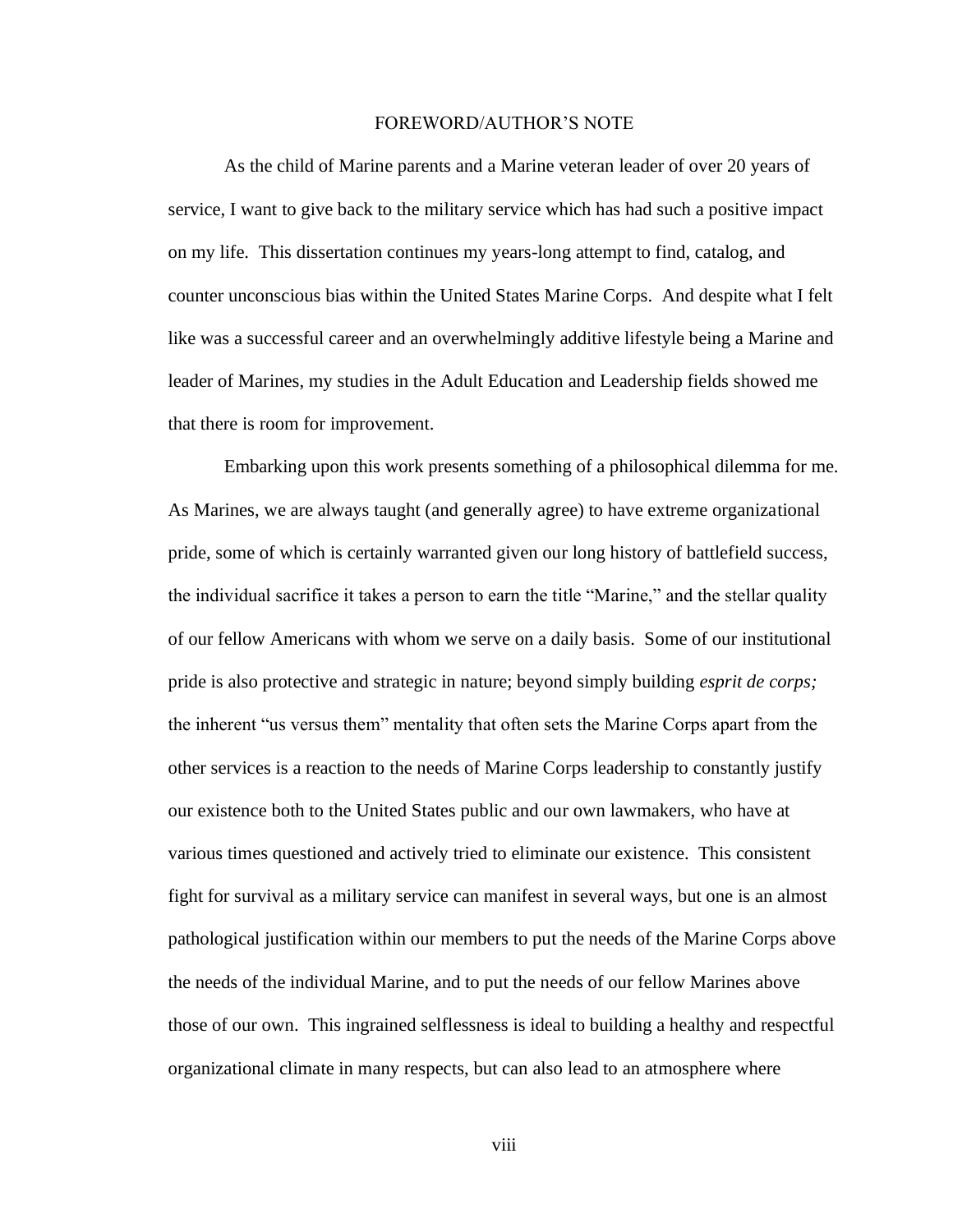Marines who do not share these same values and conform to the existing culture, whether simply due to their not feeling included in the organization or due to prejudice and bias against them, can be ostracized and limited from promotion, retention, and meritorious recognition efforts.

This research will be an excellent way for me to use the education and context provided by the University of San Diego in a way which can maximize benefits for Marine leaders while both addressing an unstudied area of social justice and bias reduction and adding to the overall social justice movement within this country. However, I must also acknowledge that the Marine Corps influenced my life in ways which have perspective-altering effects on my research lens.

From a positive perspective, my in-group positionality makes me an ideal researcher in terms of access, credibility, and familiarity with the subject matter. Marines are much more likely to listen to a critic who understands the system from firsthand knowledge and whom they assume has the best interests of the overall Marine Corps at heart. From a negative perspective, my overall positive experience associated with the service and its members can also make my ability to assume a critical researcher viewpoint more difficult. I must ensure that my desire to help the Marine Corps does not morph into an attitude that prevents the critical realist perspective which I espouse. Similarly, because I am a white, heterosexual male, I resemble most leaders in the Marine Corps (DOD, 2020a; Reynolds & Shendruk, 2020;) and therefore may be inadequate or ill-suited to recognize microaggressions and offer a sufficiently critical approach to the existing USMC leadership paradigm. I have tried to mitigate these and any other potential positionality-based drawbacks which arise via transparency of my methods,

ix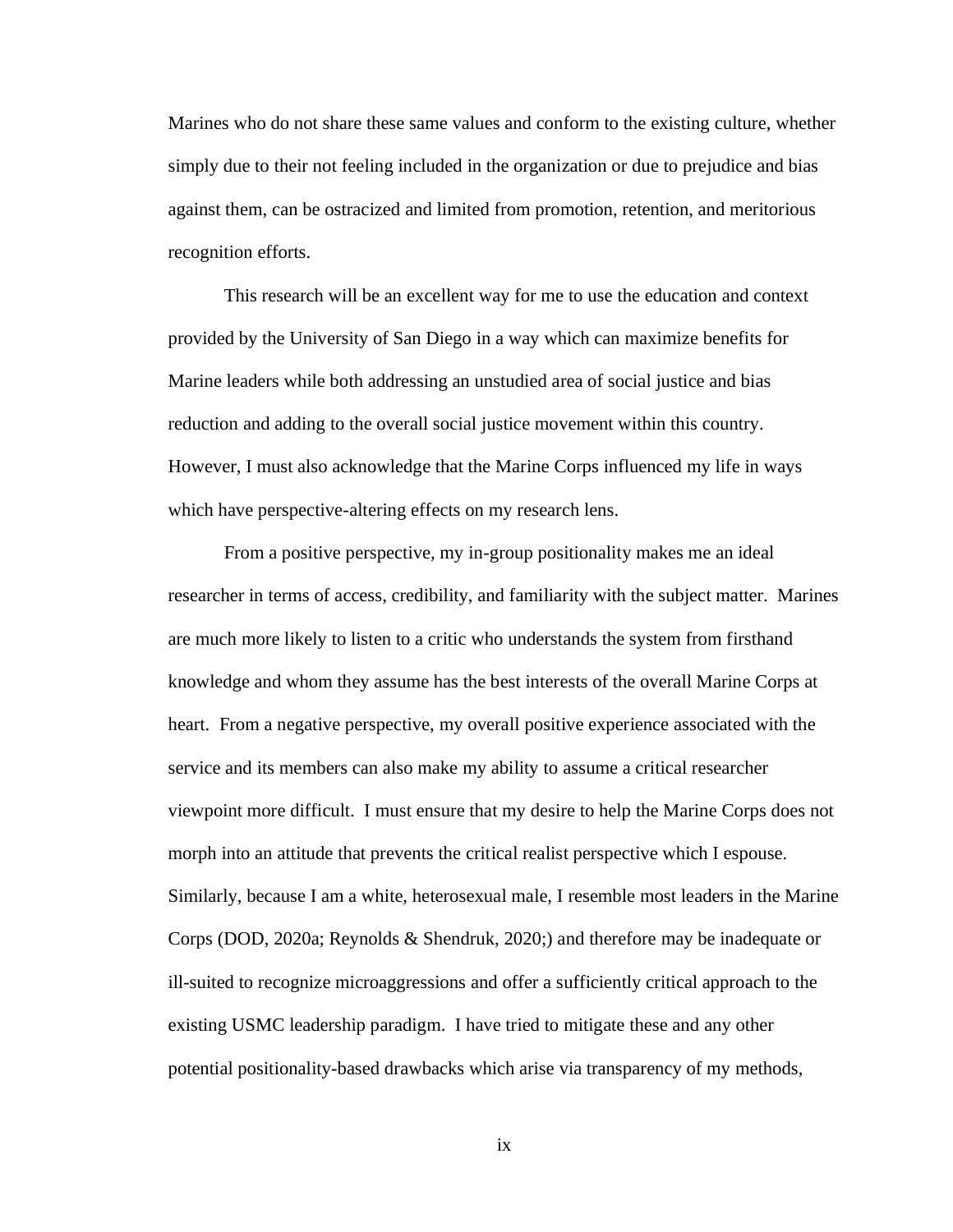continued candor of opinion and dealing plainly with any potential author bias and citing relevant examples which link bias reduction and improved military performance whenever possible throughout my work.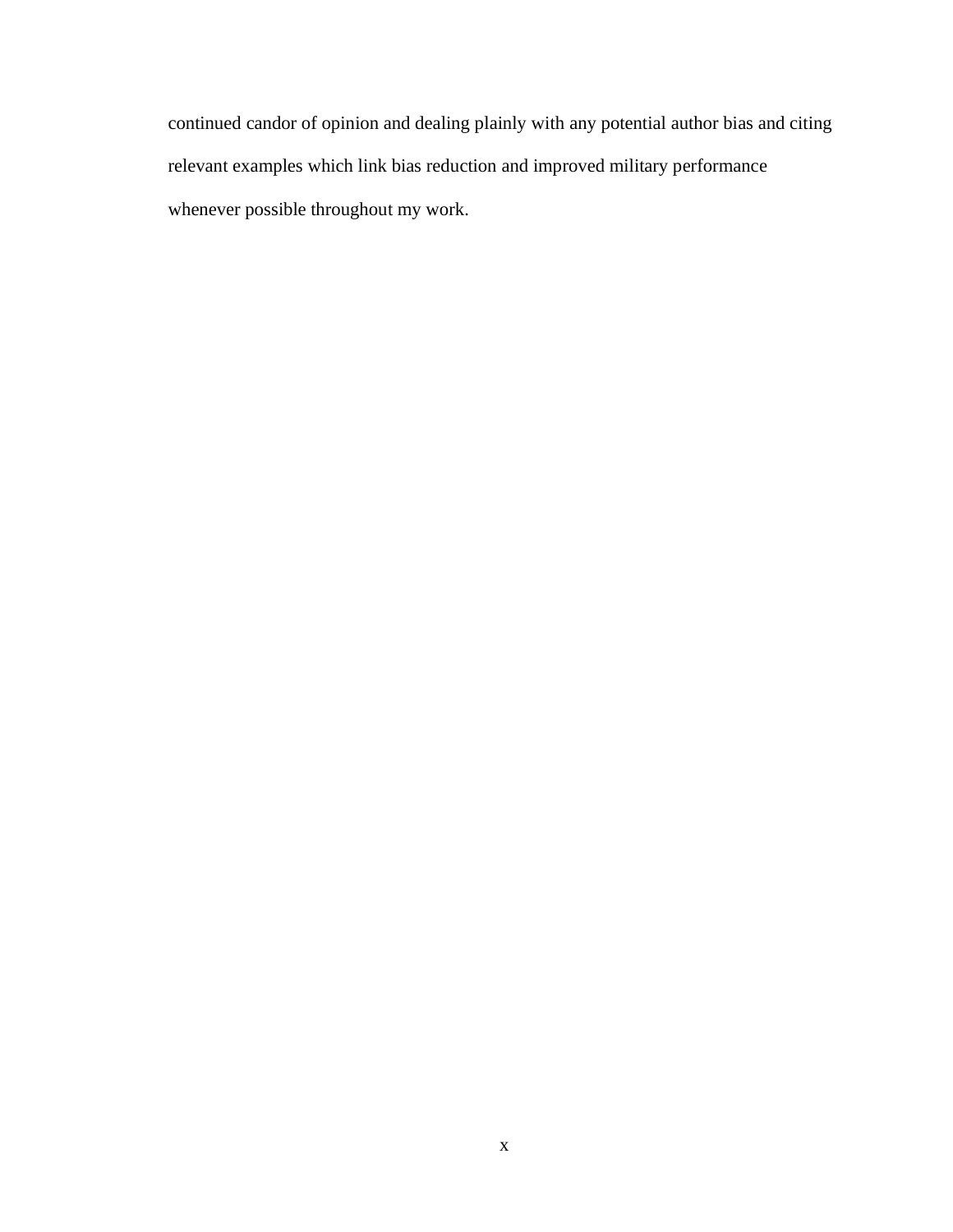## TABLE OF CONTENTS

<span id="page-11-0"></span>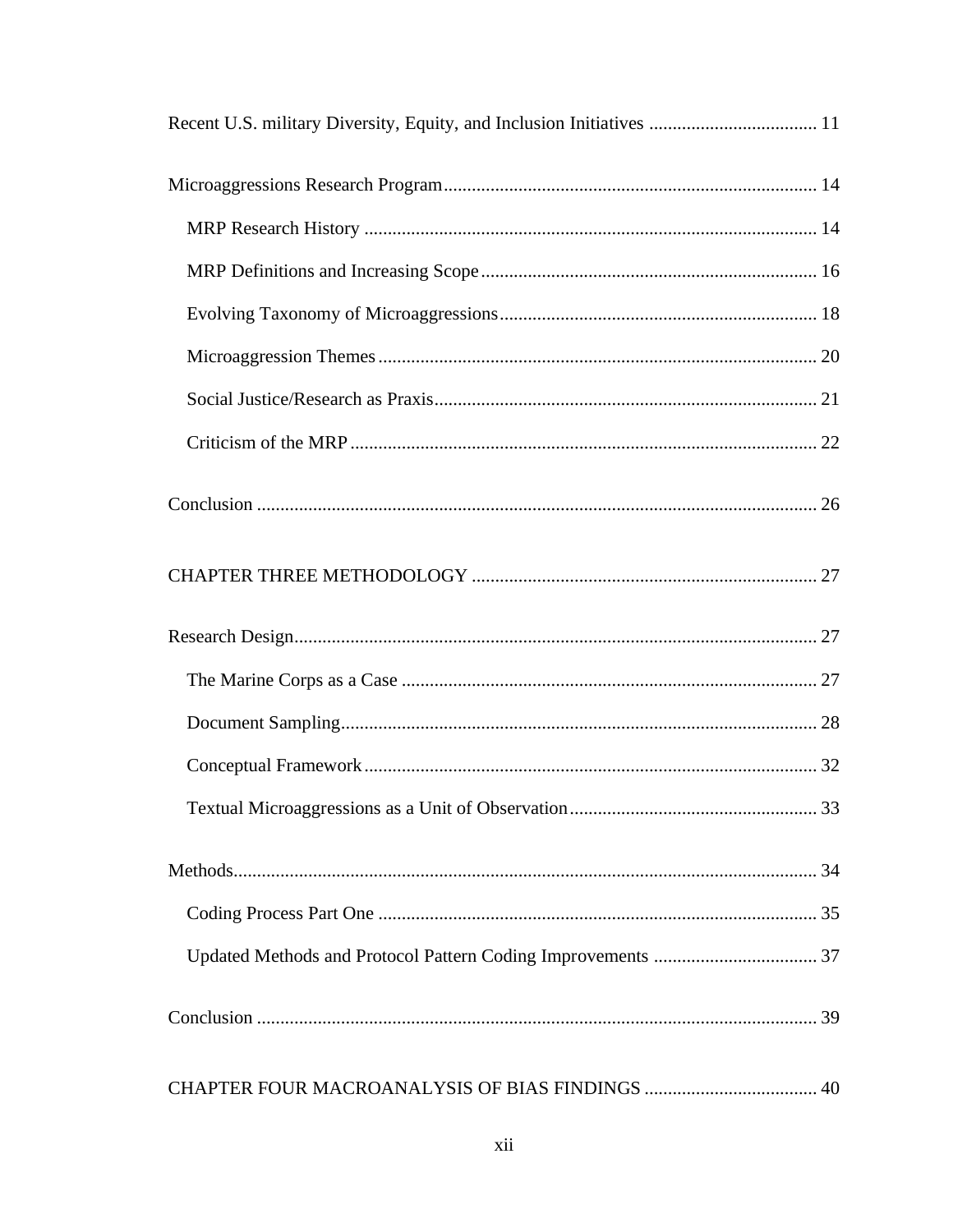| Race Awareness Bias and the USMC Leadership Texts: Macro Perspective  49 |  |
|--------------------------------------------------------------------------|--|
|                                                                          |  |

## CHAPTER FIVE [MICROANALYSIS OF TEXTUAL MICROAGGRESSIONS IN](#page-68-0)

|--|--|--|--|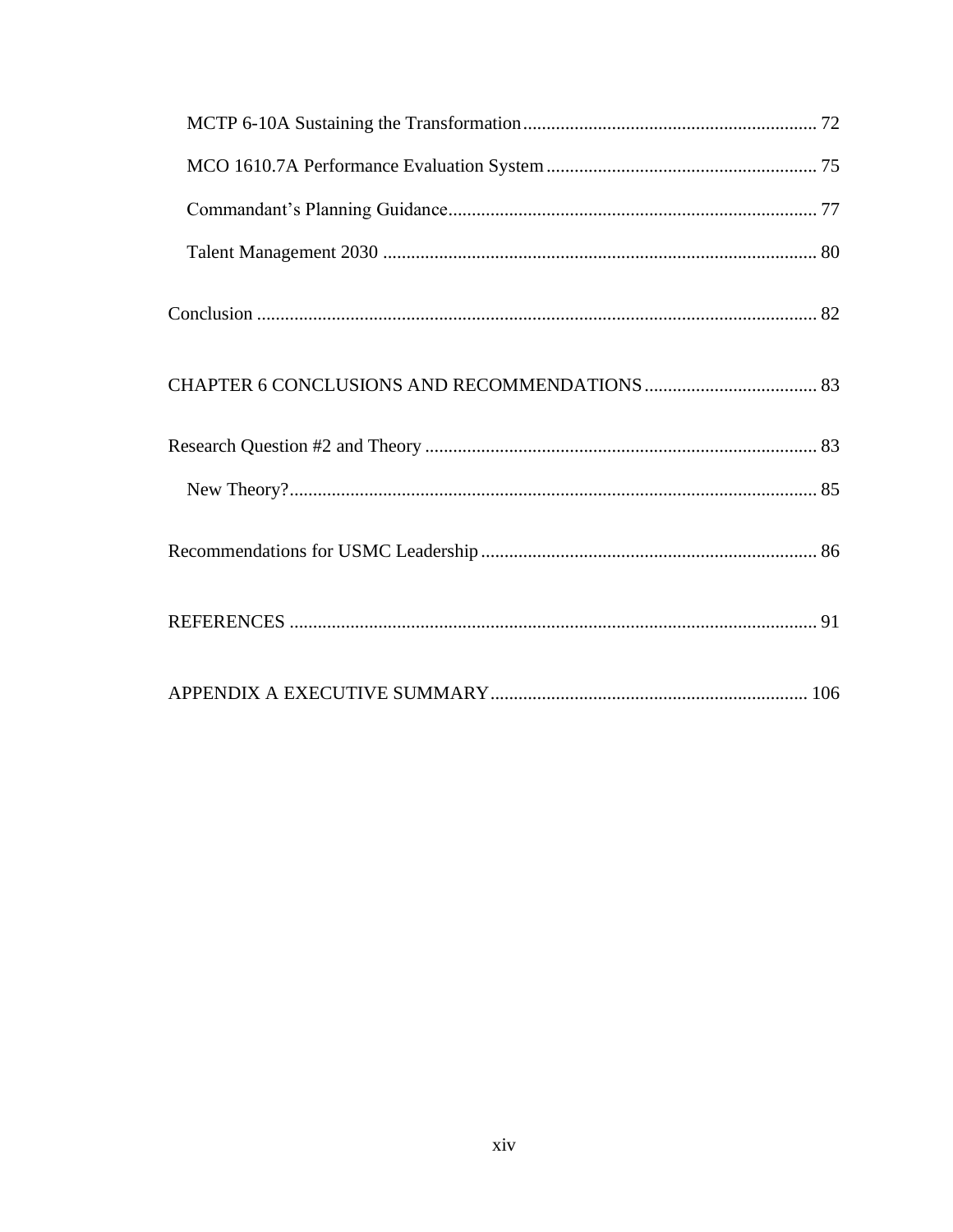### LIST OF TABLES

<span id="page-15-0"></span>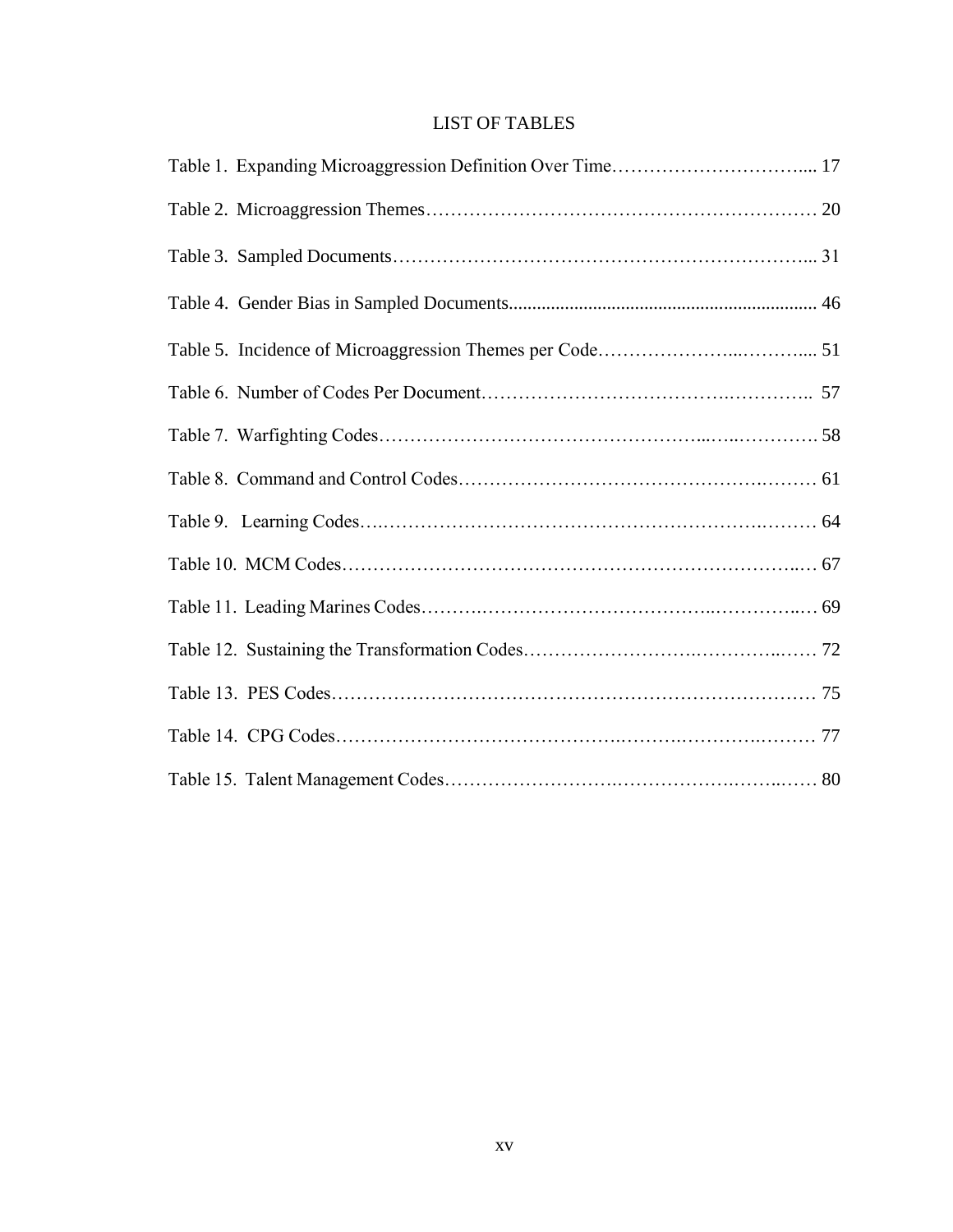### LIST OF FIGURES

<span id="page-16-0"></span>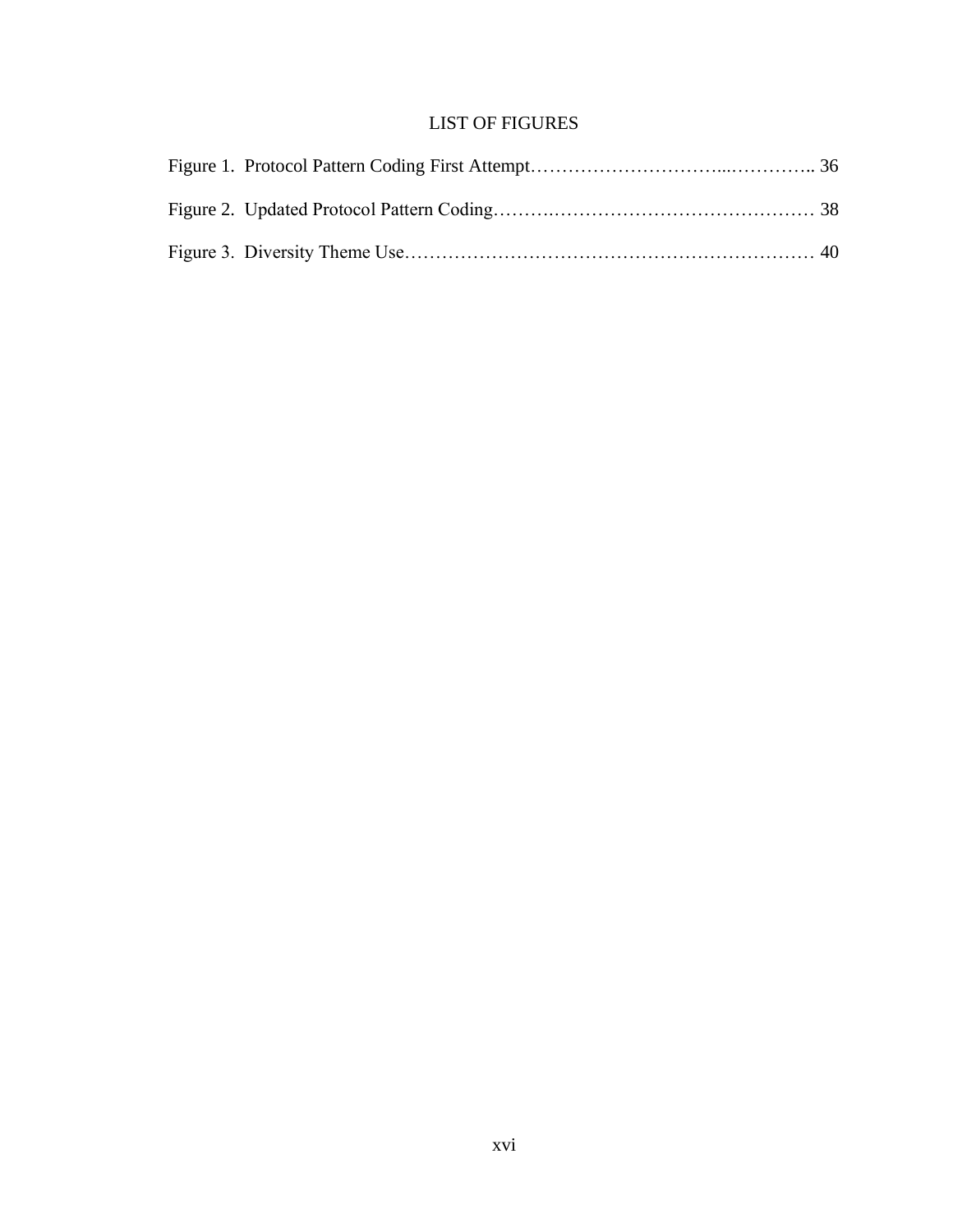## LIST OF ACRONYMS

<span id="page-17-0"></span>

| <b>AETC</b> | Air Education and Training Command                            |  |
|-------------|---------------------------------------------------------------|--|
| <b>CDCD</b> | Conformity/Diversity Conflict Dilemma                         |  |
| <b>CGT</b>  | <b>Constructivist Grounded Theory</b>                         |  |
| <b>CMC</b>  | Commandant of the Marine Corps                                |  |
| <b>CPG</b>  | Commandant's Planning Guidance                                |  |
| <b>CPRP</b> | Commandant's Professional Reading Program                     |  |
| DoD         | Department of Defense                                         |  |
| LGBTQIA+    | Lesbian, Gay, Bisexual, Transgender, Queer, Intersex, Asexual |  |
| <b>MCDP</b> | Marine Corps Doctrinal Publication                            |  |
| <b>MCM</b>  | Marine Corps Manual                                           |  |
| <b>MCO</b>  | Marine Corps Order                                            |  |
| <b>MCTP</b> | <b>Marine Corps Tactical Publications</b>                     |  |
| <b>MCWP</b> | Marine Corps Warfighting Publication                          |  |
| M&RA        | Manpower and Reserve Affairs                                  |  |
| <b>MRP</b>  | Microaggression Research Program                              |  |
| <b>PES</b>  | Performance Evaluation System                                 |  |
| PP          | <b>Protocol Pattern</b>                                       |  |
| U.S.        | <b>United States of America</b>                               |  |
| <b>USMC</b> | <b>United States Marine Corps</b>                             |  |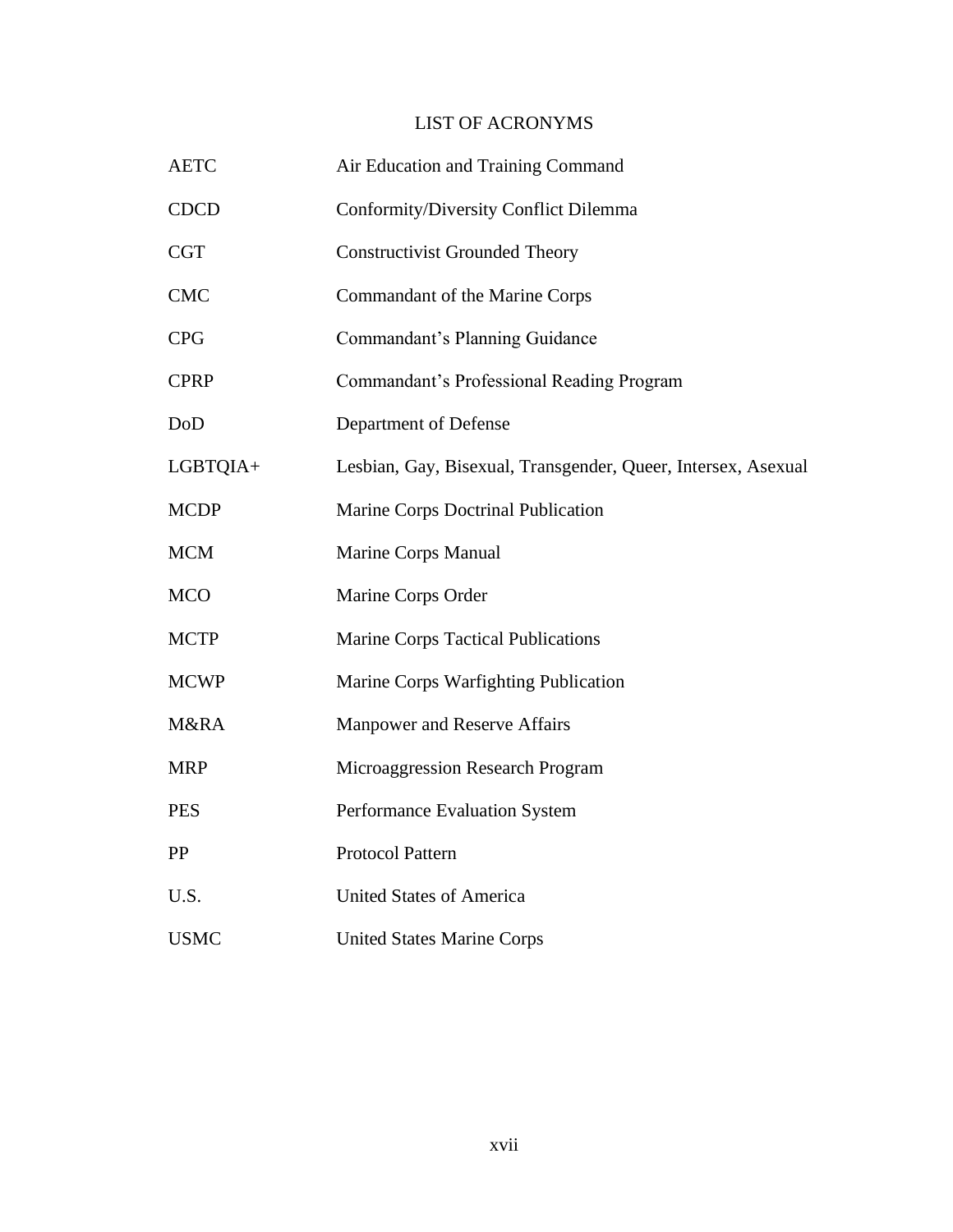#### CHAPTER ONE

#### INTRODUCTION TO THE STUDY

<span id="page-18-0"></span> The United States' military is an all-volunteer force drawn from across United States society. While enlisted military personnel populations in the services closely mirror U.S. racial demographics writ large, the Officer leadership of all the military services, especially in the highest ranks of General and Admiral, skews toward the white male demographic (DoD, 2020a; Reynolds, G. & Shendruk, A., 2020). Similarly, female and female-identifying individuals, especially in officer leadership positions, have less representation in all ranks in all services compared to the U.S. populace with membership dropping to as low as eight percent of the total officer population in the case of the USMC (Reynolds & Shendruk, 2020). Considering the dominance of white and male leadership, the United States military culture is increasingly at odds with a diverse society. Thus, in cases where the U.S. military demographics skew from the overall country towards a whiter and more male-identifying population, the likelihood for bias in the culture created by the individuals who join the military would theoretically also increase (Sue, 2010a).

#### **The Key Role of Leadership Documents**

<span id="page-18-1"></span>Under the direction of a white and male dominated leadership, the United States Marine Corps (USMC or Marine Corps) produces leadership development documents which both define leadership culture and recommend methods for leaders to relate to and motivate their followers. These capstone documents serve as representative examples of how the Marine Corps communicates its unique ideals and mission accomplishment styles. The documents are typically composed and edited by groups of servicemembers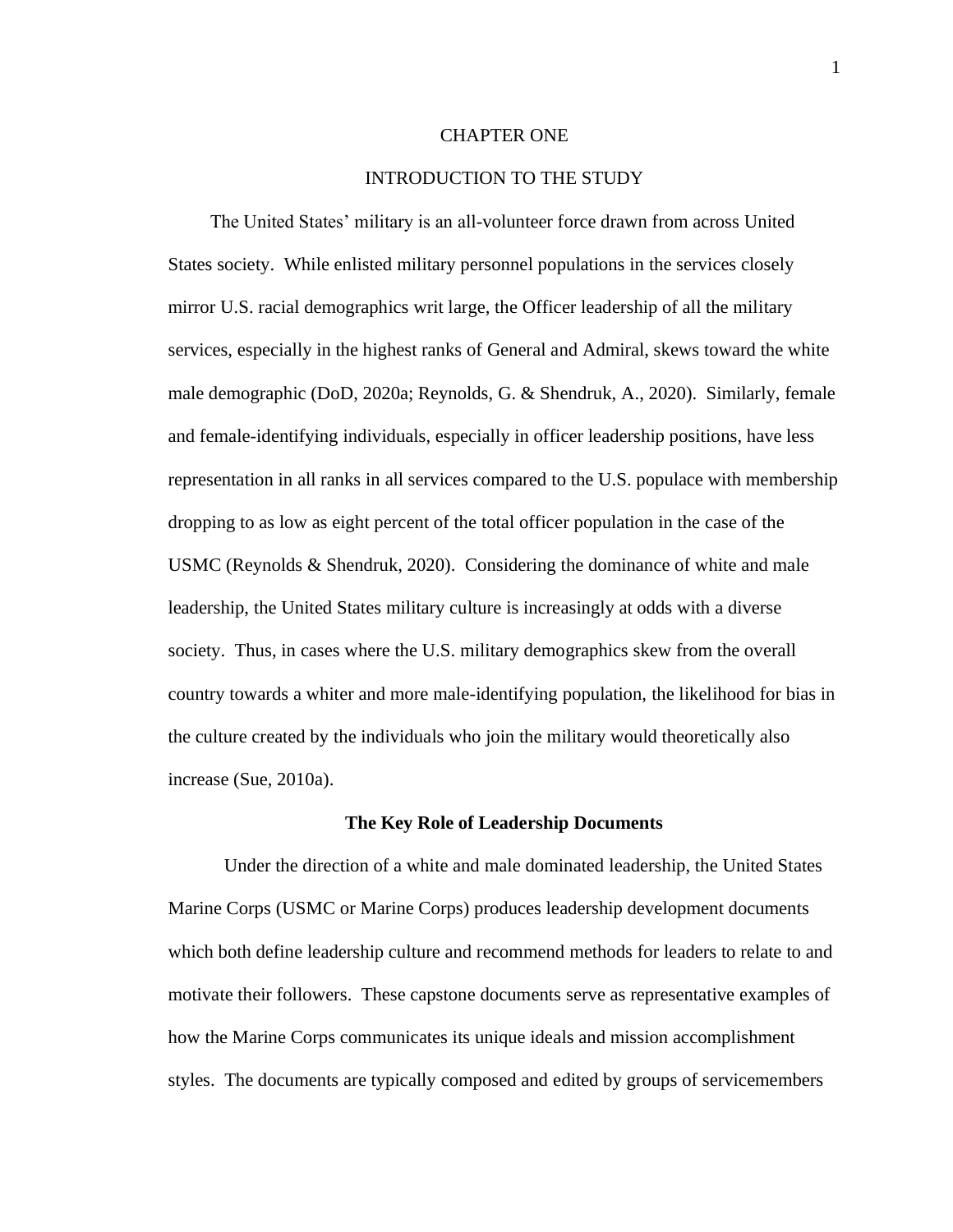drawn equally from diverse groups representative of the total population, but final validation and approval rests with the senior leadership of the respective military service. As such, the documents' composition style and verbiage reflect the leadership environment and culture as endorsed by the disproportionately white and male senior leaders (Scandura, 2019) and should be scrutinized for biased language in the form of *microaggressions*.

#### **Microaggressions**

<span id="page-19-0"></span>First named by Harvard University psychologist Chester Pierce in 1970 and later expanded upon by Columbia University professor Derald Sue and others, microaggressions are brief and commonplace verbal or non-verbal indignities that communicate hostile, derogatory, and/or negative slights (Pierce, et al., 1978; Sue 2020). Often committed unintentionally and unnoticed by the offending party, microaggressions permeate U.S. society and serve to reinforce unconscious bias and prejudice present in the white male-dominated culture of the United States of America (Sue, et al., 2007). Existing in both attitudes and behaviors, microaggressions manifest themselves in everyday human interactions in numerous ways and, if left unchecked, can lead to discrimination and bias which undermines both the legitimacy of racial, ethnic and gender minorities and organizations' efforts to embrace diversity and equal opportunity (Sue & Spanierman, 2020).

Unconscious bias that takes the form of the written word could be difficult to study and reliably assess without a structure which eases characterization and categorization. As this thesis will explain, microaggressions research offers a framework of 12 bias *themes* with accompanying definitions that when used as a tool of analysis in a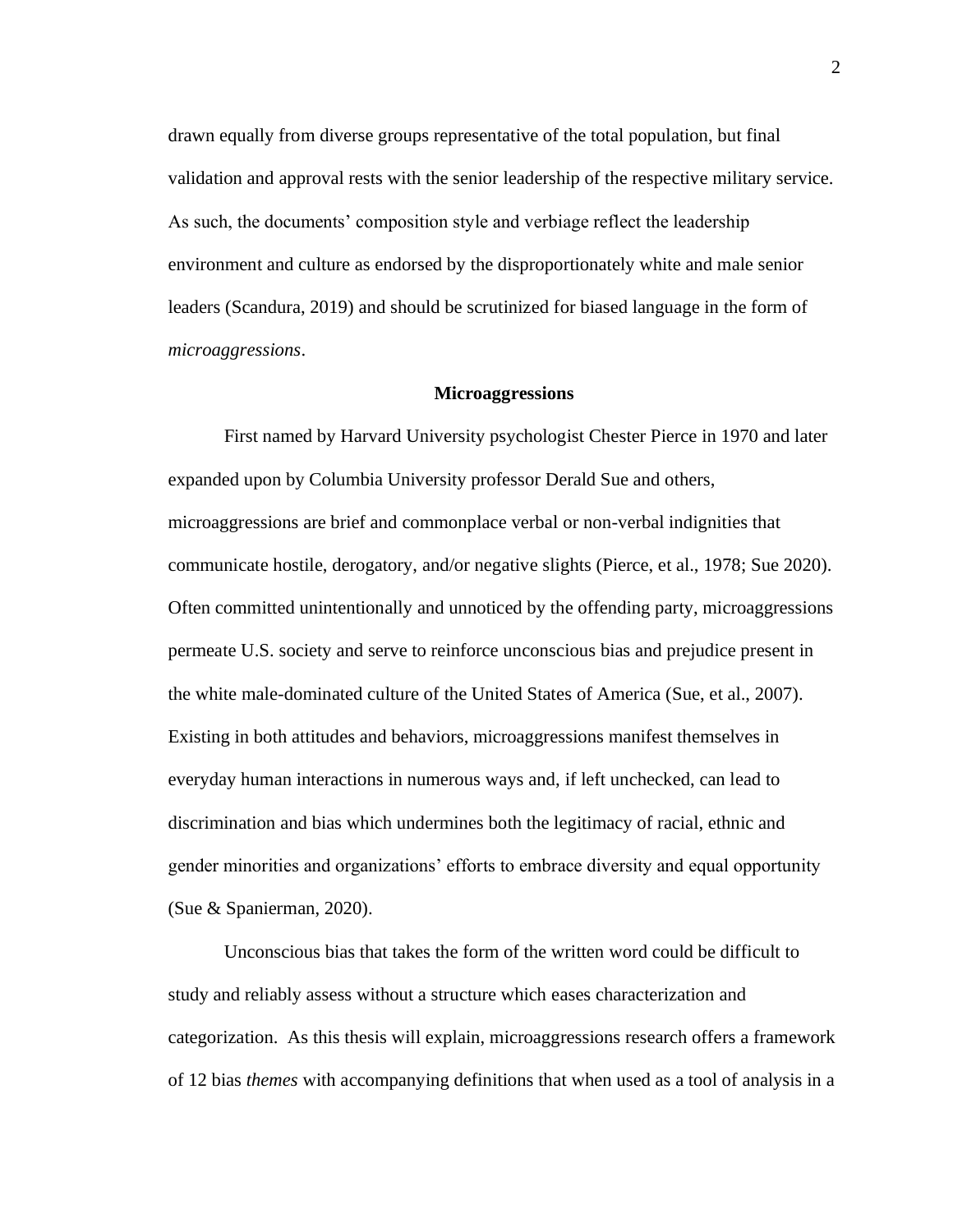given context such as homologous body of literature may be able aid in the identification of biased language and help to find larger trends in an organization's publication library.

#### **Study Overview and Results**

<span id="page-20-0"></span>To examine the scope and nature of bias in Marine Corps leadership doctrine, this dissertation took a closer look at the incidence and nature of microaggressions within Marine Corps' documents to find ways USMC leaders can reduce unconscious bias in leadership doctrine, policies, and artifacts. I tried to answer two research questions: 1) What types of unconscious bias are most common in United States Marine Corps Leadership writing? 2) What theory explains the unconscious bias pattern(s) in United States Marine Corps leadership writing?

The coding results suggest repeating unconscious bias-related trends in the form of microaggressions within the Marine Corps' documents at the potential cost of minority members in terms of health, acceptance, and performance within the organization. Results in a macro level analysis of bias themes show microaggression trends of gender and gender identity discrimination, denial of racism and sexism, and a pathology of reinforcing the status quo culture at the expense of diversity initiatives. Microanalysis shows that of the 12 themes, five repeat more often among the documents and that each document has areas to address in creating a better organizational leadership development The macro and micro analyses combine to demonstrate an overarching leadership doctrine culture which puts Marine Corps leadership in a difficult dilemma of trying to encourage conformity to traditional organizational cultural identity while embracing a new future of a more diverse and flexible workforce. This is the "Conformity/Diversity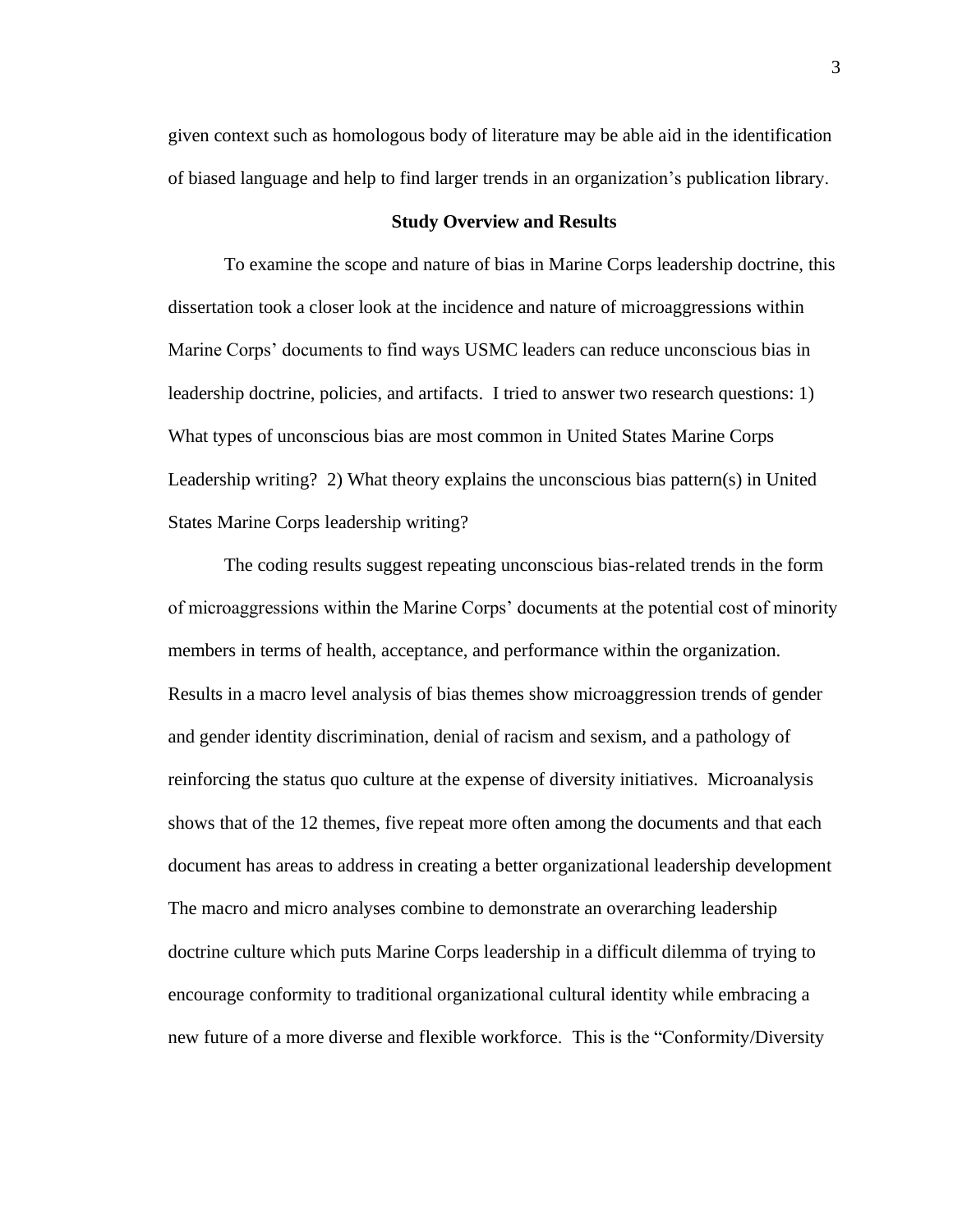Conflict Dilemma," or "CDCD" and described on both a macro and micro level in the "findings" chapters.

#### **Organization of the Thesis**

<span id="page-21-0"></span>In presenting my research answering these two questions I organized this dissertation as follows. First, due to the insular nature of the organization which I am studying and my in-group status potentially affecting both the objectivity and reception of any research results, I begin with a statement on my positionality. Next, a section on context describes the nature of studying prejudice in military settings and the importance of doctrine to USMC leadership development. In the context section, I also explain the literature and theory which underpins my research via a deeper discussion of microaggressions and the microaggressions research program. Third, I clarify the logic of both my research design and sampling techniques with a focus on the uniqueness of the USMC and its publications as a population. Fourth, I present my sample documents and the research methods I employed to examine my sample and the ways in which I recommend presenting research findings. Fifth, I answer research question one by presenting a holistic micro and macro summary of my research findings including a discussion of their potential contextual significance and clarify my research processes including lessons learned from the first-time employment of my novel methods. Lastly, I suggest a theory which answers research question two and then I supply recommendations for Marine Corps leadership and doctrine authors to aid in writing further iterations of leadership development related texts.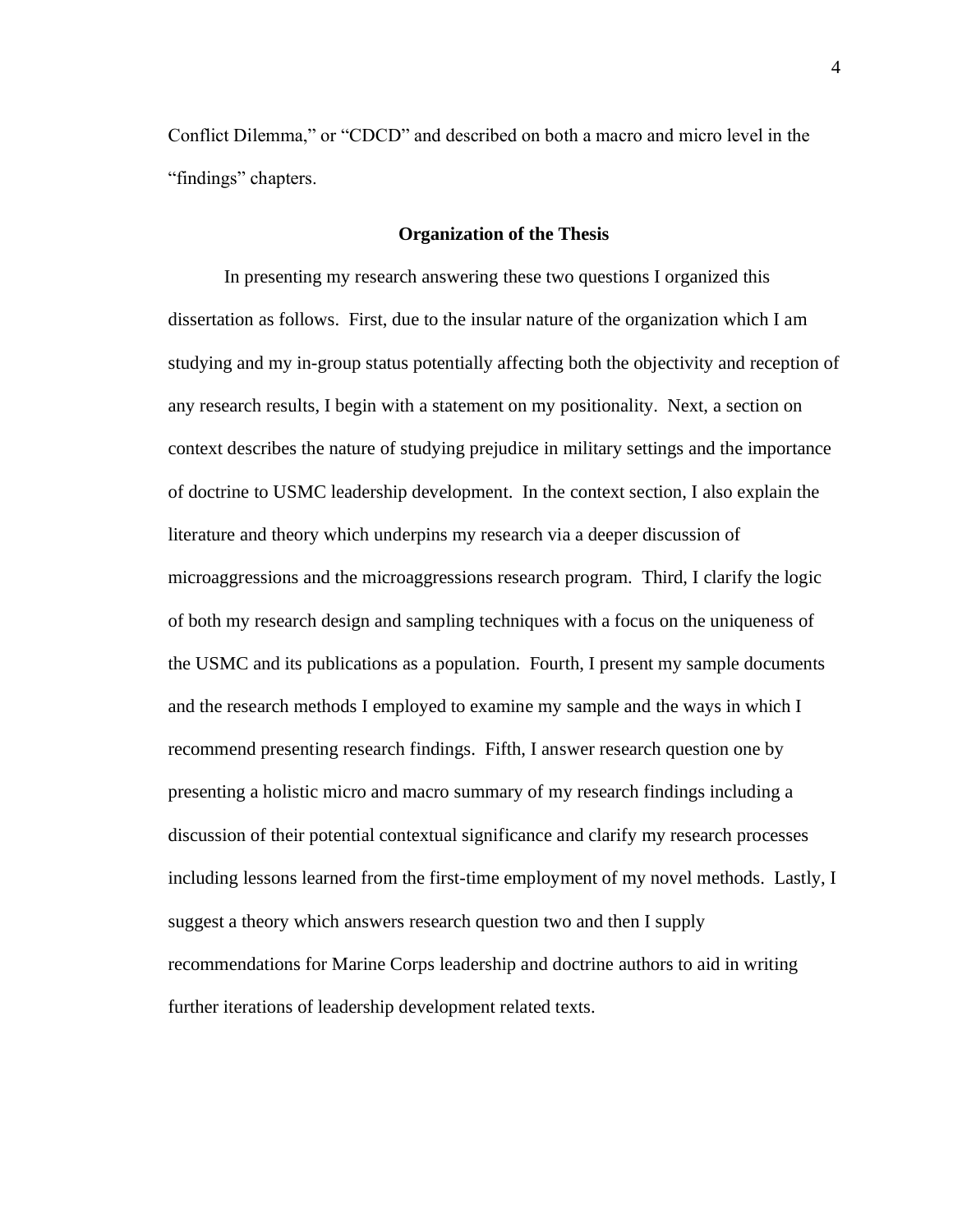#### CHAPTER TWO

#### LITERATURE REVIEW

<span id="page-22-0"></span>Two overall bodies of literature are crucial to understanding the study of microaggressions within literature as conducted by this study, 1) Marine Corps leadership doctrine and its context, and 2) the Microaggressions Research Program (MRP) and its application to this research. We will start with the Marine Corps. In the USMC, leadership development as it exists today is the product of more than 200 years of tradition combined with continual adaptation reflective of collective organizational experiences both in and out of combat. Explaining the historical development of Marine Corps leadership instructions is beyond the scope of this proposal but is something that I would explore in greater detail in a dissertation. Of relevance to my research context are the unique nature of the written documents used to convey Marine Corps leadership priorities by its leaders to their subordinates.

#### **Marine Corps Leadership Documents**

Not all USMC leadership texts are of equal importance. They vary from decadesold historical texts referenced as examples of desired leadership traits to ad hoc mass electronic communications sent from the senior leadership. From a literary/doctrinal perspective, the Marine Corps leadership culture centers around two types of documents. The first are formally tracked, service-wide publications which undergo periodic review and update. Second, commanders at all levels can issue strategic messaging in between update cycles of the doctrinal leadership documents, often in the form of electronic messages and/or letters to the organization which direct and clarify current focuses of effort in leadership culture creation.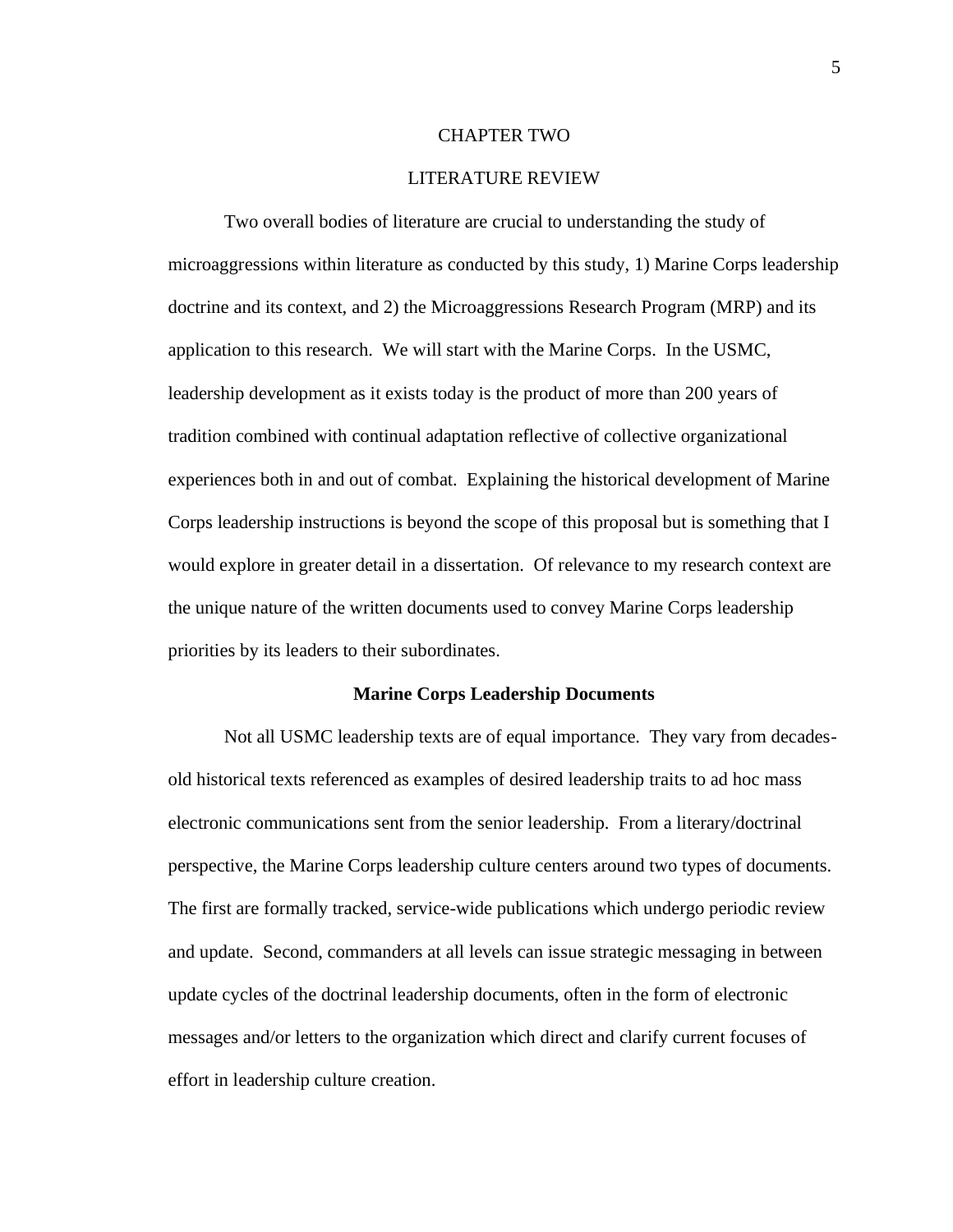In terms of the former category, the most relevant publications for this thesis are found in the "Doctrinal" and "Warfighting" series. Written as short books or manuscripts in a style intended to relate the topics in an approachable manner that reaches the widest possible audience, the publications form a complimentary body of literature meant to be understood in its entirety rather than as individual documents. The series begins with broad concepts and addresses more specific ideas as the series continues. The later, more specific publications tend to reference concepts found in earlier documents in the series making the earliest documents seminal in their effect on the entire body of literature. Also appearing in the category of formally tracked and periodically updated documents are "Marine Corps Orders," which are directives from Headquarters Marine Corps to all members of the USMC on specific subjects. While these Orders are typically administrative and/or too specific in nature to have significant relevance in terms of this study, specific orders direct the creation of leadership culture creation and explain how to evaluate the skills of leaders in terms of promotion and retention.

In terms of the latter category, strategic communication addresses specific, timesensitive topics that the formally tracked and updated category of documents processes would otherwise take too long to address within normal revision timelines. These documents are typically shorter in length than doctrinal publications and often specific to the current senior leader(s) of the USMC who write the documents to reflect their policies and vision for the organization. Strategic messages serve as de facto mandates for establishing organizational policy and often become formalized within the tracked publications on subsequent update cycles, so they are relevant to study in this work.

#### <span id="page-23-0"></span>**Leadership Documents and Bias Reduction**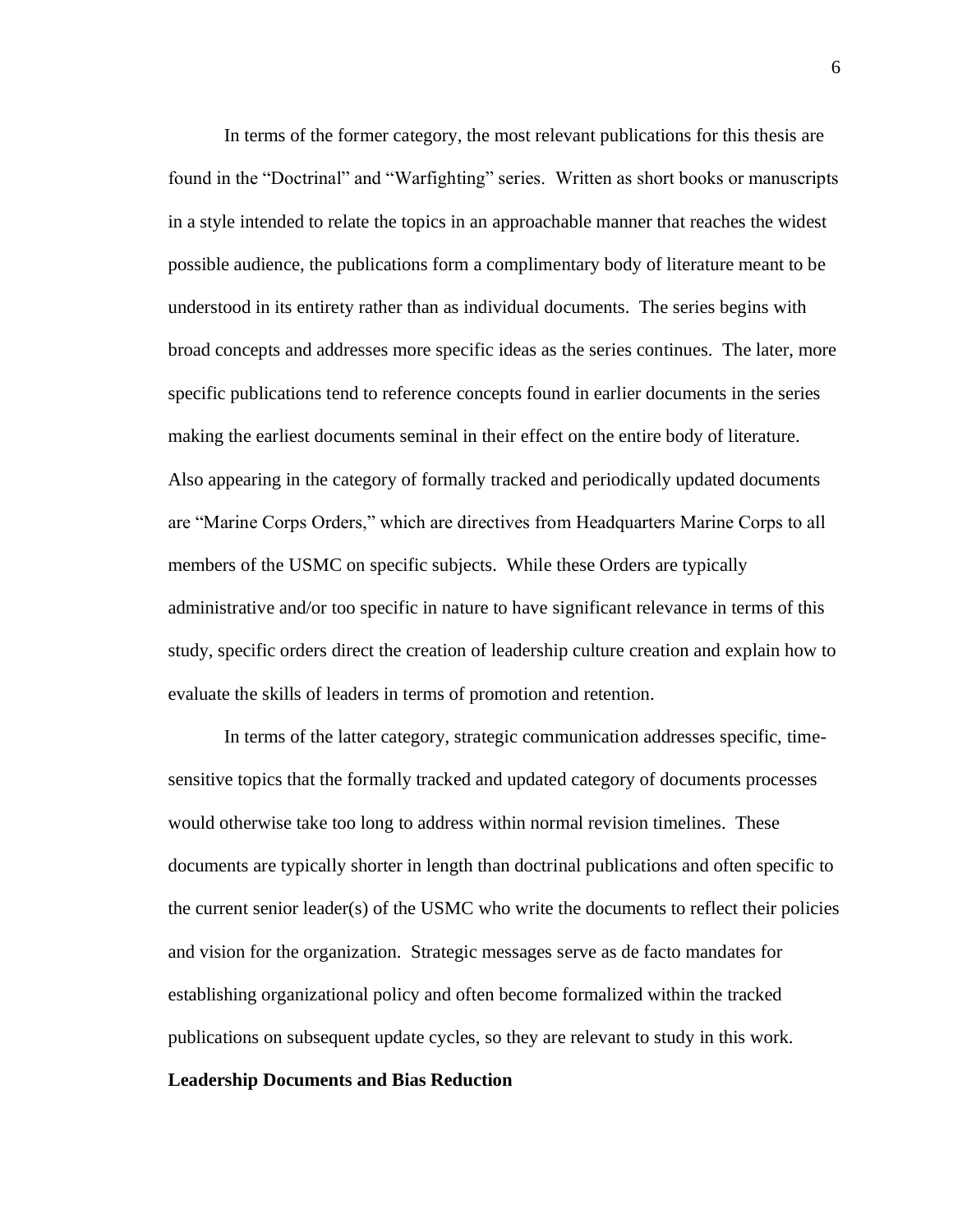The interplay of these two forms of communication (doctrine and strategic communication) has both positive and negative effects on the leadership environment. On the positive side, the documents are never static, and Marine Corps leadership can update and alter the message over time to reflect changes to culture and originate new leadership development priorities. Senior leadership can also address imminent interim leadership challenges using strategic communication, which research shows can have positive effects for combating microaggressions (McKenzie & Halstead, 2017), by rapidly distributing new policy to the entire military member population instead of waiting for doctrinal publication update cycles that are often years long. Additionally, the disparate publications are cohesive in nature, tend to reference each other, and present a unified, service-wide values-message about the importance of leadership development.

Unfortunately, the same elements which can make the publications positive cohesion and flexibility— can also add negative aspects. A cohesive leadership strategy is ideal (Scandura, 2019), unless the cohesive strategy unintentionally marginalizes organizational members and induces bias. In cases where an entire organization relies upon strategic messaging and doctrine to define "good" or "normal" leadership and behavior, the presence of any microaggressions is magnified and easily spread throughout the entire population of documents. Equally as dangerous, the flexibility allowed commanders to use strategic messaging to influence their subordinates and change leadership cultures and/or goals development cultures allows space for individual personalities and priorities to potentially outweigh more inclusive messages established by the doctrine. Simply put, if a commander is an unconscious *microaggressor*, the effect can achieve normalization of biased behavior from the otherwise prejudice-free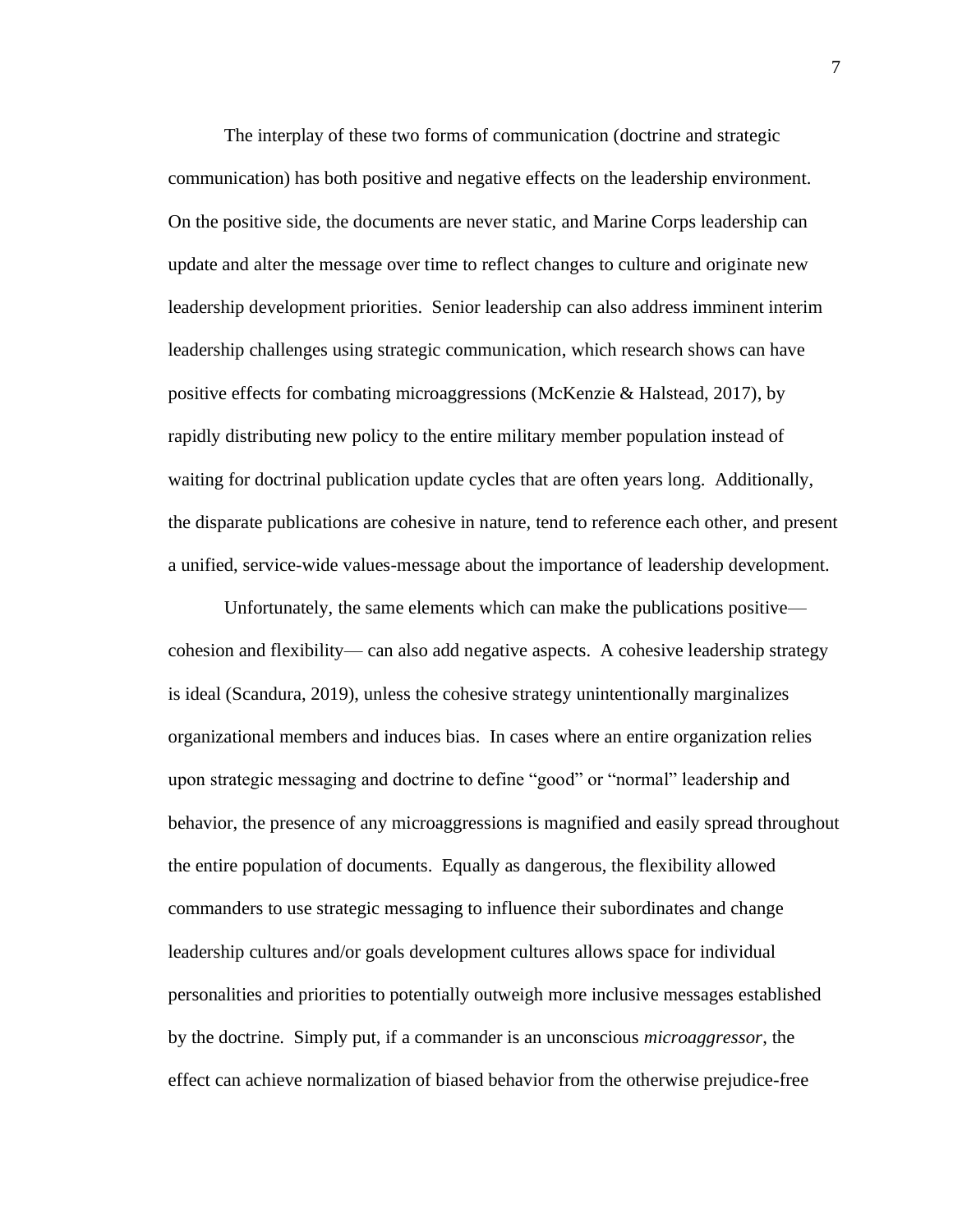doctrine because it will model the behavior for others to follow even if the publications suggest otherwise.

#### **Power and Military Leadership Context**

<span id="page-25-0"></span>The topic of 'power' occupies a prominent place across academic disciplines. Scholars have tried to distinguish ways in which humans exercise power, including by controlling decision-making, clarifying the agenda for decision-making, or even influencing how others define their interests and goals (Lukes, 2005). In the context of microaggression research, Sue (2004) defines power as the ability to impose reality and beliefs upon others (p. 765). And although Sue was writing about the culture-leader connection writ large and did not specifically refer to military organizations such as the Marine Corps in his books, there is a logical connection between theory and reality. Simply put, if others must adjust to an individual's culture and the way of seeing and interpreting the world, that individual holds the power. And without active measures to prevent unconscious bias, that powerful individual's reality is likely to marginalize those who are different via unconscious, unrecognized microaggressions. In discussing environments where bias and microaggressions are more likely to occur, Sue (2010) speaks about power differential. The higher the power differential between individuals and/or cultures, the riper the environment for microaggressive actions.

 The power to define reality is also the power to set normative behavior. By owning the power to define that which is normal, and punish those who are not, Commanders are legitimizing one culture and way of being over another (Schuman, 1995). In the case of the Marine Corps, which disproportionately skews towards white, heterosexual, male leaders, the "normal," (a.k.a. legitimized) culture the leadership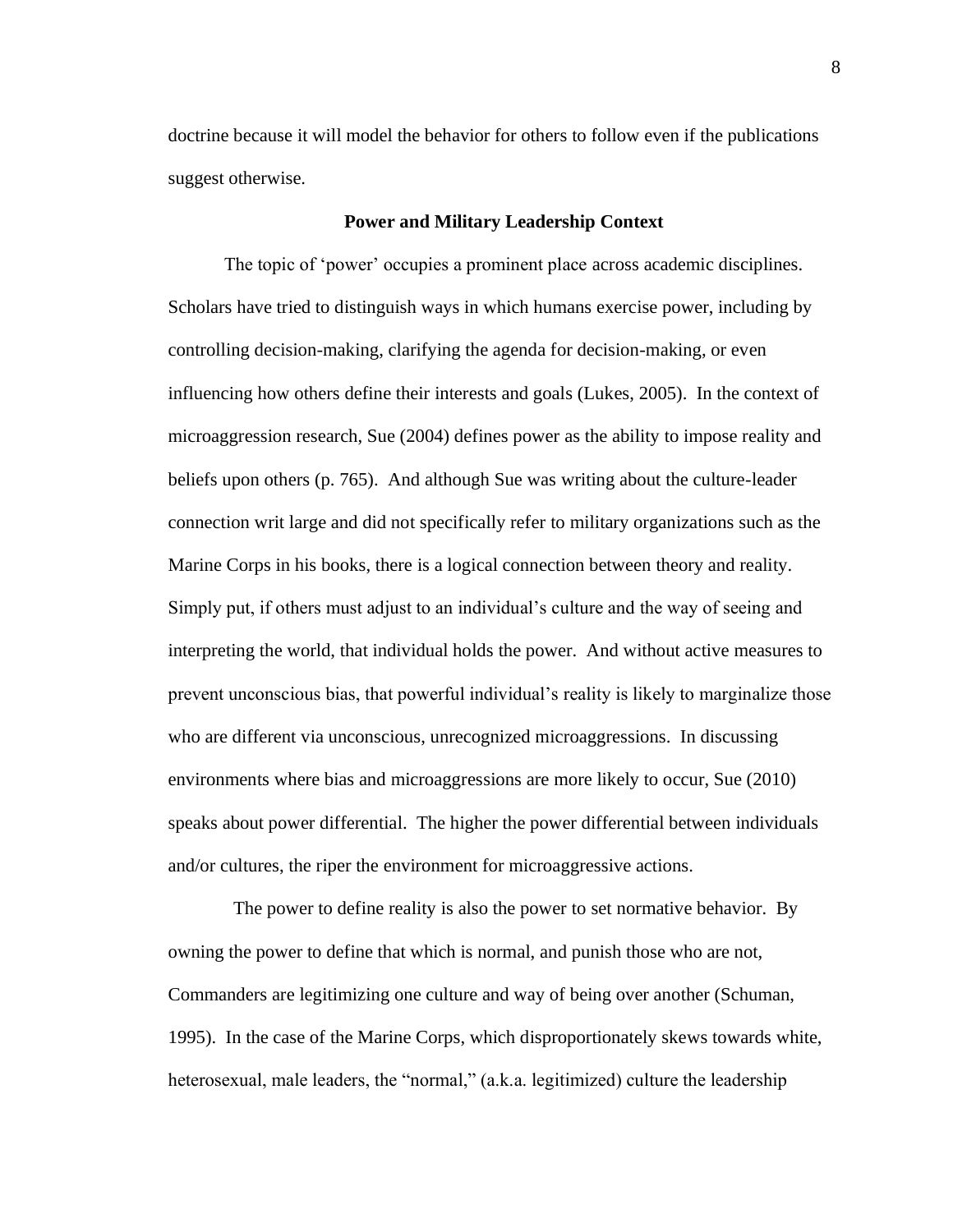upholds will unconsciously reflect their white, male, and heterosexual identities to the detriment of inclusivity. Although limited in number, studies consistently show minority servicemembers suffer the negative effects of bias and prejudice from the white maledominated culture of the United States military. Whether analyzing gender (Reis & Menezes, 2020), gender identity (Dimberg, 2020; Tucker, et al., 2019), sexual orientation (Livingston et al., 2019), race (Wallace, 2011), or alternative non-white cultures (Lara, 2015), minority members report widespread marginalization and difficulty adjusting to the white and male dominated leadership environment. The effects of the marginalization can manifest in varying levels of severity, from the arguably benign including reduced retention rates(Daniel et al., 2019) and lower job satisfaction (Ivey, 2018; Lara, 2015; Wallace, 2011), to more moderate including heightened emotional distress and depression (Dimberg, 2020; Elrod 2019), and finally to the potentially catastrophic with increased incidents of suicidal thoughts and actions (Tucker et al., 2019).

Yet despite the warning signs and consequences of unchecked bias, there is room for growth in existing military unconscious bias and microaggressions research. Despite DoD and USMC leaders seeking to increase their understanding of unconscious bias (USMC, 2019b; DoD 2020, Ottingen & Woodworth, 2021; USMC, 2021a) and spread microaggressions knowledge in other US military Services military services outside the USMC (AETC, 2020), mandatory USMC microaggressions education is still in its infancy and only recently achieving organization-wide recognition (USMC, 2021b). A better understanding by military leadership of the microaggression phenomenon in its context requires examining the role culture-defining artifacts such as doctrine and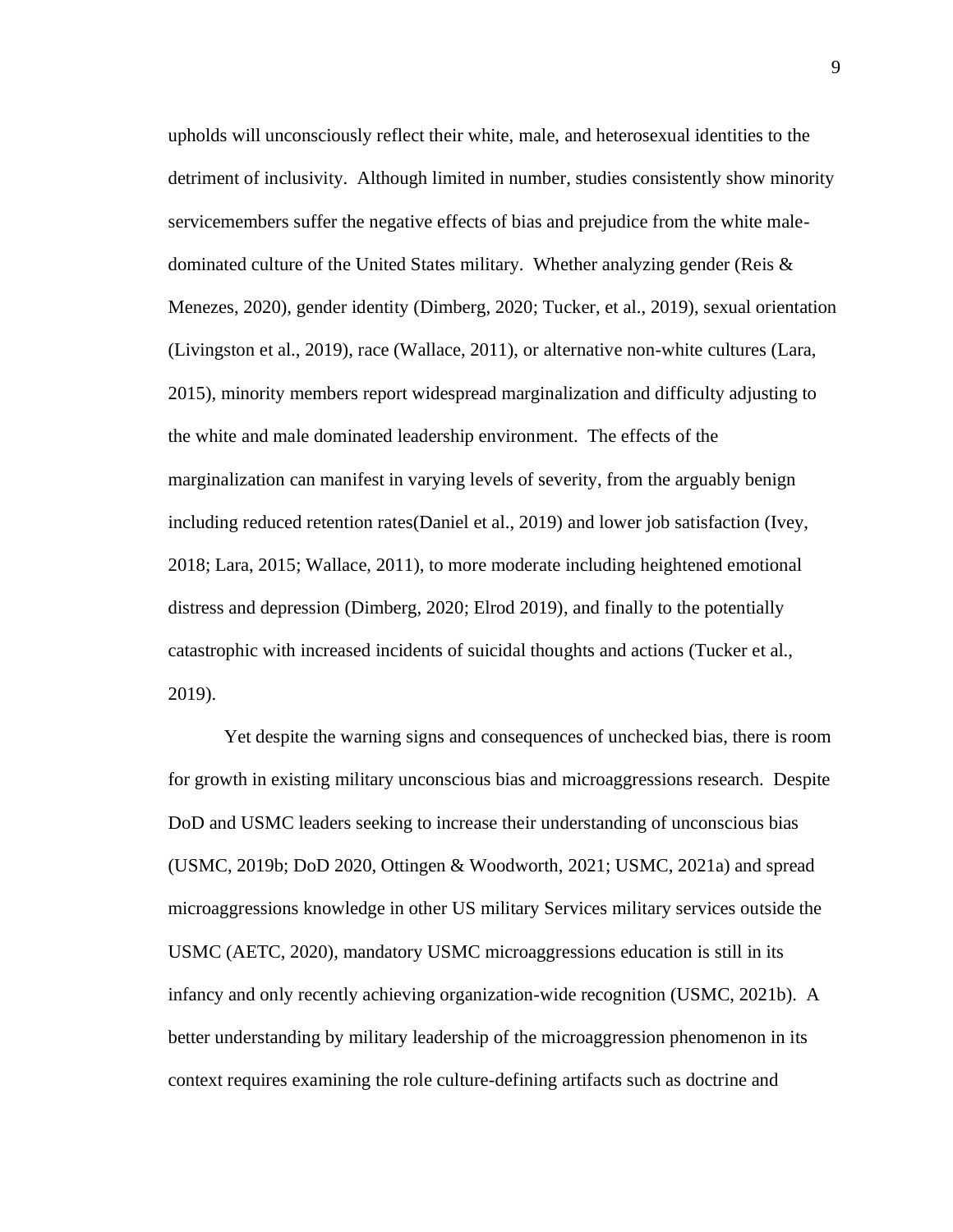institutional-wide leadership development texts play in sustaining marginalization. This is especially true of the Marine Corps, whose leadership documents outwardly embrace unity and have messages equal opportunity and an unbiased atmosphere (USMC, 2018a; 2018b; 2019a; 2019b; 2021a) but which researchers have not examined for microaggressions which may undermine the documents' inclusionary intentions.

#### <span id="page-27-0"></span>**Dispersed Leadership and the USMC**

In the United States Marine Corps context, the exercise of power has doctrinal underpinnings in the publications *MCDP 1 Warfighting* and *MCDP 6 Command and Control* (USMC, 1996; USMC, 2018c). These publications describe a methodological approach to the exercise of authority, both positional and personal, in the conduct of USMC leadership which tries to minimize prescriptive micromanagement in favor of trusting individual subordinates to exercise the intent of the Commander. Analogous to *Dispersed Leadership* described by Bryman (1996), this style resists centralized control and decision making and trusts subordinates to self-direct their efforts based upon the existing local situation to conduct the mission. Commanders publish a *Commander's Intent* (USMC, 2018c) in their orders to subordinates which gives loose guidelines trying to free up subordinates to make decisions based upon their individual situations. In the absence of centralized decision making, for guidance subordinate commanders and leaders rely upon the *Commander's Intent*, existing doctrine, and organizational publications such as those which this study will examine. While this dispersed style can produce results in an organization, there is danger with regards to increasing microaggressions and biased behavior if the publications and communications from the commander have hidden messages of microaggressive discourse.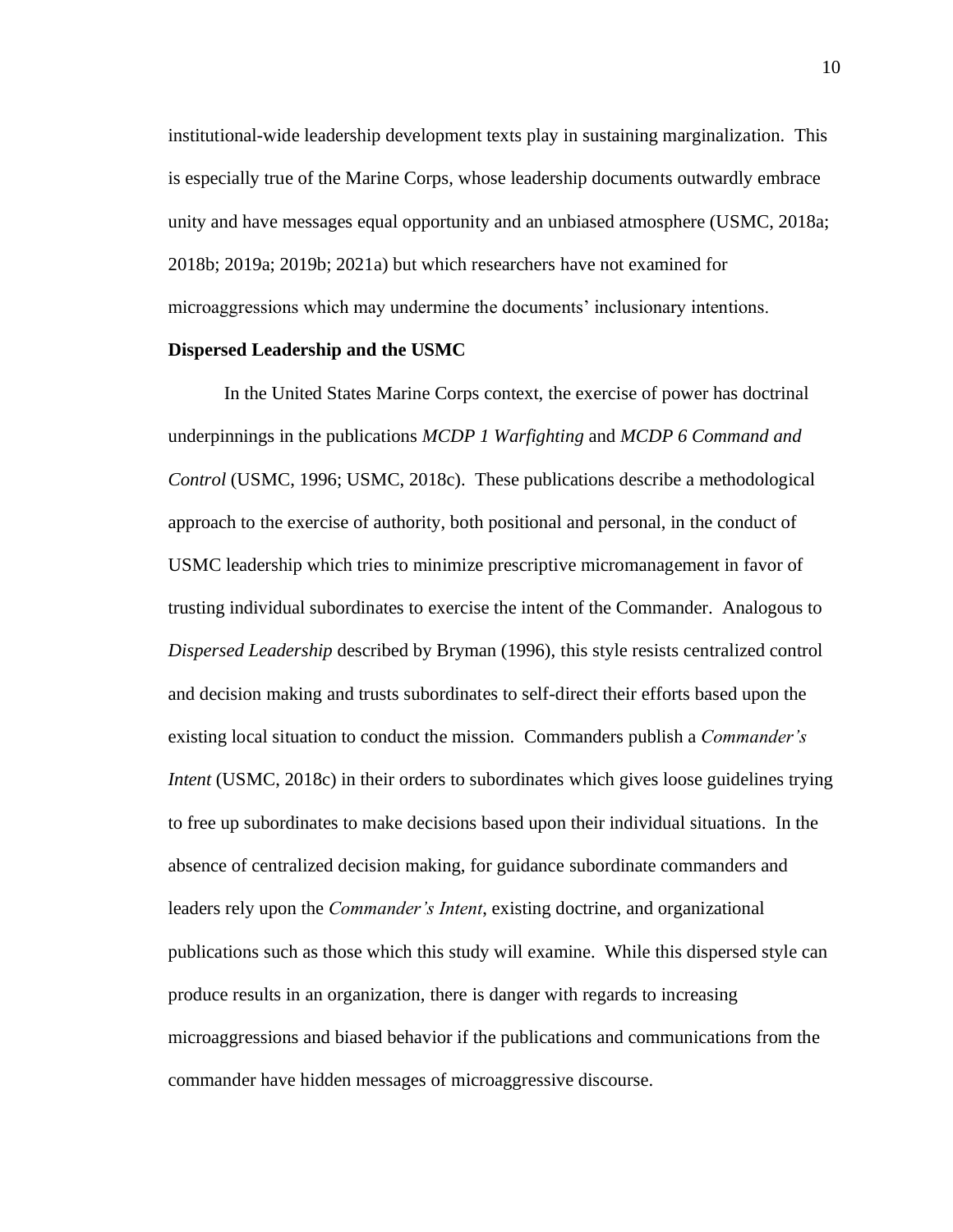To drive home the connection between Sue's perspective and the military, consider the dangers of an environment where the requirement to adhere to the existing culture is both encouraged by the leadership, and *required by law*. Common in Marine Corps parlance is the idea of "Good Order and Discipline," which is a general and intentionally vague principle (Everett, 1958) which asserts that activities which counteract a state of "good order and discipline" in the opinion of the Marine Corps' commanders are punishable under United States military law (United States House of Representatives, 2017). Designed to allow commanders the flexibility to manage culture, the law subjects any action believed prejudicial to the prescribed culture to scrutiny and reprimand. This is potentially perilous. What if a minimally diverse leadership defines and supports the culture in question? Is there likely to be inherent bias against persons who are different from the leaders? And could the interpretation of what constitutes "good order and discipline" hold bias against the misunderstood actions and cultural expression of marginalized individuals? Studies such as those of Van Dijk, et al. (2012b) suggest that a culturally dominant majority who hold the power of evaluation and judgment over others are likely to reinforce the existing cultural status quo. "Because majority members tend to have more voice in creating performance standards, it is likely that the performance standards will be more considerate towards majority members than towards minority members" (p. 80). In response to the tendency towards domination by the majority to reinforce their cultural norms, robust and organization-wide efforts to encourage diversity of identity and thought are needed to ensure continued innovation, enhanced organizational performance, and promote equitable service by all members.

#### <span id="page-28-0"></span>**Recent U.S. military Diversity, Equity, and Inclusion Initiatives**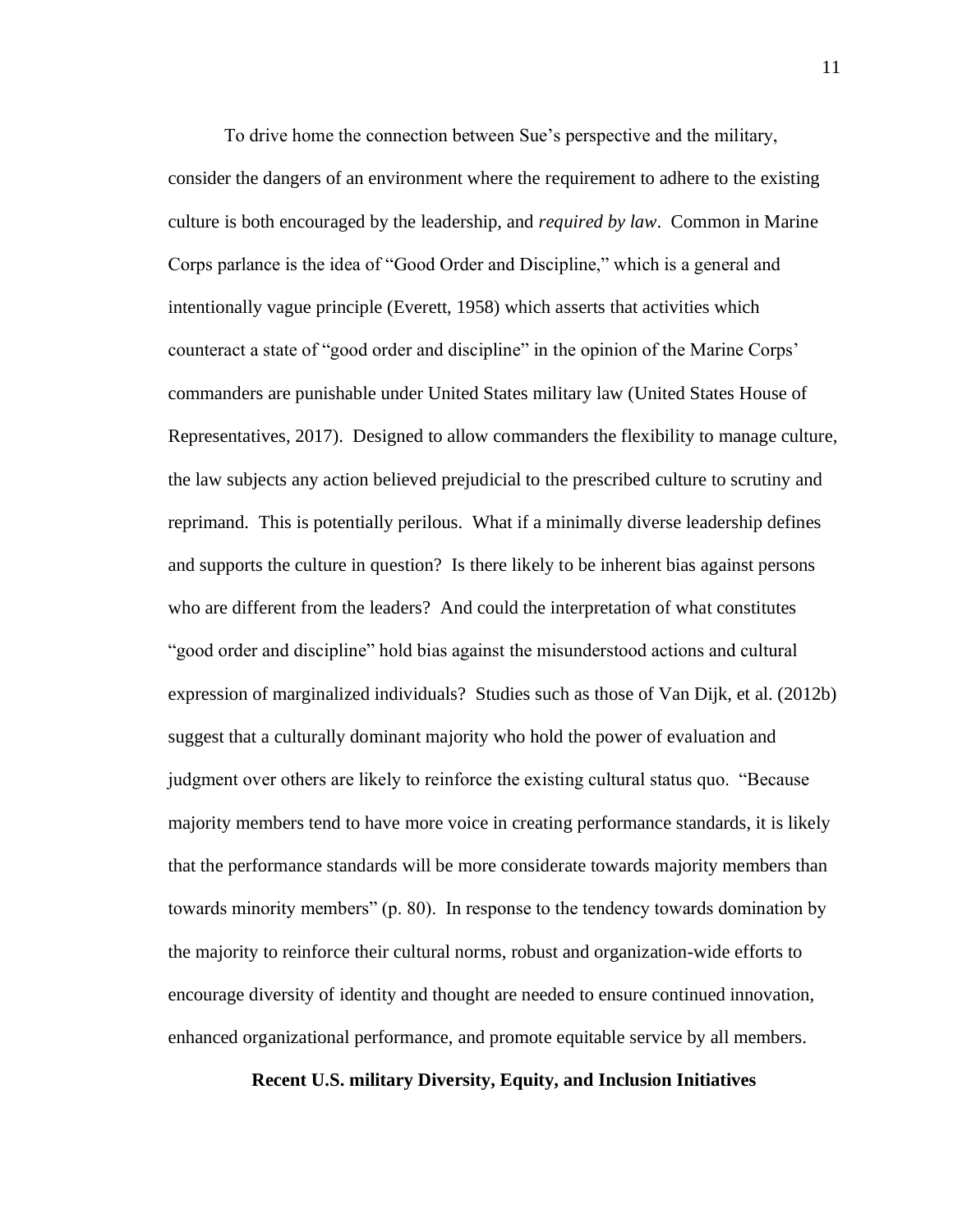As a hopeful sign of good things to come, following the initial and seminal report produced by the Department of Defense (DoD) Board on Diversity and Inclusion (DoD, 2020b) which recommended wide-ranging changes to improve overall racial and ethnic equitable treatment, the entire Department of Defense has been directed to focus on equality and eliminating bias in all of its personnel management in unprecedented ways. The report, which takes a holistic look at the entire DoD does not specifically recommend strategies for the Marine Corps, was written by a board which consisted of a diverse membership from all the military services and when combined with the accompanying Secretary of Defense's memorandum directing action of the military Service commanders (Miller, 2020), is considered a prescriptive call to action for Marine Corps leadership.

Akin to their counterparts in the other U.S. military services, the Leadership of the United States Marine Corps increasingly invests in diversity policies and realizes the power of a diverse force drawn from across the United States population (Esper 2020; USMC, 2019b; USMC, 2021a). To the Marine Corps' credit, prior to the 2020 report, the Marine Corps had already begun implementing minimal unconscious bias training (DoD, 2020b). They similarly made recent efforts to reduce prejudice in their promotion processes by removing pictures from their selection boards (USMC, 2020c) and via strategic communication such as the most recent Commandant's Planning Guidance (USMC, 2019b) which mirrored the prior Secretary of Defense (Esper, 2020) by mentioning the need to counter unconscious bias. These are small steps on a much larger journey towards fair service by all, but with a renewed and focused emphasis on diversity (USMC, 2021a) in Force building and continuous leadership learning as essential to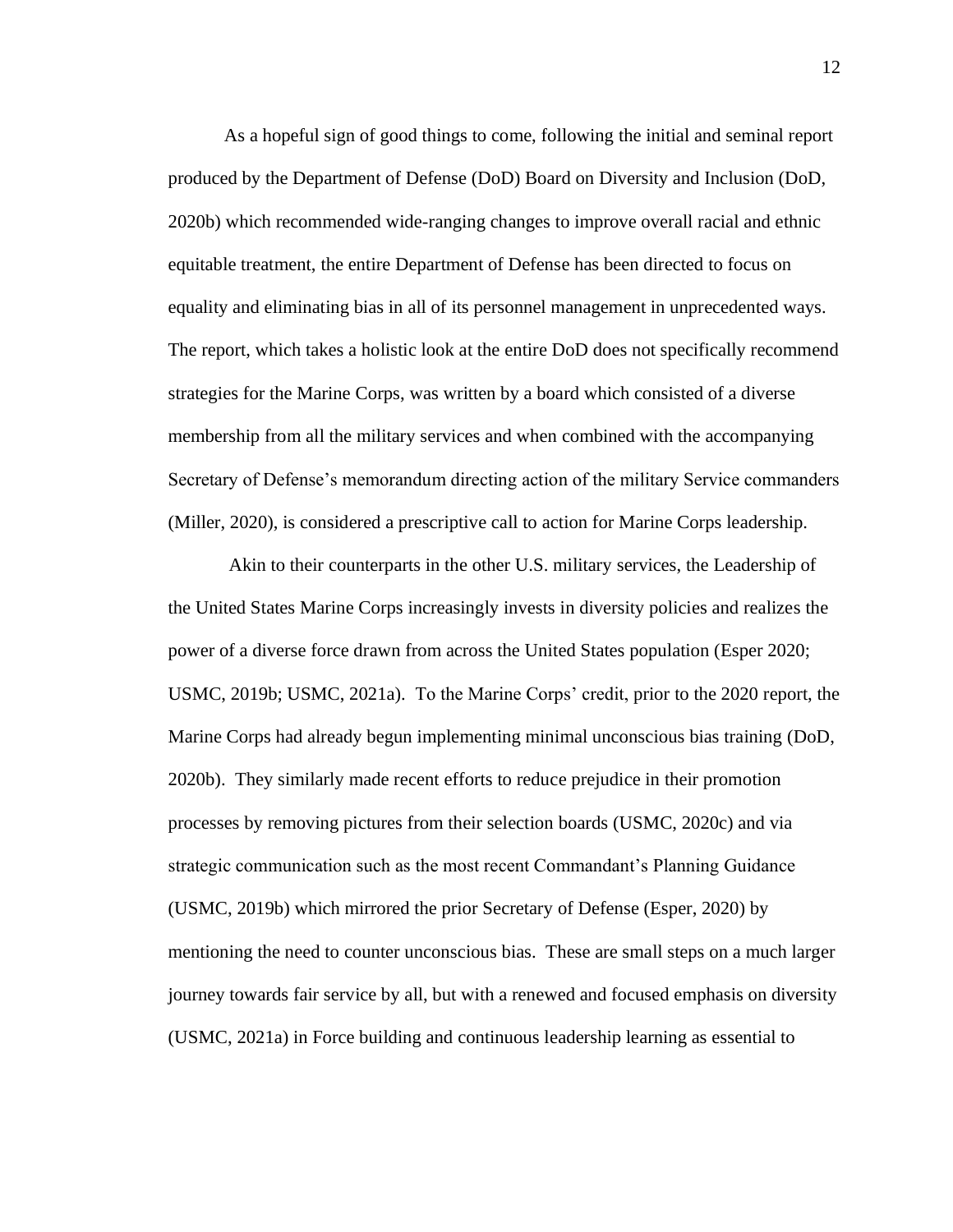battlefield success (USMC, 2020e) suggests that the Marine Corps will be receptive to this study.

Current and former Marine leaders also show a willingness to discuss the state of bias and prejudice in the Marine Corps (Woodbridge, 2021) and to change and improve the USMC diversity record both in professional military education settings (Dunn, 2020) and the Marine Corps as a whole (Ottingen & Woodworth, 2021). This spirit of improvement and dedication to improving the diversity outcomes climate stems from the Commandant's directives, and has been formalized by writing from stakeholders such as The Deputy Commandant for Manpower and Reserve Affairs (M&RA), and the Director, Manpower, Plans and Policy within M&RA, two of the primary individuals who are responsible for advising the Commandant on organization-wide manpower issues. These two leaders produced an excellent summary of the status of organizational diversity relative to the United States as a whole (Ottingen & Woodworth, 2021) which covered how current initiatives in recruiting and retention can shape future diversity efforts, and why maintaining diversity is an important factor in the Marine Corps' future battlefield success (Ottingen & Woodworth, 2021). This article offers a glimpse into the minds of the USMC leadership on diversity and inclusion and reading such sentiment from generals is a welcome change from decades past, but more can be done by USMC leadership including moving diversity discussions beyond binary gender terminology, normalizing candid discussions of unconscious bias, and recruiting and retaining diversity of gender, gender expression, sexual orientation, to help actively challenge the dominant culture and status quo. A deeper discussion of these topics and practical suggestions for improvement appear in subsequent chapters.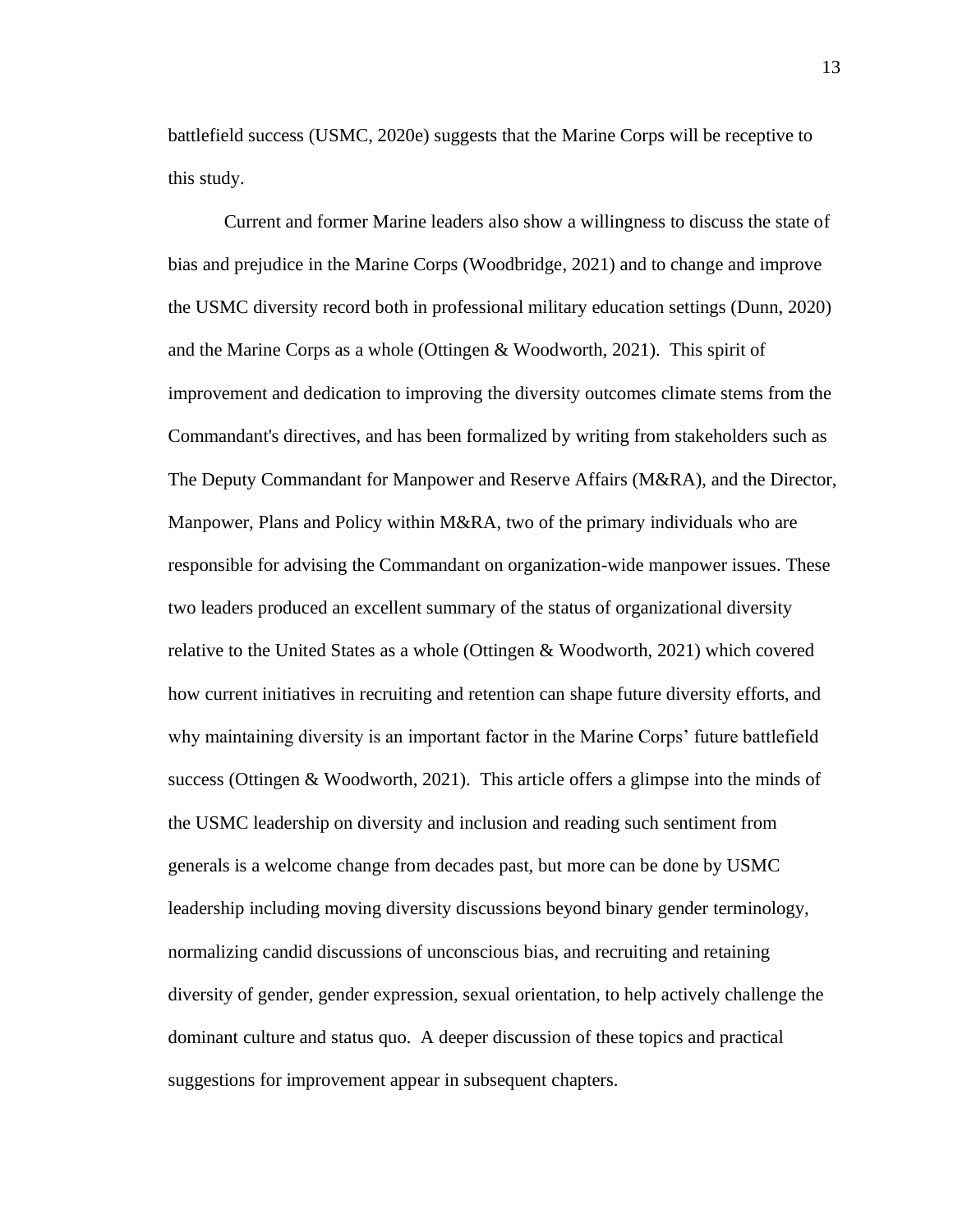#### **Microaggressions Research Program**

<span id="page-31-0"></span>Analyzing a set of documents for bias using a microaggressions framework requires an understanding of the growing field of microaggressions research. This understanding comes from acknowledging both the field's history and growing scope. Understanding how microaggressions research started and has continued to grow more diverse over time is crucial not only to contextualizing the Microaggression Research Program (MRP) in a larger critical consciousness but also to imagining new ways in which microaggressions research can continue in the future.

Because microaggressions derive from and change along with culture, viewing the MRP as a continuously evolving intellectual journey in the context of United States society from the early 1970s until now helps to better understand the current disposition of the field. Likewise, by applying a constructivist viewpoint to the history of microaggressions and the associated research literature, we can better conceive of why microaggression-related writing is a contentious field and often at odds with the psychological medical sciences which birthed it. Therefore, to understand the MRP, simply knowing its history is not enough. As we embark upon an abbreviated discussion of the evolution of the MRP, I ask that you consider not only the positionality of the authors discussed here, but also the cultural context of why and when the research was published.

#### <span id="page-31-1"></span>**MRP Research History**

Understanding how microaggressions research started and has continued to grow more diverse over time is crucial not only to contextualizing the MRP in a larger critical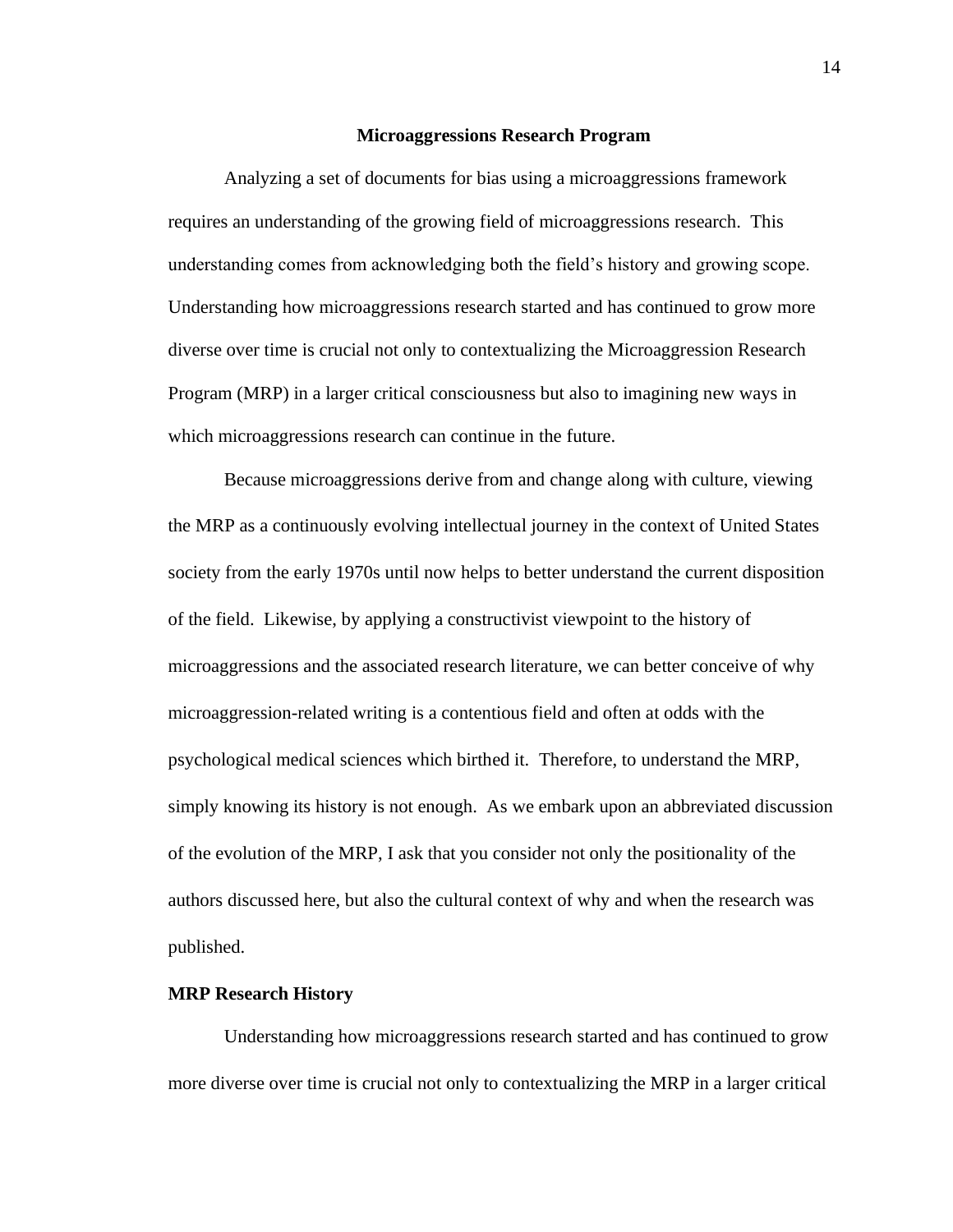consciousness but also to imagining new ways in which microaggressions research can continue in the future. Born of the civil rights movements of the 1960s and derived from research examining systemic racism, the concept of microaggressions attempted to make sense of previously unstudied manifestations of unconscious racial bias (Pierce, et al., 1978). Grounded in and referencing both critical race theory of the 1970s (Delgado & Stefancic, 1998; Pierce et al., 1978) and institutionalized racism research (Jones, 1997), the first microaggressions work approached the problem primarily in terms of naming and combating race-based microaggressions (Sue et al., 2007). And though some traction was made in applying the MRP to work beyond race (Capodilupo et al. 2010, Sue, 2010b), the preponderance of efforts in the years leading up to and immediately following Sue et al.'s seminal 2007 work continued to revolve around race and ways to hone racial microaggression measurements using improved data gathering techniques (Torres-Harding et al., 2012; Wong et al., 2014). Likewise, because the MRP originated in academia and specifically within counseling psychology education, surveys of early research reveal the location of the first microaggressions studies were based among higher education respondents and in educational environments (Wong et al, 2014).

As the MRP has matured, the prevalence of research in academic settings and for psychological purposes has not abated (Ogunyemi et al., 2020), but the conceptualization and operationalization of microaggressions has spread to areas beyond race, psychotherapy, and academia. The broadening understanding allowed for the conception of harm done by microaggressions beyond race to encompass other forms of bias such as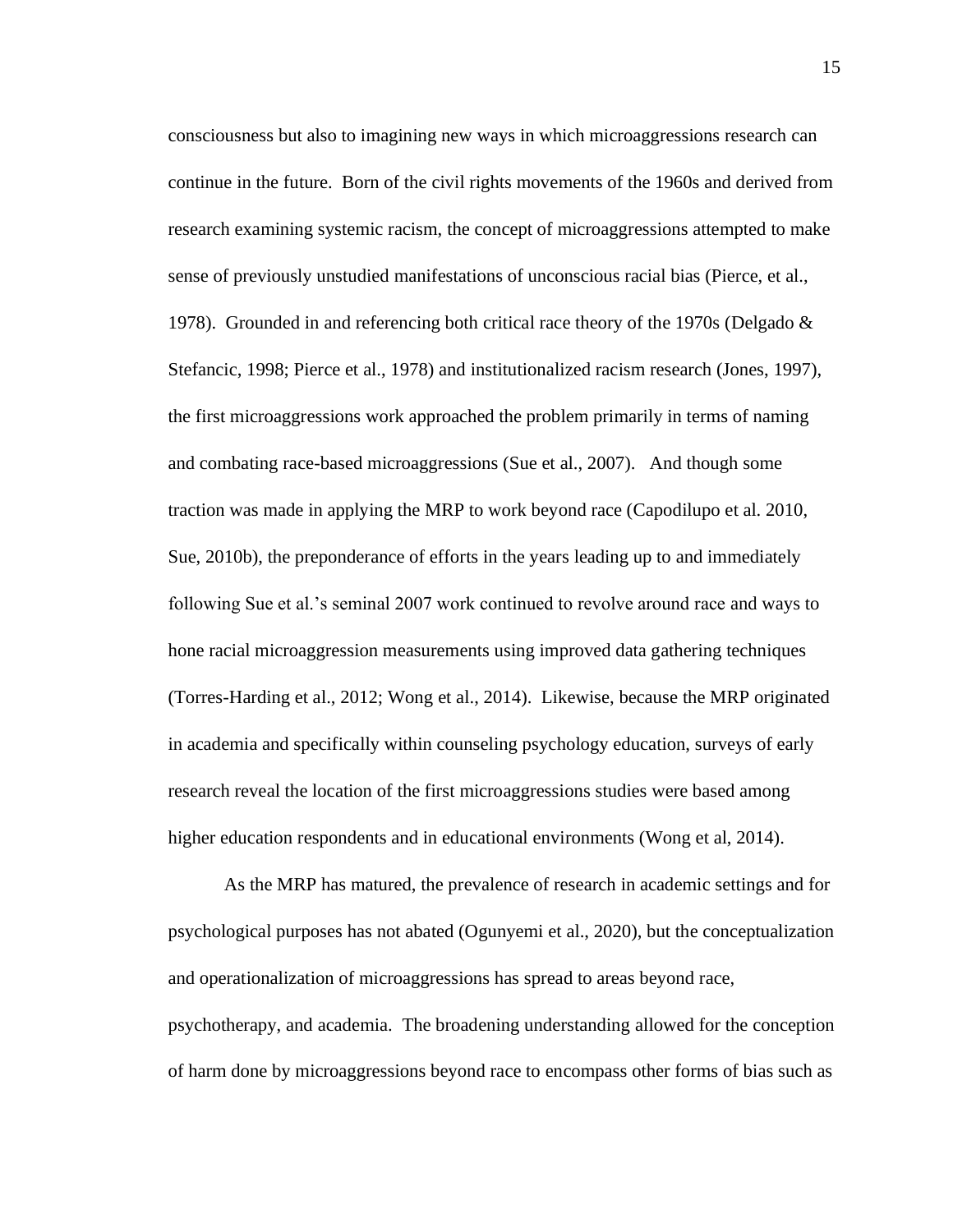sexism, anti-religious bias (Husain & Howard, 2017), genderism, heterosexism (Vaccaro & Koob, 2019), classism (Gray et al, 2018; Smith et al, 2016), ableism, and intersectional combinations thereof (Lewis & Neville, 2015, Nadal, et al., 2015). Of equal significance, the locations of studies moved outside higher education settings and found evidence of widespread microaggressions in specific fields like medicine (Freeman & Stewart, 2018), the U.S. military (Dimberg, 2020) and in general workplace environments (Gates, 2014; Kim et al., 2019). Expanding research contexts and locations to more diverse locations have the dual benefit of adding more notoriety to the idea of microaggressions as a research field and allowing access to a vastly increased pool of respondents and social interaction situations to examine.

#### <span id="page-33-0"></span>**MRP Definitions and Increasing Scope**

At the time of their creation as a subject in the early 1970s and up until the mid 2000s, microaggressions were considered "put-downs" and "subtle insults usually directed unconsciously by white individuals at people of color" (Solórzano, et al., 2000; Nadal, 2013). After the publication of Sue, et al.'s 2007 seminal work, the working definition came to encompass a broader form of bias beyond a racial context to include "verbal and nonverbal interpersonal exchanges in which a perpetrator causes harm to a target, whether intended or unintended" (Sue, et al., 2007; Sue & Spanierman, 2020, p. 7.). This recasting of the problem proved pivotal as it both specifically named non-verbal interactions as candidates for microaggressions and removed the specific mention of whites and people of color. In conjunction with increasing the scope of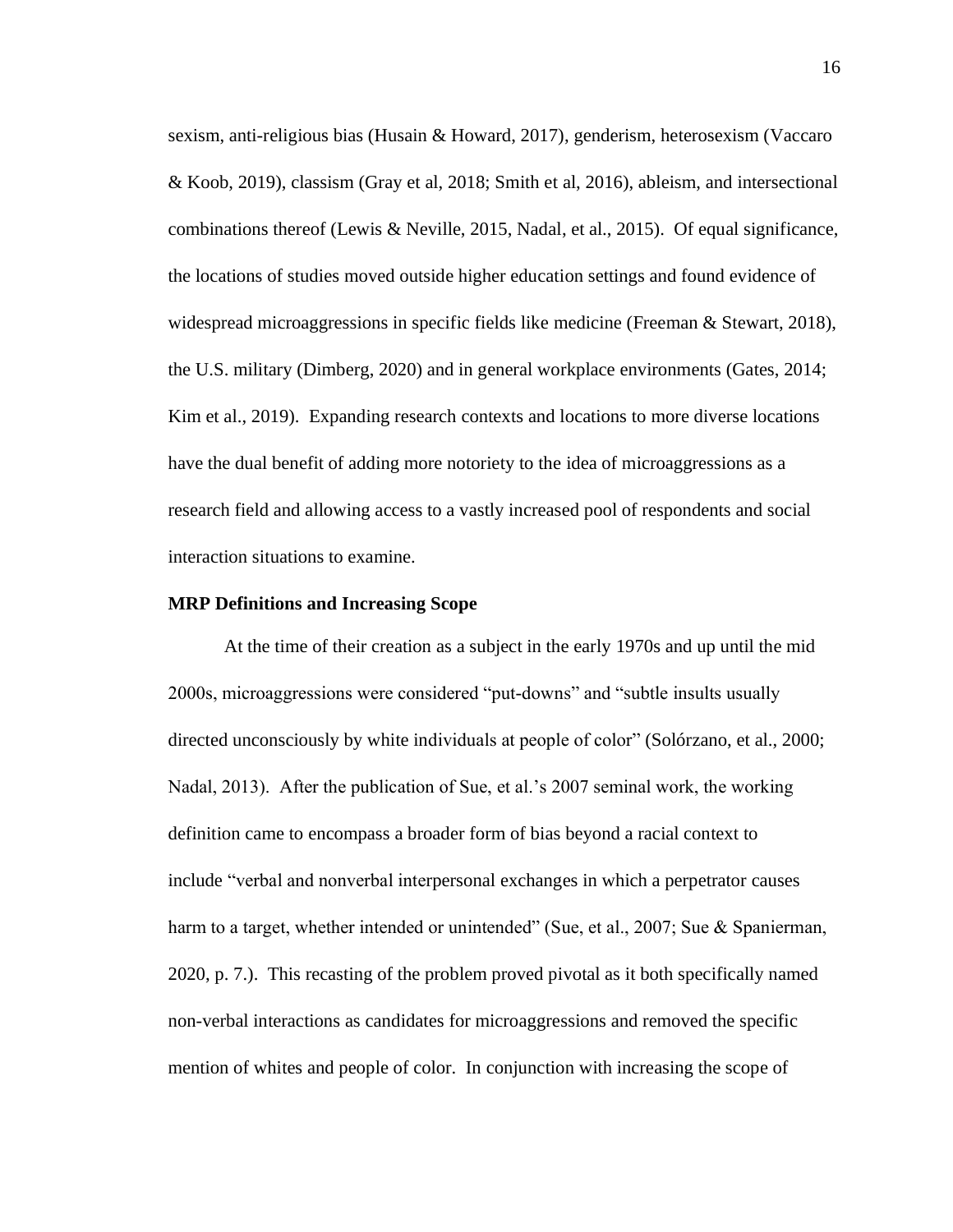microaggressions and how they apply to psychological diagnoses of interpersonal harm, Sue et al. recommended the creation of a specific line of research to further examine and counter microaggressions in all human interaction. This new field became what is today known as the *Microaggressions Research Program, or "MRP*." The "MRP" refers specifically to the overall study of microaggressions including actions taken to define, counter, or expand upon their effects (Wong, et al., 2014). While referring to the MRP is acceptable when discussing the overall study of the phenomenon, defining individual microaggressions or their constituent themes simply by saying "MRP'' is not. In such cases, it is more proper to use the standalone term "microaggression." See table 1 below for a summary of the expanding definition of the term "microaggression."

### **Table 1**

| Author/<br>vear                   | <b>Substantive focus</b><br>and shift                                               | <b>Definition</b>                                                                                                                                                                                                                                            |
|-----------------------------------|-------------------------------------------------------------------------------------|--------------------------------------------------------------------------------------------------------------------------------------------------------------------------------------------------------------------------------------------------------------|
| Chester<br>Pierce, et<br>al. 1978 | Referring specifically<br>to white Americans<br>interacting with black<br>Americans | "Subtle, stunning, often automatic, and<br>nonverbal exchanges which are 'put-downs'"                                                                                                                                                                        |
| Solórzano,<br>et al. 2000         | Retains focus on<br>racism                                                          | "Subtle insults (verbal, nonverbal, and/or<br>visual) directed toward people of color, often<br>automatically or unconsciously"                                                                                                                              |
| Sue, et al.<br>2007               | Expands beyond<br>focus on racism                                                   | "Verbal and nonverbal interpersonal<br>exchanges in which a perpetrator causes harm<br>to a target, whether intended or unintended.<br>These brief and commonplace indignities<br>communicate hostile, derogatory, and/or<br>negative slights to the target" |

#### *Expanding Microaggression Definition Over Time*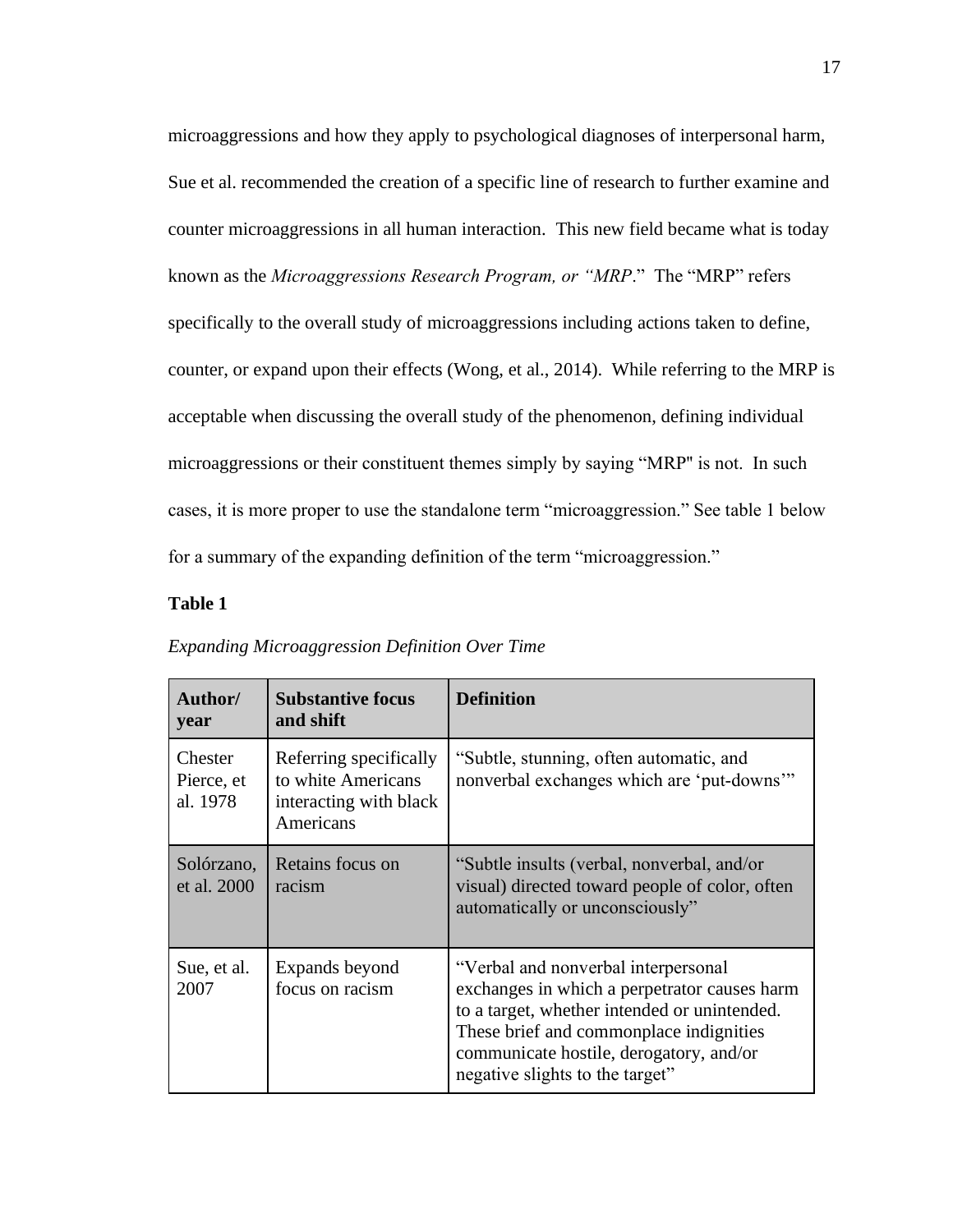| Sue 2010 | Retains 2007<br>definition, offers<br>simpler overview,<br>and adds caveats | "Brief, everyday exchanges that send<br>denigrating messages to certain individuals<br>because of their group membership"<br>"Can be linked to racism, sexism, genderism,<br>heterosexism, classism, ableism, and other |
|----------|-----------------------------------------------------------------------------|-------------------------------------------------------------------------------------------------------------------------------------------------------------------------------------------------------------------------|
|          |                                                                             | forms of oppression"                                                                                                                                                                                                    |

### <span id="page-35-0"></span>**Evolving Taxonomy of Microaggressions**

Efforts taken by researchers to improve upon the understanding of microaggression taxonomy is an important subset of the MRP literature. Also, for potential consumers of microaggression data, prior to fully understanding the MRP and gauging the quality of MRP-related research, deeper knowledge of microaggression taxonomy is important for context regarding MRP application to social justice causes and psychological trauma diagnosis. As a subjective experience and often individualized to the reality of the person(s) experiencing them, perceiving microaggression(s) depends upon the social context and the ever-evolving nature of American cultural bias. Thus, to both evaluate misdiagnosis of microaggression-related trauma in published research and/or mischaracterization of microaggressions by researchers, it is crucial to develop a basic and unified understanding of their definitions of MRP work.

Most current literature uses variations of Sue's (2007) definition of microaggressions. However, a fuller definition of microaggressions which eases research across multiple disciplines and bias categories runs deeper. Creating microaggression subcategories supplies the ability for thicker description and more precise wording when diagnosing and classifying trauma. Towards both these ends, one may think of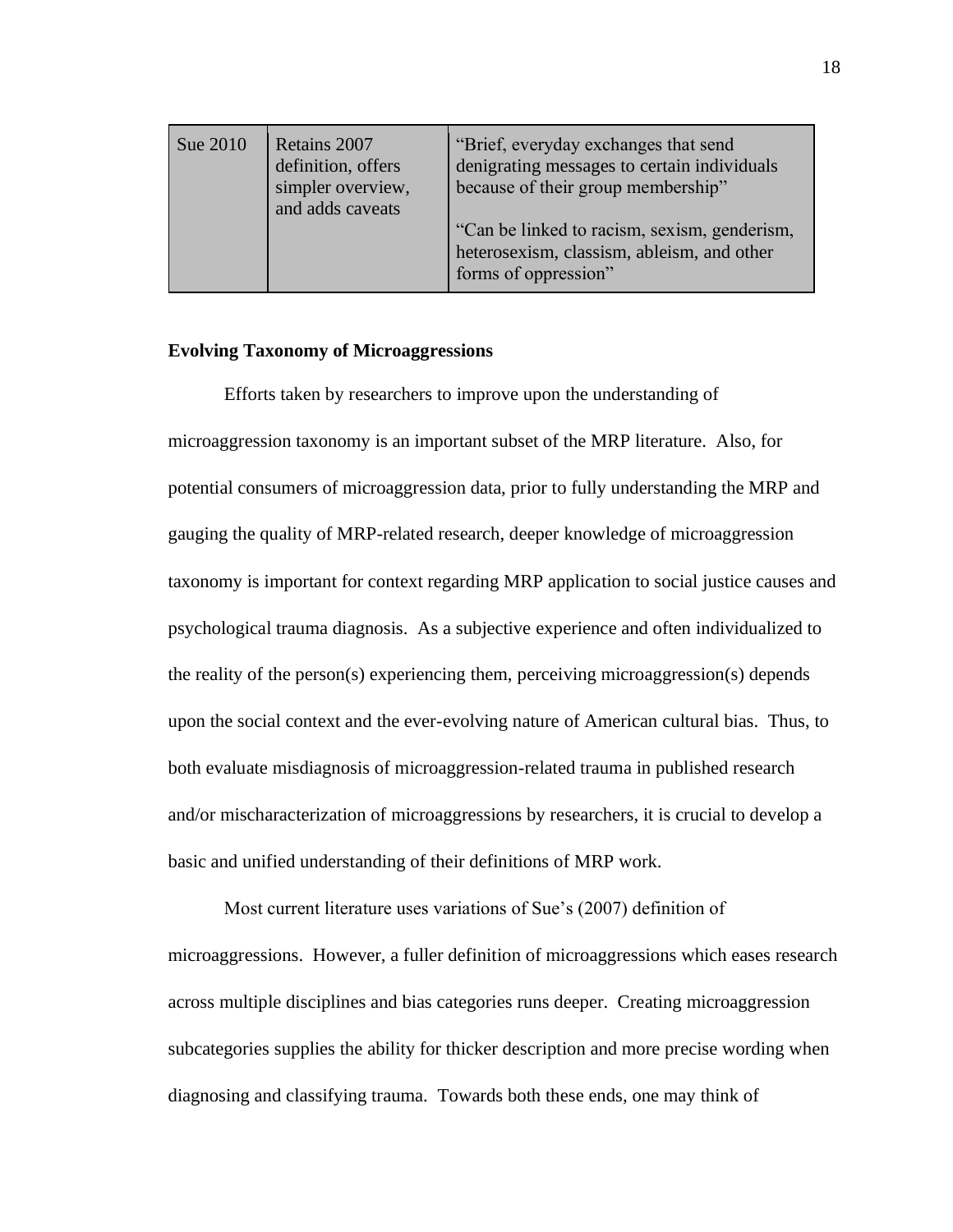microaggressions in terms of *themes* and as separate from "macro" aggressions which are a subset of microaggressions MRP researchers removed from the umbrella "microaggression" term (Sue & Spanierman, 2020). Previously not explicitly differentiated from microaggressions as they relate to the MRP until Sue and Spanierman's update (2020), macroaggressions within the MRP are *institutional level microaggressions* stemming from policies, practices, and programs and "affect whole groups or classes of people because they are systemic in nature" (Sue & Spanierman, 2020, p. xiii). In a recent analysis of 20 years of MRP-related higher education research, Ogunyemi et al. (2020) found institutional-level aggressions in 27.5% of previously reported "micro" cases, implying there is a great deal of misunderstanding about the nature of microaggressions and bleed-over in microaggression identification within the context of the MRP.

Another issue to consider is that the term "micro" does *not* imply smaller or less important, but that the aggression falls within the context of interpersonal communications. Using a constructivist lens, keeping microaggressions in mind as a communication between two individuals with differing perspectives and contexts can help MRP readers to evaluate all research, education, contravention strategies, and critiques within the MRP with increased clarity. Because of the inherently subjective nature of how an individual can interpret a particular event, readers should view with skepticism any MRP research which tries to generalize findings to the macro-level outside of the research context or does not reference contextual subjectivity.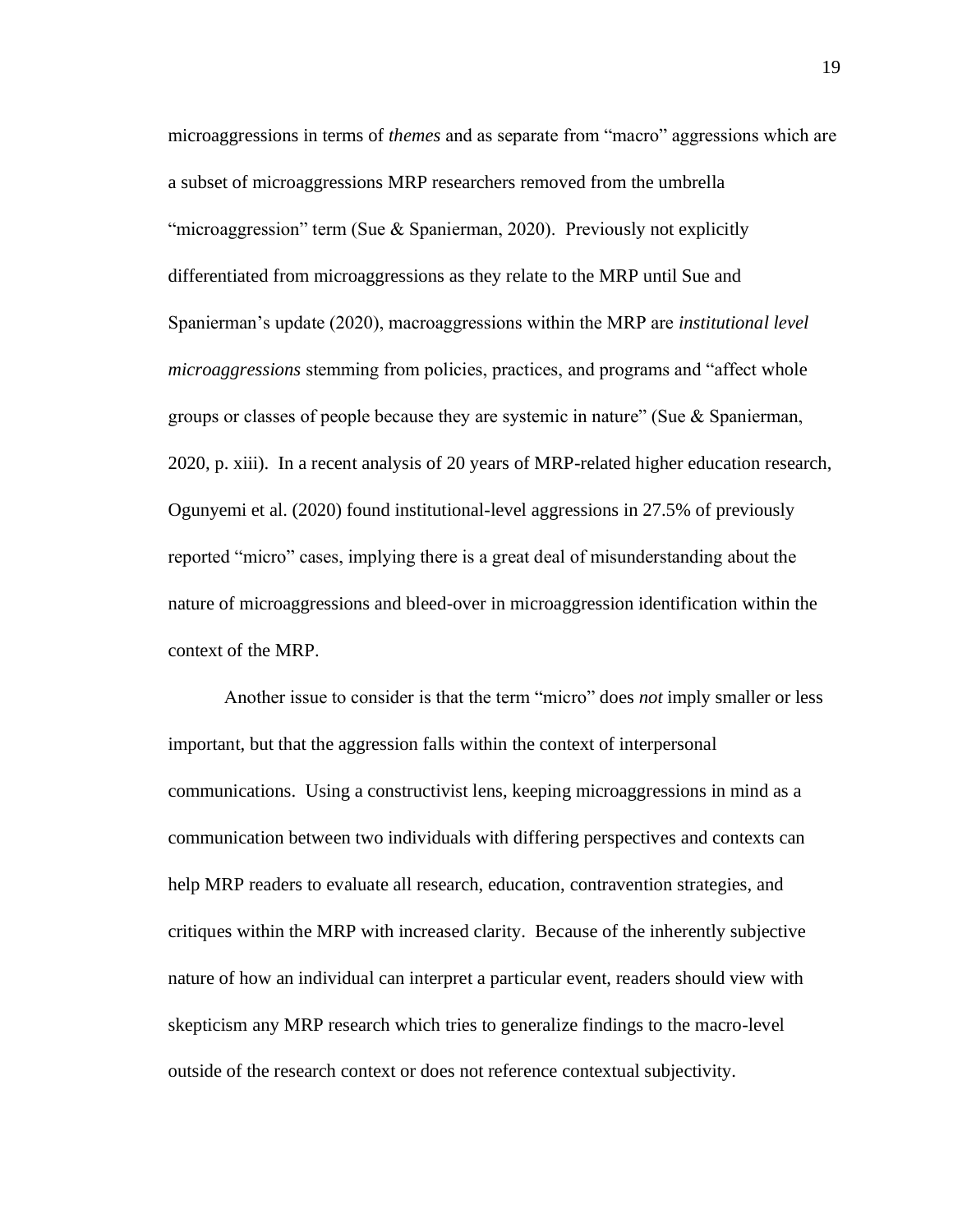# **Microaggression Themes**

 To add further clarity toward recognizing distinct types of microaggressions, Sue and Capodilupo created 12 microaggression *themes* (2008). A brief definition of each appears in table 2, and their definitions continue to evolve over time (Sue & Spanierman, 2020). The *themes,* and the table in which they appear offer an element of precision and categorization of individual offenses. This clear cause-effect-solution and precise wording of the offense tailored to address a specific traumatic event not only allows for quicker resolution to problems associated with microaggressions but also fits more cleanly within the mold of typical Western psychological research and treatment (Lilienfeld, 2017). I discuss the importance of the themes to this research further in the Methods chapter.

| <b>Theme</b>                     | <b>Description</b>                                                                            | <b>Theme</b>                                                           | <b>Description</b>                                                                                  |
|----------------------------------|-----------------------------------------------------------------------------------------------|------------------------------------------------------------------------|-----------------------------------------------------------------------------------------------------|
| 1) Alien in<br>One's Own Land    | When Asian<br>Americans and<br>Latino Americans are<br>assumed to be<br>foreign born          | 7) Myth of<br>Meritocracy                                              | Statements which assert<br>that race or gender does<br>not play a role in life<br>successes         |
| 2) Ascription of<br>Intelligence | Assigning<br>intelligence to a<br>person of color or<br>woman based upon<br>their race/gender | 8) Pathologizing<br>Cultural Values/<br>Communication<br><b>Styles</b> | The notion that values<br>and communication<br>styles of the<br>dominant/white culture<br>are ideal |

| <b>Table 2</b>                      |  |
|-------------------------------------|--|
| Microagoression Themes <sup>1</sup> |  |

 $1$  Sue (2010, pp. 32-34)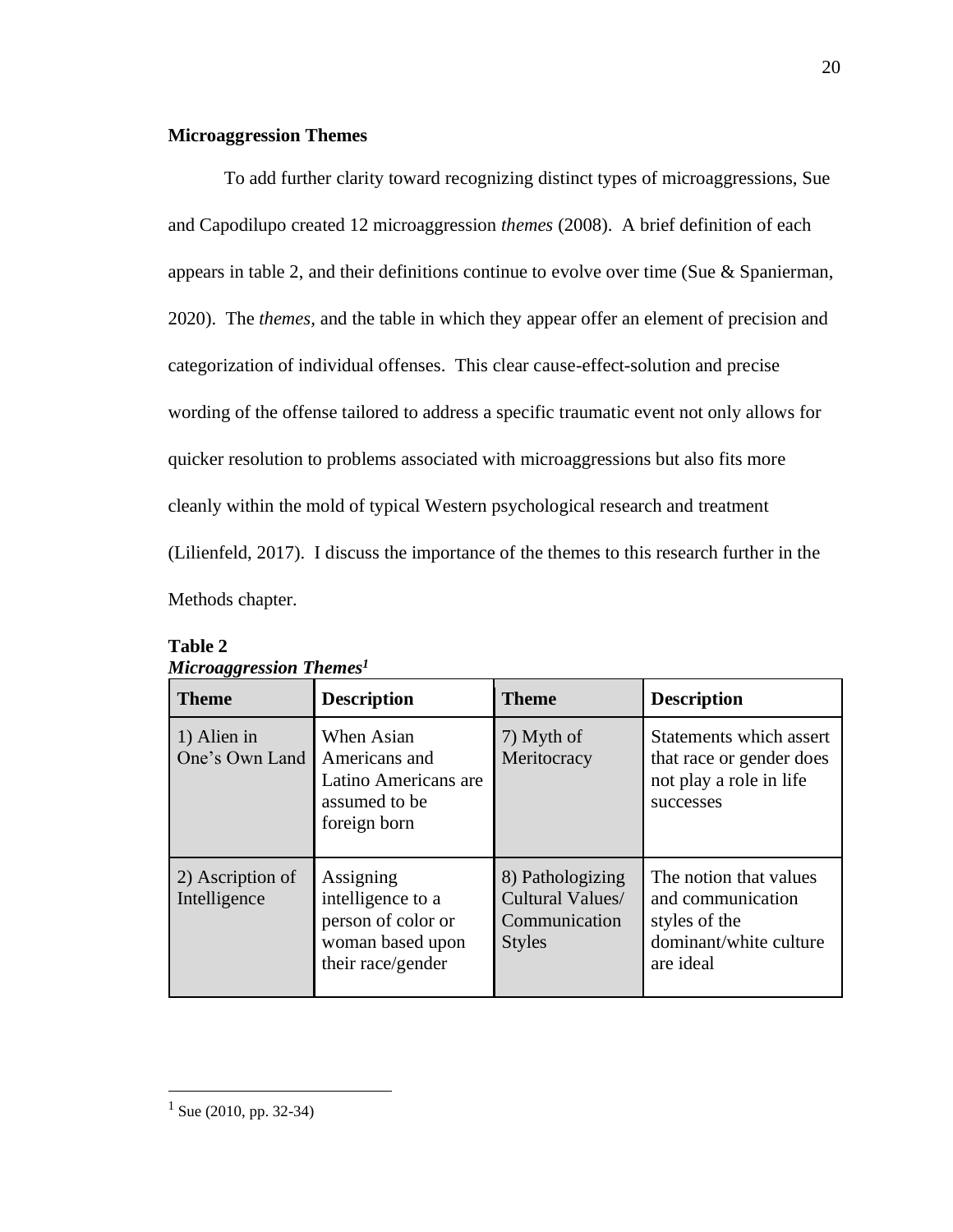| 3) Color<br><b>Blindness</b>                                 | Statements that<br>indicate that a white<br>person does not want<br>to acknowledge race.              | 9) Second-Class<br>Citizen                                    | Occurs when a target<br>group member receives<br>differential treatment<br>from the power group |
|--------------------------------------------------------------|-------------------------------------------------------------------------------------------------------|---------------------------------------------------------------|-------------------------------------------------------------------------------------------------|
| 4) Criminality/<br>Assumption of<br><b>Criminal Status</b>   | A person of color is<br>assumed to be<br>dangerous, criminal,<br>or deviant based<br>upon their race. | 10) Traditional<br>Gender Role<br>Playing and<br>Stereotyping | Occurs when<br>expectations of<br>traditional roles or<br>stereotypes are<br>conveyed           |
| 5) Use of Sexist/<br>Heterosexist<br>Language                | Terms that exclude<br>women and<br>$LGBTQIA +$ persons<br>(Note 1)                                    | 11) Sexual<br>Objectification                                 | Occurs when women<br>are treated as though<br>they were objects at<br>men's disposal            |
| 6) Denial of<br>Individual<br>Racism/Sexism/<br>Heterosexism | A statement made<br>when bias is denied                                                               | 12) Assumption<br>of Abnormality                              | Occurs when it is<br>implied that there is<br>something wrong with<br>being LGBTQIA+ $2$        |

# **Social Justice/Research as Praxis**

The most important aspect of the MRP's overall growth is the increasing body of research which suggests a direct link between microaggression contravention strategies and both increased workplace performance and an improved quality of life for minority groups. By suggesting this link between bias/prejudice reduction and improved quality of life, the work of the MRP moves beyond cataloging and exploration of the nature of microaggressions into a social justice realm. While there is still not enough research to offer conclusive evidence nor would a constructivist lens suggest that there is a "one-size fits all" prescriptive remedy to eliminate microaggressions, researchers do show that

<sup>2</sup> Author's original text said only "LGB." Updated to include current terminology.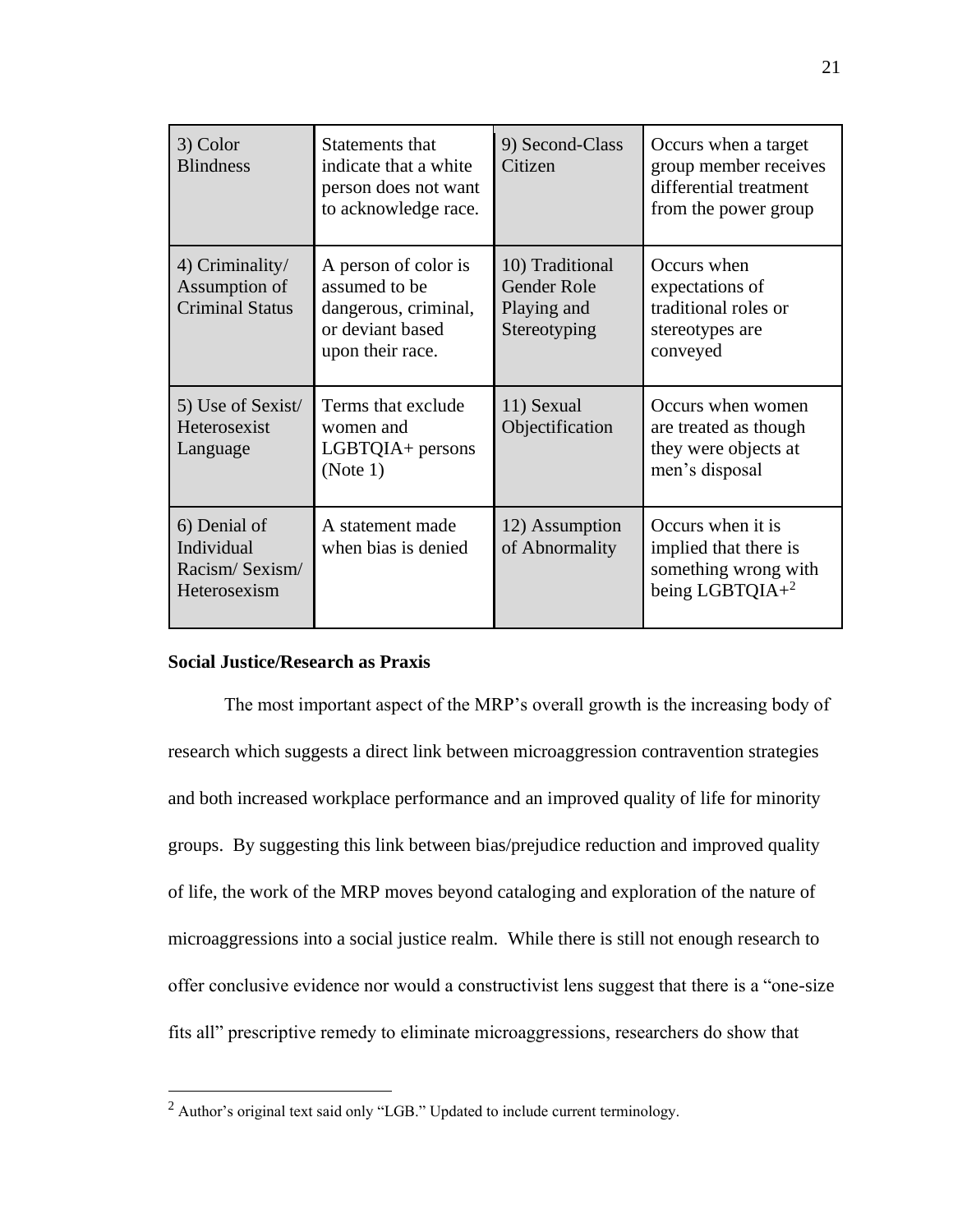efforts to combat microaggressions increase gender inclusivity (Reis & Menezes, 2019) and positive health outcomes (Nadal et al, 2016; Nadal et al., 2017), and enhance worker productivity commensurate with the addressing and elimination of microaggressive acts (Pitcan et al., 2018). I would agree with Sue and Spanierman (2020) that healing and helping diverse people live together and understand their impacts on one another is the primary aim of the MRP. This idea can and should be extrapolated to the United States Marine Corps, historically a bastion for masculine, white, heterosexual norms.

# **Criticism of the MRP**

As a sign of the continued growth of the field, the MRP has also engendered continued scrutiny of the assertions of its most prominent researchers typically in the form of peer review among psychologists. Appearing immediately after the establishment of the MRP in 2007-2008, criticisms of the underlying MRP concepts appeared and have shaped the development and overall perception of the field. A holistic understanding of MRP literature therefore also calls for an overview of the two most prevalent critiques: (1) a disagreement with the theoretical concept of "microaggressions", and (2) the generalizability of mainstream MRP research. In summarizing both critiques, it is important to acknowledge not only *what* the critics are saying, but *who* is doing the critiquing. A detailed analysis of *what* and *who* can help MRP literature readers to evaluate the viability of any critic's assertions and assess potential motives of the authors for viewpoints unfavorable to the MRP.

# *The "What"*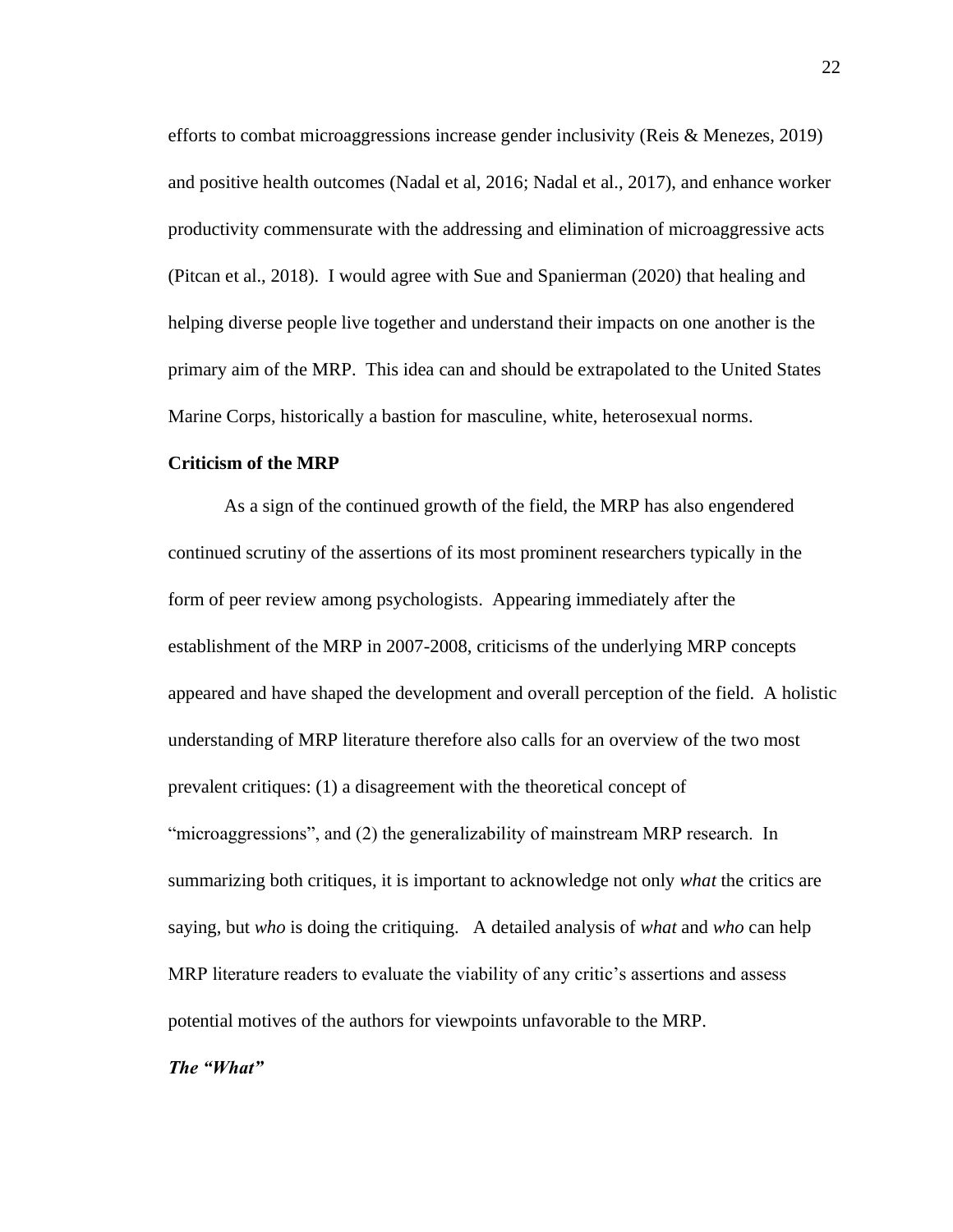To address the *what*, an important side of evaluating this body of literature requires noting that the MRP began in the mental therapy sciences (Sue, 2007) as a way of diagnosing trauma-inducing events to improve treatment for microaggression-related distress. Because psychology and psychiatry, their respective treatments, and the prescription medicines associated with psychiatric care in the U.S. are highly regulated, diagnosis of trauma and treatment for its effects require well-defined medical procedural care (Lilienfeld, 2017). This stands in contrast to the inherently subjective and still emergent understanding of trauma attributed to events such as microaggressions. Microaggressions challenge the positivist medical status quo and have caused controversy among people trying to counter their negative effects (Wong et al., 2013). The first and most cited criticism of the MRP focuses on conflicts between positivist western medical treatment sciences and the lack of measurable, quantitative psychological effects of microaggressions on the human psyche (Williams, 2019; Lilienfeld, 2017).Essentially, if you cannot define it or diagnose it clearly with measurable data, how can you treat it?

This argument ties in with another common theme: that the MRP has not been sufficiently subjected to scientific scrutiny and medical testing (Wong, et al., 2013; Lilienfeld, 2017; 2020). In this argument, the critics have employed terms like "rigor" to suggest that the findings of MRP research are not sufficiently generalizable to recommend therapeutic decisions. Retorts by Sue and others acknowledge this fact, embrace the constructivist nature of microaggressions, and suggest that denying the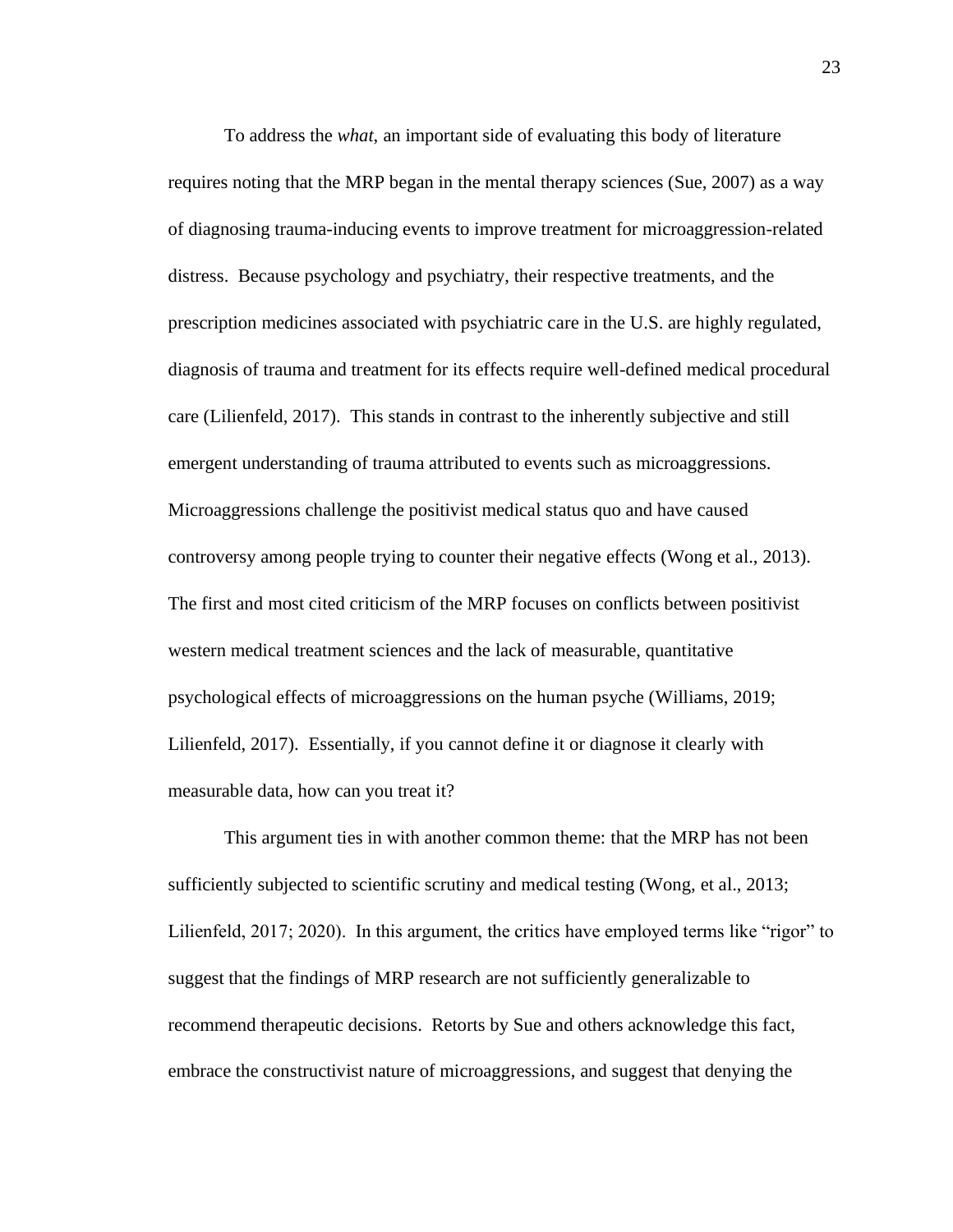existence of treatment for microaggressions may be a microaggression in and of itself. As of the writing of this paper, this debate seems to be at an impasse with positivists and conventional medical researchers on one end and the mainstream MRP on the other. While a recommendation to fix this problem is beyond the scope of this discussion, a practical solution may lie in the middle ground between the two positions (Williams, 2019). Also, as more data appears from MRP work, which includes deliberate attempts to better understand the microaggression phenomenon, more exact ways of dealing with the ill effects of microaggressions may emerge that come closer to meeting western medical standards while remaining true to the spirit of the MRP.

The other primary *what* arguments center around the second-order ill effects of researching microaggressions. Some critics say that trying to research and counter microaggressions in turn suppresses the speech of non-minorities (Lukianoff & Haidt, 2015), others that it fosters excess political correctness in society (Sunstein, 2015) and even some say that it can increase rather than decrease racism (Haidt & Jussim, 2016). While these arguments are important to consider, they have not yet been sufficiently supported by evidence from empirical research studies. So even though discussions about microaggressions can be uncomfortable for all parties, the mounting research of the positive social and psychological effects of the MRP suggest that any negative secondary effects caused by investigation into microaggressions are minimal by comparison and justified.

# *The "Who"*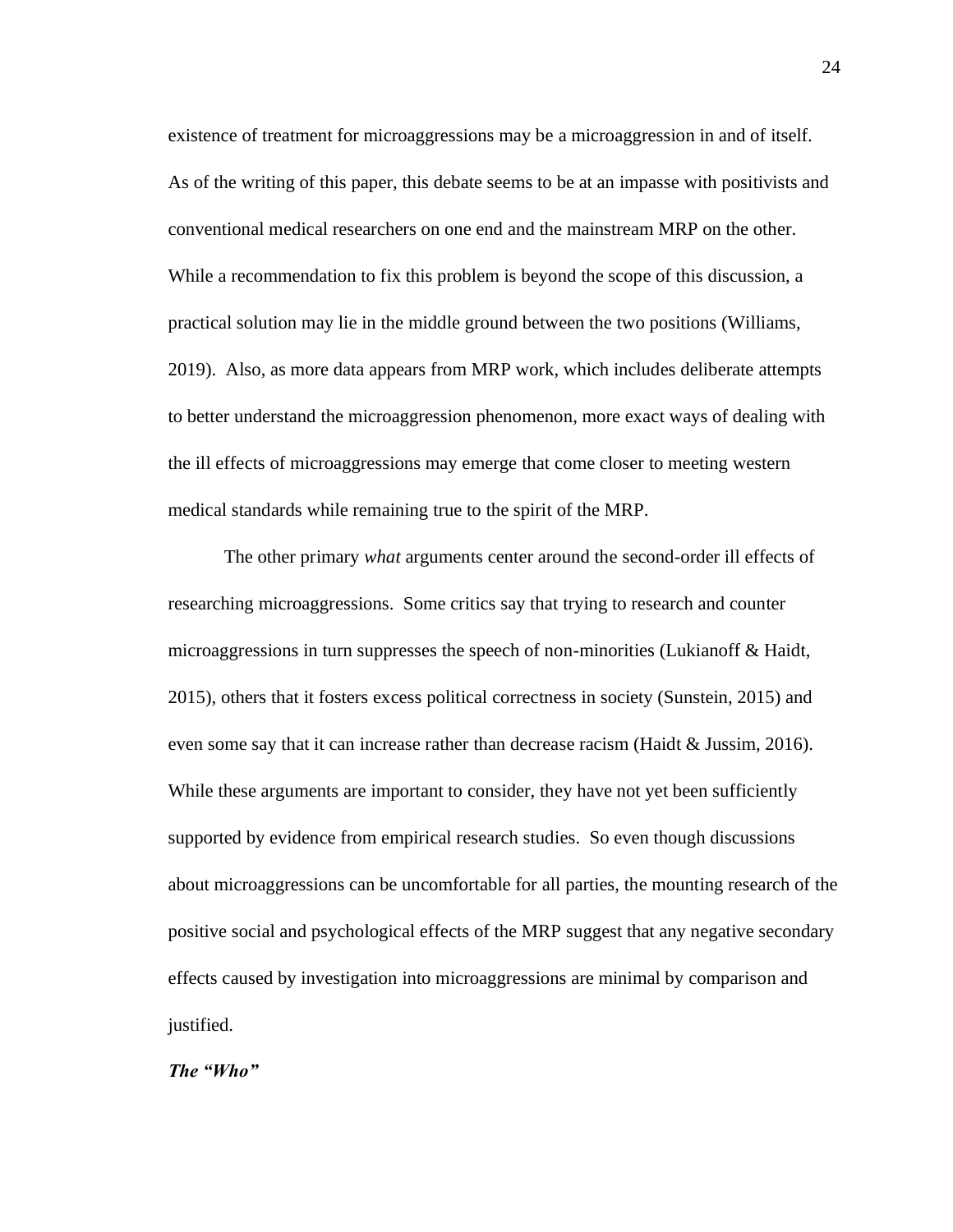A consumer of MRP research must also consider *who* is contributing to the critiques. The growing body of literature recommending changes to MRP practices tends to originate with certain types of individuals—white and/or male with professional psychology backgrounds—therefore to not acknowledge the effects of their positionality and the possibility of unconscious bias on their behalf would be ingenuine. Very few of the critics specifically address their positionality with respect to gender, race, or sexual orientation, nor do they make adequate allowance for how their positivist perspectives can trivialize and add further harm to minority members who endure additional suffering beyond the original effects of the microaggressions (Williams, 2019) when the victims' reporting is scrutinized to the point of being called irrelevant for treatment purposes (Lilienfeld, 2017). And in a case of presenting an argument against the social justice theoretical underpinnings of the MRP, two researchers placed blame upon the MRP and minority microaggression reporters for encouraging an attitude of victimhood among the white majority claiming reverse racism (Campbell & Manning, 2014).

From my perspective, these critiques run the gamut from poignant to absurd. Making arguments demanding increased scientific rigor of the MRP are important to prevent misuse of prescription medicine in psychiatric care, but other critiques questioning the entire research program are both tone deaf and color blind. Credible critiques either focus on improving the MRP agenda or develop a compelling research program of their own. The MRP is a work in progress, to be sure, but overcoming systemic interpersonal bias will take demanding work and difficulty for all members of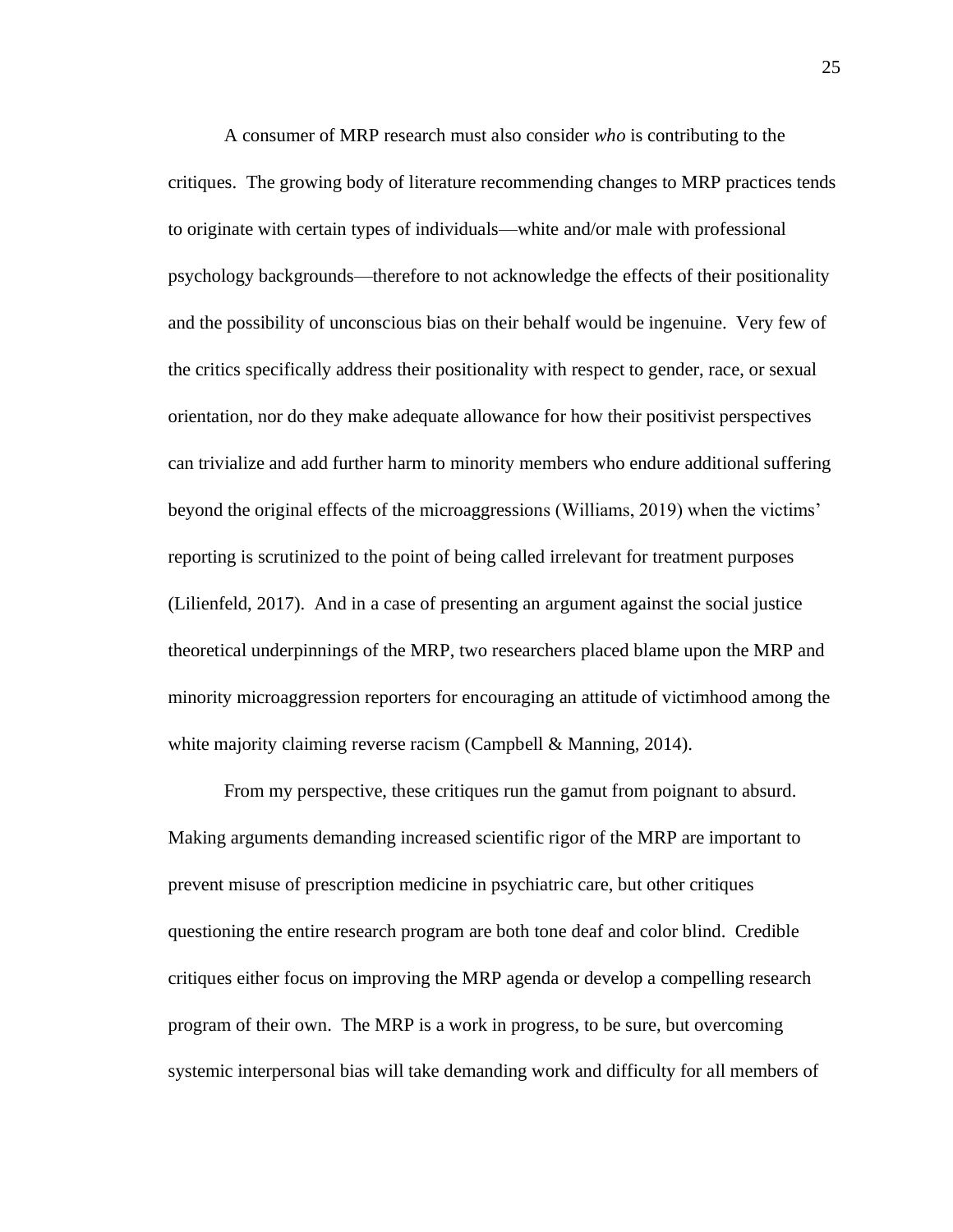society. Without a doubt, speaking truth to power and telling the majority they are inflicting harm upon the minority via microaggressive actions will cause some psychological impact upon the majority. However, results from the MRP help both minority and majority in the long term so the existing critiques are not sufficient to stop further MRP work.

### **Conclusion**

This chapter provided a basic understanding of what were previously two disparate bodies of literature and introduced important concepts which will be required to understand the methods and findings chapters which follow. When combined, these two literature bodies allow for the creation of novel research pathways to name and characterize microaggressions and unconscious bias. The next chapter will show how the research presented here will help to describe the ways in which this study uses MRP concepts and military leadership doctrine to further the understanding of microaggressions and unconscious bias in a new population.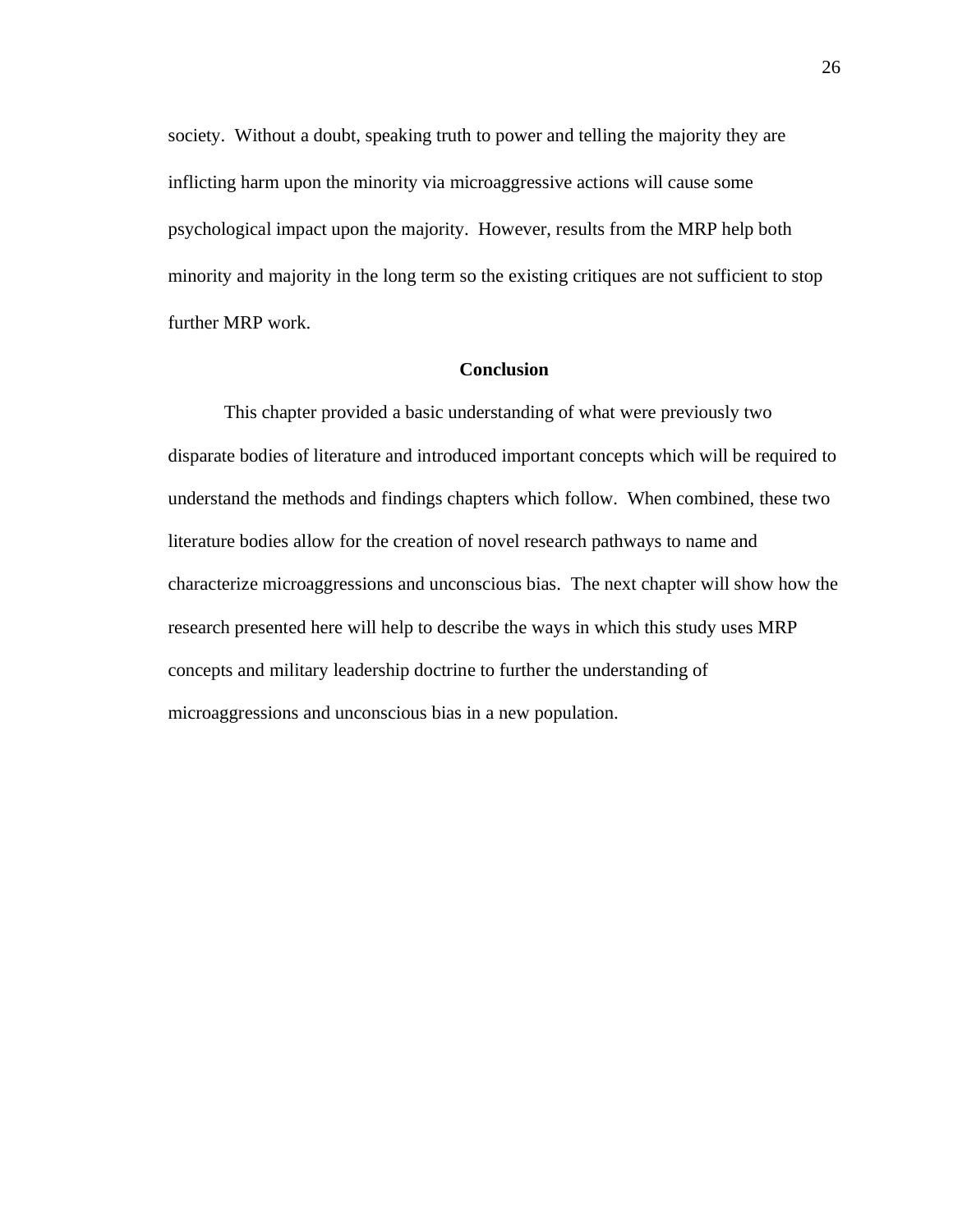#### CHAPTER THREE

### **METHODOLOGY**

To describe the research methodology of this thesis, this chapter requires both a discussion of research design and specific methods used to create data. It will begin with the Design section, which describes the ways in which I sampled the population and then gives an overview of the conceptual framework that guided the theoretical application of the MRP to the sample. With theory and sample in mind, in the Methods section I will detail how the new Protocol Pattern coding process created for this document analysis originated and how it evolved following first use into a refined iteration which I used to generate data for the study of microaggressions in the remaining chapters.

# **Research Design**

 This section focuses on conveying how my proposed research design effectively answered the research questions by combining microaggressions research and USMC leadership writing. Reiterating, the questions were: 1) What types of unconscious bias are most common in United States Marine Corps Leadership writing? 2) What theory explains the unconscious bias pattern(s) in United States Marine Corps leadership writing? The two questions are not mutually exclusive; to address the second question, my research must sufficiently address the first. To sufficiently answer question one, a novel research design which weaves several proven yet rarely combined types of inquiry into a cohesive conceptual framework whole. But prior to discussing the proposed conceptual framework, it is necessary to briefly detail my reasons for choosing the document analysis method over other types of qualitative inquiry.

#### **The Marine Corps as a Case**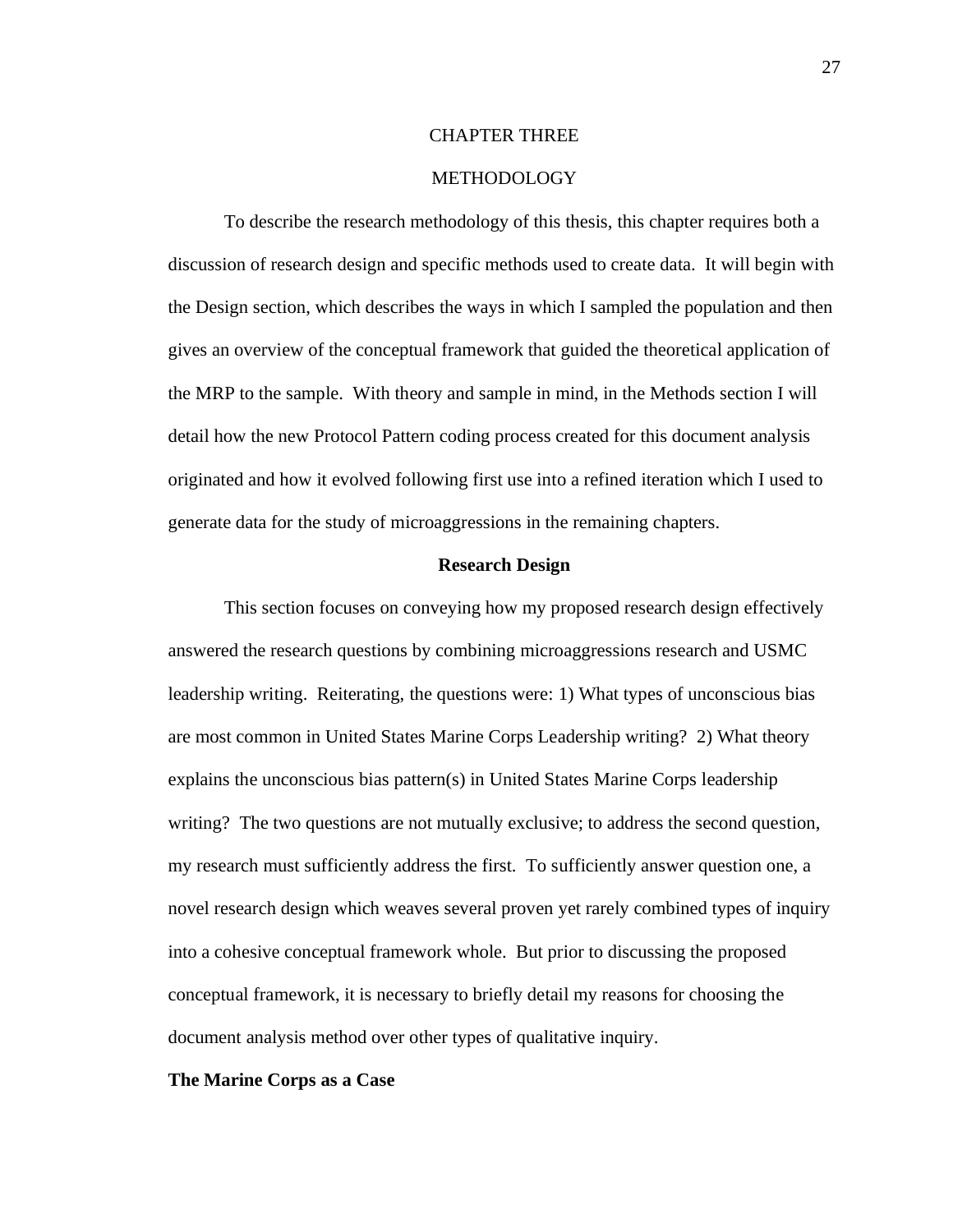The Marine Corps was a difficult organization to study holistically due to several factors. Foremost, the Marine Corps is a globally dispersed organization with members continuously deployed around the world. The geographic dispersion means a wide range of contexts can influence how a respondent will react to research inquiry in a typical interview format used in qualitative research. A Marine in one location or context is potentially not useful for generalization purposes to the organization's larger whole. While I am not a positivist, and generalization is not the goal of my research, I do want my findings to potentially help the largest number of Marines in the widest possible array of contexts. This is only possible by finding contexts which unite Marines over time and place.

Similarly, as the youngest (by average age of members) of the U.S. military services and the one with the highest percentage turnover of personnel (Council on Foreign Relations, 2020)<sup>3</sup>, capturing the leadership climate at a particular time by interviewing Marines can be highly transitory. A researcher who wants the findings to be applicable for more than one iteration of the Marine Corps' leadership climate needs to examine the least transitory data sets possible. Marine Corps Leaders, also understanding and embracing the temporary nature of their command structure (Reid, 2021), instead have created a rich, lasting culture partly via historical references and the leadership doctrine used to indoctrinate Marines to our culture.

### **Document Sampling**

 $3$  The most recent personnel management strategy (USMC, 2021a) may alter this trend towards reduced turnover, but as of the time of this writing the statement still applies and is unlikely to change substantially relative to the other military services.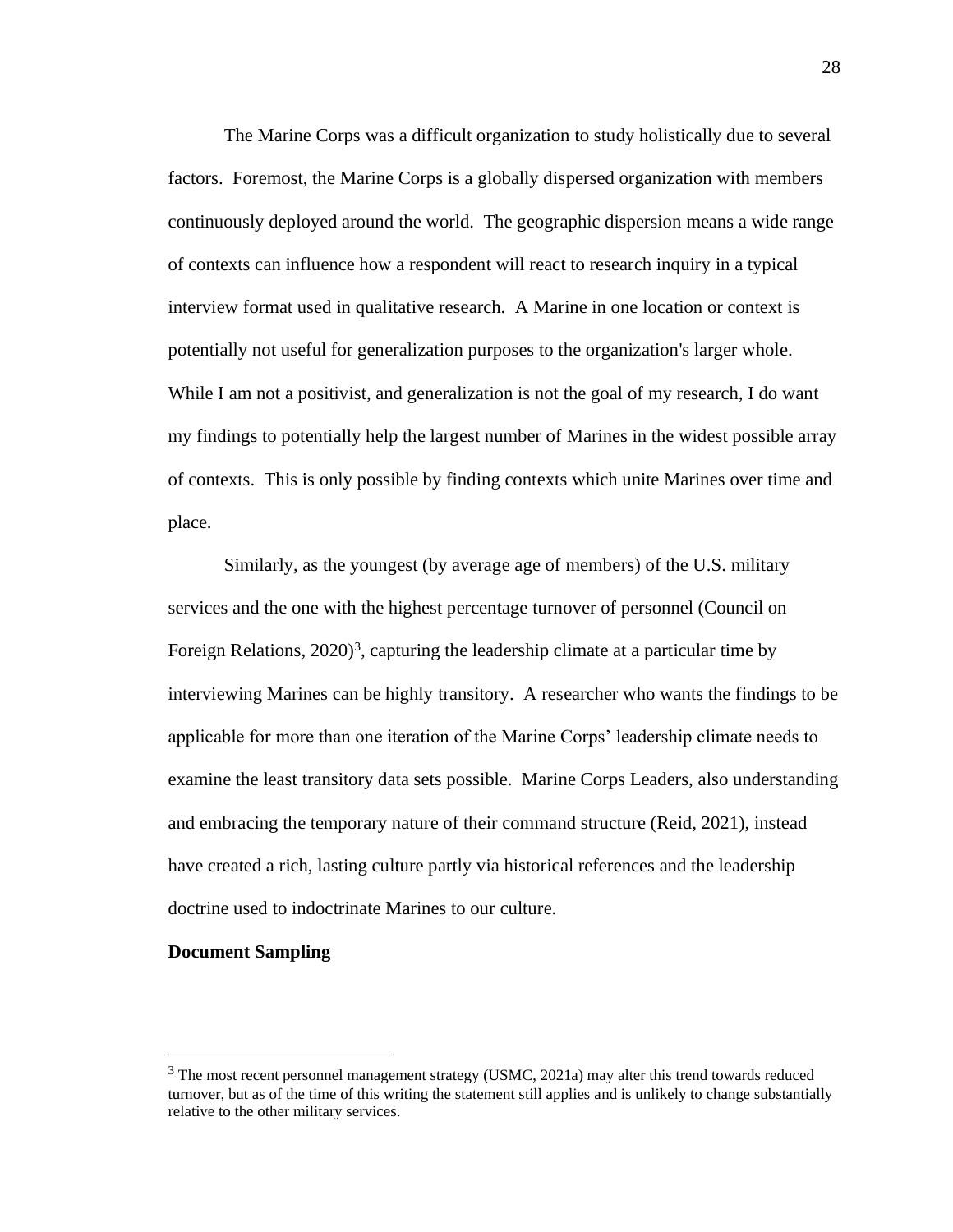For the purposes of this research, the entire body of Marine Corps leadership was relevant but not practical to code. I endeavored to choose documents for analysis which are both relevant and meaningful to Marine Leaders and have sufficient impact on Marine Corps leadership culture such that their analysis, critique, and/or updating to reduce unconscious bias will produce a positive change in the social justice climate of the organization. As introduced in the literature section, Marine Corps leadership development writing as a population from which to sample typically takes on two major forms: strategic communications, and doctrine. Sampling from this population which spans decades and numerous methods of storing and relaying data required careful consideration to select documents for relevance.

# *Commandant's Professional Reading Program*

One way in which the sitting Commandant communicates their leadership vision to the organization is through a library of recommended professional readings consisting of various forms of educational material including books, doctrinal publications, periodicals, and podcasts known as the. Periodically updated with new titles and methods of grouping and presenting the material, the list reflects current organizational priorities and sitting Commandant's can shape the thinking of the Marine Corps via the messages, words, and ideas of the authors. With works spanning decades and including many subjects and authors from outside the military or DoD, this list should be considered alongside the aforementioned white papers and other forms of strategic communication throughout last changed in 2020 to "ensure the Commandant's Professional Reading Program (CPRP) remains relevant, current, and promotes professional discussions amongst all Marines." (USMC, 2020b). While each title in this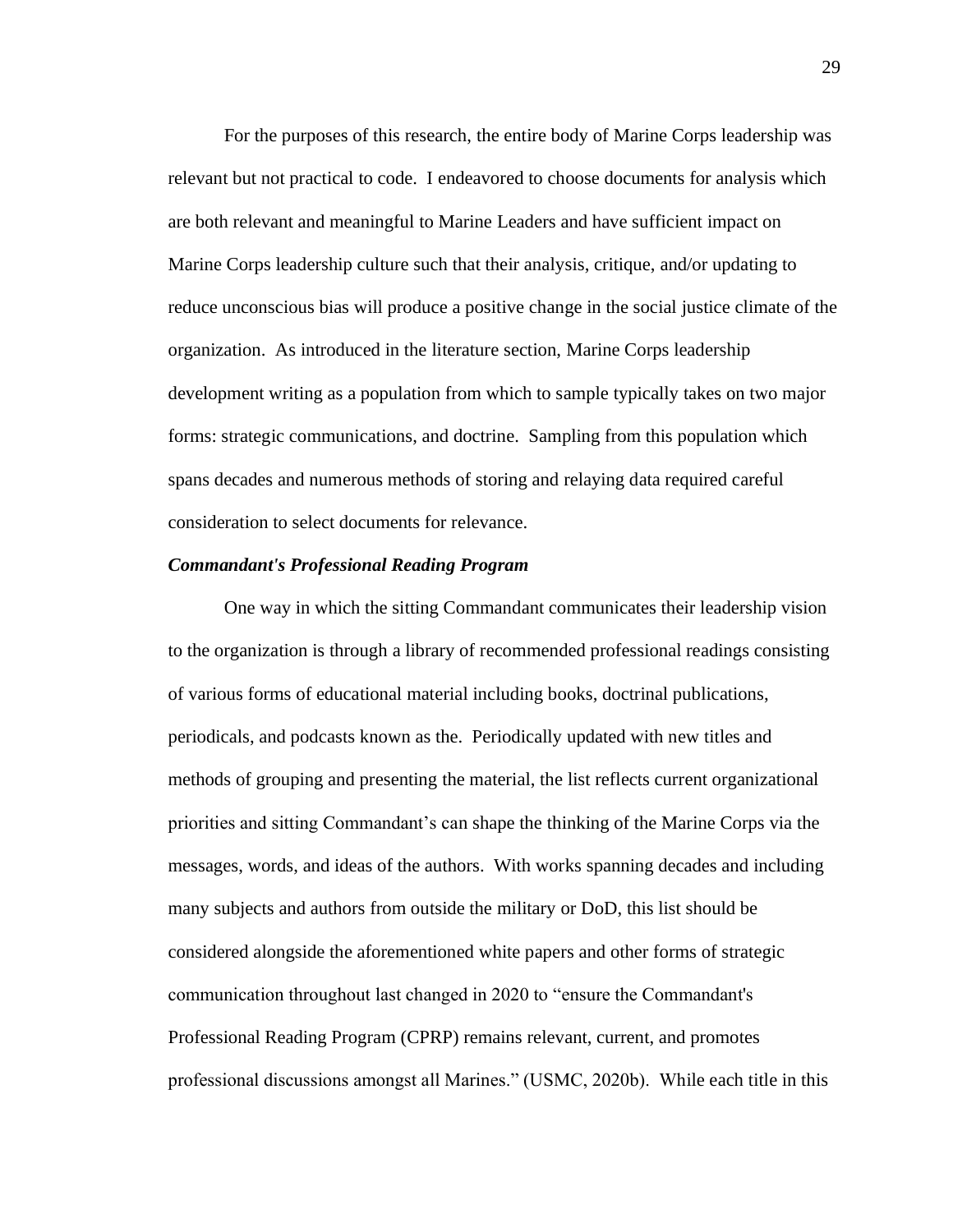list is not reviewed here, some of the titles in the list are considered seminal to the USMC and the general content of the list is examined for potential microaggression themes. More importantly, this list can serve as a primer for the types of works the Commandant considers important for Marines to read and, in the case of the doctrinal publications which fall under the "foundational" heading within the CPRP *and* proscribe organizational climate, will be examined in detail as part of this document analysis since they form a basis for Marine Corps organizational culture writ large.

With these factors in mind, I sampled documents from the overall population that met one or more of the following criteria:

1) **The document is official, current doctrine and espoused by the Marine Corps as foundational to organizational leadership culture**. These documents exist on official USMC websites and libraries, are written and maintained by the USMC, are updated on periodic cycles to maintain relevance, and are required reading by leaders within the organization.

2) **The documents are culturally relevant due to their seminal nature**. If a document, including historical texts, is referenced by the USMC in doctrine in criteria 1 or USMC leaders as an example of "good" leadership and/or required reading by all organizational members such as the case for the CPRP, it will influence the leadership culture and is relevant to this study.

3) **Strategic communication written or endorsed by the Commandant of the Marine Corps (CMC), the senior USMC Leader**. While all leaders in the Marine Corps may communicate via written means to their subordinates and all commanding officers may define their individual local culture to some extent, only documents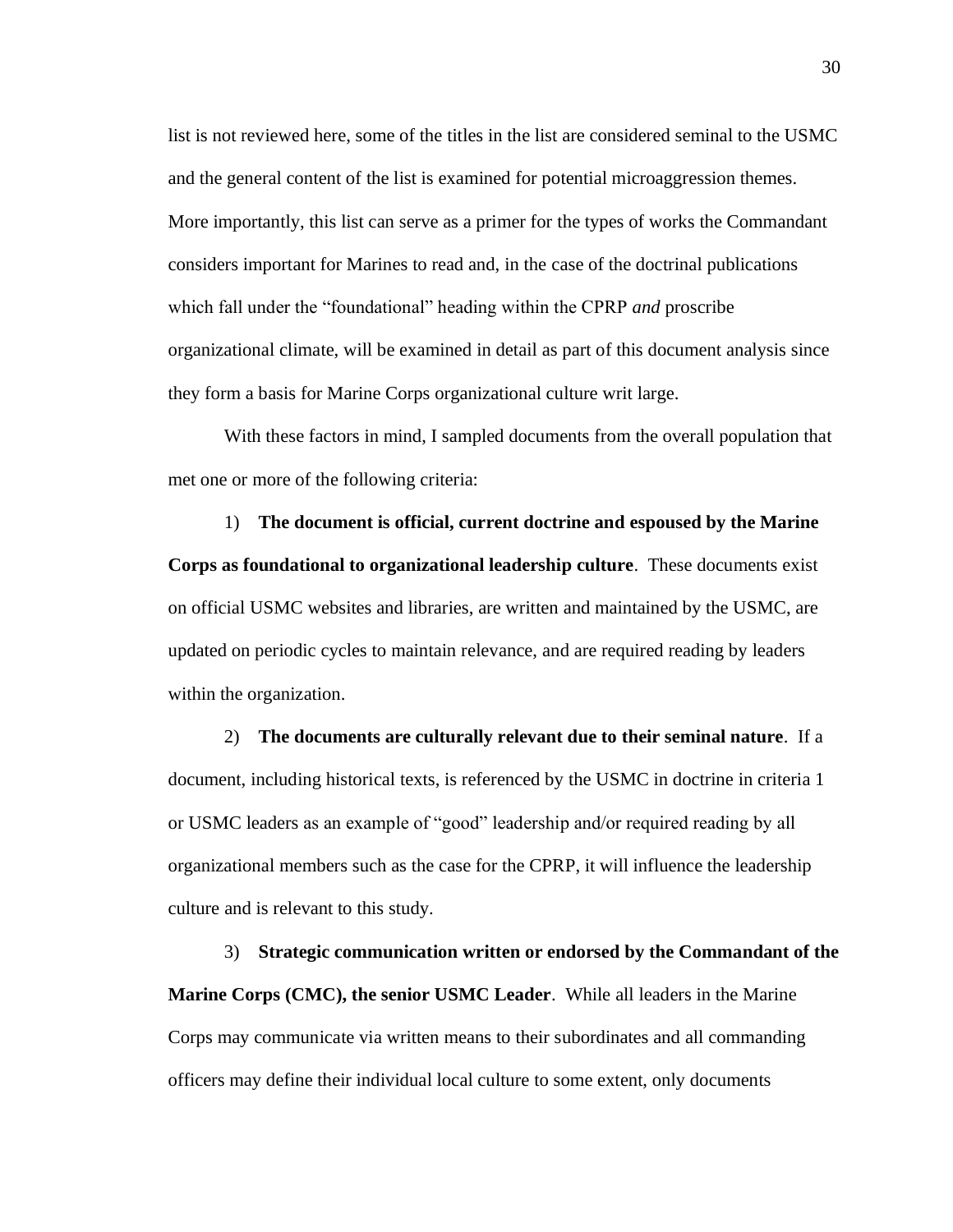pertaining to *all* organizational members written/signed by the CMC or equivalent will be included.

# 4) **The document defines or operationalizes "good" leadership for the**

**purposes of selection or promotion**. The Marine Corps publishes official personnel evaluation guidance which allows members to assess quality of leadership ability. These documents define ideal leadership style and preferred traits for leaders to emulate.

The overall population of documents from which the sample is drawn numbers in the hundreds. But following application of the selection process to Marine Corps leadership doctrine and comparing the list to existing USMC publication sources such as the CPRP and the Marine Corps Publication Library to determine importance to organizational culture, currency, and open-source availability, 9 publications totaling 886 pages were selected for further analysis in this study. Each sampled publication is discussed in greater detail in the coding results section and table 3 below has a list with associated sampling selection criteria per document.

| #  | <b>Title</b>                                       | <b>Subject</b>                                                                   | <b>Criteria</b> |
|----|----------------------------------------------------|----------------------------------------------------------------------------------|-----------------|
|    | <b>MCDP 1 Warfighting</b>                          | Describes USMC warfare mindset and<br>leadership thought processes               | 1, 2, 3         |
| 2. | <b>MCDP 6 Command and</b><br>Control               | Describes common mindset and<br>philosophy for command and control<br>operations | 1, 2, 3         |
| 3. | <b>MCDP</b> 7 Learning                             | Describes USMC learning philosophy                                               | 1, 2, 3         |
| 4. | <b>Marine Corps Manual</b><br>$w/Ch1-3$            | Primary capstone document concerning<br>policies for commanding Marines          | 1, 2            |
| 5. | MCWP 6-10 Leading<br><b>Marines</b>                | Denotes what it means to be a Marine and<br>how to lead Marines                  | 1, 2            |
| 6. | <b>MCTP 6-10A Sustaining</b><br>the Transformation | Describes ongoing efforts to support<br>indoctrination efforts                   | 1, 2            |

# **Table 3**  *Sampled Documents*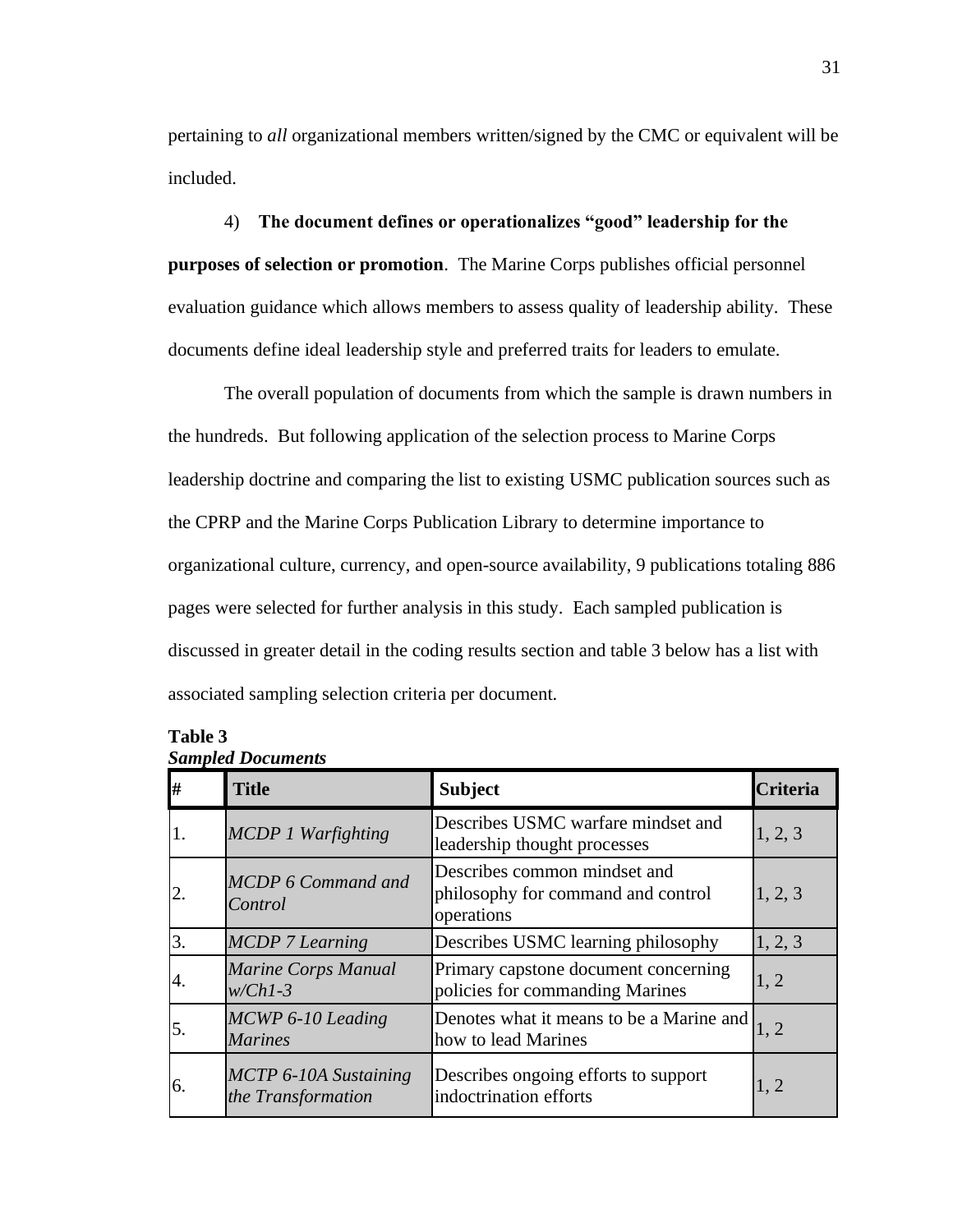|     | <b>MCO 1610.7A</b><br>Performance Evaluation<br>System | Prescribes methods for evaluating<br>performance of most organizational<br>leaders     | 1, 2, 4 |
|-----|--------------------------------------------------------|----------------------------------------------------------------------------------------|---------|
| 8.  | Commandant's Planning<br>Guidance                      | Direct communication from CMC to<br>organization establishing leadership<br>priorities |         |
| 19. | <b>Talent Management 2030</b>                          | Directs changes to personnel recruiting,<br>evaluation, and retention efforts          |         |

### **Conceptual Framework**

Framed within a Constructivist Grounded Theory (CGT) approach (Charmaz, 2011; 2006), this research combined both Protocol Coding and Pattern Coding (Miles, et al., 2020; Schensul, et al., 1999) as a form of document analysis via *abduction* (Peirce, 1955). The CGT frame guided me in approaching the sample and coding via a proven system while simultaneously limiting the influence of preconceived notions about what I will find. CGT helped to limit the influence of my own biases by requiring that I allow the data to drive the creation of any theories and subsequent recommendations. Equally, the use of abduction, and *abductive inferences* (Coffey & Atkinson, 1996; Kelle, 1995) during the research process provides a methodological framework which allows me to employ grounded theory in a manner which permits inferences based upon the coding results and a richer description of the data in ways which will be most useful to prospective consumers of the findings.

The coding process is explained in greater detail in the *methods* section below, but this "Protocol Pattern" solution (See figure 1) provided a unique opportunity to generate a novel theory from the patterns within the data while still offering protocol boundaries derived from widely accepted microaggression models. Using this method, text containing microaggressions became a unit of observation for finding bias. Searching for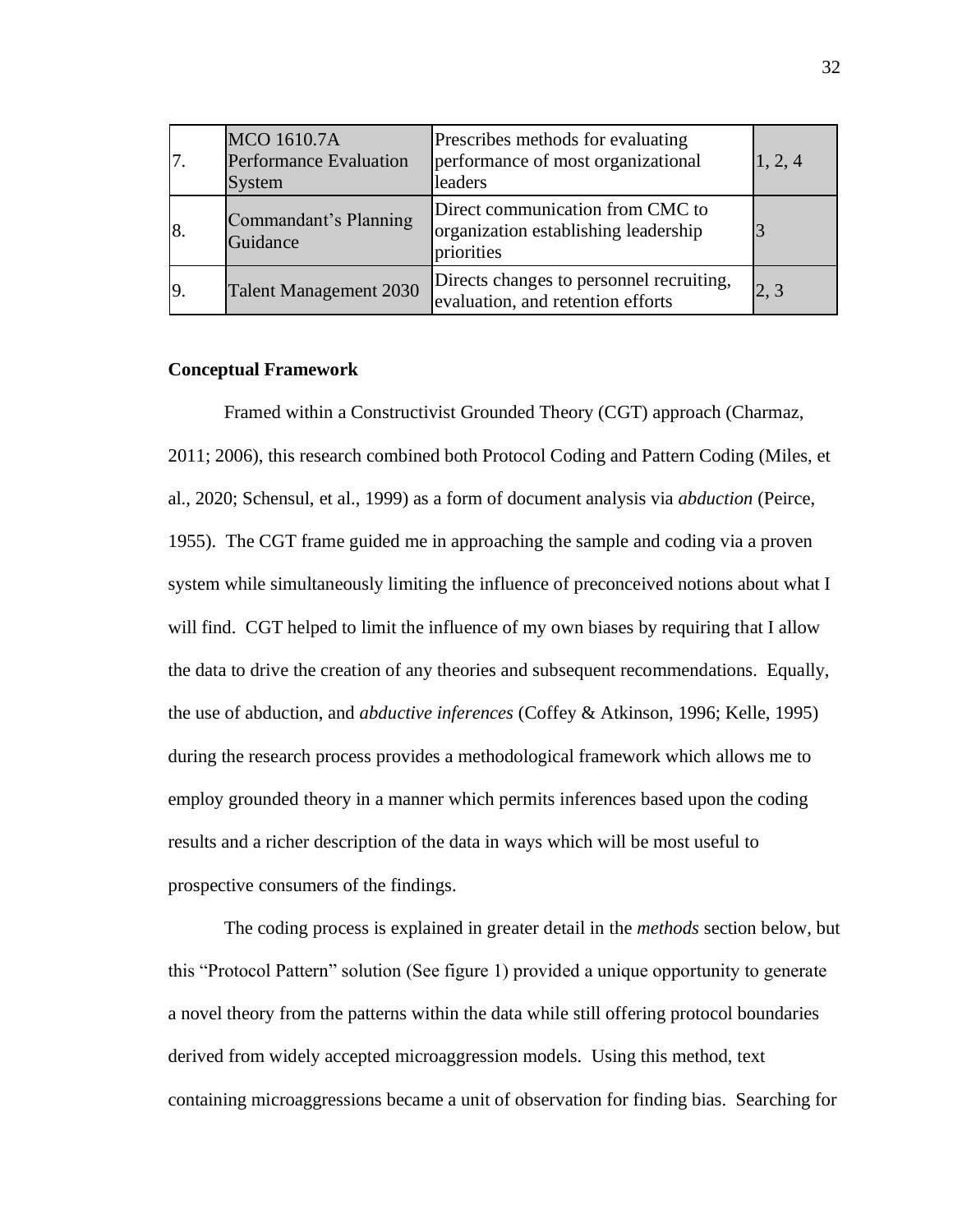microaggressions via Sue and Spanierman's (2020) protocol added focus to what could have otherwise been an overwhelming amount of initial thematic findings and the use of the initial protocol coding run before undertaking pattern coding will narrowed the scope of the data from which the theory or theories will be generated.

### **Textual Microaggressions as a Unit of Observation**

As an identifiable phenomenon with known definitions, organizations can target microaggressions as a topic to help educate members about anti-bias cultures and can use their clear definition as metrics to evaluate communication of all types for unintentionally prejudicial messaging. However, using a potentially subjective topic such as microaggressions in text as the unit of observation for text requires more precise methods. As you recall from the literature review, Sue and Capodilupo broke microaggressive actions into the 12 *themes* (2008). The *themes,* and the table in which they appear, offer an element of precision and categorization of individual offenses. With a working knowledge of the *themes*, rather than only having a general feeling of trauma from a microaggression, individuals can experience the incident in question, describe it using the language of a particular *theme*, educate an offender about its nature and why it is harmful, and then apply a contravention which is targeted specifically to the individual act rather than having to address the general idea of microaggressions in more nebulous terms.

To clarify, imagine a consultant trying to improve an organizational culture asking a minority member if they experienced any microaggressions in their work environment. That question may garner an affirmative response but asking her the same question and supplying a list of microaggression themes and associated examples from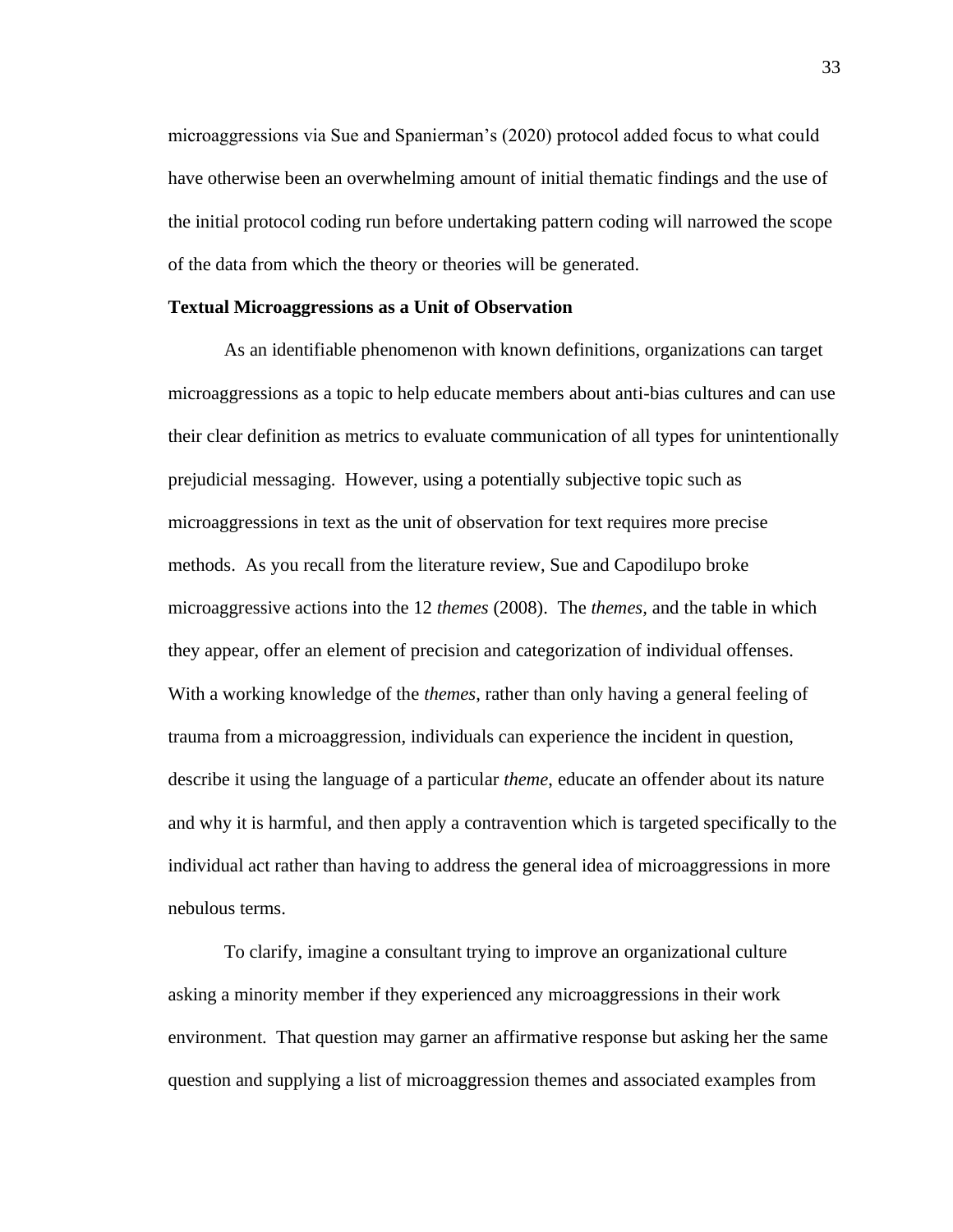which to choose will provide better data clarity. This clear cause-effect-solution and precise wording of the offense tailored to address a specific traumatic event not only allows for quicker resolution to problems associated with specific microaggressions.

Microaggressions also often manifest with intersectionality (Nadal et al., 2015). Individuals can experience various microaggressions simultaneously and the effects can compound to create greater harm for the target (Sue et al., 2019; Sue et al., 2021; Torino, et al, 2018). So simply finding one microaggression within the data is not enough to develop and adequately characterize the types of bias present; they all must be considered as parts to a larger story and the ways in which they may intersect to affect marginalized groups. Being able to apply the *themes* to explain which types of microaggressions may be occurring concurrently can also help to address potential remedies or improvements in the most precise terms possible by allowing the addressing of each offense in a specific manner. Last, for leadership educators discussing the MRP with those not familiar with the program, supplying specific *thematic* examples makes the information more accessible and easily assimilated (Sue et al., 2021).

Returning now to the specifics of this proposed conceptual framework, the *themes*  provided me with sufficient clarity to discriminate between types of microaggressions for the purposes of coding text. Using the themes as a protocol, I was able to analyze a sample, code the data against the definition of the theme, and find the frequency and/or scope of theme occurrence to determine which themes are most prevalent for future use in second-round pattern coding work.

### **Methods**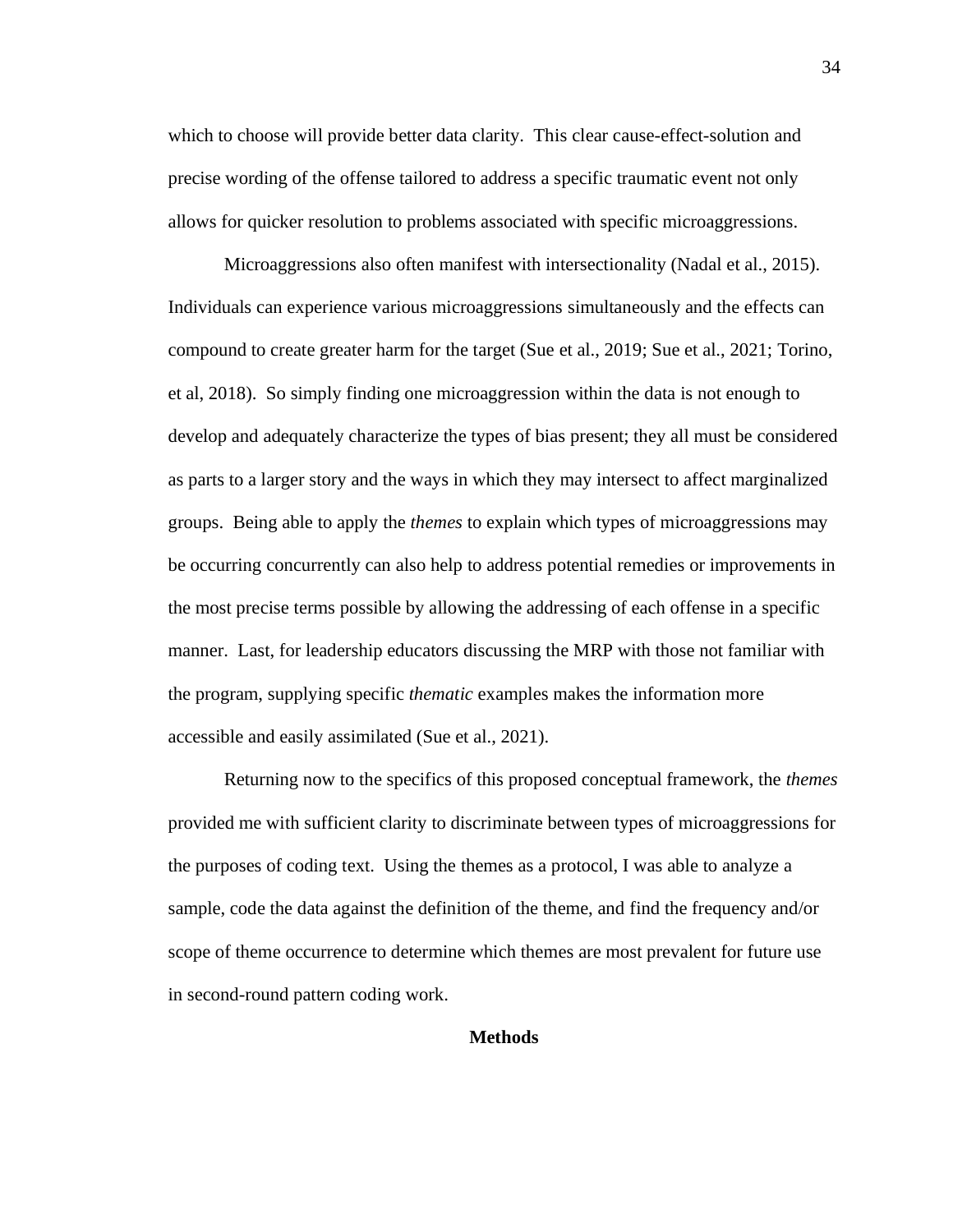My development of methods for this research required considering the material at hand and my intended audience. To present data in a more approachable way to Marine Corps leadership at all levels I modified the highly academic writing style of typical microaggressions research literature and qualitative coding work to better align with a style more common to Marine Corps leadership communications. Any research results could not be so esoteric that the results do not resonate with Marines, or worse, cause Marine leaders to tune out. This alignment included items such as an executive summary in addition to an abstract, the separation of findings into two smaller chapters, using wording and phrases typical of USMC literature, and providing recommendations based upon current USMC leadership paradigms. Finally, I have tried to present findings in a coherent manner and in a format consistent with the type of data consumption methods which Marine Corps leaders prefer which includes the executive summary in Appendix A of this document recommendation format for each of the findings which is similar to after action reports following operations and exercises.

### **Coding Process Part One**

Via the document analysis described here, I sought primarily to create a simple overarching theory that encapsulated the presence and essence of unconscious bias in the documents. However, understanding the bias and creating a new framework first required a basic insight into the bias present in the documents I could only garner effectively via the Protocol Pattern (PP) process. As a novel concept I have created for this research, the PP method (see figure 1) was ideal for me to analyze the sample and produce rich, yet not overly complicated data that can translate to the needs of the Marine Corps. However, like any first use of a new method, I am constantly evaluating the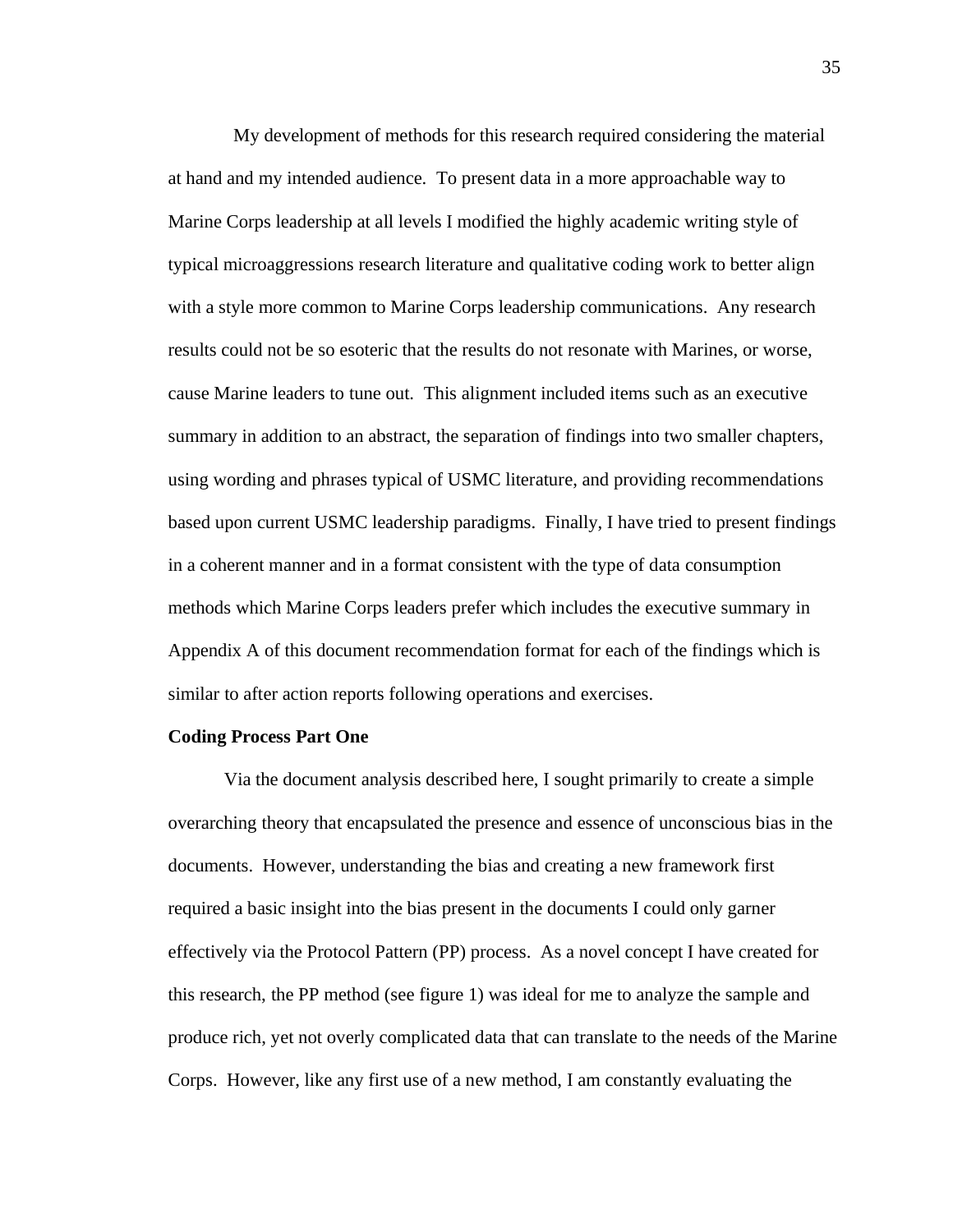process for errors and seeking dissenting opinions to improve viability. Over time, my method evolved, and I have since updated the process using knowledge gained from this research process which I will detail here.



**Figure 1**

The PP method is not the simplest approach possible as it introduces another round of coding compared to typical single-cycle qualitative document analysis techniques. Yet the extra work required using PP coding produces two specific positive effects beyond a single cycle strategy. First, I required the *reduction* of the large amount of data within the sample to a more manageable size via an established coding protocol, then the *precision* of a theory from the reduced data sets that only a pattern coding can provide, and last a method of *triangulation* of the data to reduce the possibility of bias introduced by using only a single coder.

To achieve *reduction*, I first *protocol* coded, which is a form of *a priori* coding (Miles, et al., 2020). Each of the sample documents in table 3 were examined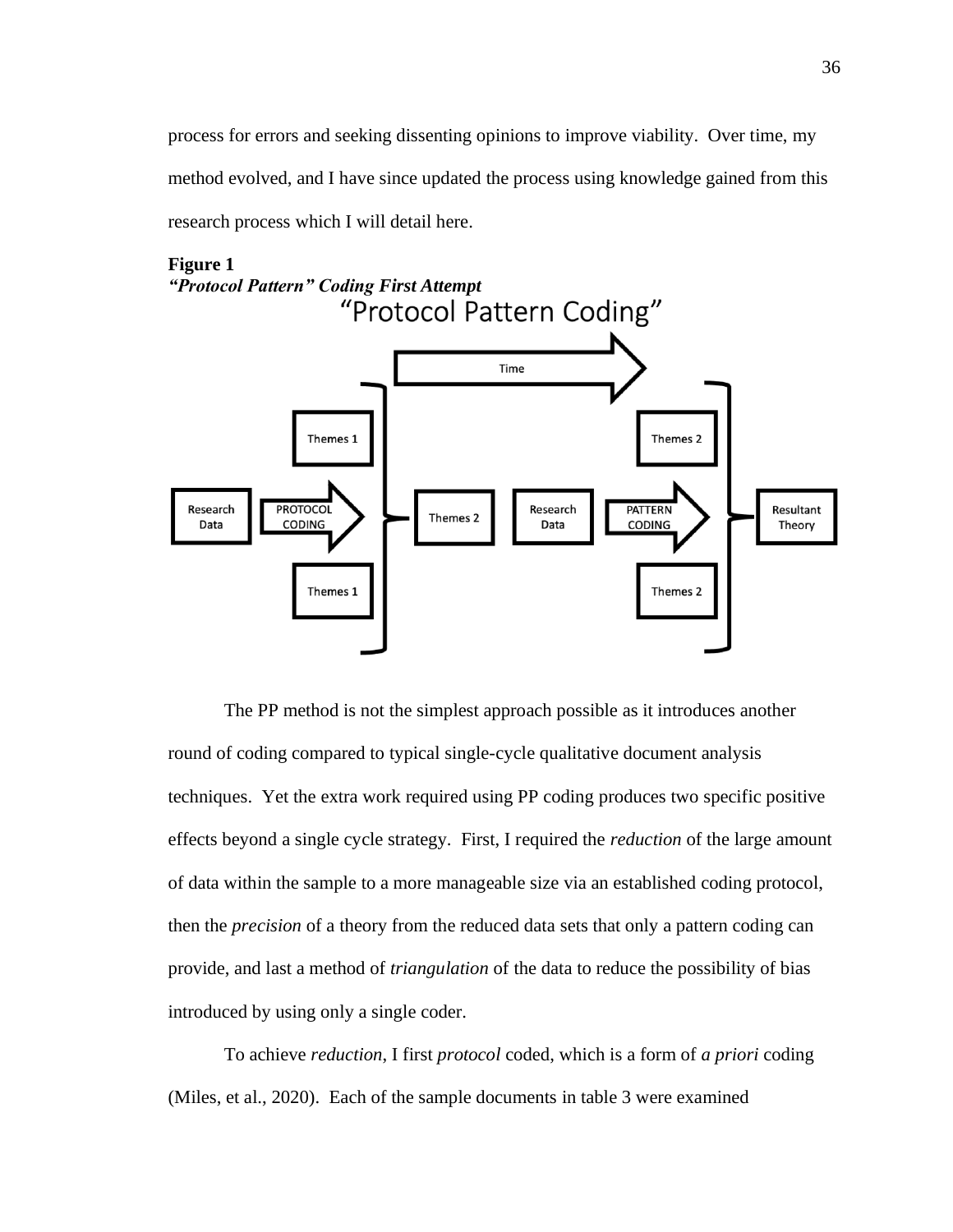individually against all twelve microaggression themes from table 2, and then, using the qualitative coding software NVivo, I logged occurrences of the microaggressions to determine which individual microaggression themes occurred most often across the body of literature. From the *protocol* process, four codes (aka themes) appeared more often than any of the others. In addition, one code emerged not based on text evidence, but due to its consistent absence in an instance of omission/negation. Using these five themes, I then began *pattern coding* work and aimed for increased *precision* by a second examination of the body of literature to create a new framework for describing the nature of the bias. This new framework offers the results and recommendations in ways which should be readily accessible by USMC leaders who are typically non-experts in microaggressions or unconscious bias terminology and can then help to *triangulate* results via offering expert opinions on findings without requiring previous coding experience.

### **Updated Methods and Protocol Pattern Coding Improvements**

Concurrent with the findings produced by the document analysis, there is also an ongoing effort to examine and refine the Protocol Pattern coding process which is being used as a research method here for the first time. Finding microaggressions using the PP system as originally designed depended upon searching for words or phrases that would fit into one of the twelve themes and then finding trends using the data to make meaningful conclusions. The original PP system worked during my first coding attempt, and I partially used it to create the findings as discussed in the following chapters. However, updating the process with a new paradigm supplied richer data overall.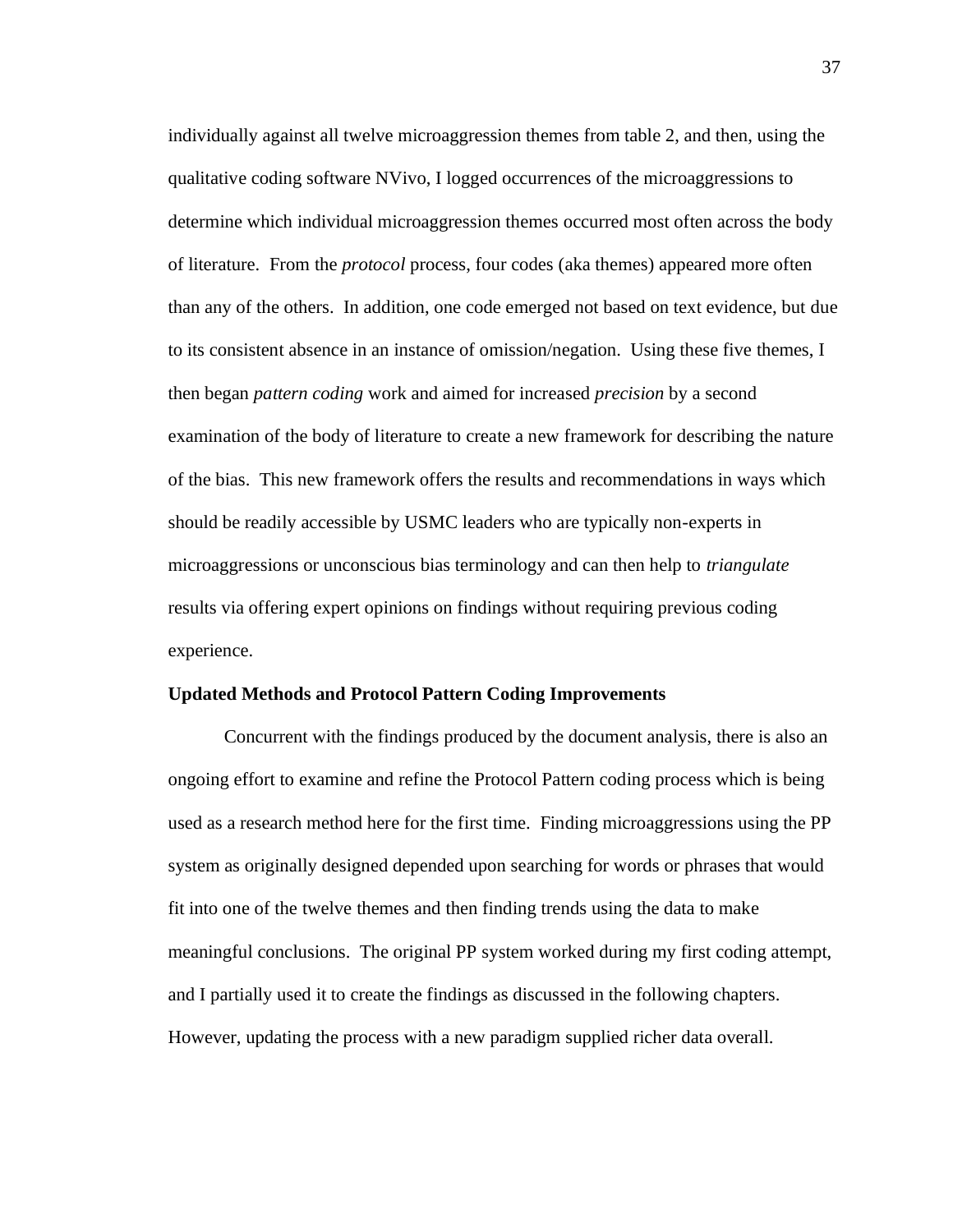The first iteration of PP that employed only a language analysis of the texts amounted to reducing the documents to snippets and sound bites as evidence of microaggressions which ignored another side of the story. While reading the documents I realized that microaggression-laced language is indicative of a problem, but I needed to add in a more holistic way of generating data to explain the problem while still not straying too far from the intended framework which I (or other future evaluators of documents) would employ. In this respect, I decided to consider all the documents from both a *macroanalysis* and *microanalysis* perspective. The *macro* perspective allows me two specific efficiencies. First, a macro examination in this case requires that I consider all the documents as one set of data and assess their place in the overall lexicon of USMC leadership texts. In doing so, I can better see how the documents address diversity measures and anti-bias themes as a body of literature. Second, I looked at the documents as senders of an overall message, and considered *what they said*, rather than just the exact way of *how they said it.* By looking at what was said—or not said in many cases—across the documents, meaningful macro-level conclusions appeared which may have otherwise been lost had I focused exclusively on language analysis or only what was written in Marine Corps publications. Plus continuing with the micro-level language focus as originally planned alongside the newer macro methods provided useful takeaways about the nature of USMC leadership bias in several important and nuanced ways, which the remainder of this chapter will begin to address. An updated version of the PP process appears in figure 2, with the additions inside boxes with a dashed outline.

# **Figure 2** *Updated "Protocol Pattern" Coding*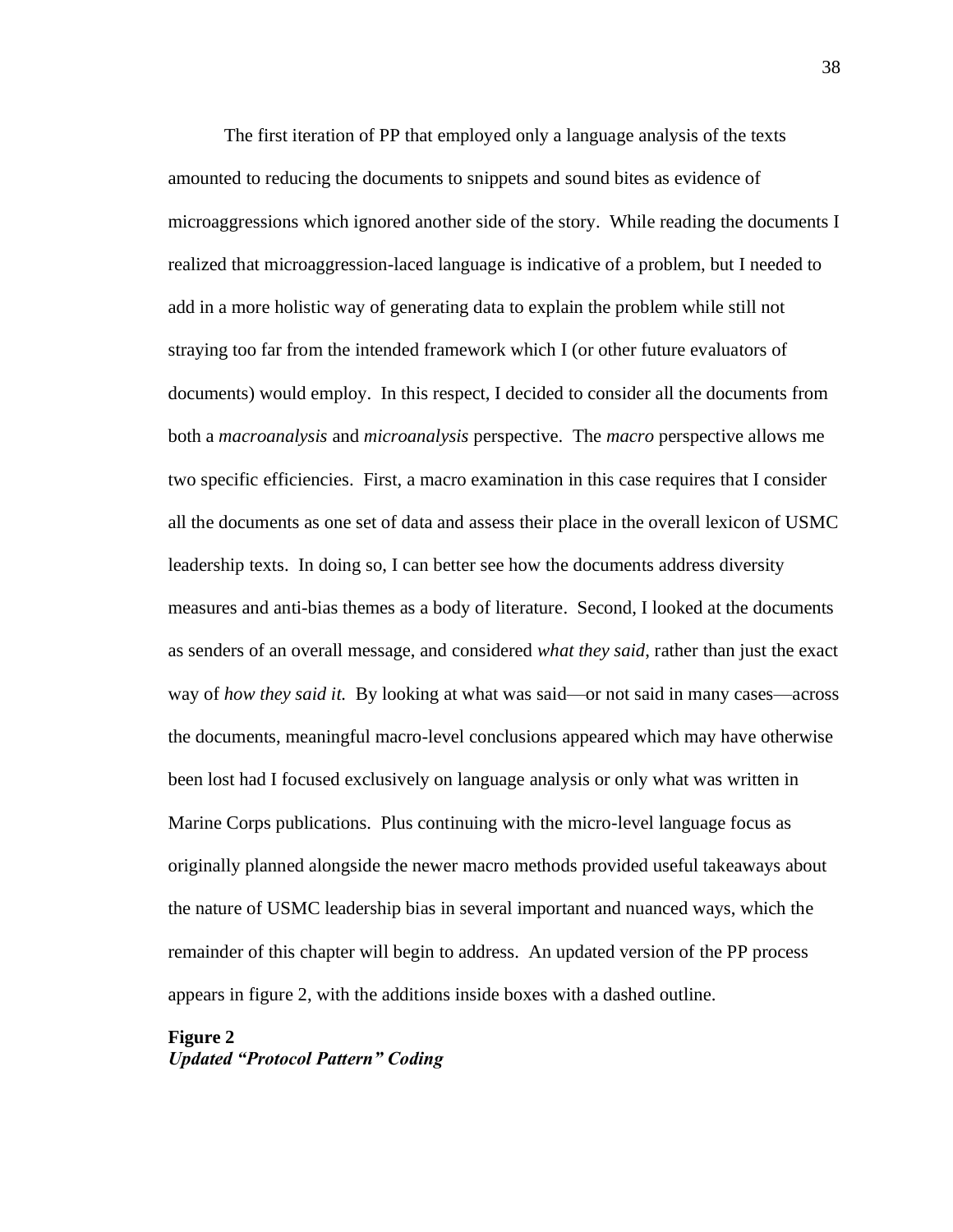



The updated coding process from figure two combined with the design elements presented in this chapter to produce a rich set of data which the following chapters will discuss in greater detail. The addition of macro data created a more comprehensive understanding of the state of bias in the sample and can be thought of as a separate but integral part of the overall analysis. The next chapter will discuss the macro-level findings.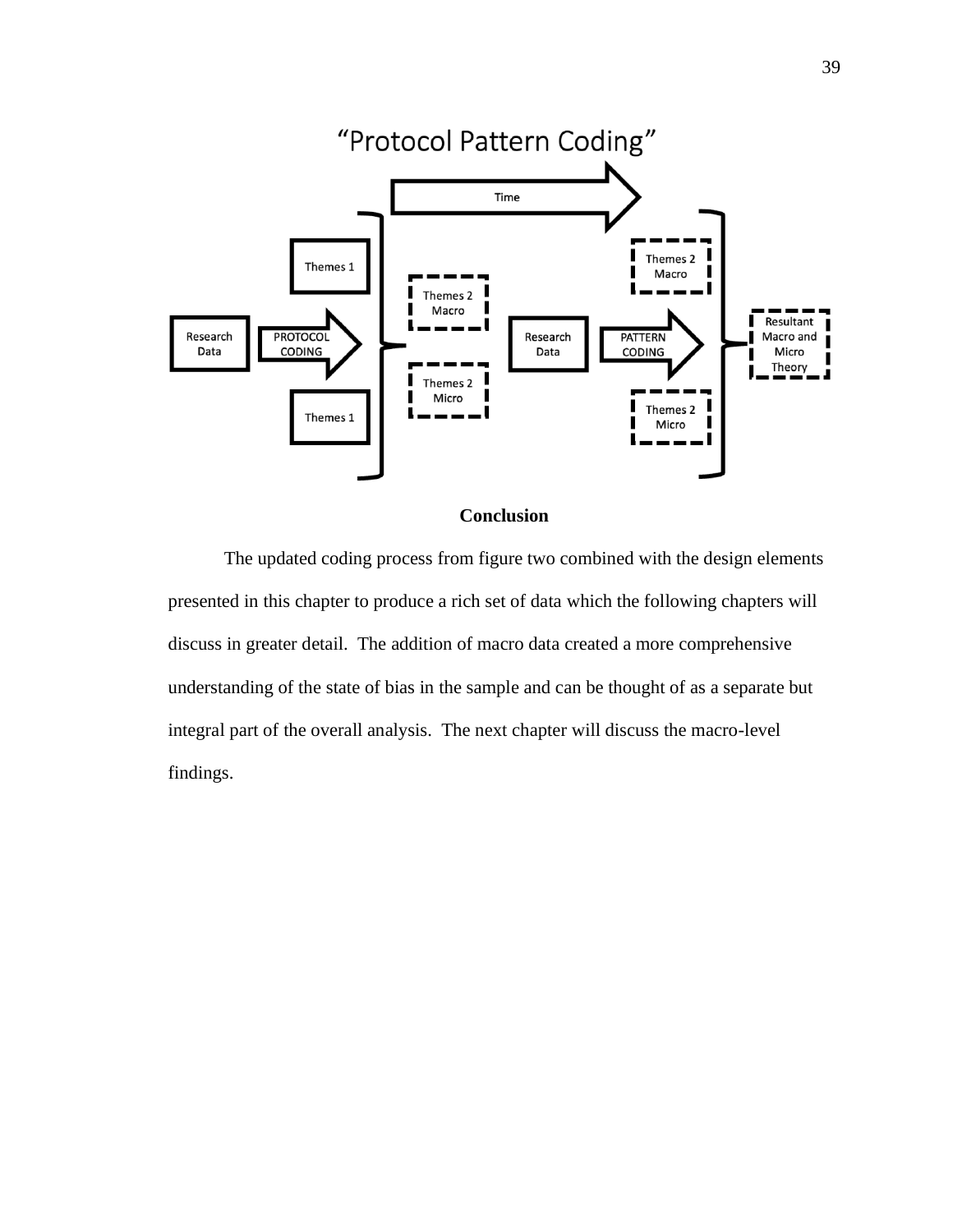### CHAPTER FOUR

### MACROANALYSIS OF BIAS FINDINGS

This chapter begins the discussion of the results of the coding process, and splits what would be a traditional findings presentation into two chapters to codify the difference between macro and micro results. In the case of the macro results, the discussion centers on the overall culture of bias created by the documents via microaggression themes in their subject matter, wording, and presentation. When the discussion moves into the micro results, a detailed analysis of the themes with regards to language use will help to understand how phraseology and word choice can contribute to a larger culture of unconscious bias via textual microaggressions.

# **Overview of Macro Findings**

The documents examined in this work are similar in writing style; most follow a similar format, cross reference each other, and employ the same organizational lexicon. The documents also possess a similar intent in that they define and prescribe organizational culture and leadership. However, despite these similarities, the documents do offer a spectrum of perspectives regarding how the Marine Corps should address diversity themes and unconscious bias (see figure 3). On one end of this spectrum is a complete lack of mention of diversity or anti-bias initiatives and on the other are documents that address diversity but do so in an incomplete and potentially damaging way to marginalized groups.

**Figure 3** *Diversity Theme Use*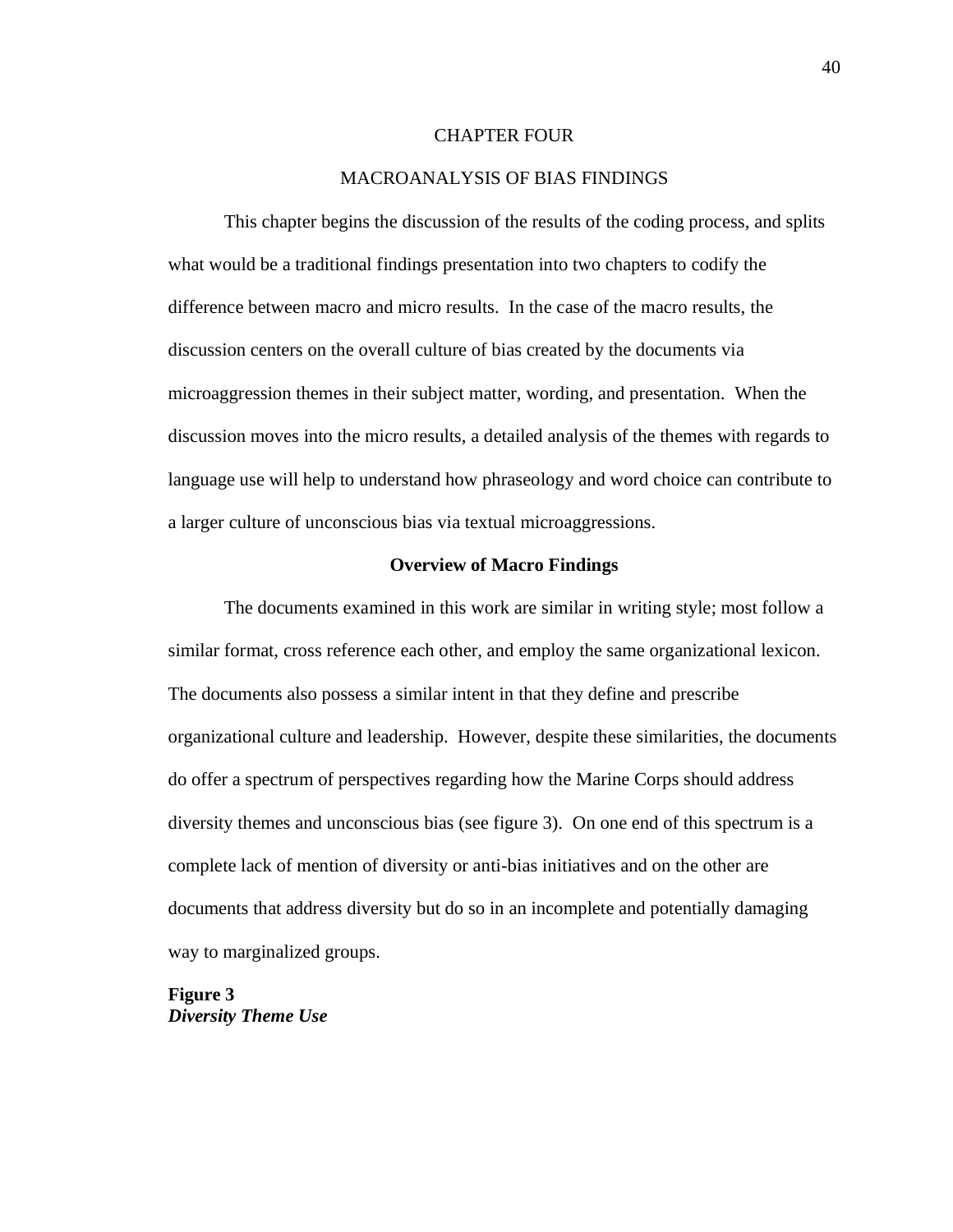| <b>MCDP 6 Command</b><br>and Control                                                                                                                                                                                                    | <b>MCO 1610.7A</b><br>Performance<br>Evaluation<br>System | <b>MCWP 6-10</b><br><b>Leading Marines</b> | Commandant's<br><b>Planning Guidance</b> |  |
|-----------------------------------------------------------------------------------------------------------------------------------------------------------------------------------------------------------------------------------------|-----------------------------------------------------------|--------------------------------------------|------------------------------------------|--|
| MCDP 1<br><b>Marine Corps</b><br><b>MCDP7</b><br>Talent Management<br><b>MCTP 6-10A Sustaining</b><br>Manual w/Ch1-3<br><b>Warfighting</b><br>the Transformation<br>Learning<br>2030<br>Increasing themes of diversity and/or anti-bias |                                                           |                                            |                                          |  |

Also, the documents span several decades and make occasional reference to other historical written artifacts or events which are over a century old and contain more bias because of the historical context in which they were written. I have attempted not to judge the authors of the historical documents of that time for their own biases, but only to make suggestions to the current authors of these publications who continue to reference older biased examples as seminal for today's Marine Corps. Yet regardless of where documents land on the spectrum of embracing diversity, microaggression themes still run throughout all the publications, from the overt to the subtle, and there is work to be done to combat and address them.

### **Bias and the USMC Command and Control Philosophy**

As mentioned briefly in the literature review, the Marine Corps espouses a philosophy of *decentralization* of Command and Control, which is a hallmark of the USMC theory of leadership (USMC 2018c; 2018d). In the words of *Warfighting, decentralized* means that "subordinate commanders must make decisions on their own initiative, based on their understanding of their senior's intent, rather than passing information up the chain of command and waiting for the decision to be passed down" (USMC, 2018d, p. 4-9). By passing on decisions to lower-level commanders who have the best understanding of the local situation, efficiencies are gained such as promoting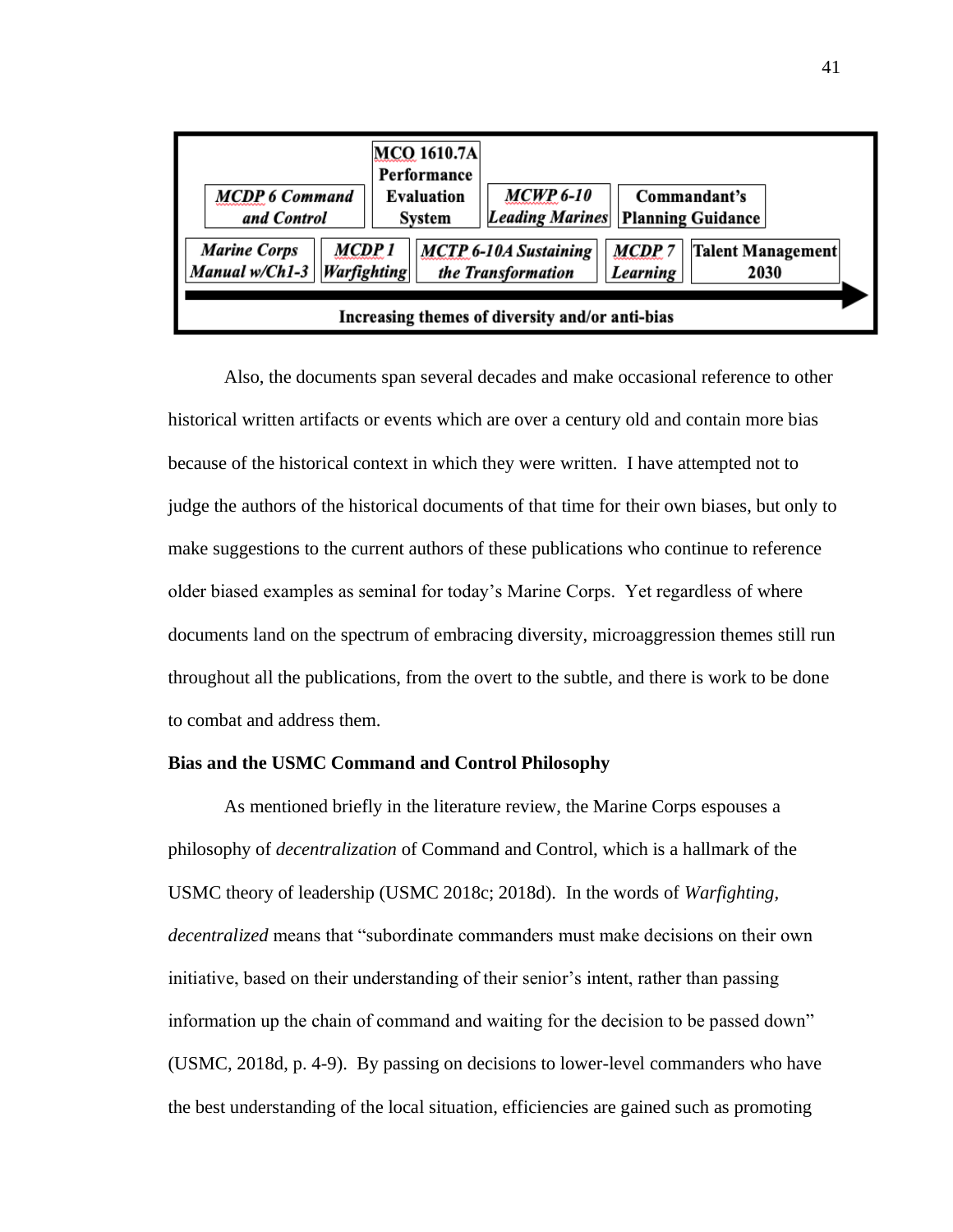instinctive predilection towards action to solve problems in the absence of direct supervision and allowing the individuals with the best understanding of a situation to act in the manner they see fit. While effective, this method also depends upon a subordinate's understanding of the *Commander's Intent*, a message from the leader in charge of a mission which describes the purpose and context for the mission in question (USMC, 2018d). The importance of a Commander's Intent message cannot be understated in the USMC leadership system. The *Command and Control* (USMC, 2018c) publication says it best:

In a decentralized command and control system, without a common vision there can be no unity of effort; the various actions will lack cohesion. Without a commander's intent to express that common vision, there simply can be no mission command and control. (p. 3-9)

Thus, under a decentralized system where the commander's intent is well understood and acted upon with minimal confusion by all levels of an organization, subordinate leaders would theoretically feel empowered to act to serve the intent of their leader and take necessary action without direct supervision because they have been encouraged to solve problems using their best judgment within the boundaries of the commander's wishes without fear of reprisal or micromanagement.

Unfortunately, the inherent flexibility and empowerment of subordinates generated by this system is also a perfect vector for pervasive and unchecked bias, as the reliance on singular and unchallenged messaging like that present in a *Commander's Intent* can also unintentionally instill or reinforce messages of bias to subordinates. Phrasing that includes biased concepts within these messages can in turn lead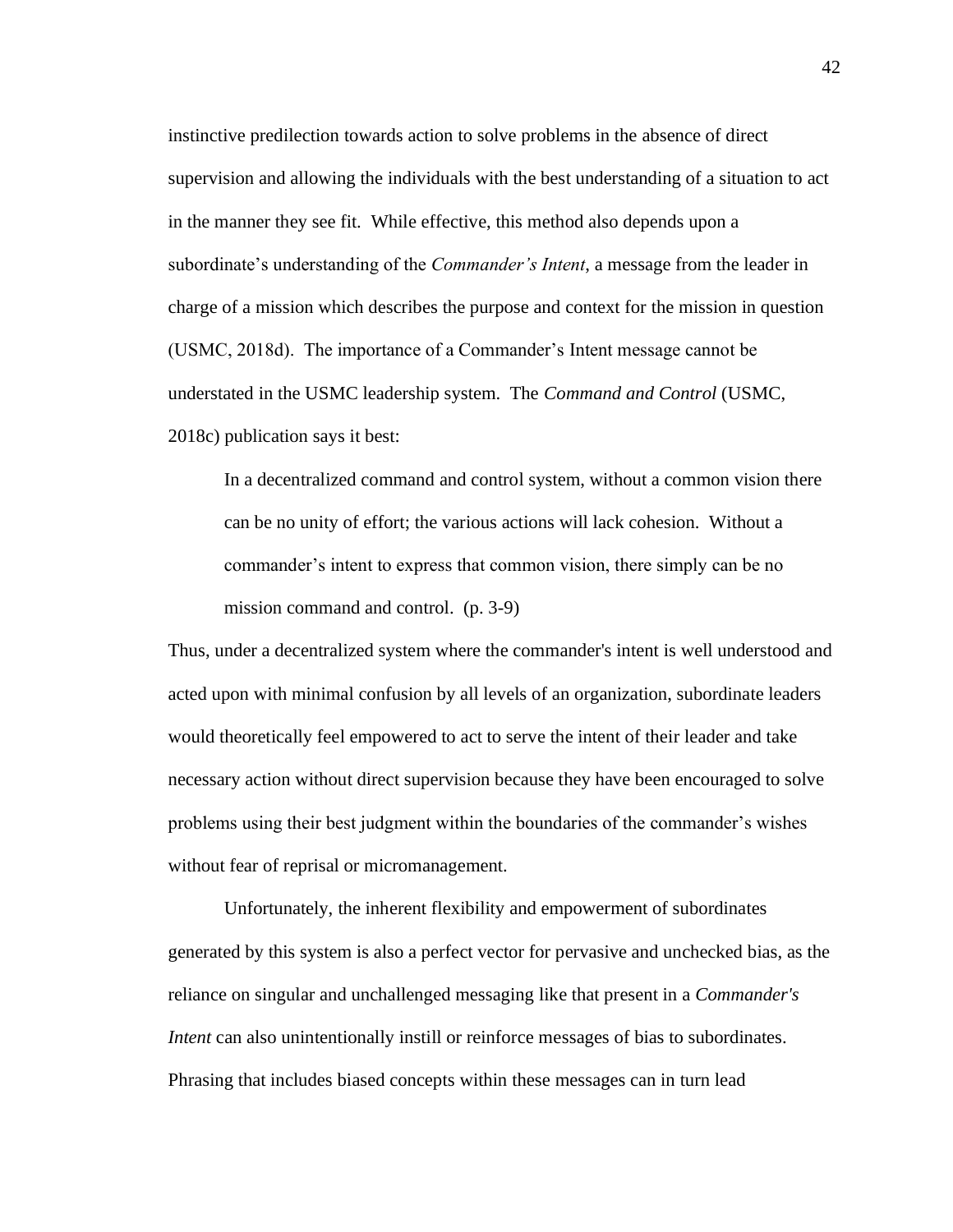subordinates to, at best, are trying to make sense of the information in unbiased ways, or who at worst, will attempt to pass on the biased themes in order to win the approbation of their commander and meet the criterion for biased success the commander has set forth. Several of the documents examined here reference commander's intent and several of the documents themselves serve as a *Commander's Intent* from the commandant of the Marine Corps and will be examined for harmful bias themes which are endorsed by senior leadership and pervade the entire organization. However, the features which make commander's intent a dangerous vector for bias, also make it an ideal method to combat bias. A commander, by issuing a message which reinforces the power of embracing diversity in all its forms inherent in every *Intent* they publish, can establish and reinforce anti-bias messaging with each operation the USMC or its sub-organizations encounter.

### **Bias and Maneuver Warfare Concept**

An adjacent philosophical topic that is similarly essential to the USMC leadership culture is the concept of *Maneuver Warfare* (USMC, 2018d). More than the physical movement of people or equipment that the name implies, Maneuver Warfare is also a way of thinking and acting to defeat an enemy and/or overcome adversity when faced with a challenging task. As *Warfighting* put it,

The essence of maneuver is taking action to generate and exploit some kind of advantage over the enemy as a means of accomplishing our objectives as effectively as possible. That advantage may be psychological, technological, or temporal as well as spatial. (p. 4-4)

In an ideal situation, the Marine Corps practices the tenets of maneuver and decentralized leadership simultaneously to the greatest effect possible. Teams, tailor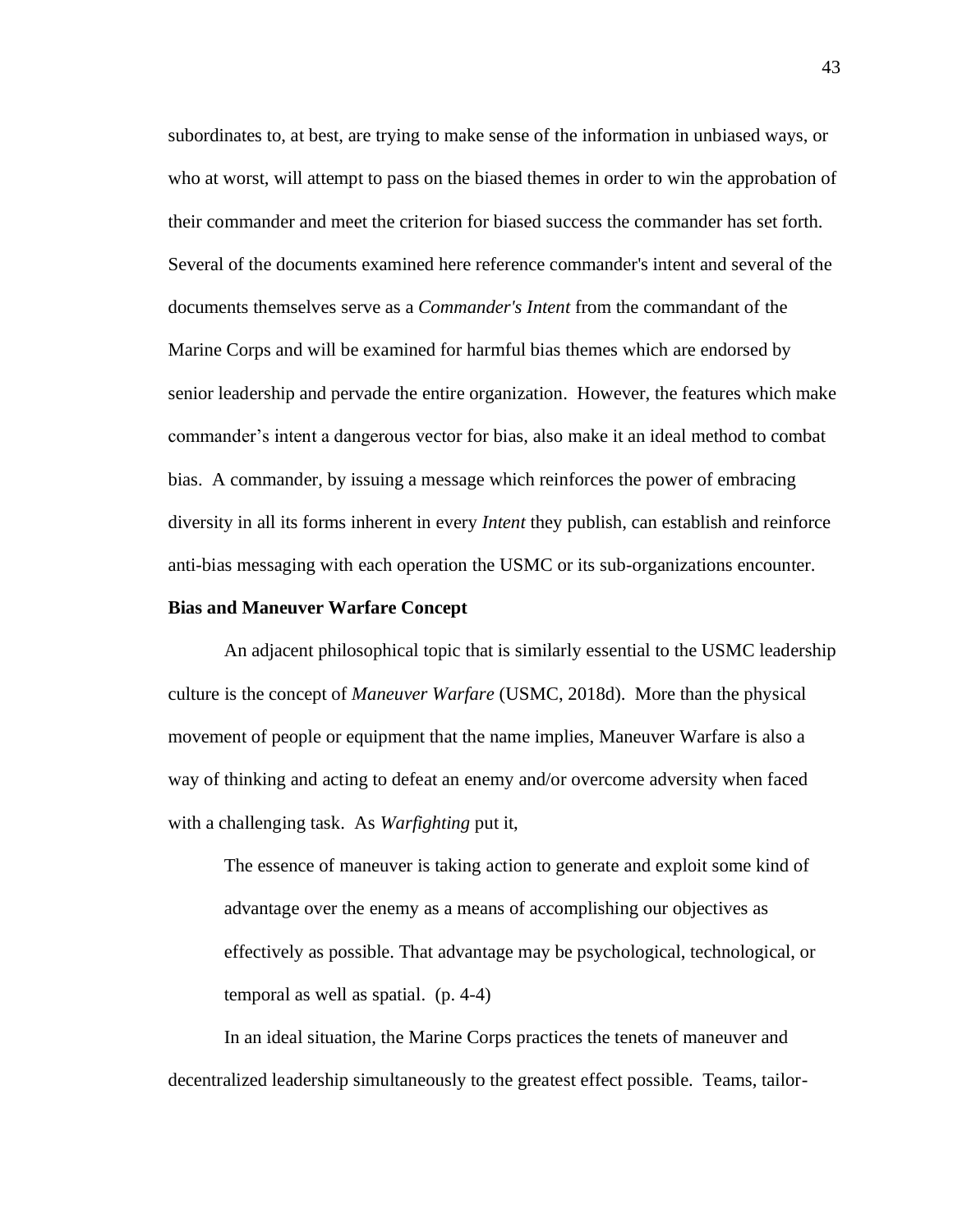made for a situation and led by knowledgeable and skillful leaders who are well-informed of the commander's intent are spread out across a large area of operations. The teams are authorized and encouraged to act quickly without excessive oversight and focus efforts to unbalance the enemy, attack weaknesses, and prevent the enemy from gaining momentum to the contrary.

Historically, this system has worked well for what is typically a very geographically dispersed organization in the Marine Corps. But the overall system depends upon Commander's Intent, which in turn relies upon the leader and follower having a generally analogous way of understanding so that there is a unity of effort, and the subordinate accomplishes the mission per the wishes of their commander(s). Among a largely homologous Officer corps in terms of race, gender identity, and sexual orientation, the chances of shared understanding are more likely, and the reliance upon commander's intent alone would have been sufficient to accomplish the mission effectively. However, as the Marine Corps gains diversity amongst its ranks and the cultural background of Marines prior to joining the organizations continues to be more disparate, expressing commander's intent in clear and concise ways may become more difficult to ensure optimal results in the most diverse groups (Van Dijk, et al, 2012a). New strategies for relaying intent and ensuring the mission is accomplished in the best way possible without eliminating the positive outcomes typically associated with decentralized leadership will be required. Similarly, new methods of harnessing the power of diversity in such a manner that allows effective Maneuver Warfare at scale will only be possible when commanders encourage innovation and maximize new methods of solving problems that a diverse workforce can provide. This will be true even if allowing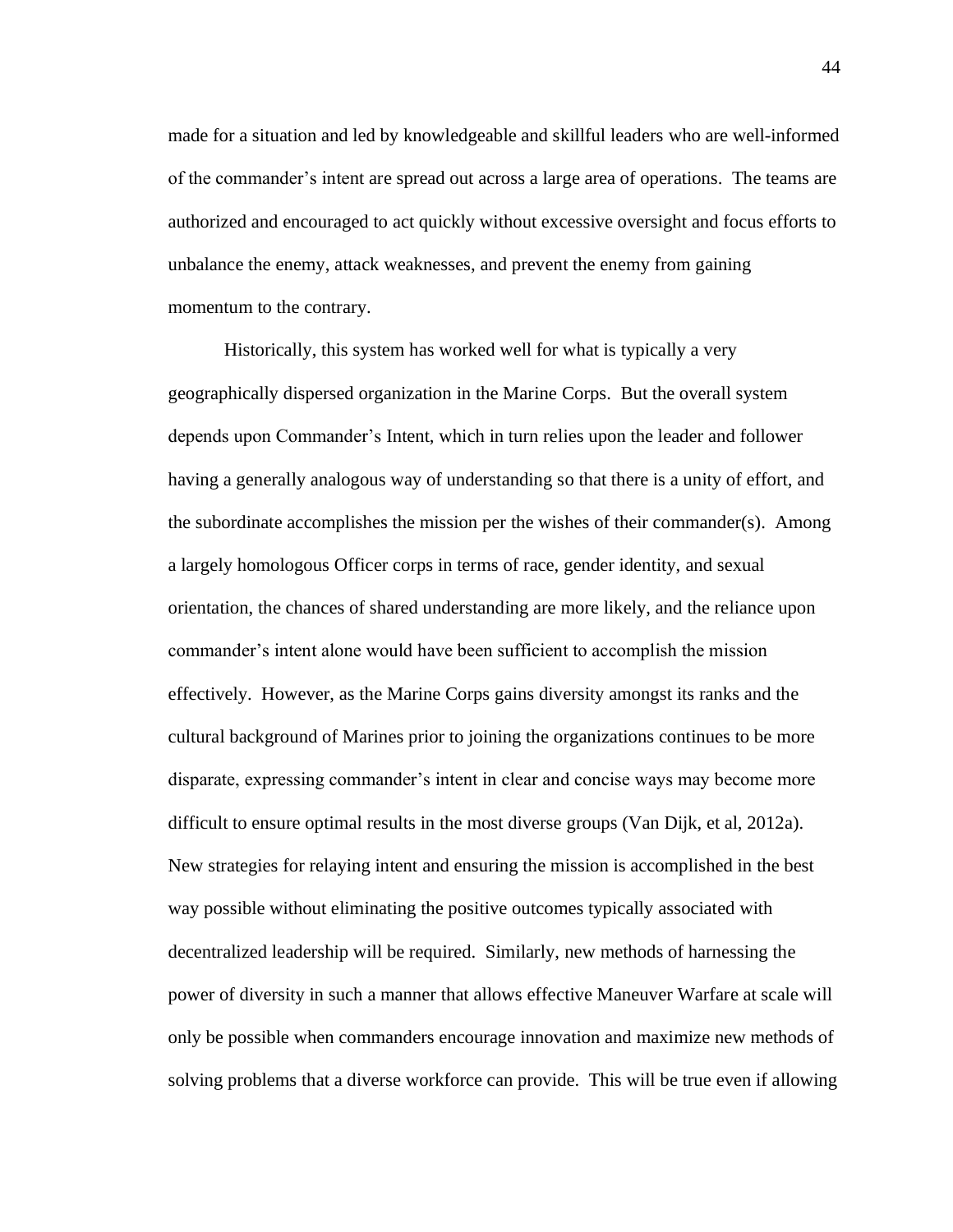more flexibility of action outside the comfort zone of the leadership may not fit with the norms of the previously established dominant culture's status quo.

### **Gender Bias and USMC Leadership Texts: Macro Perspective**

We already know that the Marine Corps has a problem recruiting and keeping women and women-identifying individuals among its ranks, especially at the highest leadership levels (DoD, 2020b; USMC, 2021a). But the Marine Corps also has both a gender and gender identity bias problem in its leadership documents. Entire higher education courses, hundreds of books, and thousands of journal articles are devoted to the study of the concept of gender effects on leadership environments and I will not summarize the entire body of work here, but there are three areas of concern worth noting (see also table 4) to understand the bias situation revealed by this research. I will begin with gender as a binary male and female construct as it relates to leadership and the general concept of typical "masculine vs feminine" ways of leading. Meta analyses stretching back into the 1990s (Eagly  $\&$  Karau, 1991; Eagly et al. 1995; Van Engen  $\&$ Willemsen, 2004; Hoyt  $\&$  Simon, 2017) show that there are quantifiable differences between typical masculine and feminine ways of leading–men tend to favor autocratic, transactional styles with negative assertion associated with aggression and hostility whereas women favor collaboration, participation, and positive assertion styles associated with self-expression and respecting the rights of others. There is also evidence of increased effectiveness in positive transformational leadership outcomes when embracing feminine methods. Yet when women are placed in a highly masculine dominated environment or organization such as the Marine Corps, the same studies show that women not only tend to conform to masculine ways of leadership and will receive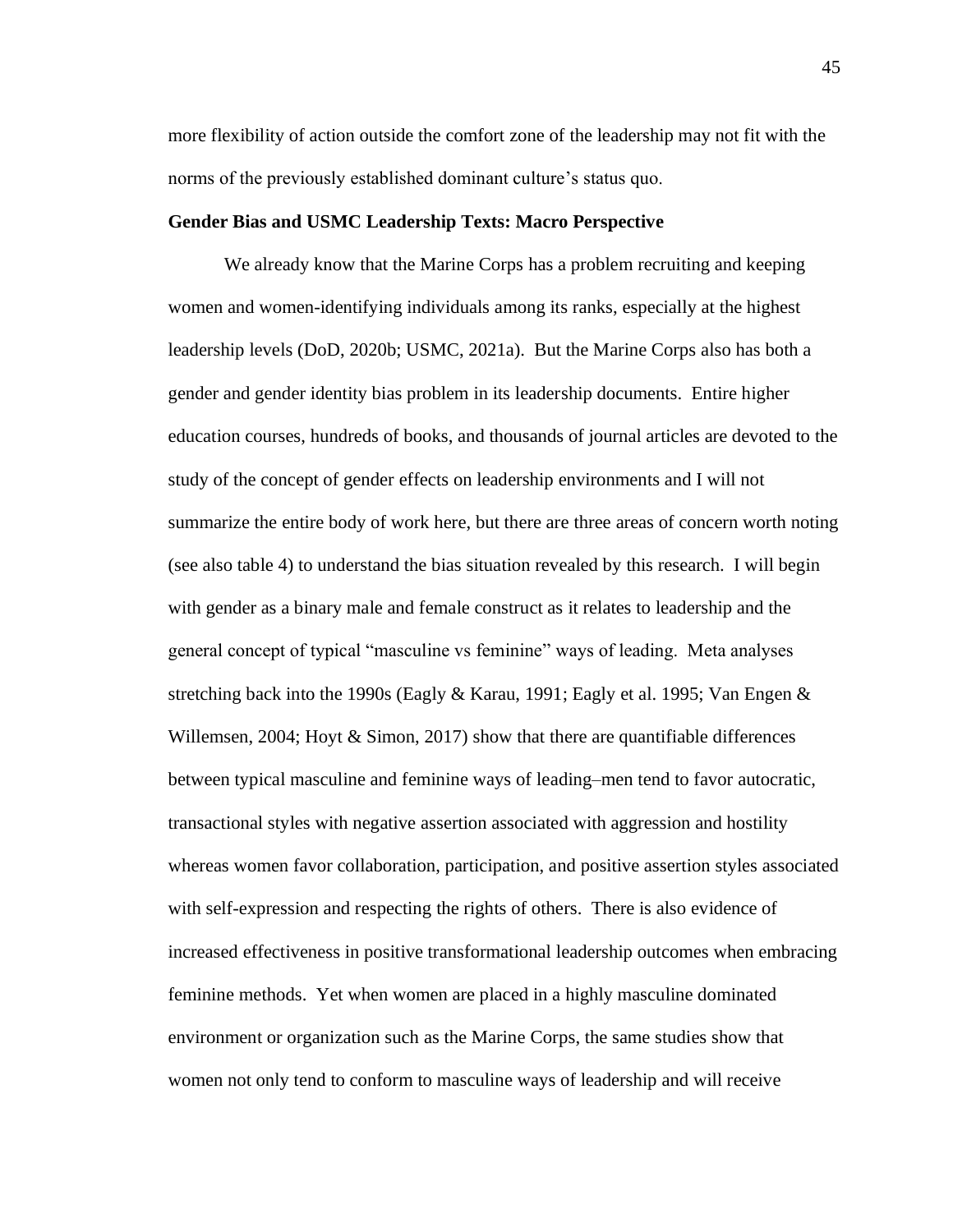negative evaluations for not conforming but will also often receive evaluations stating

they have less success leading their fellow employees.

| Lens                                                                                                   | Macro- What is said or<br>unsaid                                                                                                                                                                                                                                  | Micro-How it is said                                                                                                                                                                                                                                                                                                                      |
|--------------------------------------------------------------------------------------------------------|-------------------------------------------------------------------------------------------------------------------------------------------------------------------------------------------------------------------------------------------------------------------|-------------------------------------------------------------------------------------------------------------------------------------------------------------------------------------------------------------------------------------------------------------------------------------------------------------------------------------------|
| Gender-related<br>bias in leadership<br>culture texts<br>Overall                                       | -The general theme of<br>documents is associated<br>with what are stereotypically<br>masculine ways of<br>leadership.<br>-Task oriented vs<br>interpersonally oriented.<br>-Autocratic vs democratic<br>-Leader and follower vs co-<br>participants in a mission. | -Word choice is a problem.<br>-Language suggests success is<br>found by out-competing, out-<br>working, or being more aggressive<br>than an enemy or opposition.<br>-Focus is on tasks assigned to sub-<br>units or individuals and their<br>ability to accomplish them rather<br>than the ability to motivate and<br>help a group do so. |
| Potential<br>Microaggression:<br>Pathologizing<br>cultural values                                      | -Documents reflect that<br>success is dependent upon<br>conforming to the male-<br>dominated culture to<br>succeed.                                                                                                                                               | -Almost no mention of potential<br>differences between masculine and<br>feminine outside of physical<br>characteristics.                                                                                                                                                                                                                  |
| The notion that<br>values and<br>communication<br>styles of the<br>dominant/white<br>culture are ideal | -They offer a one-size-fits-<br>all culture to succeed as an<br>organization. A culture<br>defined and dominated by<br>men.<br>-Appropriately wielding<br>power and positional<br>authority are keys to success<br>and promotion.                                 | -Little encouragement of diversity<br>of gender in success of<br>organization<br>-Awards system and leader<br>promotion manual verbiage<br>encourages transactional<br>leadership, rewards in exchange for<br>performance as graded by the<br>majority.                                                                                   |
| Potential<br>Microaggression:<br>Myth of<br>Meritocracy                                                | -Little acknowledgement<br>that succeeding in the<br>organization is dependent in<br>any way upon identifying as<br>male.                                                                                                                                         | -Numerous identifiers of sex or<br>gender were removed from all<br>MCDP texts and the following<br>disclaimer was added: "This<br>publication has been edited to                                                                                                                                                                          |

# **Table 4** *Gender Bias in Sampled Documents -*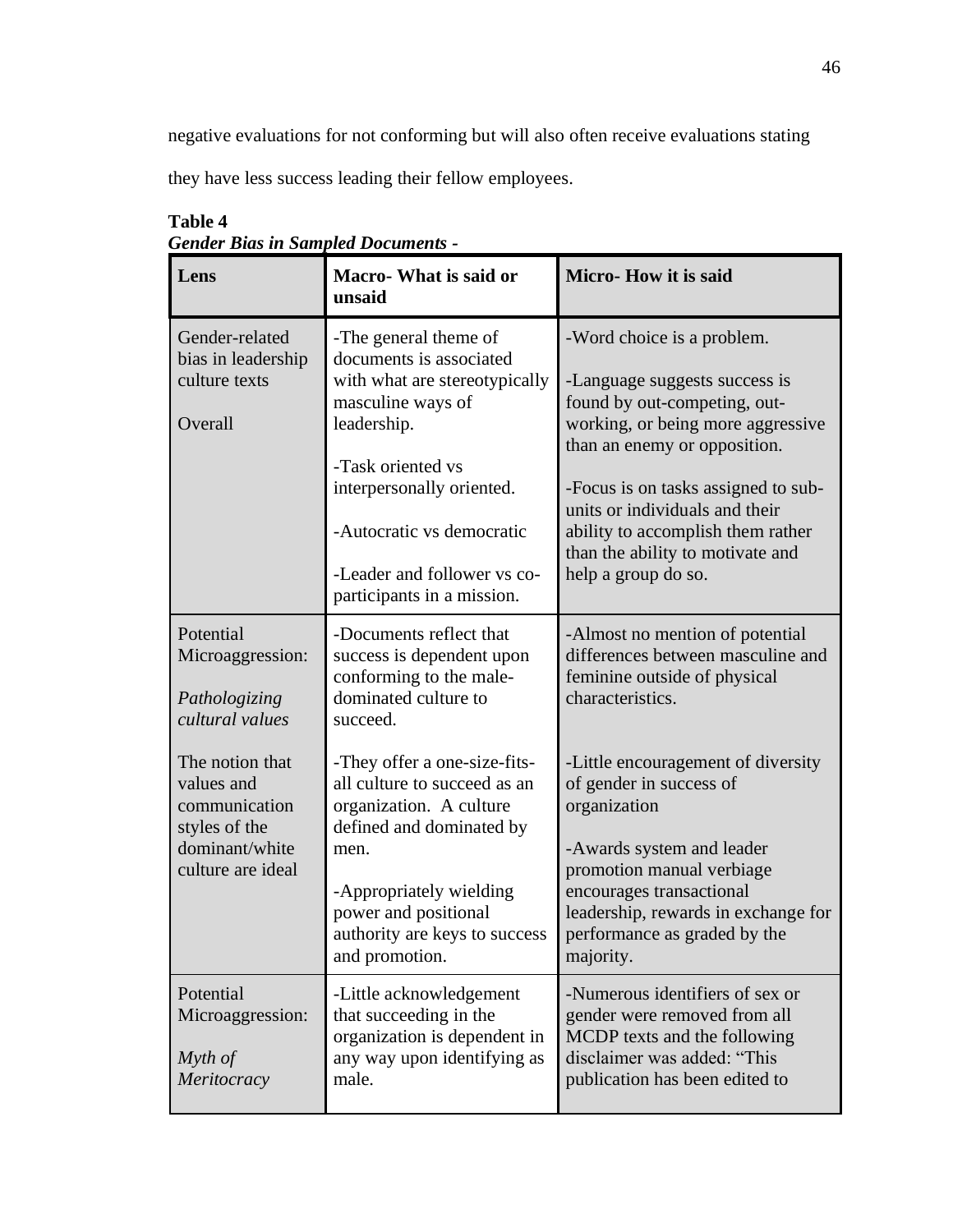| Statements which<br>assert that race or<br>gender does not<br>play a role in life<br>successes | -Actively taking steps to<br>disregard different genders<br>or gender expression. | ensure gender neutrality of all<br>applicable and appropriate terms,<br>except those terms governed by<br>higher authority. No other content<br>has been affected."                                                                   |
|------------------------------------------------------------------------------------------------|-----------------------------------------------------------------------------------|---------------------------------------------------------------------------------------------------------------------------------------------------------------------------------------------------------------------------------------|
|                                                                                                |                                                                                   | But removing gender from the<br>discussion actually further<br>marginalizes the 9:1 gender<br>minority by suggesting that one<br>text mostly written by and for<br>males can (or should) apply to all<br>equally without major edits. |

While these facts are problematic for the Marine Corps as a whole and have come to the attention of senior leaders (Ottingen & Woodworth, 2021; USMC, 2021a), researchers have not studied the effects of a hypermasculine environment with relation to USMC doctrine, unconscious bias, and writing style until now. Part of the problem may simply be a result of the system; limited studies suggest that leaders prefer masculine styles in highly hierarchical leadership environments such as the U.S. Military and feminine styles in more collaborative environments (Hoyt & Simon, 2017). This bias to masculine leadership styles creates an environment that sidelines and discourages feminine ways of leading among the organization. The results of this trend show up in both the conceptual framework of the Marine Corps' capstone leadership documents examined here and the language used to write them.

### **Gender Identity Bias and the USMC Leadership Texts**

One important caveat to note before continuing the analysis is that some microaggressions are present without being directly mentioned in the text of documents. Acts of omission constitute a central tool in wielding power to establish a particular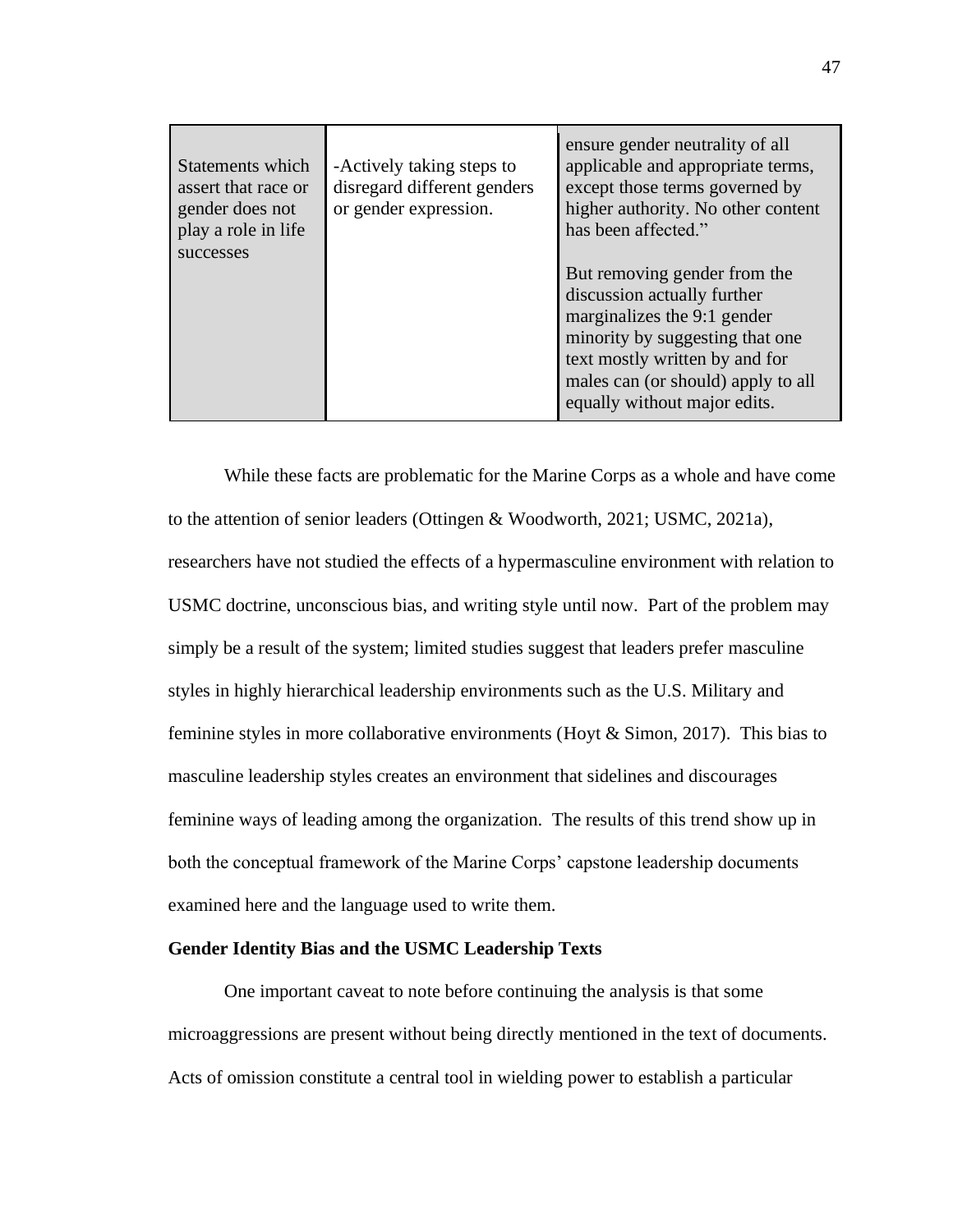biased system of leadership (Lukes, 2005). Simply put, because an identity group is specifically not mentioned in laws deciding how they may serve, they are *de facto* prohibited from service unless the individuals choose to conform to the established norm. For example, themes 5, 6, 10 and 12—which deal generally with the existence of genderrelated bias and with respect to the microaggression of assuming abnormality for individuals of non-binary gender expression—are likely still present throughout all levels of the United States military due both to recent drastic changes in United States Government policy (President of the United States, 2017; President of the United States 2021; DoD, 2021) and the absence of language permitting genderqueer service.

To the first point, the two separate policies under subsequent presidential administrations first prohibited transgender service in 2017 and then re-permitted transgender servicemembers to both serve openly and seek assistance with gender transition from the military medical and leadership establishment in 2021 (DoD, 2021). This complete reversal of policy created a mixed culture among the organization on attitudes towards transgender individuals. To the second point, current military policy is still to consider individuals as either male or female and evaluate their fitness for duty and competence accordingly. Non-binary, genderqueer, or genderfluid identities do not have a classification within the military personnel lexicon and still cannot serve openly unless in transition from one gender to another. However, as of the time of this research in the Spring of 2022, there are reports that the DoD is studying ways to allow their inclusion (Kheel, 2022). But, until such time that United States law or DoD policy allows for addressing gender norming-related microaggressions directly, they will be difficult to evaluate via this document analysis method. Thus, for the rest of this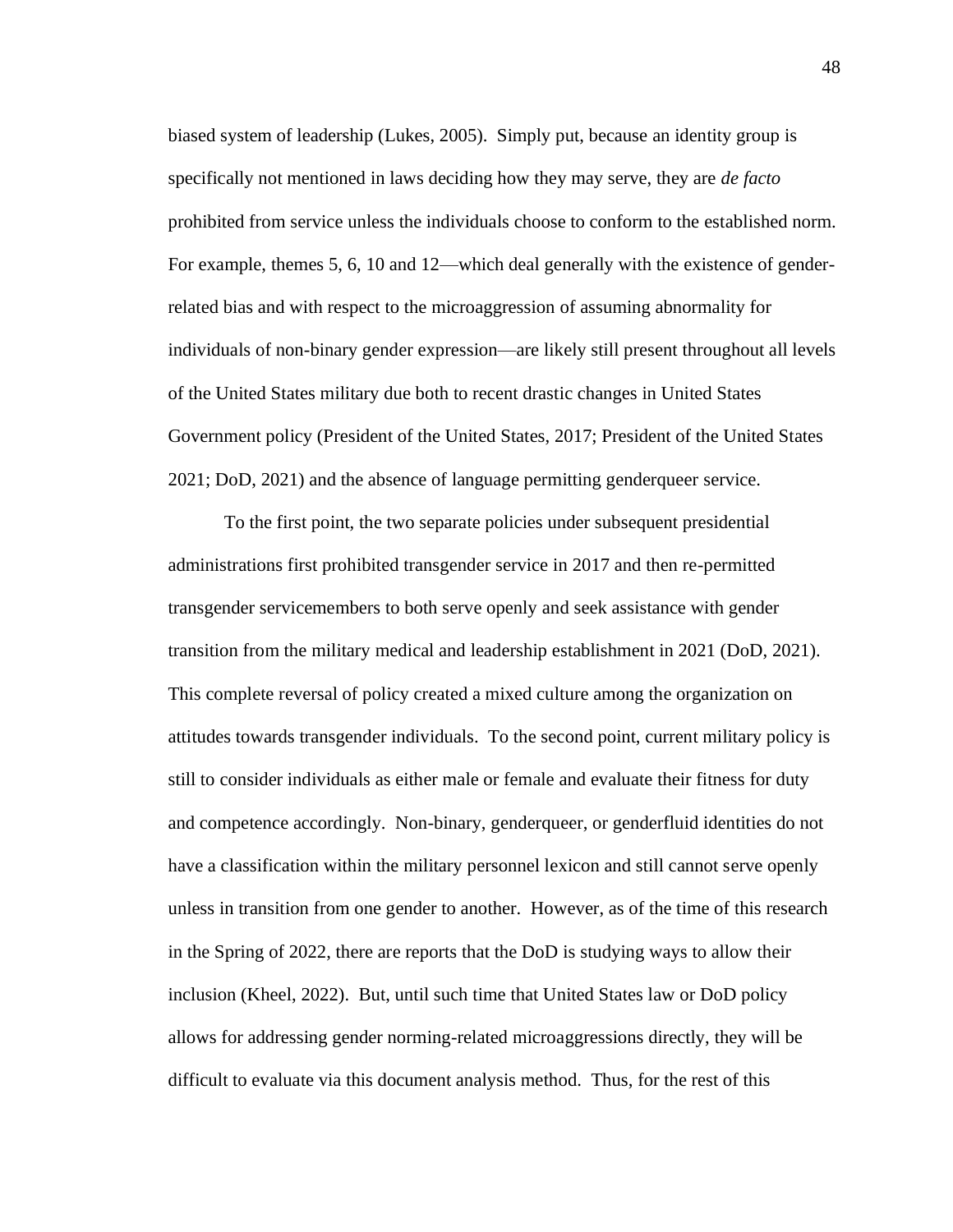document, any references to microaggressions pertaining to sexism and/or heterosexism are made with the understanding that there is inherent and legislated bias against some servicemembers of marginalized gender expression which can and should be corrected.

### **Race Awareness Bias and the USMC Leadership Texts: Macro Perspective**

A final macro topic to discuss before moving to micro analysis of document results in the next chapter is another example of bias by omission. The documents sampled by this research are almost entirely devoid of discussion of race as a relevant factor for leadership and unconscious bias reduction. An ever-present variable that permeates American society in multifaceted ways, racism and race relations are an intractable part of American societal interaction (Delgado & Stefancic, 1998) and are often associated with microaggressions (Pierce, 1978; Sue & Spanierman, 2020). Also, any organization that does not address racism nor try to address racism's impact as a bias generator within leadership culture will likely be committing several microaggressions against its minority members (Pérez & Solórzano, 2015; Sue & Spanierman, 2020). Thus, while the detailed analysis of the language used within these documents in the next section may not show many instances of race-based microaggression themes such as theme 3 (color blind sentiments) or 6 (denial of individual racism), it is because the subjects of race and critical race theory as a leadership topic in the texts is largely ignored*.* Like the gender discussion, removing the mention of different races and their respective experiences may seem like an act of establishing a cohesive command climate, but in reality, is simply marginalizing the minority members who feel like they have to act and speak like the majority.

### **Confusing Messaging and the Documents**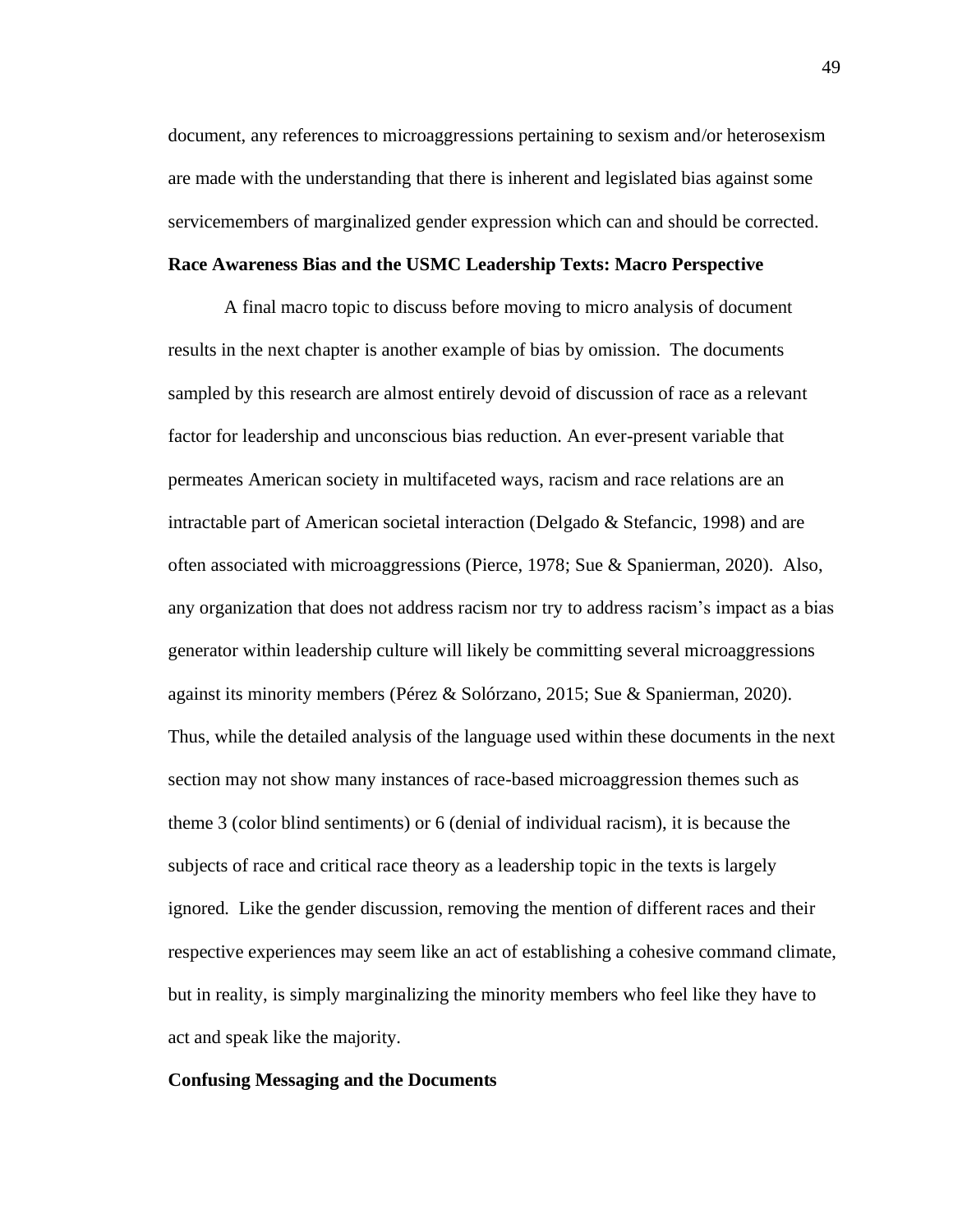I introduced the idea of assessing the sampled documents as a whole with respect to their historical context briefly in the previous chapter. A few more words are called for here regarding the findings. It is important to note that when considered as a holistic attempt to shape leadership culture in the organization, the documents contain a confusing message for Marines because they do not represent a unified message on combating bias and promoting diversity. While the older documents have an already discussed bias towards omission of important topics regarding critical race and gender diversity awareness, the documents authored and/or approved after the 2020 DoD Statement on Diversity and Inclusion (DoD, 2020b) should have embraced more diversity measures. In the more recent USMC messaging, diversity is a priority (USMC, 2021a), but in others (USMC, 2019b; 2020d; 2020e), the word "diversity" does not appear, and "unconscious bias" only appears once in several hundred pages of writing. This macrolevel analysis provides a general framework for understanding the subsequent micro-level analysis. The microaggression themes that appear in the codes are only part of the overall story. What matters is who is doing the writing and deciding what words are chosen, or not chosen, and why. Macro and micro analysis of bias and prejudice in the USMC system combine to paint the complete picture.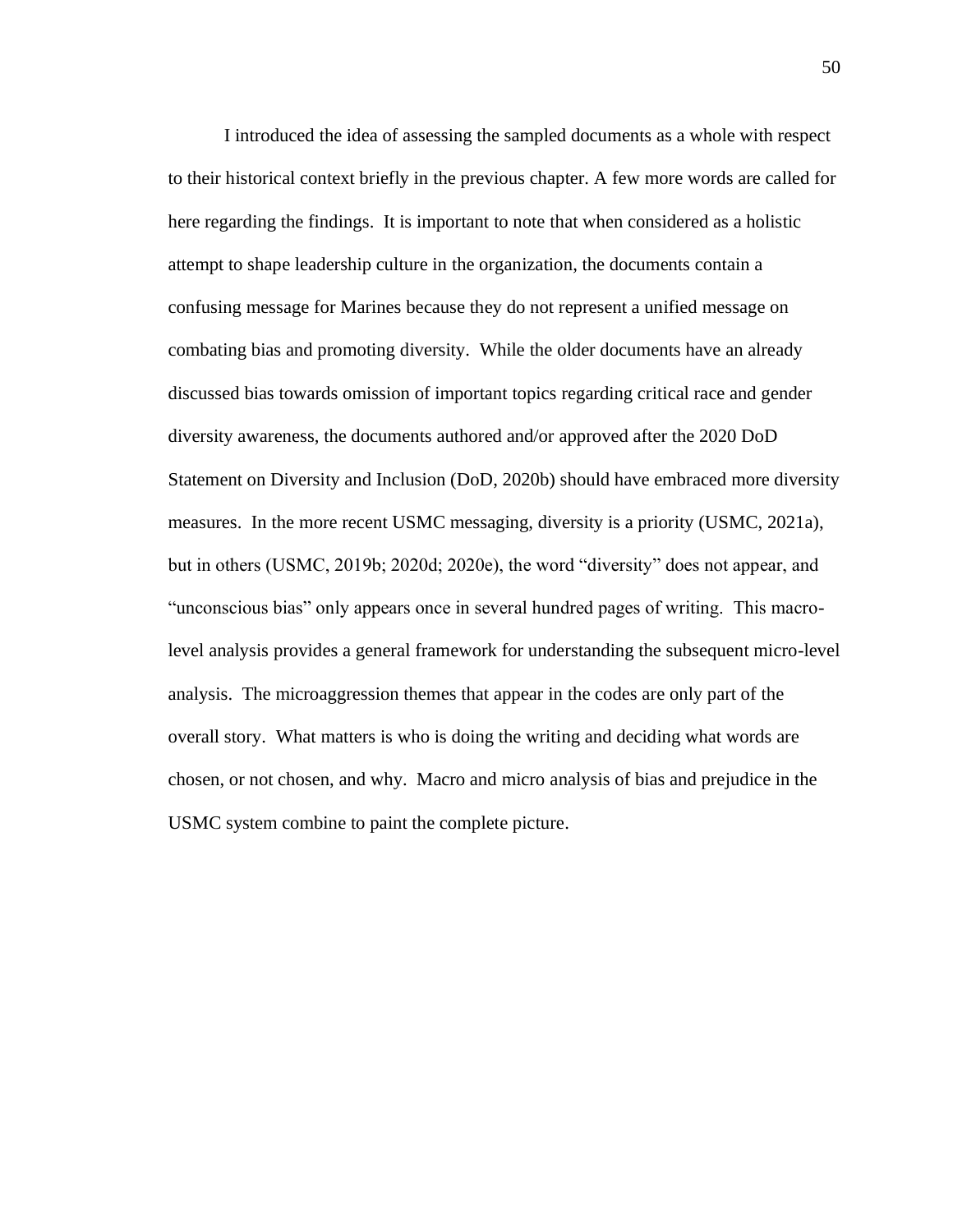#### CHAPTER FIVE

# MICROANALYSIS OF TEXTUAL MICROAGGRESSIONS IN SAMPLED DOCUMENTS

This chapter examines more closely the sampled USMC documents with respect to the coding analysis by viewing each artifact as stand-alone perpetrators of microaggression/bias themes. Each publication which was sampled for individual language is discussed individually, in an executive summary style, with additional info in the form of anti-bias improvement possibilities or individual microaggression themes also provided as appropriate. That said, some of the information here also delves back into macro themes when required on a document-by-document basis to build a more coherent picture which will inform the eventual overall theory of USMC document bias presented in the next chapter.

### **Microanalysis Overview**

Before discussing each document individually, the following overview trends are important to understand (see table 5 for overall results). During the first coding process using the 12 microaggression themes from table 2, five themes appeared more frequently than the others: theme number 3, color blindness, number 6, denial of individual racism/sexism/heterosexism, number 7, myth of meritocracy, and number 8, pathologizing cultural values and number 10, traditional role playing and gender stereotyping.

| <b>Codes</b> |          | Number of Instances Number of Documents |
|--------------|----------|-----------------------------------------|
|              | per Code | with Code                               |

**Table 5** *Incidence of Microaggression Themes per Code*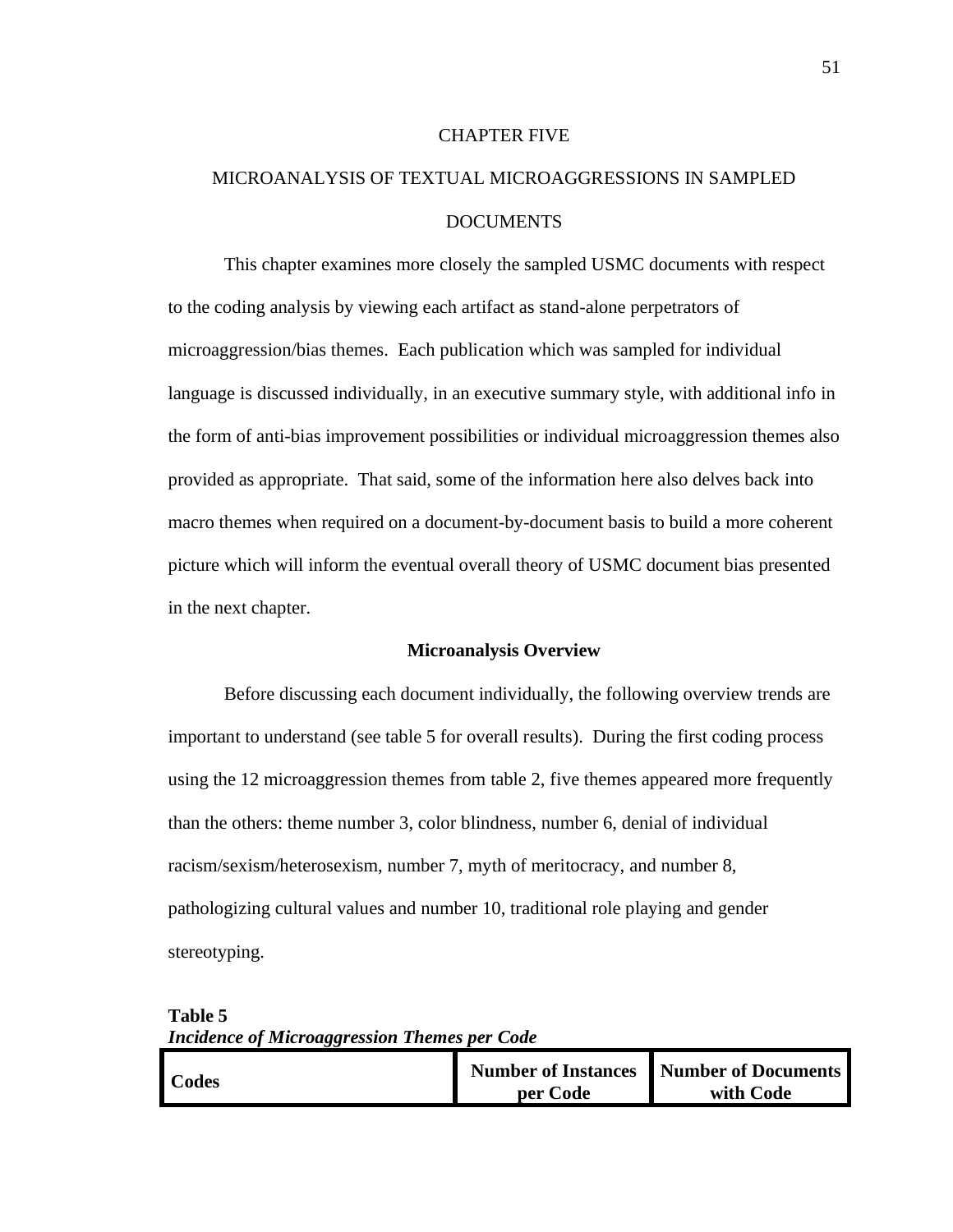| 1) Alien in One's Own Land                                          | 0             | 0 |
|---------------------------------------------------------------------|---------------|---|
| 2) Ascription of Intelligence                                       | $\mathcal{L}$ | 0 |
| 3) Color Blindness                                                  | 7             | 3 |
| 4) Criminality Assumption of<br><b>Criminal Status</b>              | $\Omega$      |   |
| 5) Use of Sexist or Heterosexist<br>Language                        | 14            | 6 |
| 6) Denial of Individual Racism,<br>Sexism, Heterosexism             | 9             | 4 |
| 7) Myth of Meritocracy                                              | 17            | 6 |
| 8) Pathologizing Cultural Values or<br><b>Communications Styles</b> | 75            | 9 |
| 9) Second-Class Citizen                                             |               |   |
| 10) Traditional Gender Role Playing<br>and Stereotyping             | 98            | 9 |
| 11) Sexual Objectification                                          | 0             | 0 |
| 12) Assumption of Abnormality                                       |               |   |

In each case, the frequency of the appearance is attributable to microaggression themes which permeate the entire sample. I attribute the bias both to incorrect or incomplete addressing of the issue and an absence of awareness of how the current phraseology could potentially advance bias and prejudice toward marginalized organizational members. Briefly discussing how each of the 5 most prevalent themes manifested in the codes will help to enhance understanding as we move to individual document analysis later in this chapter.

# **What About the Other Themes?**

Before discussing the most prevalent five themes in greater detail, an important question to discuss here is why the remaining seven themes either did not appear in the coding process or were not included in the results. The reason for their exclusion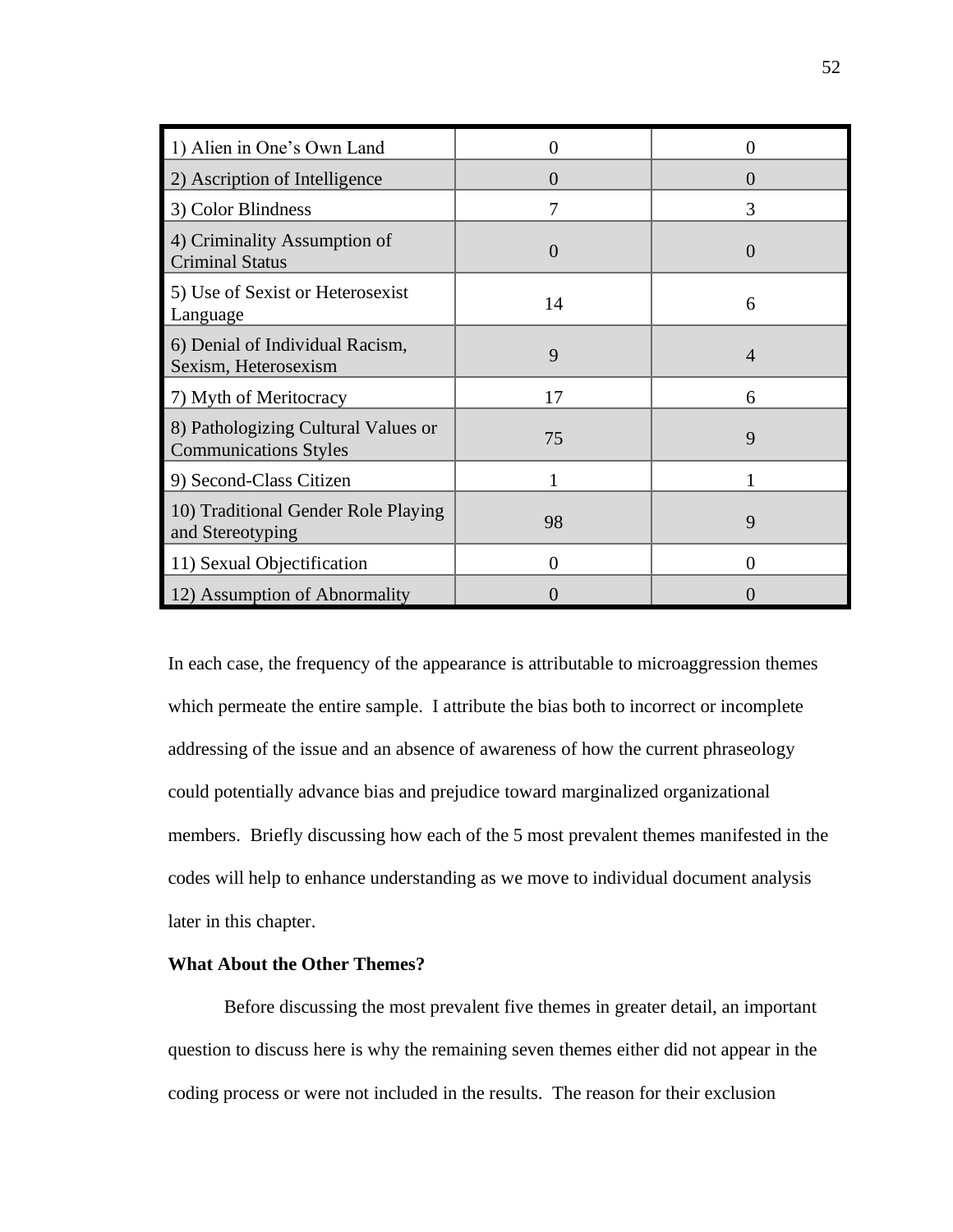typically falls into one of two categories. First, five themes did not appear due to either the context of the writing, the organizational culture, or both. There was no evidence of themes 1, alien in one's own land, 2 ascription of intelligence, 4 criminality, or 11 sexual objectifications. Substantiation of these themes would require discussion of the minority groups to which the themes apply, but as the Marine Corps writing style tends to be both color and gender blind, the writing omits phrasing which would typically fall into these categories. In simple terms, it is hard to note specific bias towards people of color if they are not mentioned specifically. However, this does not suggest that the microaggressions are not present in the USMC in more traditional verbal and interpersonal exchanges. Such microaggressions simply would not appear in the documents that were analyzed for this study.

In the second category, two themes did appear in certain instances, but their appearance was either infrequent enough not to be significant for the overall findings or they were part of another, more encompassing theme. Themes 5, use of heterosexist language and 12, assumption of abnormality, do exist in certain cases and are noted when egregious in the discussion later in this chapter, but the themes are occluded by facts mentioned in the macro discussion of legal issues regarding gender and gender identity in the previous chapter. Further micro-level discussion of these two themes is not needed until the law allows open discussion of all gender and sexual orientations in the doctrine. The final theme, 9: second-class citizen, is arguably present via omission as an underlying problem in some of the incidents described here, but theme 9's presence is largely attributable to the overriding presence of theme 8. Theme 8 is the most prevalent theme and causes the majority to inflict other microaggressions when trying to enforce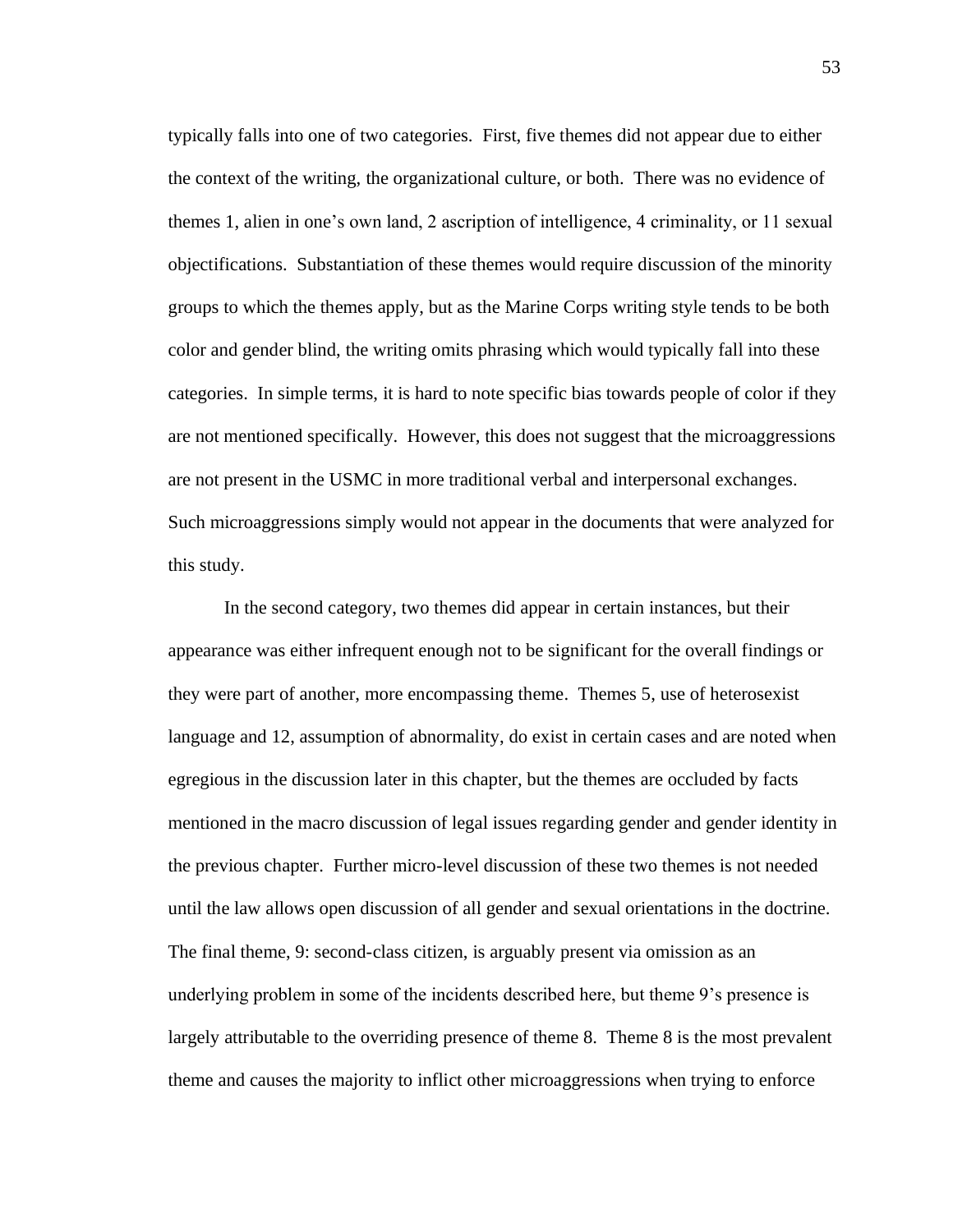conformity to the dominant culture. Logically, theme 9, which describes differential treatment given to less powerful group members would have to be present for any majority group to force conformity to their norms. But the presence of theme 9 is caused, in this case, by theme 8 and has therefore been omitted in an effort to better understand the nature of the bias in the following discussions.

# **Color Blindness**

Theme 3 or being "Color blind," borrows a term which was popularized in academic contexts by Critical Race Theory (Dixson and Rousseau 2006) and the flawed idea that racism does not exist if individuals ignore skin color, denies the racist reality of people of color in American society (Essed, 1991; Crenshaw, 1997; Bonilla-Silva, 2006). Following the same line of reasoning, any leadership policy that assumes that it is possible to end racism or suggests that racism simply should not be allowed within the organization is committing the color blind microaggression. MRP scholars suggest that it is more appropriate to admit that racism exists, at the very least unconsciously, and to address its effects rather than minimize or ignore the experience of minority individual(s). This theme also occurs often in terms of negation or omission, meaning authors write to their audience as if they are all the same race or identity rather than tailoring messages to reach and recognize a diverse audience.

### **Denial of Individual Racism/Sexism/Heterosexism**

Theme 6 suggests a similar attitude to theme 3, whereby leaders from the dominant culture or group function as if bias and prejudice does not exist or that environments without bias are possible in organizations where diversity is not present. In its purest form, theme 6 means an individual person is claiming not to be biased. In the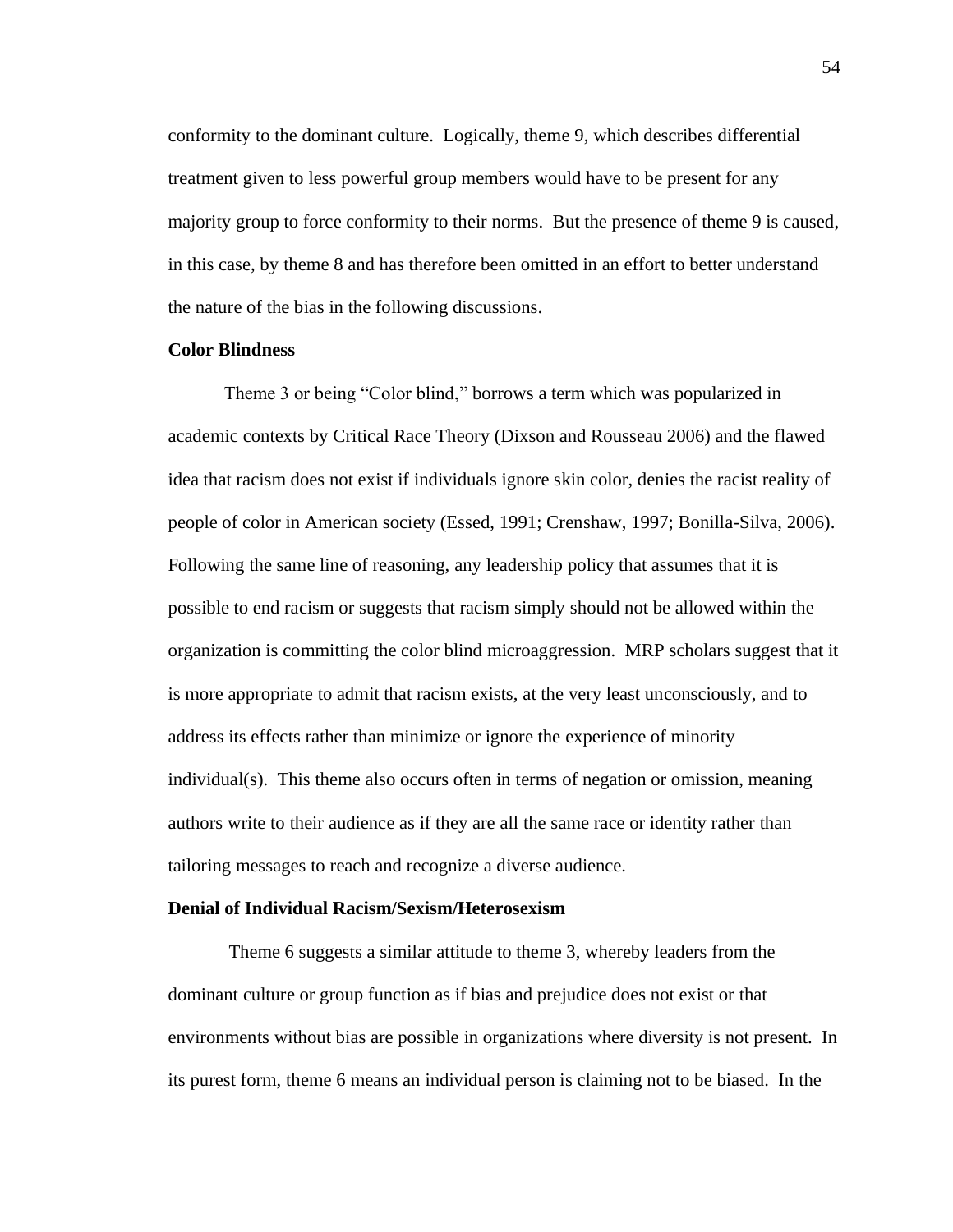case of the USMC, the issue is that an organization claiming to stand for American society that is skewed in terms of demographics toward men overall and towards white men at the top is an inherently biased organization. And while, in certain cases, the physical, mental, or volunteer requirements create bias towards applicants with qualifications that are not attainable by all members of American society, the skew towards white males is also partially attributable to policy and doctrine as we will see in this chapter. Not addressing the bias inherent in the system is a theme 6 microaggression. **Myth of Meritocracy** 

Theme 7 refers to the misperception often held by a dominant majority that race and gender do not play a role in an individual's success in life despite marginalized groups' experience to the contrary (Sue, 2010; Dijk, Engen, & Paauwe, 2012). History and current USMC demographics of its officer leadership cadre show that you are more likely to attain positions of power in the Marine Corps if you are a white male, so any document(s) that do not take this phenomenon into account are either naive or actively delegitimize the struggle of minority organizational members. Until leadership culture documents address how to give marginalized minorities an equal chance at promotion, retention, and reaching the highest overall ranks within the service, theme 7 microaggressions are present.

## **Pathologizing Cultural Values**

 Finally, theme 8, which is the least difficult to detect in USMC publications yet also the most insidious of the five most prevalent themes, manifests when marginalized individuals with diverse cultures from the majority are required to deny their own uniqueness and conform to the values of the dominant white male culture in order to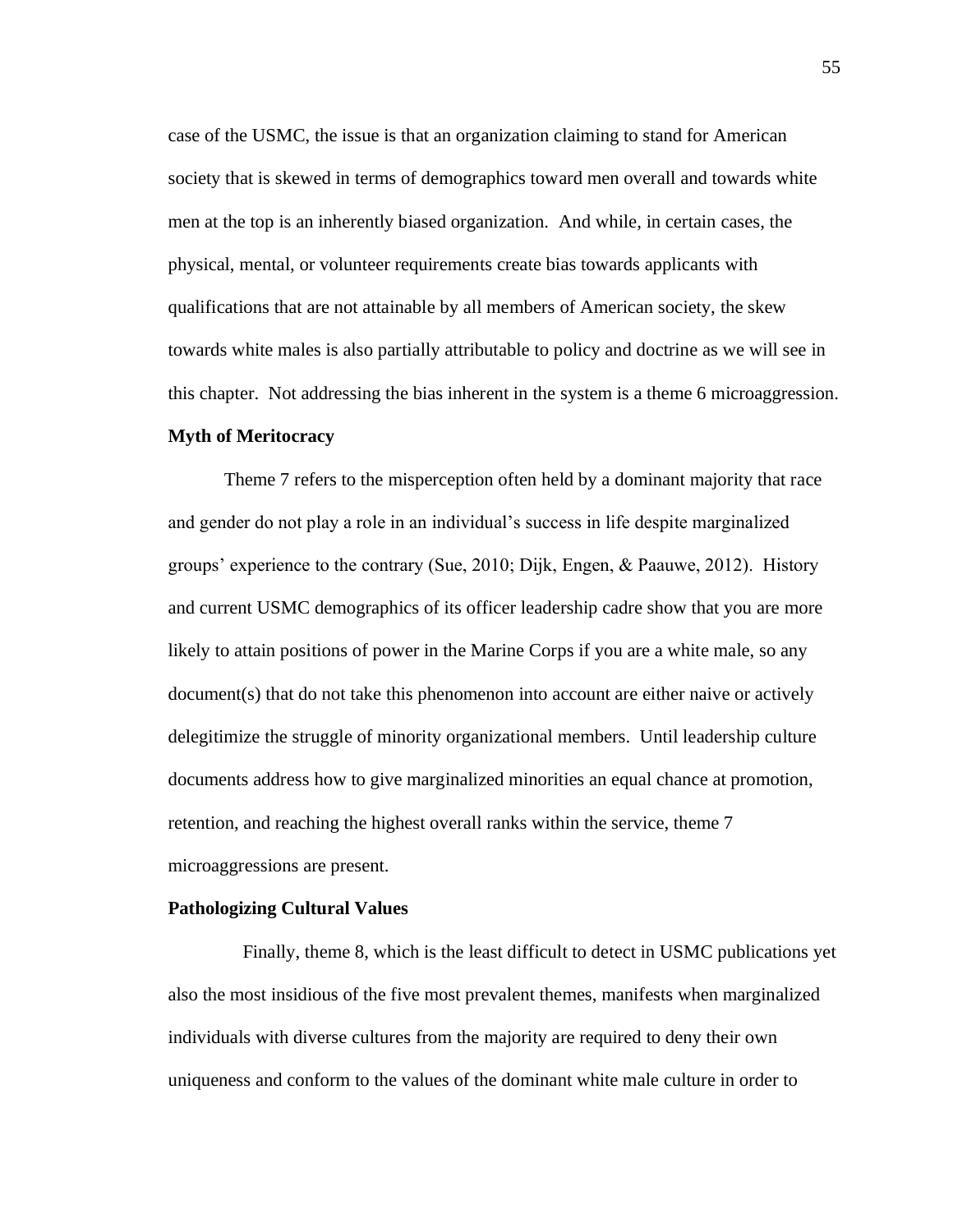succeed. Conforming is an important feature of joining an organization and learning to adapt to its culture, but *conformity* does NOT mean the simple act of indoctrination into military life, as that is a culture shock for most individuals regardless of background and will always require a minimum of personality and identity shift to become part of a new larger whole. No, in this case, theme 8 microaggressions are present when values, personnel evaluation criterion, communication standards, or organizational ways of knowing such as the doctrine we examine here are: 1) skewed towards white male culture 2) embrace a time in the organization's history when white male culture was more dominant or 3) when current leaders continue to espouse ways of conforming that were created by and since reinforced by white males without input from the marginalized minority.

## **Traditional Gender Role Playing and Stereotyping**

As previously discussed, gender equality with respect to leadership culture in the United States military is an issue for all the services, and especially for the USMC (Ottingen & Woodworth, 2021; USMC 2021a) which has the fewest number of women or women-identifying leaders (DoD, 2020a; DoD 2020b). In one respect, this microaggression theme is built into the military via government regulations, as U.S. law and DoD policy still considers the military to be a binary male or female experience. An individual can be male, female, transgender, or transitioning. A more fluid state of gender is not recognized withing the DoD (DoD, 2021), so until laws or policies change which allow non-binary, genderqueer and/or genderfluid individuals to serve, theme 10 with respect to these types of gender stereotypes will always exist. Thus, with respect *solely to binary gender*-related microaggressions, theme 10 is not as relevant in this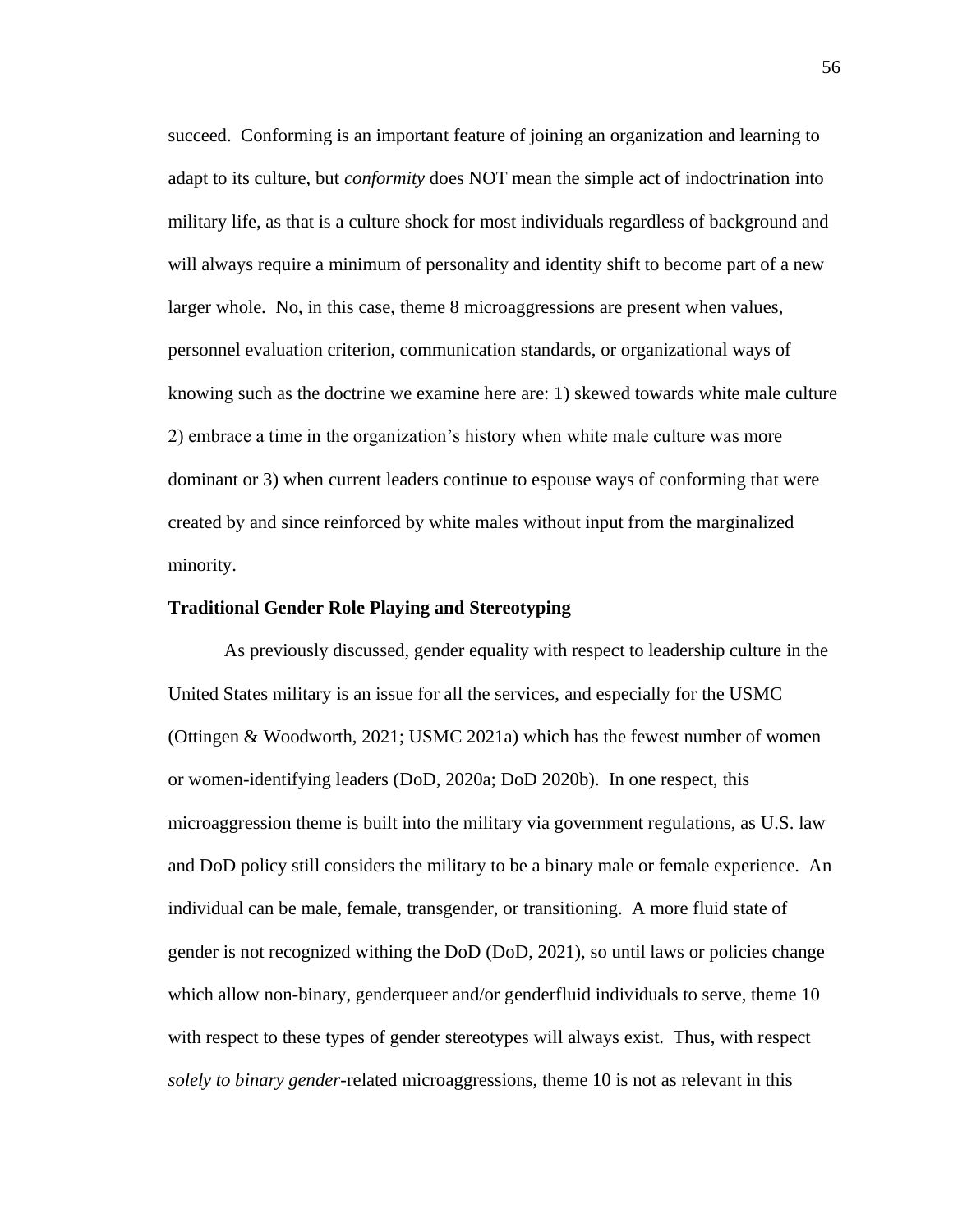chapter as the other four themes because my goal here is to note microaggressions or bias in the documents which can theoretically be addressed by their authors. These authors have little control over statutory compliance with the laws created by the Legislative or Executive branches of our government. However, there are still elements of theme 10 which are extremely important in this microanalysis and examples of gender discrimination will be discussed when called for later in this chapter.

## **Analysis Across Sampled Documents**

This section will discuss each of the documents individually, with a focus on prominent microaggression themes discovered by the analysis. When appropriate, this section will assess potential causes of the themes peculiar to the context of the document in question and/or ways in which the documents subject matter interrelates to other sampled documents.

| <b>Sampled Document</b>                      | Number of<br><b>Coded Items</b> | <b>Number of</b><br><b>Themes</b> |
|----------------------------------------------|---------------------------------|-----------------------------------|
| 1. MCDP 1 Warfighting                        | 16                              | 3                                 |
| 2. MCDP 6 Command and Control                | 19                              | $\overline{4}$                    |
| 3. MCDP 7 Learning                           | 33                              | 5                                 |
| 4. Marine Corps Manual w/Ch1-3               | 20                              | 5                                 |
| 5. MCWP 6-10 Leading Marines                 | 41                              | 3                                 |
| 6. MCTP 6-10A Sustaining the Transformation  | 48                              | 3                                 |
| 7. MCO 1610.7A Performance Evaluation System | 17                              | 6                                 |
| 8. Commandant's Planning Guidance            | 10                              | 4                                 |
| 9. Talent Management 2030                    |                                 |                                   |

# **Table 6 Number of Codes per Document**

Table 6 shows the total number of coded items per document and number of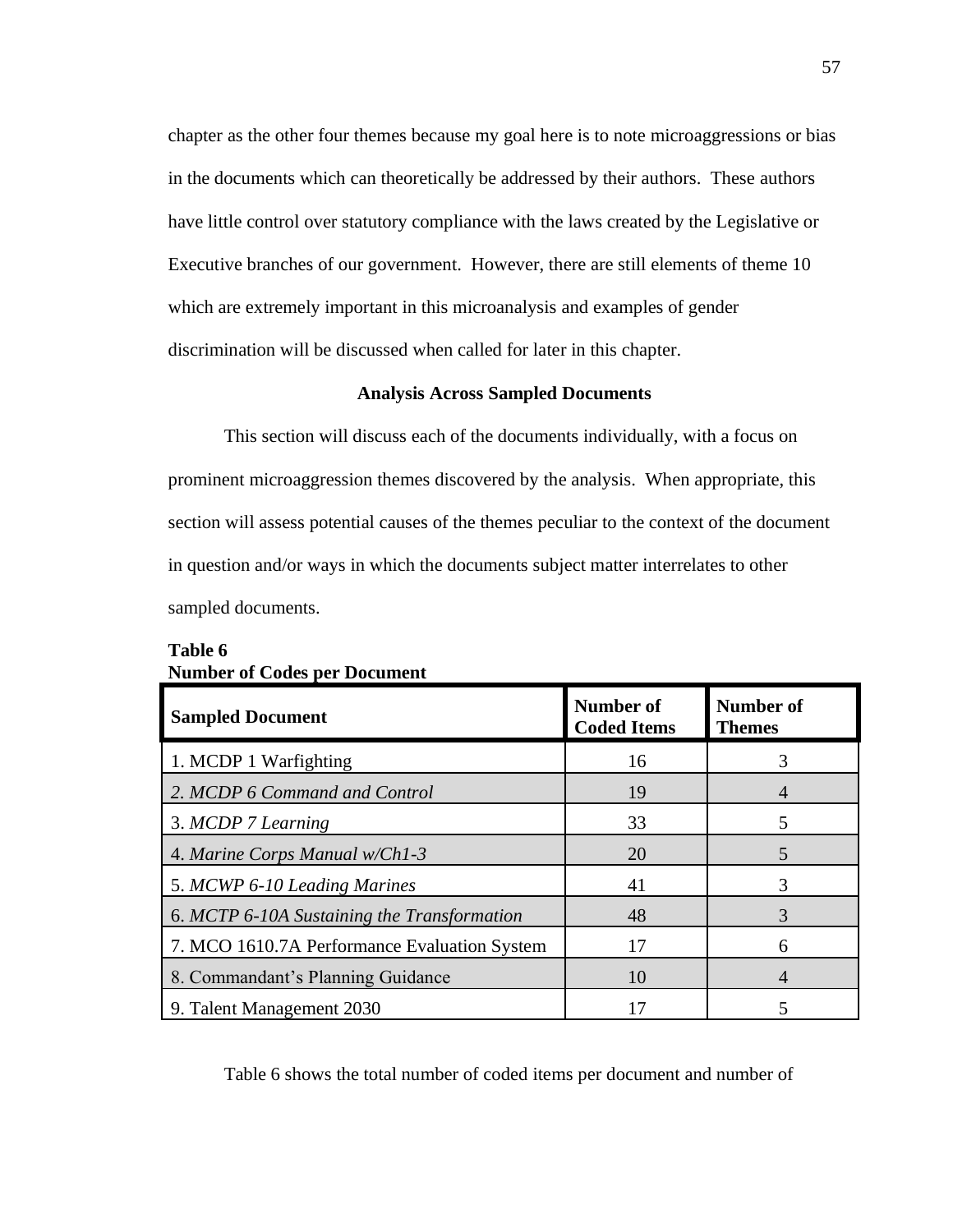different codes found, but as a reminder, the data does not show bias by omission nor consider instances where codes may be indicative of a larger bias problem explained by a more encompassing code. In those instances, the individual document discussion will cover relevant points.

# **MCDP 1 Warfighting**

**Table 7** *Warfighting Codes*

| Code                                                                   | <b>Instances</b> |
|------------------------------------------------------------------------|------------------|
| 10) Traditional Gender<br>Role Playing and<br>Stereotyping             | 9                |
| 8) Pathologizing<br>Cultural Values or<br><b>Communications Styles</b> | 5                |
| 7) Myth of Meritocracy                                                 | 2                |

This document was first published in 1989 to describe a shift in doctrinal culture in the Marine Corps<sup>4</sup>. Numbering 109 pages, its most recent update was in 2018. *Warfighting*'s (USMC, 2018d) place at the top of the list of examined documents is intentional because, by its own admission, it is the primary document which describes the USMC philosophy and way of thinking (p. 5). Any discussion of organizational climate within the Marine Corps should start with *MCDP-1*. Most of the other documents on this list are shaped by or directly reference *Warfighting* both as a culture setter and because it establishes several key ideas that define how the USMC conceives of itself as an organization.

<sup>&</sup>lt;sup>4</sup> See forewords written by former USMC Commandants Krulak and Gray for a clearer picture of shift.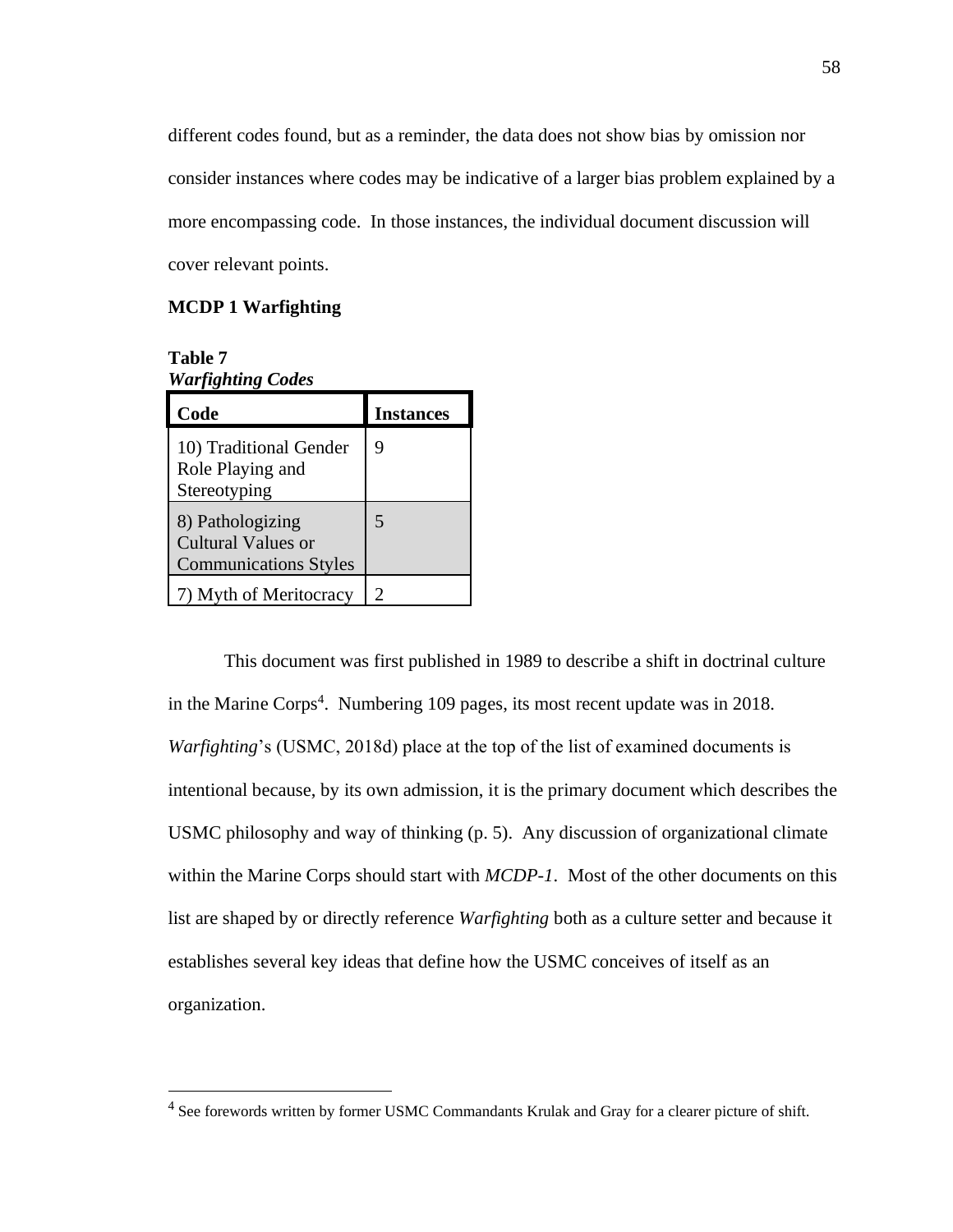Due to *Warfighting*'s preeminence as a seminal culture-building document and status as required reading by all Marines, any bias or microaggressions will have an outsized effect compared to other sources. I have already covered the potential bias associated with the macro themes originated by *Warfighting,* but unfortunately, the microanalysis does also show evidence of potential microaggressions in *MCDP 1*'s text which have spread to the other publications (see table 7). And while I am not intending to minimize the themes which are present both here and in the other publications, for brevity's sake, if the bias themes discovered in *Warfighting* repeat in several other of the examined publications, I will mention the commonness of the microaggression here, but not repeat the same critique in each follow-on write-up of the other documents. For example, the next two sections "Glorifying the Cultural Majority" and "Removal of Gender" apply both here and in every other MCDP artifact.

## *Glorifying the Cultural Majority*

An example of microaggression theme 8, a common characteristic to USMC publications is the use of historical examples and quotes to serve as tone setters for the desired mindset of readers. In Marine Corps writing, the individuals referenced or quoted in these examples are predominantly white and male, and often not from the United States<sup>5</sup>. This trend suggests a world view in which individuals from other countries and their military services' thoughts on warfare and the USMC mindset are more valuable than examples drawn from either a cross reference of the Marine Corps' own membership. Similarly, the over-reliance on men, and white men in particular for

<sup>5</sup> *Warfighting*'s quotes and leadership examples are 100% male and there is only one nonwhite individual among them, the ancient Chinese general and philosopher Sun Tzu.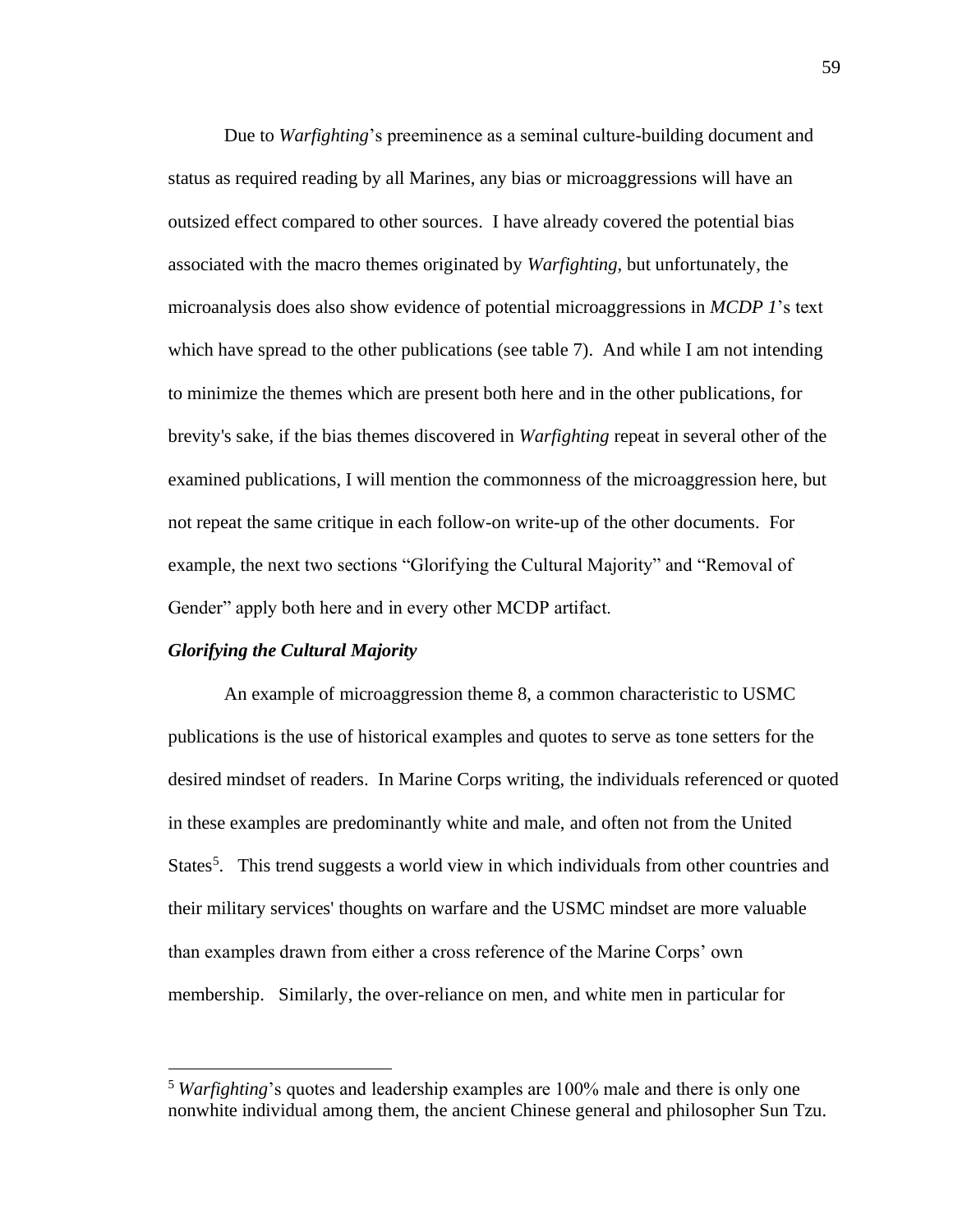examples suggests women and people of color have nothing quote-worthy or exemplary to reference on the subject. Also serving to reinforce the face of the majority, the foreword to the publication includes two introductions signed by former white male Commandants directing Marines to read and internalize the messaging present in Warfighting. While as Commandant they had the right to send such strategic messaging to their organization. But maintaining their words at the beginning of the document for over two decades without caveats or revision to match contemporary diversity and inclusion efforts is a regrettable oversight.

## *Removal of Gender*

Another theme that is common to the publications studied here, *Warfighting* has as part of its foreword an unnumbered page stating that in 2018 the publication was "edited to ensure gender neutrality" which is accompanied by the additional assurance that "no other content has been affected." As several other publications also have the same verbiage, I am assuming that a direction to "neutralize the gender" of all MCDP publications was started in the Marine Corps in 2018. On the surface, such an action may seem like an intuitive attempt to add inclusivity to USMC doctrine. Many of the artifacts, like *Warfighting*, have remained unchanged for decades and originally held many references to "he" or "him" when referring to individual Marines. Assuming that all Marines are a "he" is indeed a theme 5 and 10 microaggression, and it is good to end such male-focused bias. However, going gender neutral potentially makes the problem worse by implying falsehoods like ignoring gender or pretending that gender does not exist can alleviate the problems of sex and gender-related bias in the USMC culture. Equally troubling, eradicating reference to gender implies a denial of gender bias, theme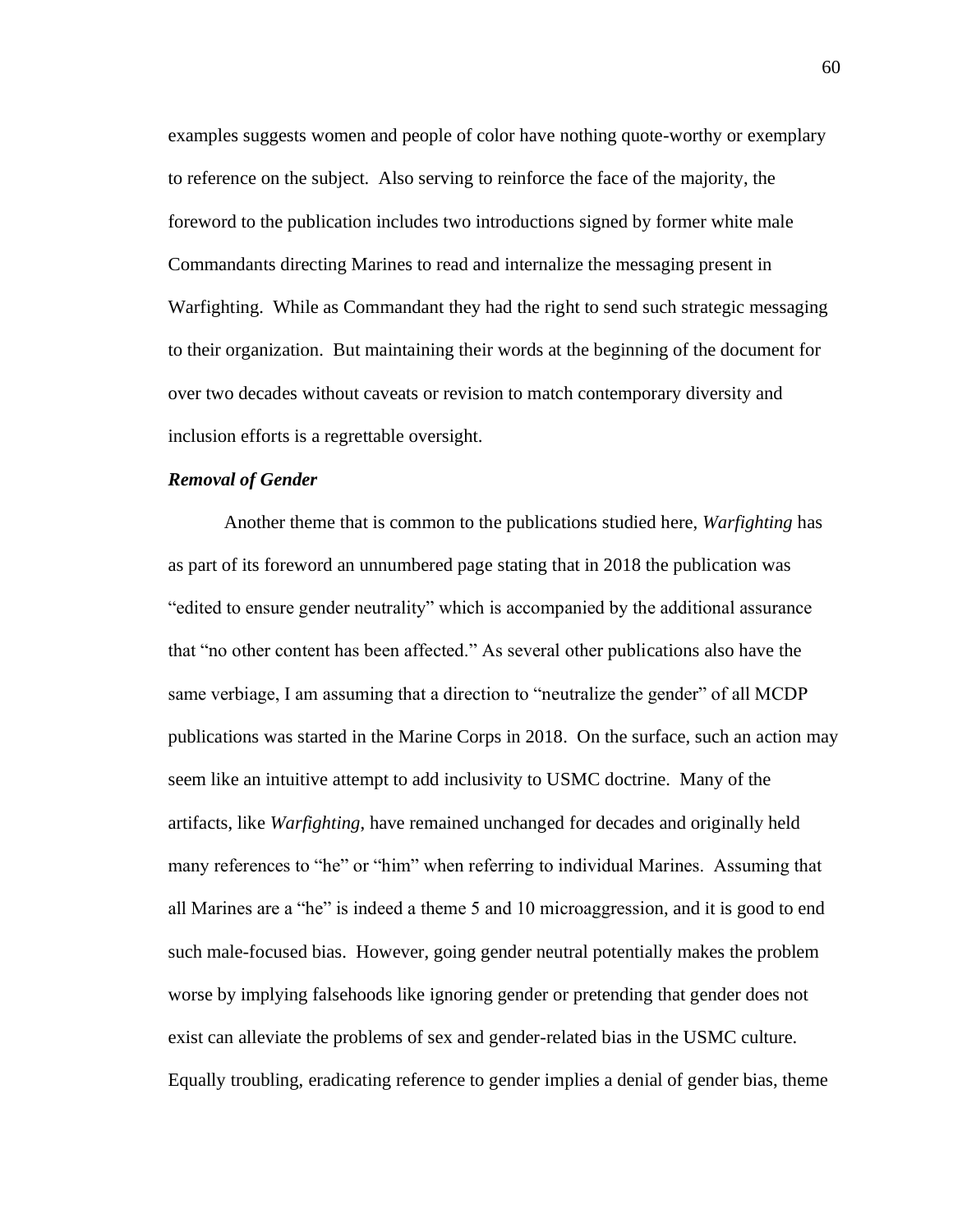6, and a presumed myth of meritocracy, theme 7, that all Marines of all genders are equal in the eyes of the publications when the dominant culture does not treat them equally. As long as the gender disparity exists both by law and in practice within the USMC, gender can ever be a "neutral" concept in publications or elsewhere.

## **MCDP 6 Command and Control**

## **Table 8**

| Code                                                                   | <b>Instances</b> |
|------------------------------------------------------------------------|------------------|
| 10) Traditional Gender<br>Role Playing and<br>Stereotyping             | 9                |
| 8) Pathologizing<br>Cultural Values or<br><b>Communications Styles</b> | 8                |
| 9) Second-Class Citizen                                                |                  |
| 5) Use of Sexist or<br><b>Heterosexist Language</b>                    |                  |

*Command and Control Codes*

*MCDP 6*'s *Command and Control*, (USMC, 2018c) a 153-page document last updated in 2018, intends to "describe how we can reach effective military decisions and implement effective military actions faster than an adversary in any conflict setting on any scale" (foreword). As such, it is crucial to understanding the mindset of leaders in the USMC. And as much as *Command and Control* references *Warfighting* (USMC, 2018d) as its philosophical guide, I would consider the former much more the science of leading Marines and the latter the art of controlling *Maneuver Warfare* via *decentralization*. Combined, the two documents provide a close-to holistic picture of how the Marine Corps approaches organizational leadership at all levels. Command and control as described in this document is analogous to leadership in ways wherein the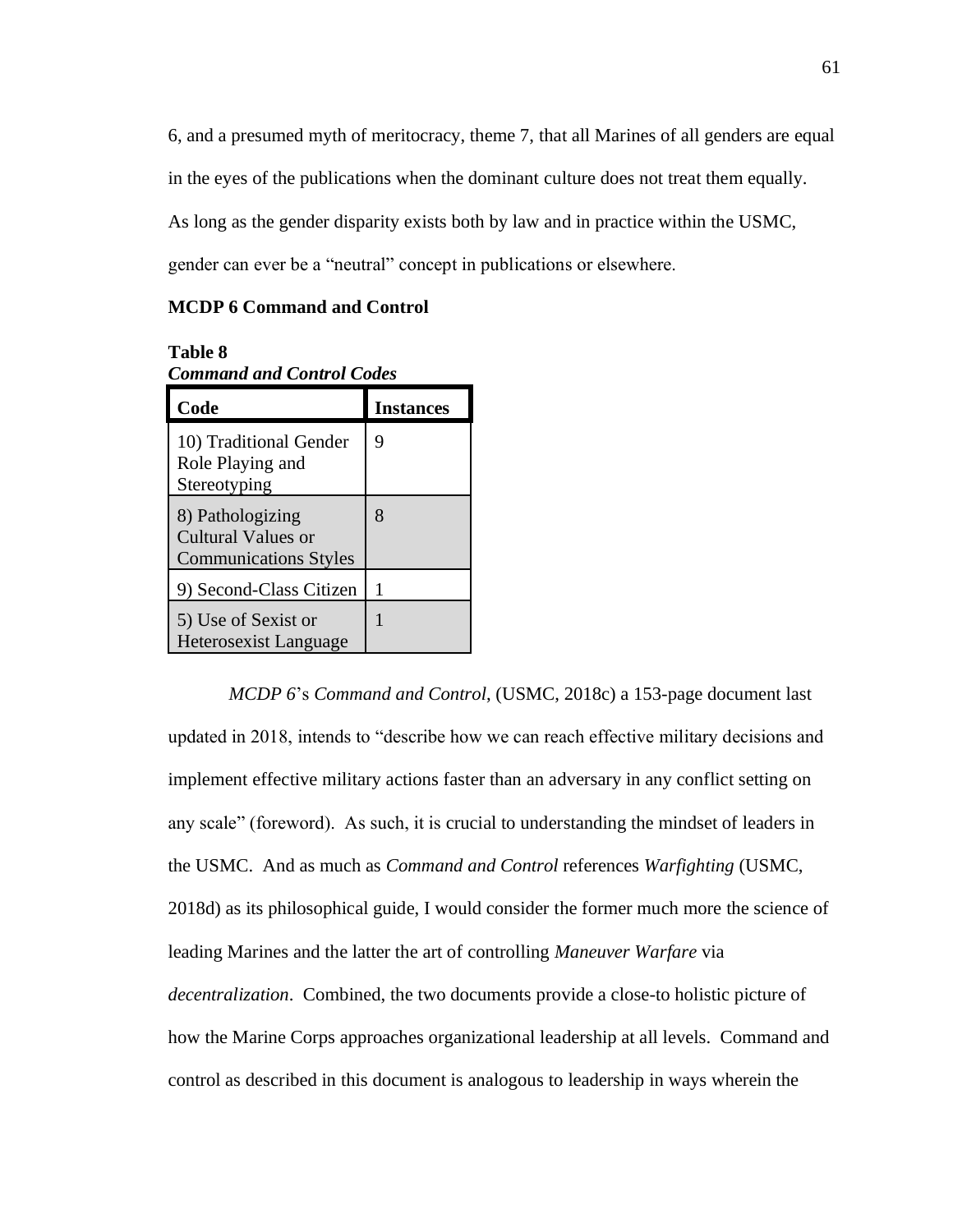effective employment of a person or group of persons is dependent upon their interactions and specifically the actions of the commander. However, some of the intricacies of setting up command and control with respect to processes prescribed by this manual are less relevant to the general discussion of leadership intended by my study because they focus on the logistic mechanics of establishing command and control rather than the theoretical underpinnings of commanding and controlling effectively. Thus, I have focused on the chapters and sections which discuss command and control thematically as a means of influencing and/or leading others effectively.

There are concepts in this document that are beautifully executed from a diversity *mindset* standpoint. Human cultural and physical identities are a complex subject and require many of the tenets present in *Command and Control* such as the idea that leadership should be a flexible process that is responsive to feedback and any form of input that may strengthen its execution. An example:

Command and control are thus an interactive process involving all the parts of the system and working in all directions. The result is a mutually supporting system of give and take in which complementary commanding and controlling forces interact to ensure that the force as a whole can adapt continuously to changing requirements. (USMC, 2018c, p. 1-9)

Establishing such a flexible mindset not only provides a more resilient organization but is also imperative to meeting the Commandant's new vision (USMC, 2019b; 2021a) of a force ready to meet the myriad threats facing the nation in the next decade while embracing diversity and inclusion efforts.

*Command and Control* is not perfect. I will not re-hash the potential pitfalls with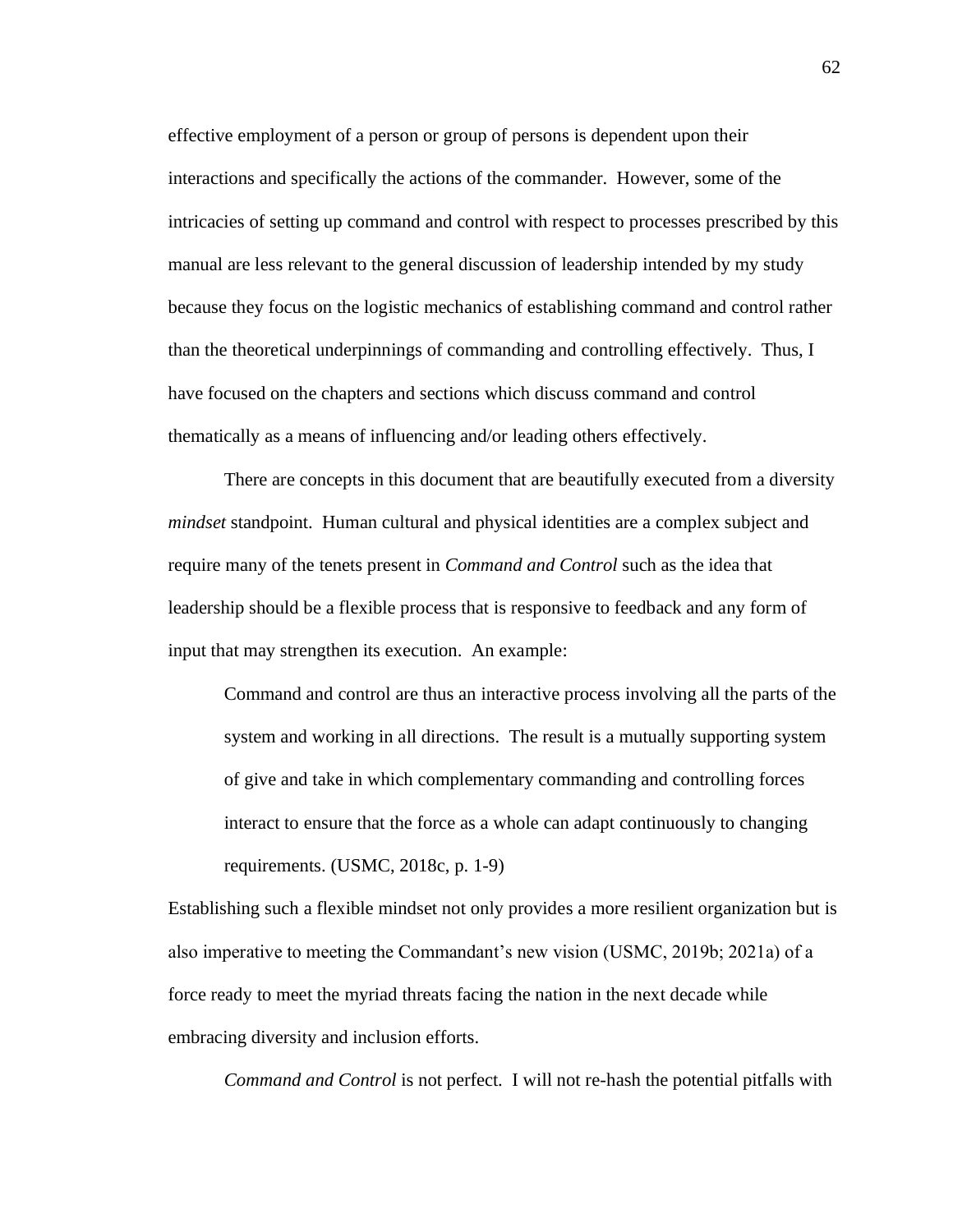decentralized command and control and diversity initiatives from the macro chapter here. But even if the focus remains at the micro level, there are a couple of things to address. From a verbiage microaggressions standpoint (see table 8), the biggest source of bias comes from the introductory vignette entitled "Operation VERBAL IMAGE," which serves as an example of USMC command and control tenets in execution. While the story itself avoids mentioning specifics about the location in which the operation occurs and has the Marines facing off against a faceless enemy, the authors describe the Marines and their motivations in sufficient detail for a reader to understand their mindset and see their use of decentralized command and control leads to a successful mission. All good, right? No, unfortunately the authors committed several acts of marginalization within the vignette including: making most of the major characters white and/or male with typically western European heritage names (Miles Bishop, Jim Knutsen, Perry Gorman, Hannah Vanderwood), making the only character of presumed Hispanic descent (Roberto Hernandez) an enlisted Marine instead of an officer, having the only Marine who openly has thoughts of dissent towards authority (Rachel Connors) be a woman, and giving the only officer with a non-European last name a European first name ("Ed" Takashima), as if he had perhaps assimilated to the dominant USMC white European culture. I do not claim to have knowledge of why the characters were chosen in this vignette; perhaps it was done knowing their potential biased appearance. But when considering the name choices as part of a larger bias picture, they appear to be unconscious bias toward diversity and reinforced the cultural norms.

A last item I would like to discuss here is a reference *Command and Control* makes in its Leadership section when discussing the ideal approach to leading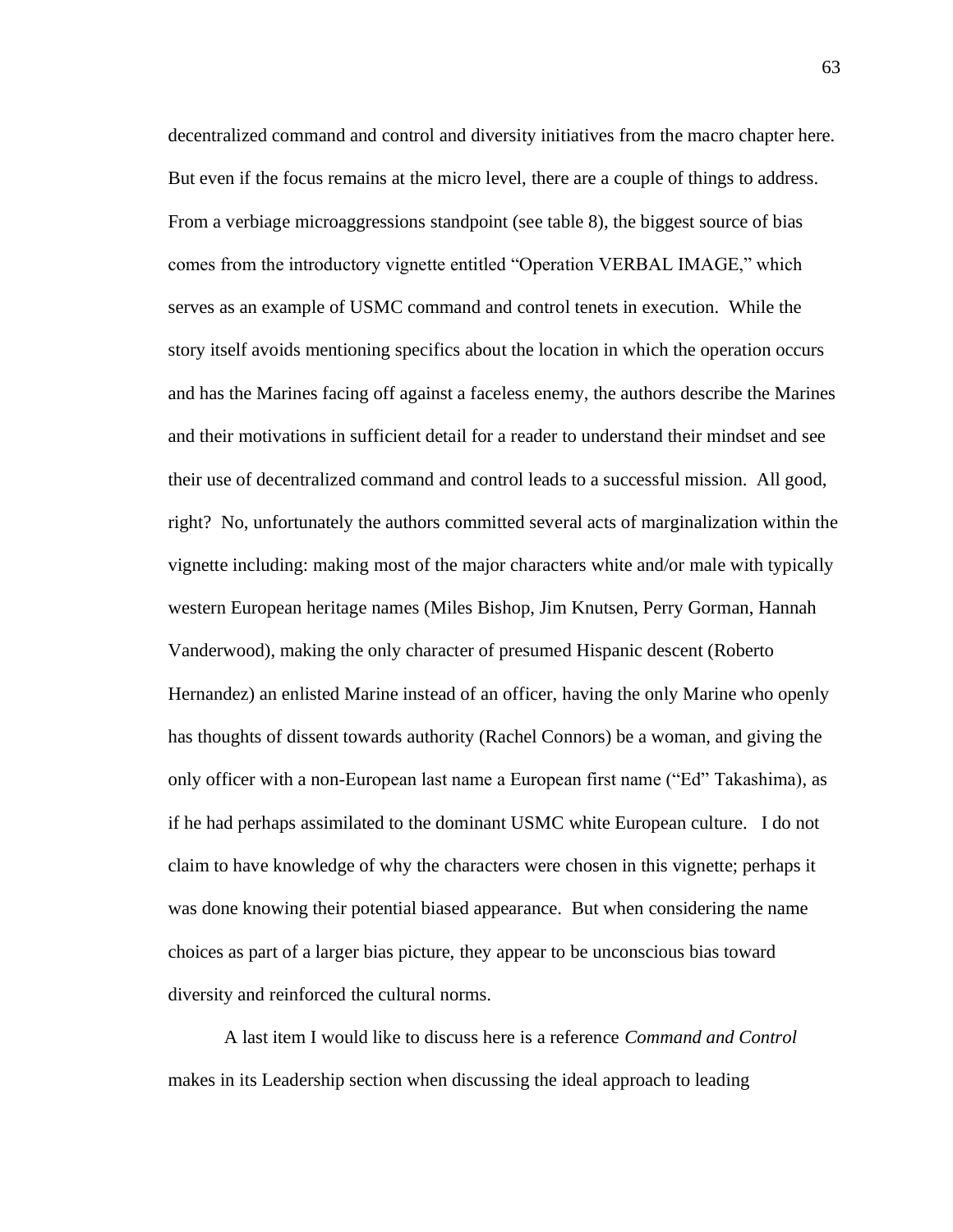subordinates under the USMC paradigm (p. 2-21). This section suggests an either/or summary of potential leadership styles that recommends moving away from authoritarianism and towards a delegating and persuasion-oriented style. The document cites older leadership theory and a theory on organizational leadership by McGgregor (1960). While the work was seminal, he was writing at a time when organizations were more homologous and dominated by white men than today. Similarly, prescribing a delegating and persuasive style as McGregor suggests may alienate some servicemembers who are not acculturated to such methods and contradict the rest of the publication which suggests a more flexible, follower-based, and situational leadership style akin to the *Dispersed* methods mentioned in the introductory chapters of this study (Bryman, 1996).

## **MCDP 7 Learning**

# **Table 9** *Learning Codes*

| Code                                                                   | <b>Instances</b> |
|------------------------------------------------------------------------|------------------|
| 10) Traditional Gender<br>Role Playing and<br>Stereotyping             | 13               |
| 8) Pathologizing<br>Cultural Values or<br><b>Communications Styles</b> | 10               |
| 7) Myth of Meritocracy                                                 | 4                |
| 3) Color Blindness                                                     | 3                |
| 6) Denial of Individual<br>Racism                                      | 3                |

On the shorter side of MCDP publications at 81 pages and in its first version published in 2020, from both a historical and pedagogical standpoint, *MCDP 7 Learning* (USMC, 2020e) is a welcome addition to existing doctrine. First, the Marine Corps had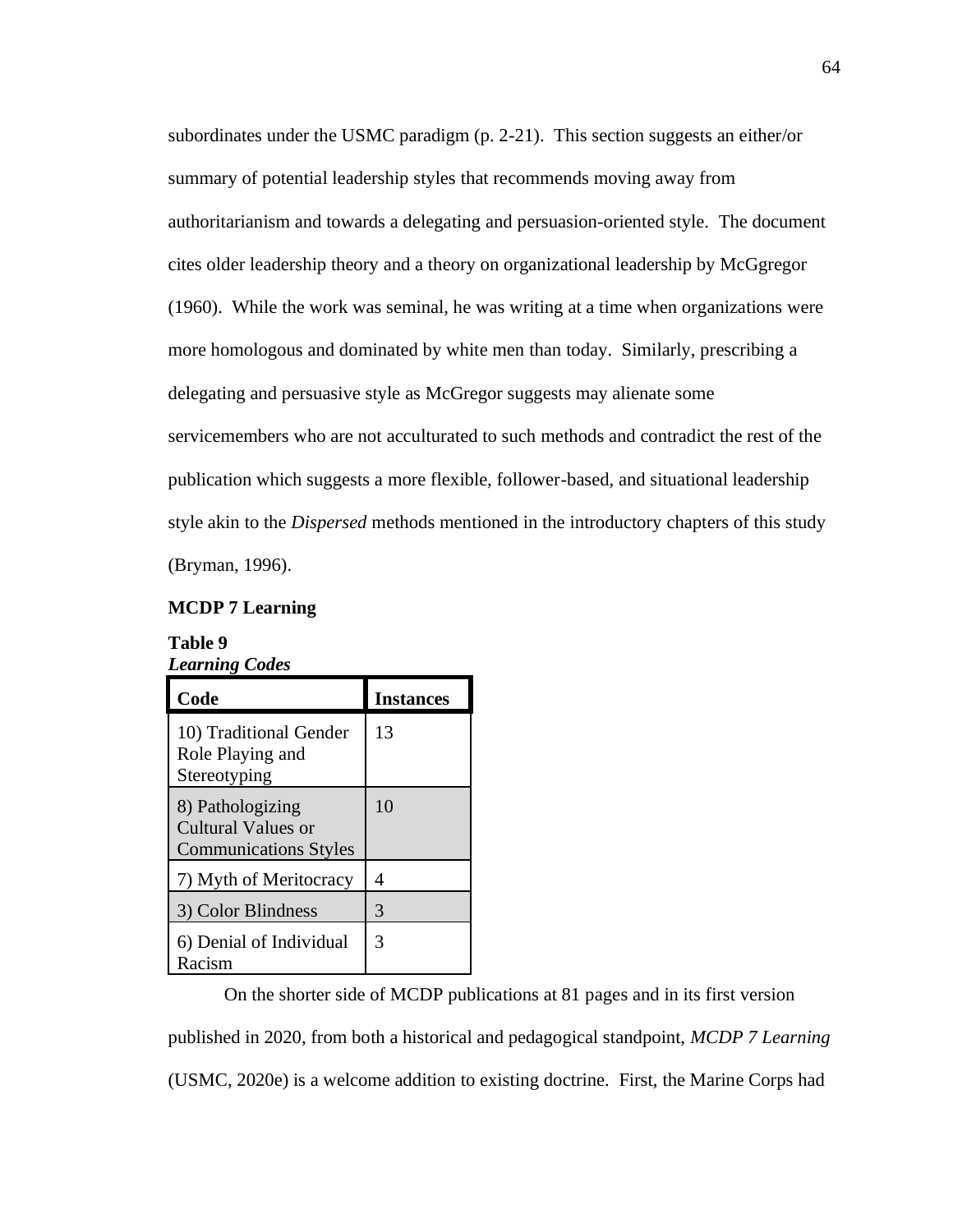never written a service-wide doctrinal manual expounding solely upon the importance of creating a culture of learning as essential to personal and professional success. Second, *Learning*'s attention to education as a collaborative, continuous, and imperative effort to the success of the organization is a mindset that easily translates to the recent diversity and inclusion efforts which require novel ways of updating the current personnel management status quo (USMC, 2021). Third, and most importantly, *Learning* emphasizes the need to think critically and question situations to maximize critical thinking skills. Critical thinking and the questioning of the status quo are imperative to seeking out and countering unconscious bias and microaggressions.

Unfortunately, *Learning* does not go far to highlight USMC diversity themes and encourage learning in a way which embraces servicemembers with marginalized identities' potential contributions. Many microaggressions exist within the document's wording (see table 9), and they center on pathologizing the status quo culture. This paragraph, which is indicative of the sentiment throughout the publication, illustrates the point.

Social and interpersonal factors, such as effective communication, group cohesion, and trust, all influence learning. When these factors are positive, they facilitate the learning process and create strong relationships. Marines should actively seek to understand human and environmental factors that influence learning while avoiding thoughts and behaviors that can negatively affect learning and cohesion. (USMC, 2020e, p. 1-16)

I do not know the Marine who wrote this passage, but I agree with them wholeheartedly, and I believe many of the preeminent scholars in contemporary adult education would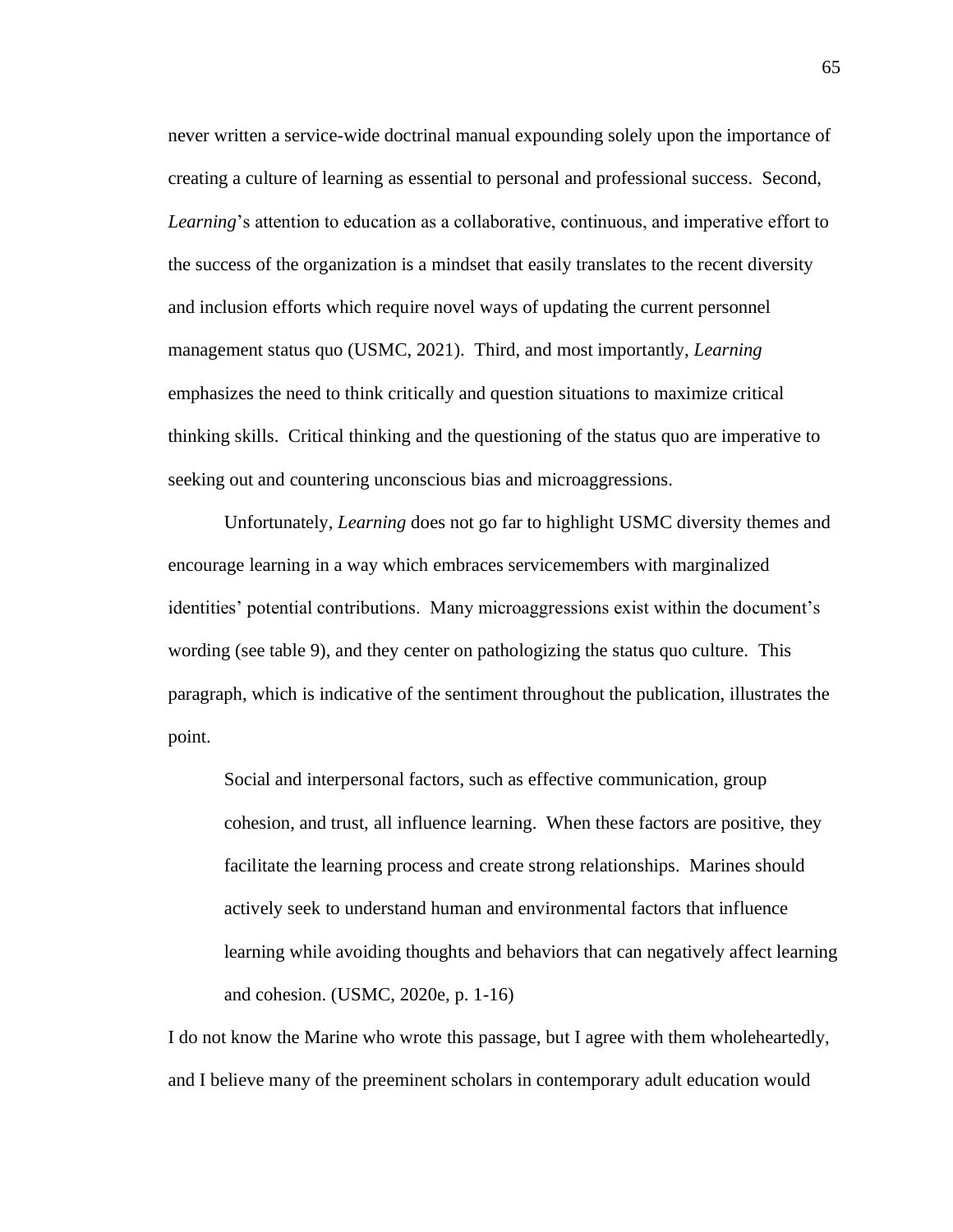also (Mezirow, 1991; Merriam & Bierema, 2014; Brookfield, 2017; Daffron & Caffarella, 2021). However, the same scholars might question the way the USMC leadership paradigm, which *Learning* establishes, cites regularly from common adult education practices.

We saw during the literature review chapter that barriers to building organizational trust and cohesion issues in less diverse organizations such as the Marine Corps span from marginalization of minorities. Adult education practitioners also note the possibility that minimization of diverse perspectives can lead to an inability to establish a critical learning environment (Mezirow, 1991; Brookfield, 2017). *Learning*  speaks about adult education and the learning process in terms which suggest that an individual or their teacher/mentor can seek out their own "knowledge gaps" or areas of weakness (p 2-11, pp. 3-7-3-8). This perspective is invaluable when speaking of the conscious mind with respect to an individual's ability to understand the amount of knowledge they do or do not have, but the idea of self-assessment being able to judge potential biases in the unconscious mind is insufficient and dangerous. A powerful theme 8 microaggression is present here that erroneously suggests white and male leadership who make up the preponderance of the senior leaders responsible for deciding which organizational knowledge gaps exist in the USMC will be able to assess their unconscious knowledge and bias. Biased individuals assessing bias will pathologize current cultural norms and prevent the candid discussions about diversity which are essential to adult education effectiveness (Brookfield, 2017). *Learning* tells Marines to learn to succeed, but when not embracing diversity in learning, the marginalized will be expected to learn to learn, think, and act like the majority they see reflected in their senior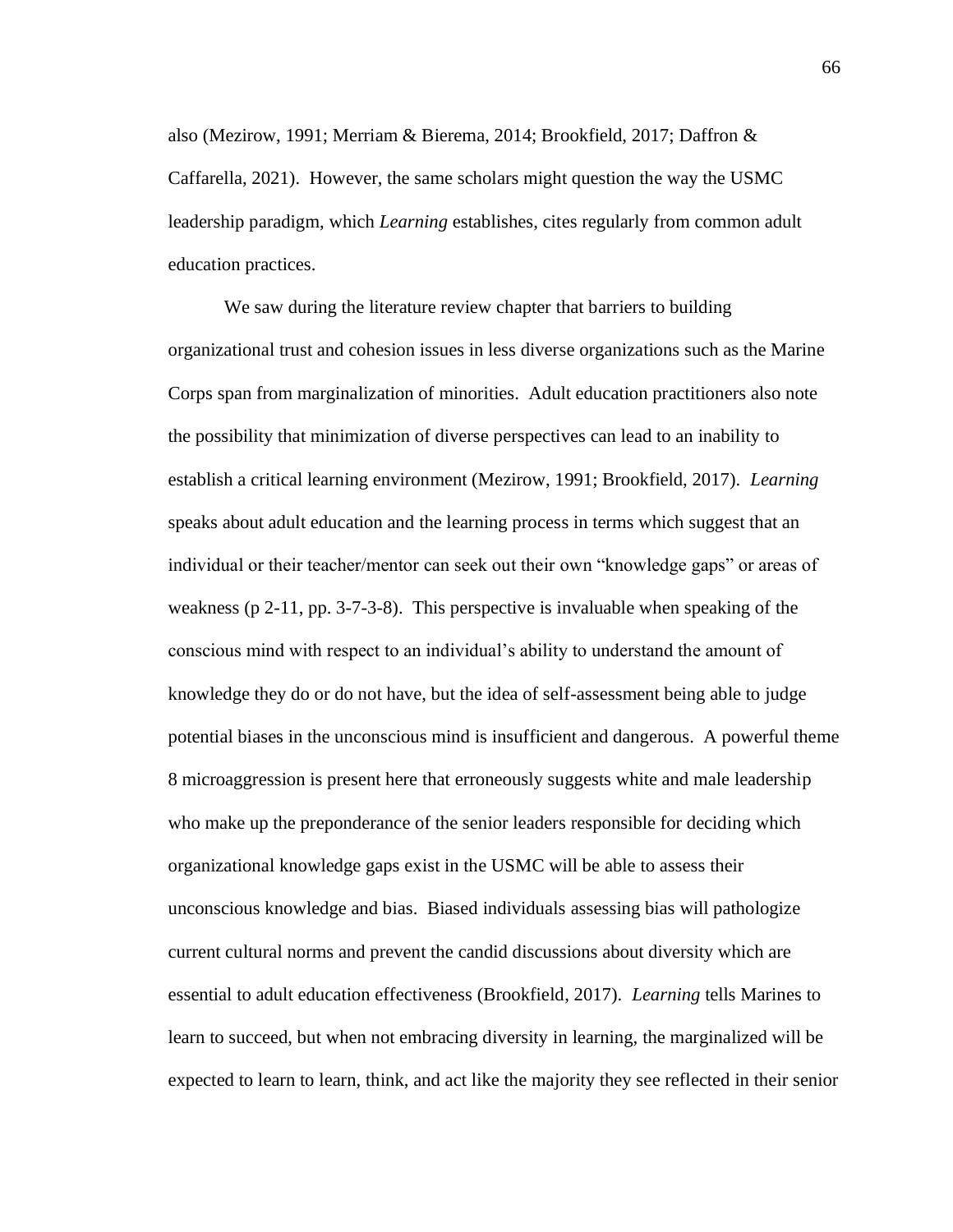leadership.

## **Marine Corps Manual w/Ch1-3**

**Table 10** *MCM Codes*

| Code                                                                   | <b>Instances</b> |
|------------------------------------------------------------------------|------------------|
| 5) Use of Sexist or<br>Heterosexist Language                           |                  |
| 10) Traditional Gender<br>Role Playing and<br>Stereotyping             | 6                |
| 8) Pathologizing<br>Cultural Values or<br><b>Communications Styles</b> | 3                |
| 3) Color Blindness                                                     | $\overline{2}$   |
| 7) Myth of Meritocracy                                                 | 2                |

As the oldest document on this list, the Marine Corps Manual w/Ch1-3 (MCM) (USMC, 1996) first appeared in its current form in 1980 and underwent small but not substantive changes three times, with the last official update occurring in 1996. Although 126 pages in length, substantial portions of the document are not directed to the establishment of leadership culture, while some passages carry great relevance to this study. Intentionally referential to a different era in the Marine Corps—earlier versions of the Marine Corps manual date back over a century—the subject matter exists to set up a primer for those outside the Marine Corps, particularly United States Navy officers to understand the culture and baseline operational principles of the USMC. An unchanging document written decades ago when the Marine Corps was less diverse in all respects than it is now does not require a detailed breakdown to understand why the most recent version of the MCM may harbor themes of bias or microaggressions, even though they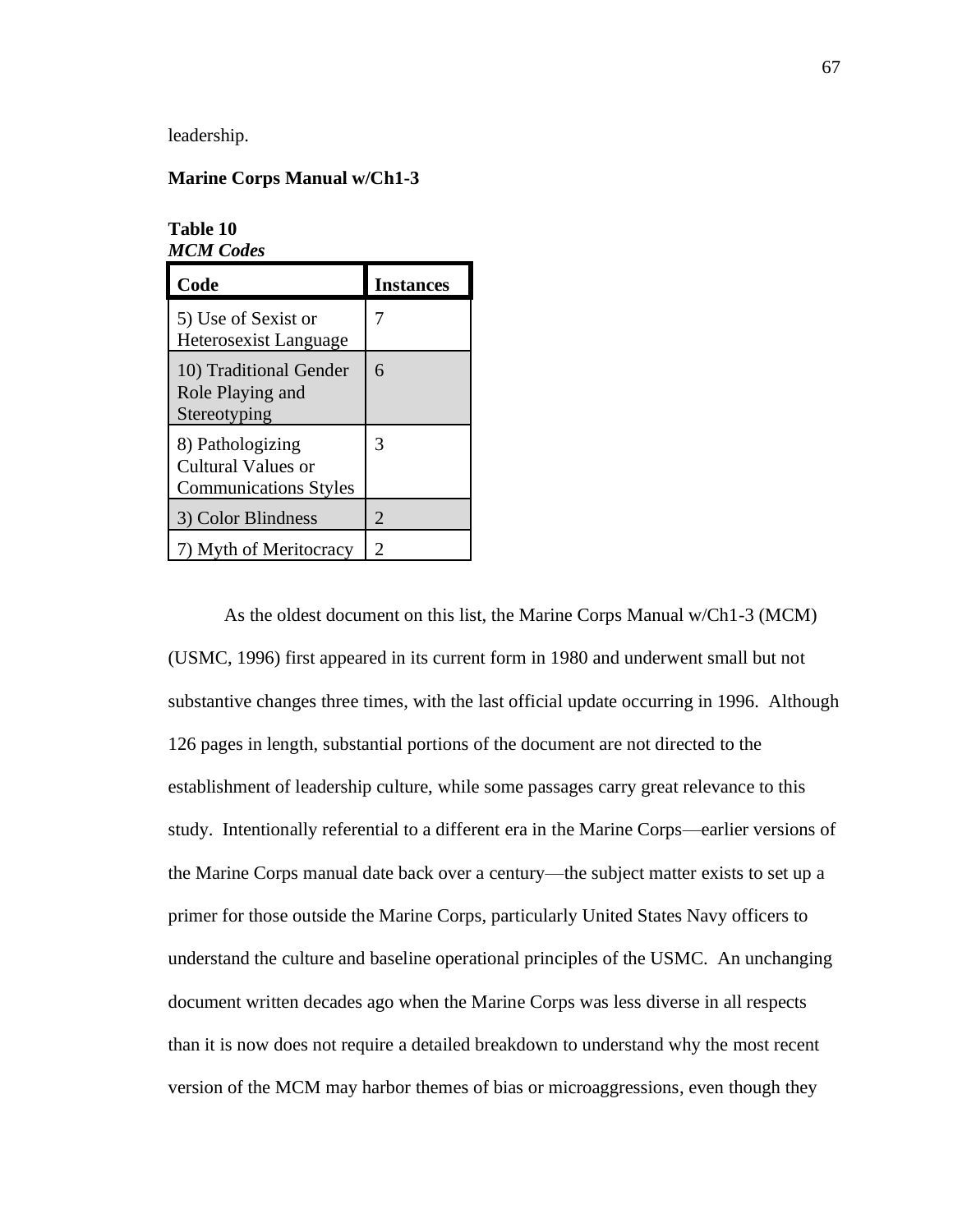do exist (see table 10). Instead, I would like to point out a problem that permeates all the documents but is acute here in the MCM.

The Marine Corps references its rich history both on and off the battlefield as examples of how to behave and cites the examples as the paradigm for development of leadership culture. As a general principle, I agree that there should be nothing to stop organizations from using their rich history to supply motivational examples for their current membership. But authors must use the past with a lens reflecting current societal norms because individuals and publications from historical sources often have the same biases and prejudices that permeated U.S. society in their time. In the documents considered here, the publications refer to historical events and/or leaders and incorporate those examples as part of the messaging for current generations. This can be good from the perspective that learning about the past is an essential element of leadership, but this trend can also turn negative if the individuals and events used as examples perpetuate a culture of bias. As an example here in the MCM, one section is entitled "Military Leadership" (pp. 11-21-11-23), and one-third of the information is a cut and paste of the words of a former USMC Commandant, Major General John A. Lejeune's, and his 1920's-era writing of an strategic message entitled "Marine Corps Order Number 29" to all Marines on the subject of the preferred relationship between enlisted Marines and officers<sup>6</sup>.

Major General Lejeune is something of a mythical person in Marine Corps lore. Serving in the Marine Corps for over 40 years including two consecutive terms as CMC

 $<sup>6</sup>$  An earlier version of the MCM mentioned here largely attributed to Lejeune is over a century old but</sup> served a similar purpose to the contemporary version.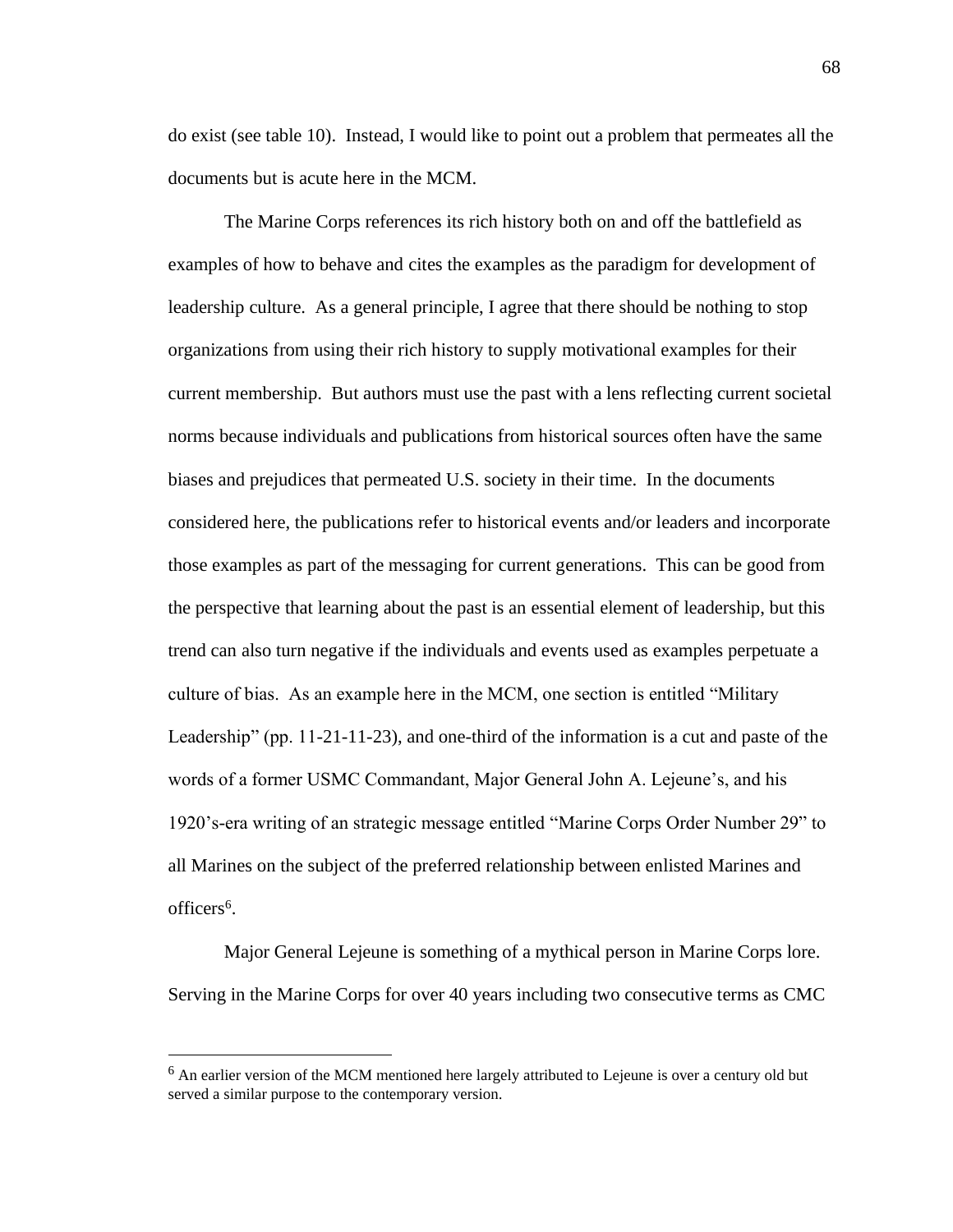during a time of great transition after World War I, Lejeune was a prolific writer and shaper of the Marine Corps' follower-focused leadership culture as it exists today. Referred to by the USMC as the "greatest of all leathernecks" (USMC, 2022), his name adorns important institutions in the Marine Corps including one of the largest bases and the USMC Leadership Institute. That Major General's Lejeune's writing and example would be used to instruct current and future Marines in not surprising, but taking the words *verbatim*, of someone who had served at a time when segregation of both racial minorities and women in the organization was normalized and openly serving as anything but a heterosexual was against the law is potentially problematic from a microaggression standpoint. As expected, Major General Lejeune's words hold sexist undertones in the MCM, referring to all Marines as men and equating their ideal relationship to that as between "father and son" (p. 1-22). Using such terminology, a document which purports to describe how leaders should exercise command over Marines not only perpetuates the myth that the USMC is for men first, but also a host of other potential microaggressions against those Marines who do not identify with Gen Lejeune's terminology. We will revisit other uses of General Lejeune's words and continue the discourse started earlier in this document on the careful use of historical examples as paradigms of modern expectations in later documents.

## **MCWP 6-10 Leading Marines**

**Table 11** *Leading Marines Codes*

| Code                                                       | <b>Instances</b> |
|------------------------------------------------------------|------------------|
| 10) Traditional Gender<br>Role Playing and<br>Stereotyping | 27               |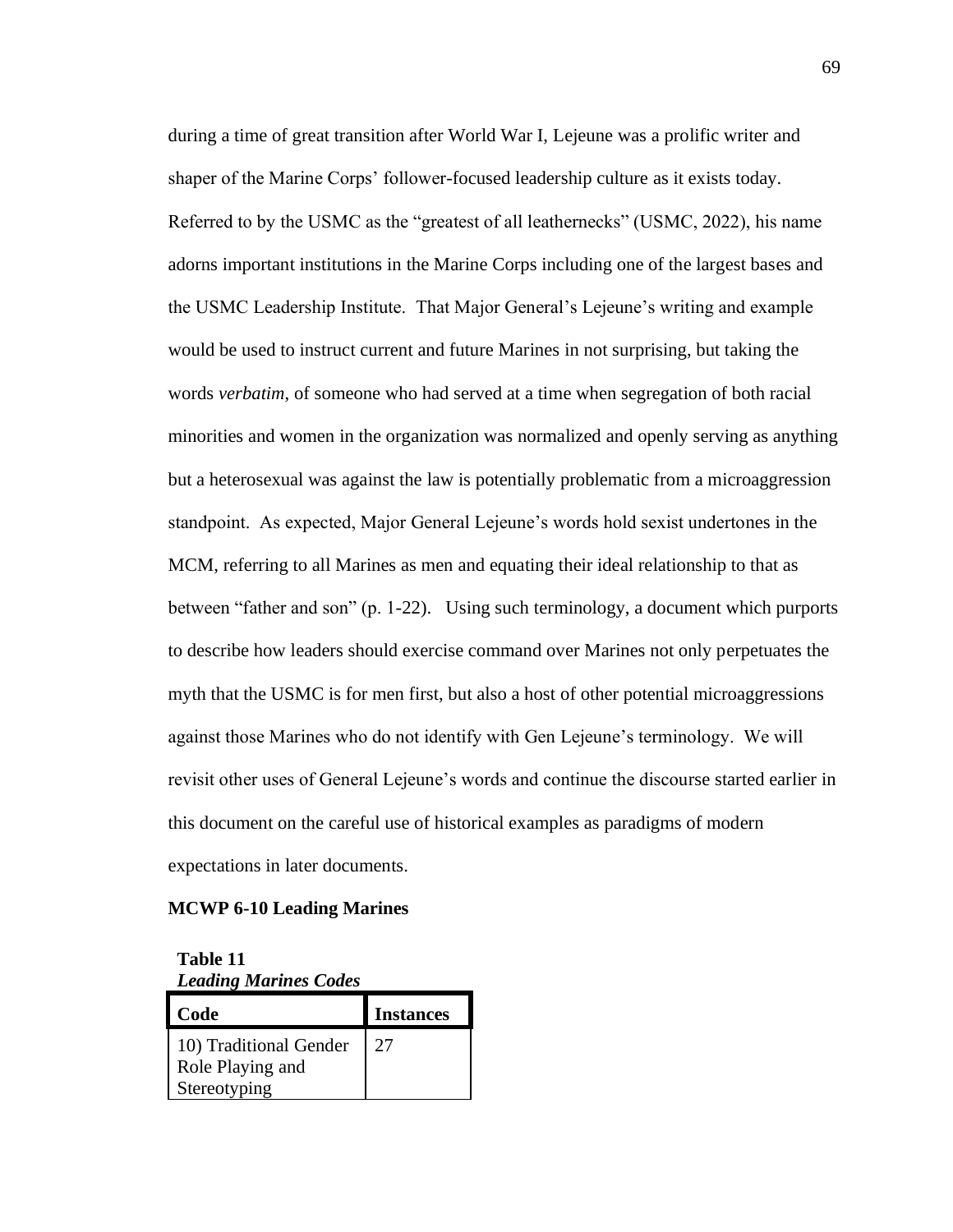| 8) Pathologizing<br><b>Cultural Values or</b><br><b>Communications Styles</b> | 13 |
|-------------------------------------------------------------------------------|----|
| 5) Use of Sexist or<br>Heterosexist Language                                  |    |

A 135-page document first published in 1995 and updated to its current form in 2019, *Marine Corps Warfighting Publication 6-10, Leading Marines* (*Leading Marines*) (2019a) is a document which speaks about leadership as the "soul" of the Marine Corps (p. vi). Not merely about leadership development, *Leading Marines* also serves as a guide for the ways in which organizational leaders want all Marines to conceive of the act of leading. A stirring mix of battlefield valor stories, examples of personal sacrifice, and poignant words about the immense effort, care, and self-awareness needed to lead Marines effectively, the document has the power to establish a mindset of diversity, inclusion, anti-bias, and anti-microaggressions as cornerstones of the USMC leadership culture, but falls short, especially regarding culture norming and gender stereotyping verbiage (see table 11).

Unlike the newest communication from the Commandant (USMC, 2021a) and key USMC leaders (Ottingen & Woodworth, 2021), *Leading Marines* does not mention the terms diversity nor inclusion, nor address their importance to the long-term success of the organization. A microaggression by omission, these missing concepts do not arm the readers of the document with valuable concepts required to address and lead diverse groups of humans. The lack of appropriate diversity subject matter coupled with the almost exclusive use of leadership examples referencing heroic white men with European heritage last names doing great deeds in the Marine Corps' past combine to reinforce the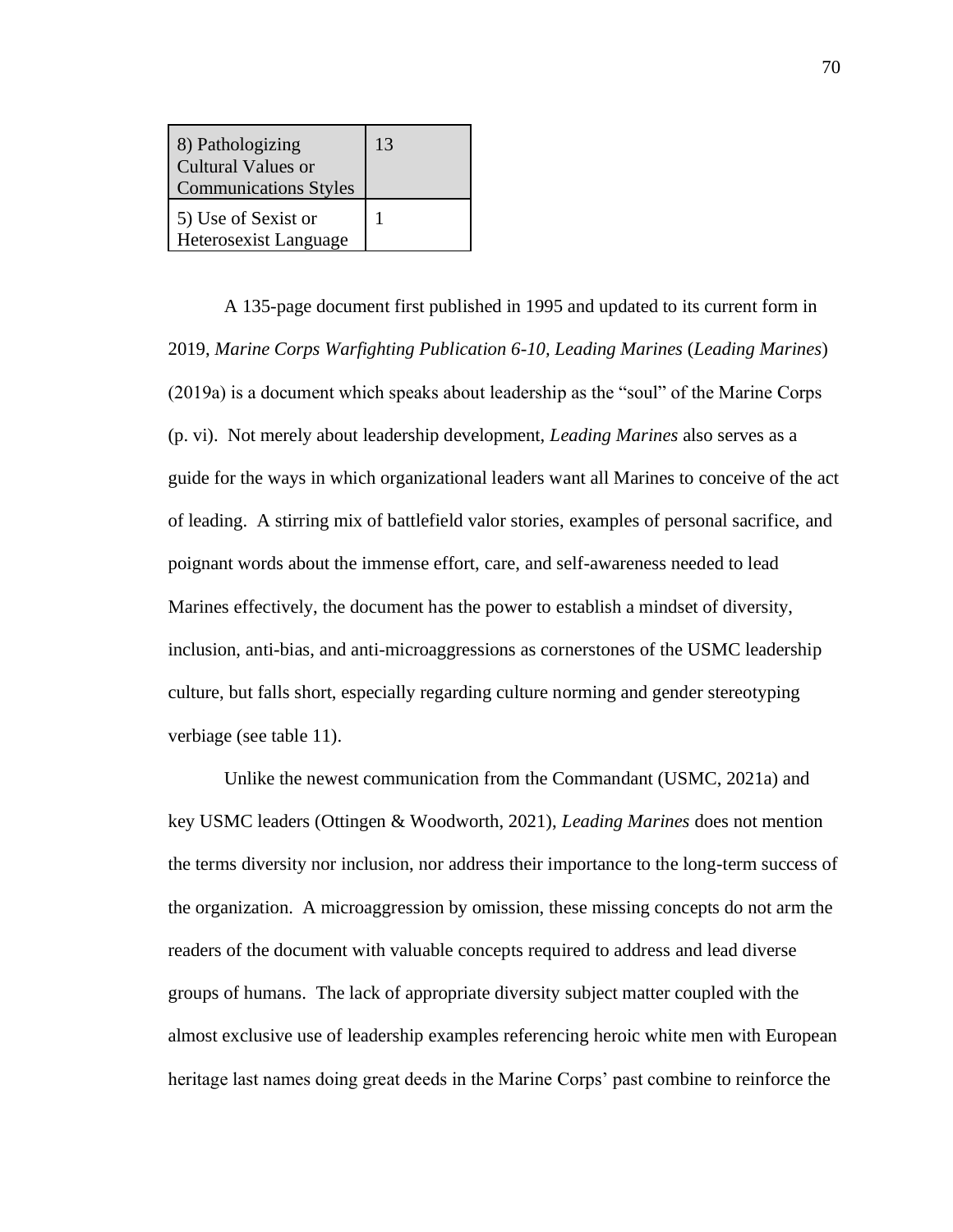cultural values that the white male is the ideal form of leader and success depends upon conforming to that ideal.

Central also to how *Leading Marines* describes the "soul" of leadership are references to the same "Marine Corps Order No. 29" (Order 29), referenced in the *Marine Corps Manual*. The key premise of Order 29 is that the relationship of Marine leader to Marine subordinate should be akin to the nature of the relationship between father and son. The intent behind this statement is powerful and positive; Marine leaders should treat their subordinates as part of their family and care for each other accordingly. But what of marginalized groups or diverse ways of understanding? The reprinting of Order 29's here which only mentions males has the reader assume that the relationship between father and son does not include mothers, daughters, and non-binary individuals. Also, relevant here is the possible perception of perceived required conformity to the cultural norm for how a family should interact by suggesting the father/son dynamic.

This wording does not mention the possibility that a family which does not function as the Marine Corps describes such as a mother/daughter, grandmother/son, or uncle/niece sister parental relationship can still be worthy models for leadership in the eyes of the dominant majority. Likewise, regardless of gender omissions, it is not a stretch to suggest that not all cultures have the same conception of the relationship between father and son, and much has changed since the time of Order 29. Plus, we discussed how in 1920, when Lejeune wrote Order 29, the Marine Corps was segregated and overwhelmingly white and male, so the Marines who were told to lead each other as "father and son" looked, spoke, and thought more like each other than the Marines of today. Times and demographics have changed. Now, when asking a person of color or a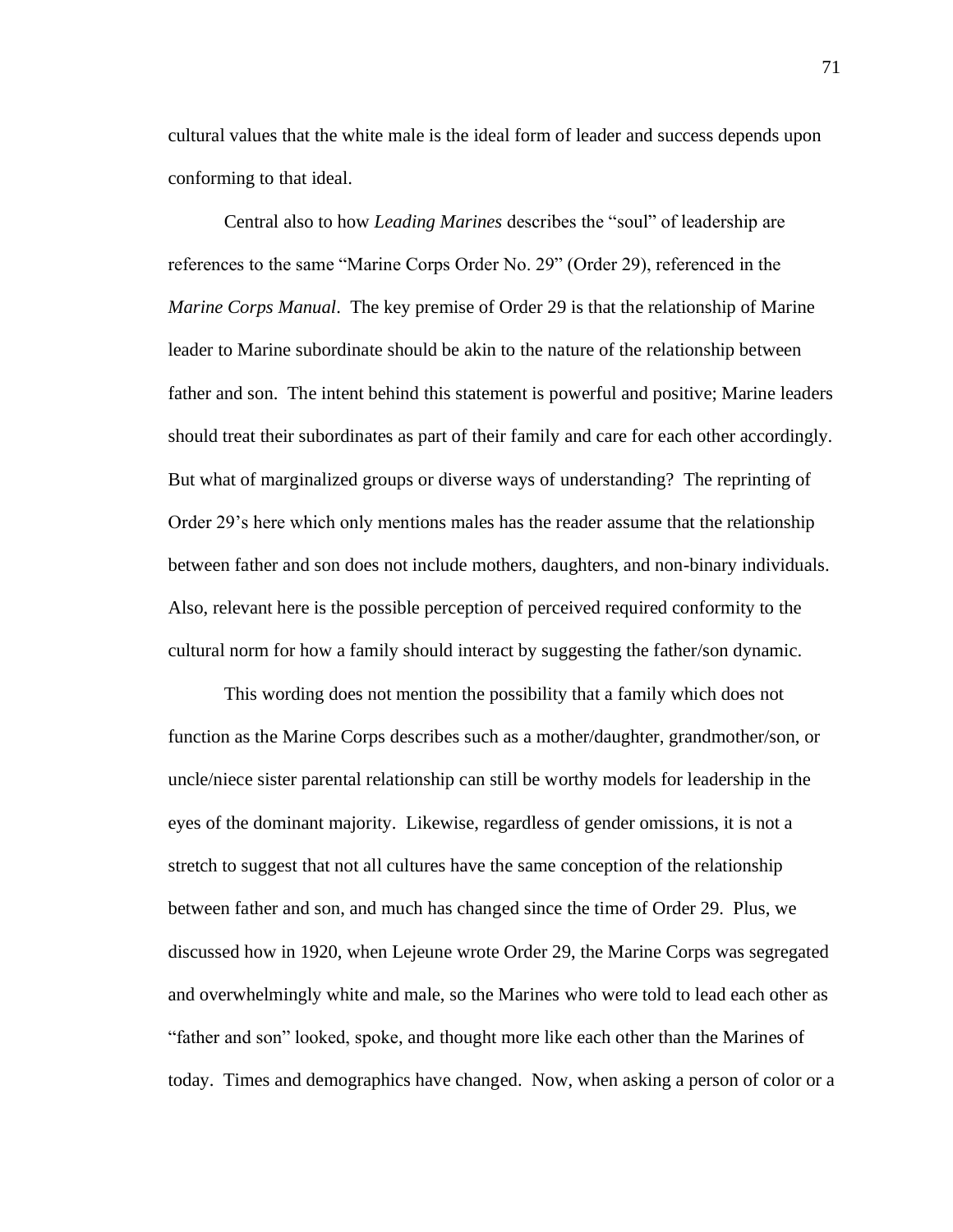non-male-identifying Marine to consider themselves the "son" of their mostly white and male organizational leadership introduces a cognitive dissonance based on their selfdescribed identity and could force them to assimilate to the dominant culture to succeed.

## **MCTP 6-10A Sustaining the Transformation**

**Table 12** *Sustaining the Transformation Codes*

| Code                                                                   | <b>Instances</b> |
|------------------------------------------------------------------------|------------------|
| 8) Pathologizing<br>Cultural Values or<br><b>Communications Styles</b> | 23               |
| 10) Traditional Gender<br>Role Playing and<br>Stereotyping             | 22               |
| 7) Myth of Meritocracy                                                 | 3                |

Written in 2018, *Marine Corps Tactical Publication 6-10A Sustaining the Transformation* (*Sustaining the Transformation*) (2018a) has 78 pages intentionally designed to be complimentary to *MCTP 6-10 Leading Marines* (see foreword paragraph 3). It speaks both to the transformative learning experience of the Marine Corps training process and the ways the Marine Corps wants to support the transformation over the long term through effective leadership. As such, the document perpetuates numerous microaggression themes, many of which center on perpetuating the dominant culture (see table 12).

*Sustaining the Transformation* makes references to how individuals change in positive ways in response to entering the Marine Corps and undergoing the mandatory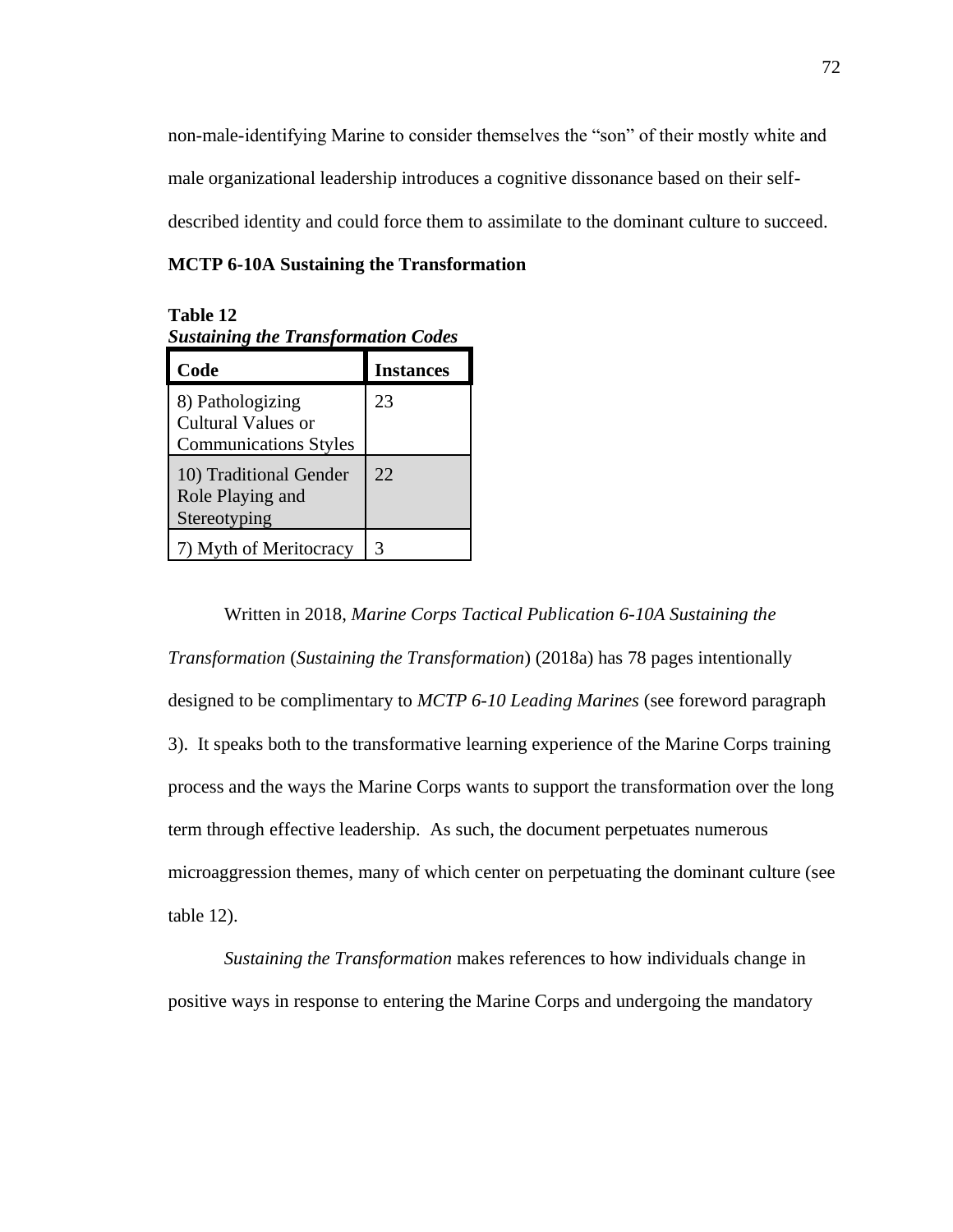indoctrination process<sup>7</sup>. Sustaining the Transformation characterizes indoctrination as a continuum spread out over five sequential phases which center upon phase two, Recruit Training, the seminal event of the 12-week "Boot Camp" for enlisted personnel and phase three, Cohesion, the variable time period immediately after boot camp and through follow-on schooling where Marines are "assimilated" into the overall organization (p 6- 4). The manual describes the end state of transformation—a permanent change in in the individual reflective of the organization's values— in a way that is akin to the concept of *transformative learning* (Mezirow, 1978, 1991) in which learning is of such quality or pedagogical impact that it alters psychological, behavioral, and belief systems of an individual (Clark & Wilson, 1991). Although typically indicative of a positive educational outcome (Mezirow, 1978), that is not always the case. What if the transformational learning that the Marine Corps is trying to sustain with this publication are in fact a continuous microaggression? Becoming a theme 8 microaggression here, if marginalized individuals are expected to transform into representations of the existing dominant culture and then are evaluated on their ability to deny their earlier culture and keep their new organization-friendly identity, they are increasingly likely to feel like outsiders.

Continuing theme 8 microaggressions is a phrase in chapter 5 which espouses a "subordination of self" (p. 5-1). Marine Corps indoctrination schools such as Boot Camp and Officer Candidate School teach new members how to act like the majority, following established culture, rules, and regulations, which often reflect the dominant majority's

 $<sup>7</sup>$  See the foreword by former CMC General Amos on page 6 of the PDF document for an example of the</sup> general idea, if desired.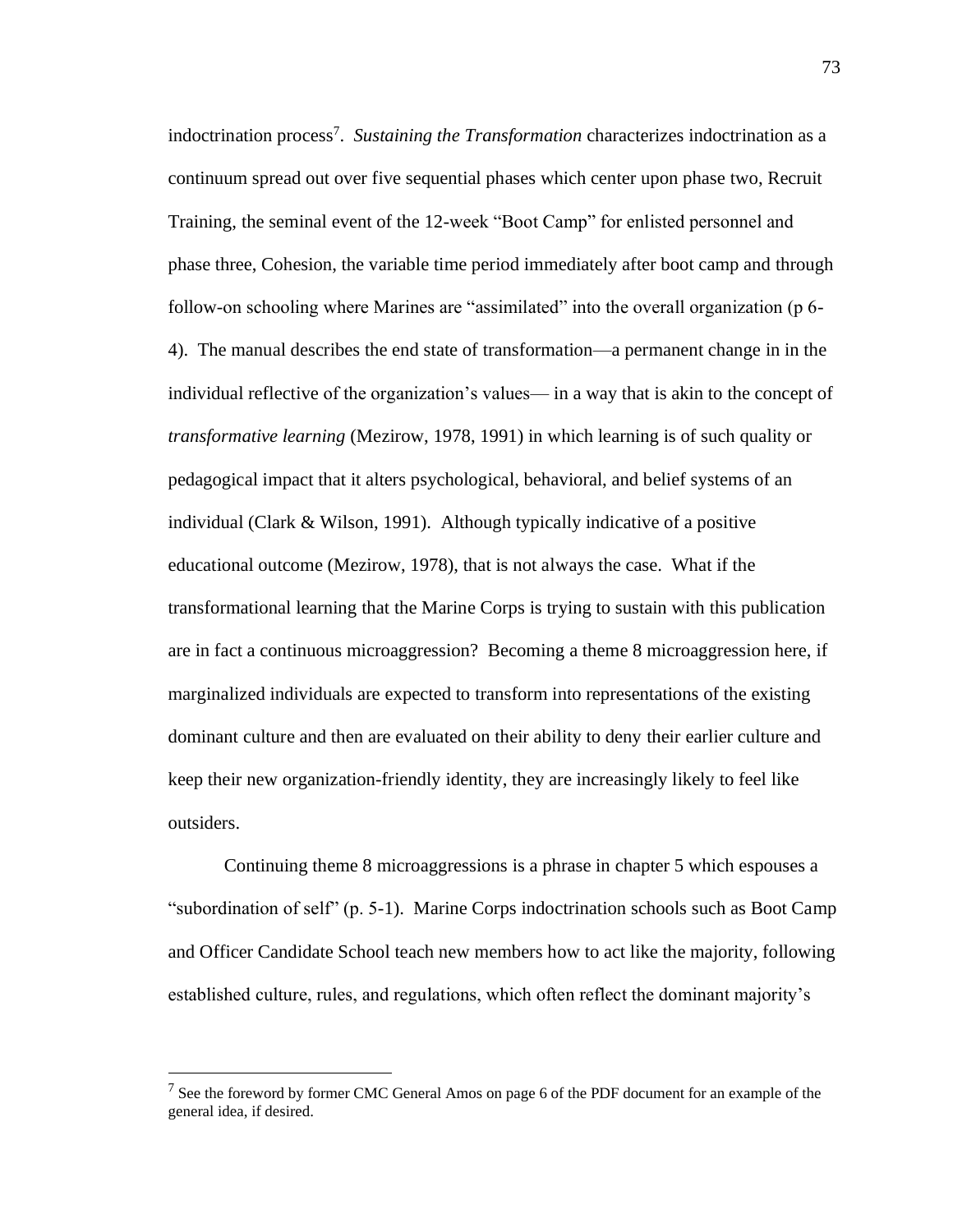established norms as we have discussed thus far. However, intentional subordination of self could be highly toxic if applied to deny expression of minority beliefs, identities, or ways of expression in favor of pathologizing the norm. *Sustaining the Transformation* makes few mentions of the need to protect diversity if the transformative process, only that the end state of the phases is increased cohesion to the overall whole via "peer pressure, mentoring, and leadership." (p. 5-2)

Finally, in the naming of factors which might prevent sustaining the transformation, the document names a range of issues with negative impact including lack of good order and discipline, deficient physical fitness, poor appearance, fraternization, sexual harassment, sexual assault, hazing, and substance abuse (p. 2-4). As a former military officer I cannot dispute this list, but conspicuously absent here are many of the concepts mentioned in new USMC personnel management doctrine (USMC, 2021a) such as the equally serious effects of microaggressions like unconscious bias and prejudice, or the acknowledgement that the unconscious bias and discrimination present in American society are likely to also exist in the proportionately less diverse Marine Corps leadership culture. What is a Marine leader who is reading *Sustaining the Transformation* to think if they are trying to determine ways to help a marginalizedidentity subordinate who was struggling to adapt to the Marine Corps and the manual as currently written would only suggest that the logical conclusion was that failure is due to either poor leadership of choosing from an incomplete list of items replete with examples of a Marine's personal shortcomings or disciplinary problems rather than the possible existence of microaggressions and an unconscious denial of their identity in favor of cultural norming.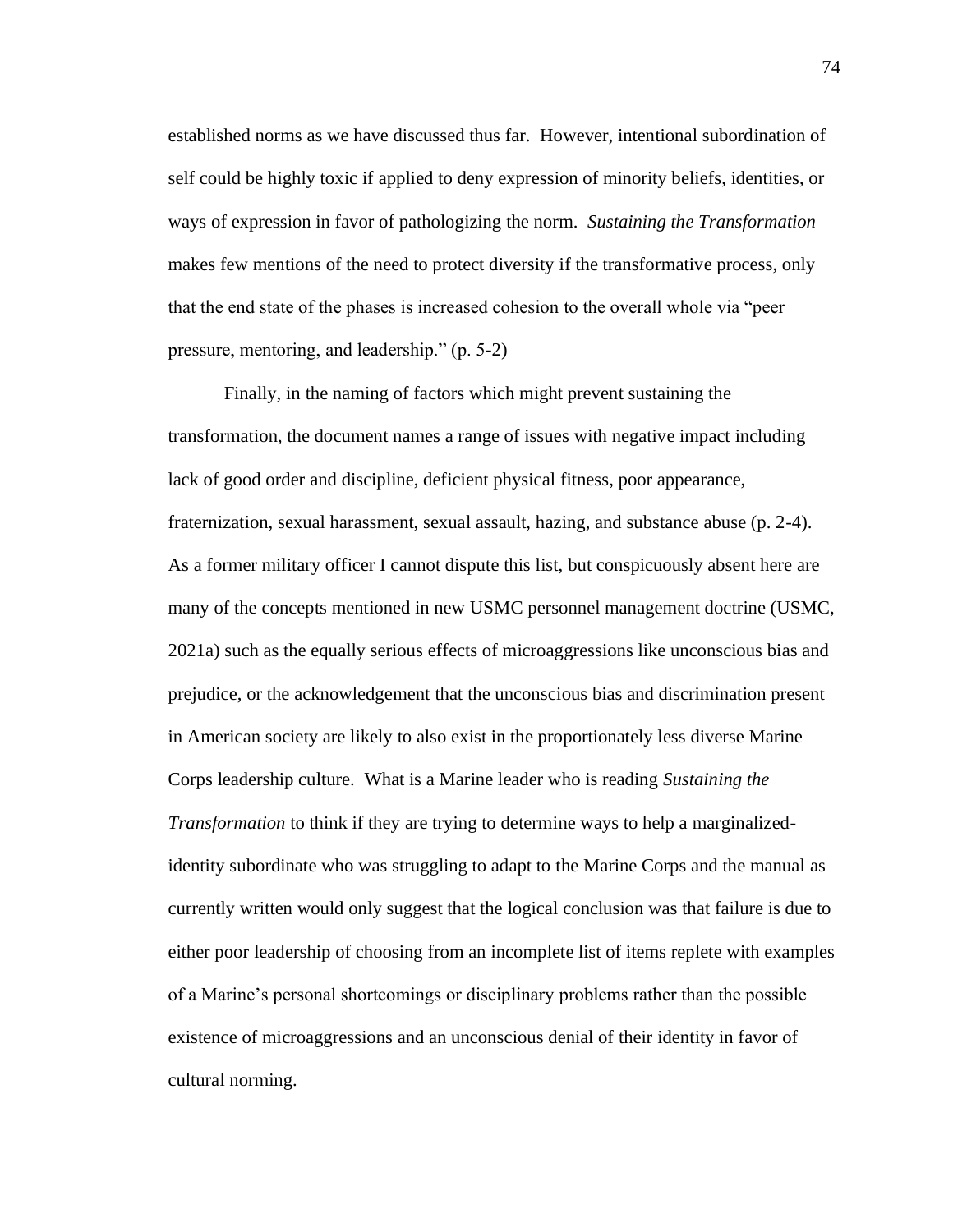#### **MCO 1610.7A Performance Evaluation System**

**Table 13** *PES Codes*

| Code                                                                   | <b>Instances</b>            |
|------------------------------------------------------------------------|-----------------------------|
| 8) Pathologizing<br>Cultural Values or<br><b>Communications Styles</b> | 6                           |
| 10) Traditional Gender<br>Role Playing and<br>Stereotyping             | $\Delta$                    |
| 3) Color Blindness                                                     | 2                           |
| 6) Denial of Individual<br>Racism                                      | $\mathcal{D}_{\mathcal{A}}$ |
| 7) Myth of Meritocracy                                                 | 2                           |
| 5) Use of Sexist or<br><b>Heterosexist Language</b>                    |                             |

Marine Corps Order 1610.7A Performance Evaluation System (PES) (2018b) is unique among this group because it delineates how to evaluate a Marine's performance in their individual billet/assignment. The current edition was most recently updated in 2018 from its 2015 original, and of the 159 pages in PES, many are dedicated to the description of administrative functions of filling out and filing of evaluation forms and are minimally relevant to this study. However, some portions of PES, like chapter four which delineates evaluation criterion and how to conduct a detailed assessment of a Marine's performance for awards and promotion are supremely important for this research. The verbiage in PES encourages evaluators to judge the "whole" Marine (p. 4- 29), using five major categories and 14 individual attributes including areas such as leadership, judgment, wisdom, and communication skills. There are few statements within the PES manual that suggest verbal microaggression, but they do exist and take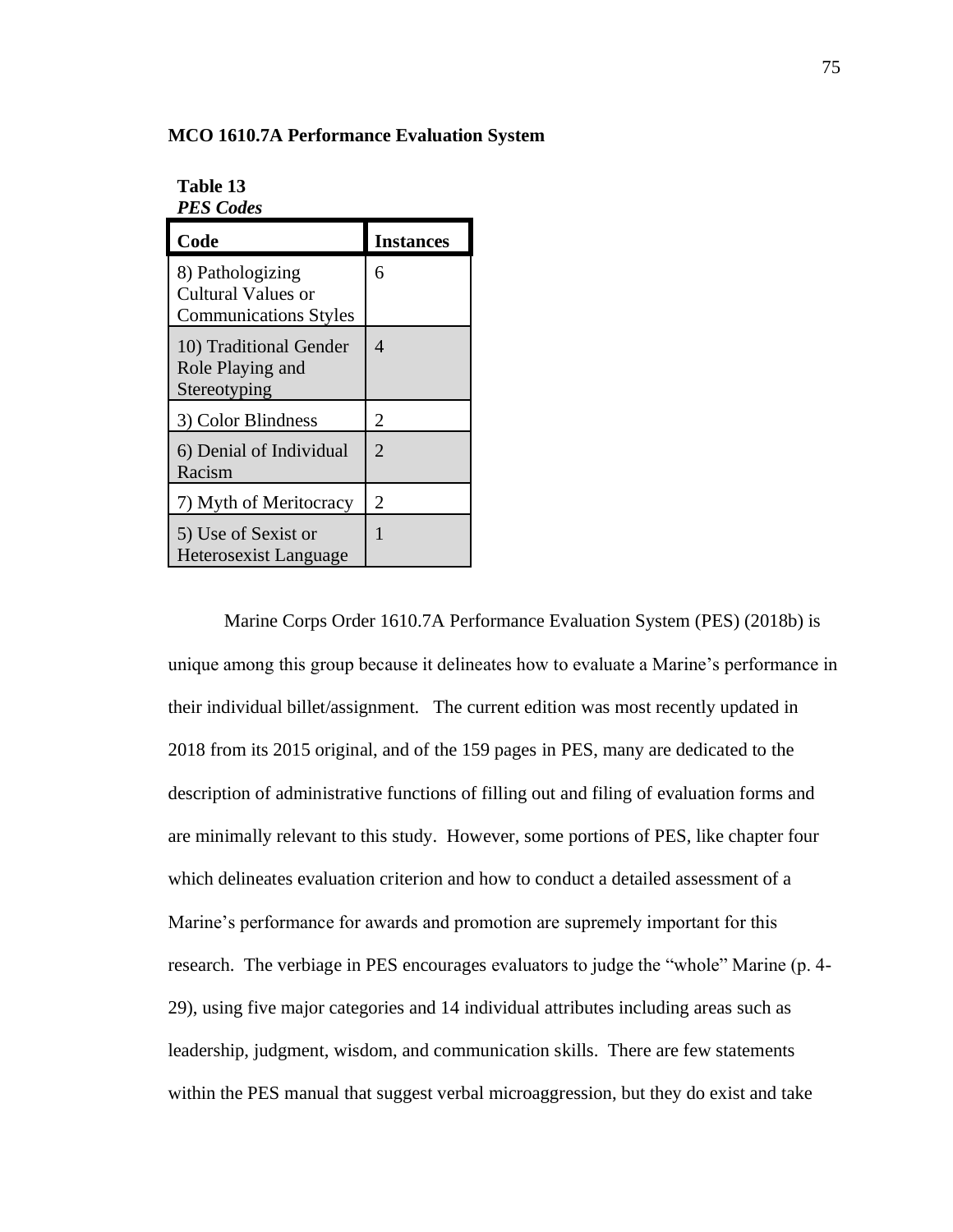the form of requiring conformity to the cultural majority via theme 8 and a denial of those of minority identities' inherent experiences of bias via themes 3 and 5 (see table 13).

Concerning ourselves primarily with leadership culture, bias themes in PES may be better understood by examining two sentiments designed to define optimal leadership: First, leaders "set the tone and must foster a climate of 'equal opportunity' within their units by optimally integrating all members of the team to accomplish the mission regardless of race, religion, ethnic background, or gender" (p. 4-33), and, second, leaders show commitment to "train, educate, and challenge all Marines regardless of race, religion, ethnic background, or gender" (p. 4-34). That the term "equal opportunity" is used in this way both implies that all Marines have the same opportunity to succeed in the dominant white male culture and denies the potential impact of race, religion, ethnic background, or gender on an individual's evaluation and ability to carry out the mission while conforming to dominant cultural norms. Suggesting that an evaluator should be unbiased in these categories is admirable, but naive, and does not deal plainly with the inherent unconscious biases that permeate large organizations with minimal cultural diversity.

Another example of bias that requires conformity, the PES also evaluates leaders on their ability to "set the example" and be something other Marines want to emulate. While "setting the example" mostly refers to comportment in the manual, the underlying microaggression here is that if most Marines leaders are white, heterosexual, and identify as male, does that allow space for diverse ways of being? Should leaders expect all minority subordinates to truly be able to follow the example of white male leaders? Or if a leader is nether white, heterosexual nor male identifying, will they be able to set the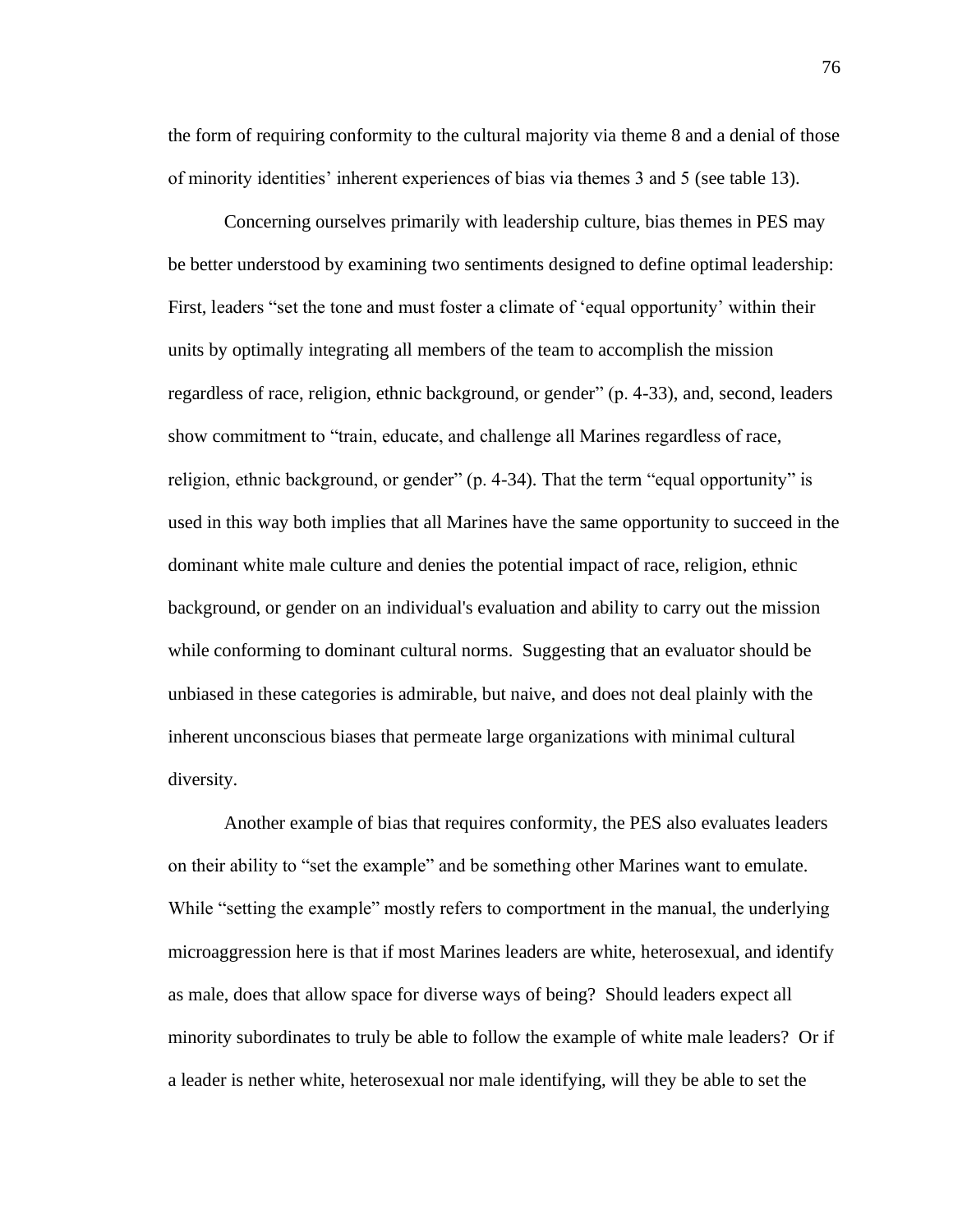same example as those who are different in the eyes of their evaluator(s)? Instead of the current wording, author(s) could add the ability to recognize and champion diversity and counter unconscious bias and those skills would become hallmarks not only of the leadership evaluation process but of the depiction of comportment for what a "whole" Marine should be.

A final relevant concept about PES is that it is currently in a state of review for potential updating as part of a larger review of the USMC personnel system (USMC, 2019b. 2021a). The commandant noted several facets of the current system which are outdated and require review to better align the Marine Corps with industry best practices and against current threats (USMC, 2019b, p. 8). Noteworthy in the case of this research is the nature of the recommended update. The eight primary recommended changes focus on flexibility and will help to remove inefficiencies in the system, but they address neither the vectors for potential unconscious bias and inequality in the current system nor the reliance upon evaluators to prepare reports that are unbiased and fair to all individuals. The update therefore does little to address the continuing enforcement of adherence to dominant cultural values and continued bias in the form of microaggression theme 8.

## **Commandant's Planning Guidance**

| Table 14         |
|------------------|
| <b>CPG</b> Codes |

| Code                                                                   | <b>Instances</b> |
|------------------------------------------------------------------------|------------------|
| 8) Pathologizing<br>Cultural Values or<br><b>Communications Styles</b> |                  |
| 5) Use of Sexist or<br><b>Heterosexist Language</b>                    | 3                |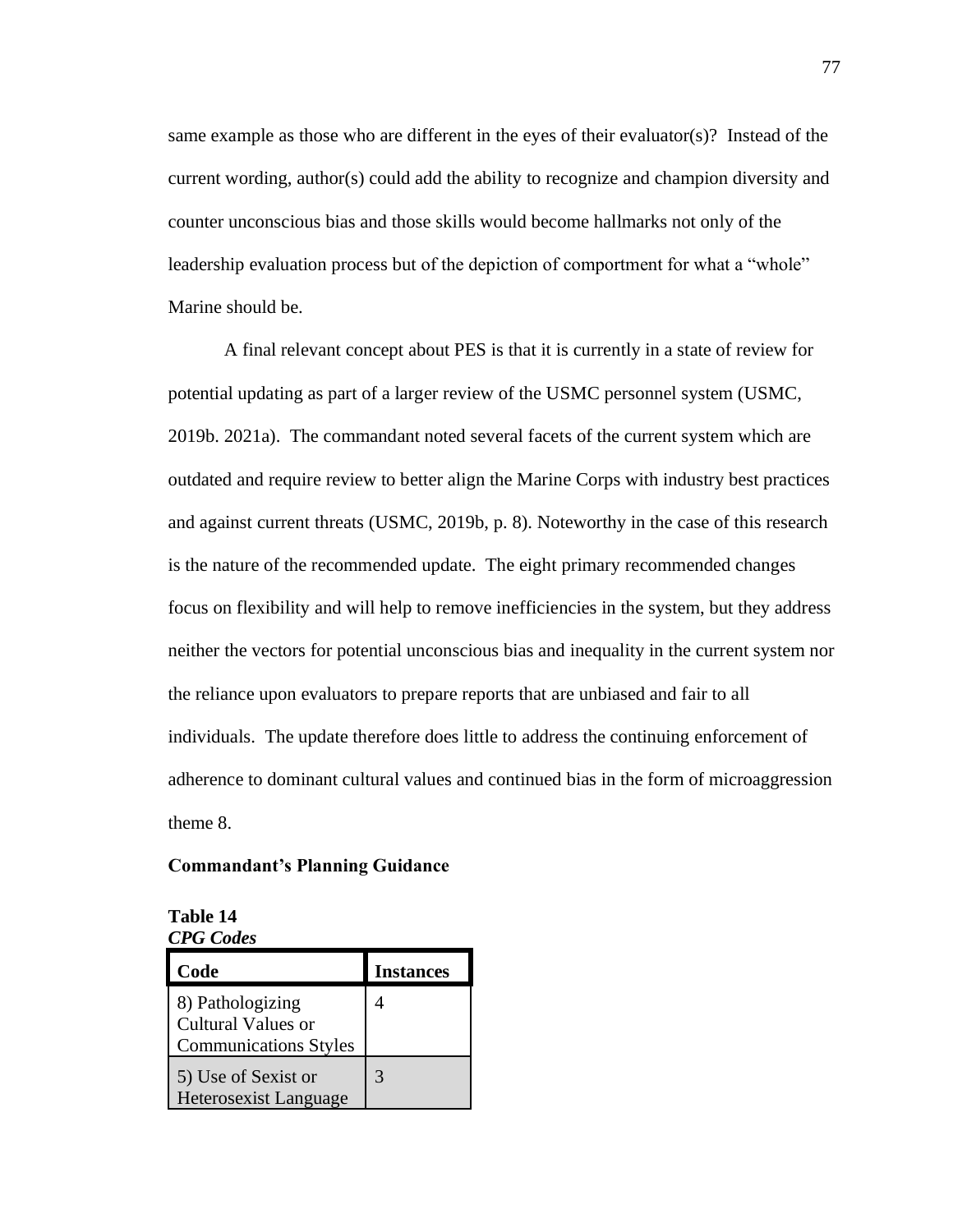| 6) Denial of Individual<br>Racism                          | $\mathcal{D}$ |
|------------------------------------------------------------|---------------|
| 10) Traditional Gender<br>Role Playing and<br>Stereotyping |               |

Upon assuming his current role as the CMC, General Berger published a 25-page vision statement called Commandant's Planning Guidance (CPG) (USMC, 2019b). The CPG is an organizational guide that explains both the CMC's concept for how the Marine Corps should run and delineates wide-ranging priorities for how the Marine Corps can succeed as an organization in the future. The CPG is short compared to the other publications considered here, but nevertheless it is seminal with regards to this study for two important reasons and the microaggressions present (see table 14) can have an outsized effect. First, one of Gen Berger's five stated priority focus areas is "core values", and within that section is the first known use by a Marine Corps commandant of the term "unconscious bias" in strategic communication to the organization. Although the terminology is in reference to sexual assault prevention (p. 21), its appearance brings awareness of the phrasing to all Marines since it is used by the head of the organization. Second, the CMC's final priority focus area in the CPG is a section titled "command and leadership", and within that section, printed in bold font, is the following paragraph:

There is no place in our Marine Corps … for those who are intolerant of their fellow Marines' gender or sexual orientation; no place for those who engage in domestic violence; and no place for racists – whether their intolerance and prejudice be direct or indirect, intentional, or unintentional. (USMC, 2019b, p. 22)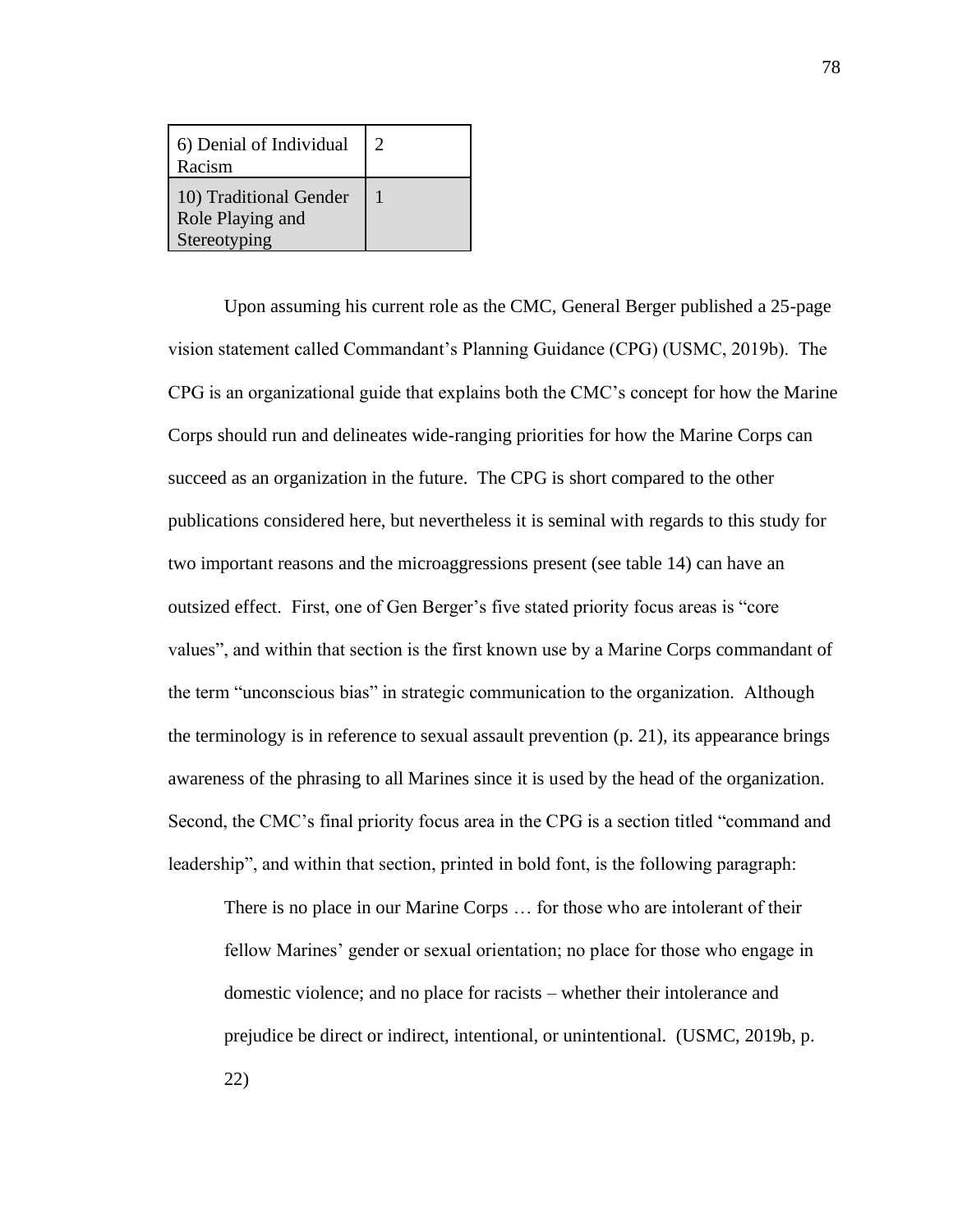Both instances are potentially hugely important in the fight against unconscious bias, but there are serious issues at play here with each instance that have the potential to reinforce, rather than reduce microaggressions.

Let us start with the first reason this document has extra import to this study, the appearance of "unconscious bias" from a USMC Commandant used in the same paragraph which describes the focus on a renewed organization-wide fight against sexual assault. Point one, assaulting another person cannot and should not be attributable to unconscious bias. Unconscious bias is attributable to subtle, often unconscious stereotypes held by one person or person(s) against others (Greenwald & Banaji, 1996, Sue & Spanierman, 2020). And although all individuals will hold implicit biases due to their socialization and personal beliefs (Sue 2020), associating the act of assaulting someone with unconscious bias in this paragraph without further mention of the complicated scientific fields of study related to understanding implicit and explicit bias regarding learned gender discrimination is potentially misleading as a subject easily studied and or understood by the average reader without expert instruction. Point two, placing the term unconscious bias in the same paragraph as sexual assault implies that unconscious bias links only with sex-related themes, whereas we know that implicit bias permeates other areas of society and applies to numerous identity groups (Huhtanen, 2020).

We move now to the second reason this document is important, the paragraph I quoted from the CPG. The paragraph sets an important tone decrying bigotry and discrimination, and its boldface font supplies the needed emphasis for the subject matter. However, the last sentence which says that there is "no place for racists – whether their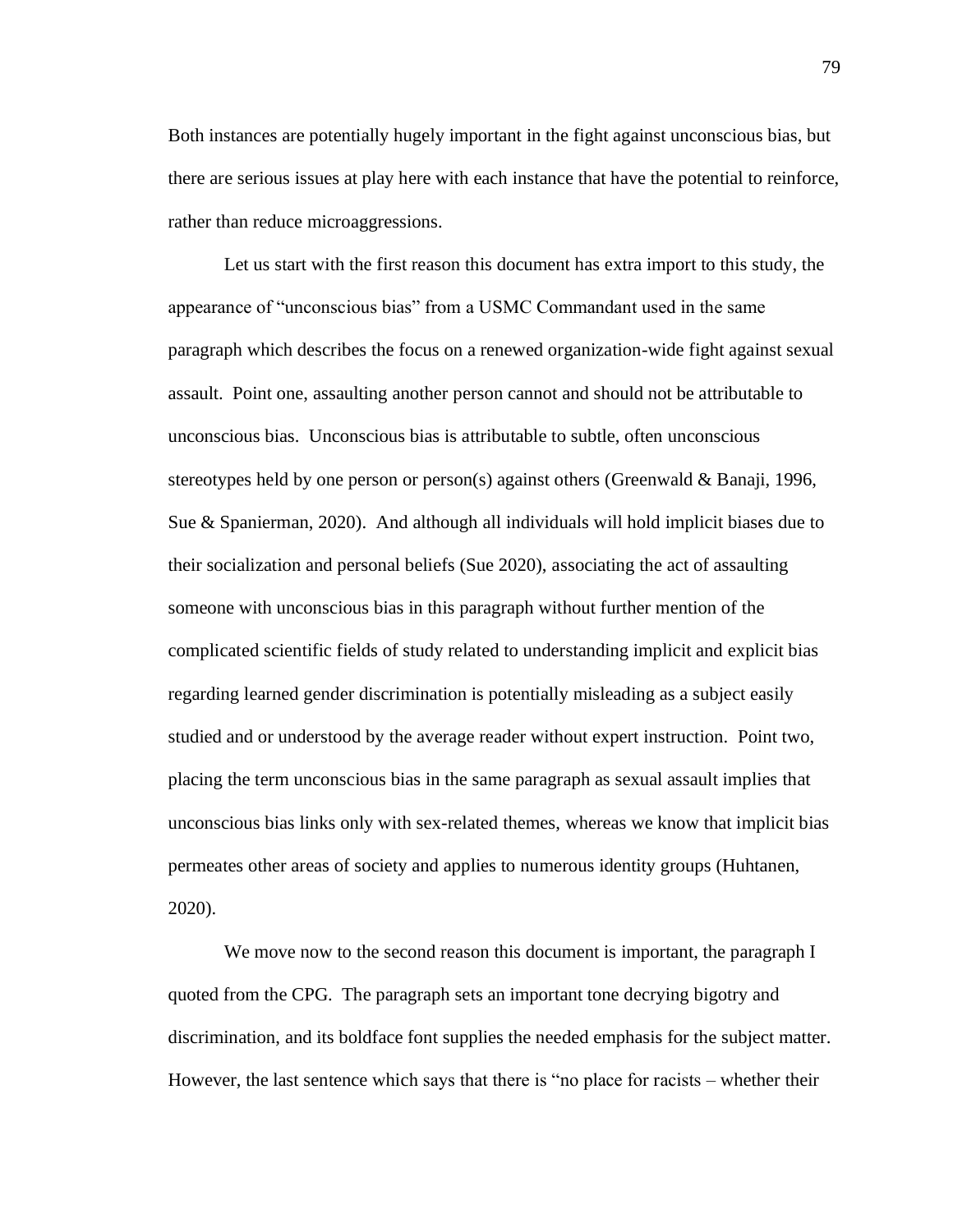intolerance and prejudice be direct or indirect, intentional or unintentional", is indicative of a larger *color blind* and *denial of racism* microaggression themes present within the USMC. The literature review showed that unconscious racism and racial microaggressions permeate United States society and that individuals of color experience routine race-related unconscious bias. Therefore, suggesting that an organization will not allow racism implies that they can end unconscious racism with the same method used to combat overt racism or that they can examine the unconscious of individuals before allowing entry. This marginalizes the experience of minority individuals who experience the microaggressions rather than the organization coming to grips with racism's inherent existence in the unconscious and having the difficult discussions about race and bias that will help to confront and mitigate the problem.

## **Talent Management 2030**

| Tuleni munugemeni Coues                                                |                  |
|------------------------------------------------------------------------|------------------|
| Code                                                                   | <b>Instances</b> |
| 10) Traditional Gender<br>Role Playing and<br>Stereotyping             | 7                |
| 7) Myth of Meritocracy                                                 | 4                |
| 8) Pathologizing<br>Cultural Values or<br><b>Communications Styles</b> | 3                |
| 6) Denial of Individual<br>Racism                                      | $\overline{2}$   |
| 5) Use of Sexist or<br><b>Heterosexist Language</b>                    | 3                |

# **Table 15** *Talent Management Codes*

As the final and most recent document on this list, Talent Management 2030

(Talent Management) (USMC, 2021a) gives detailed guidance about the holistic review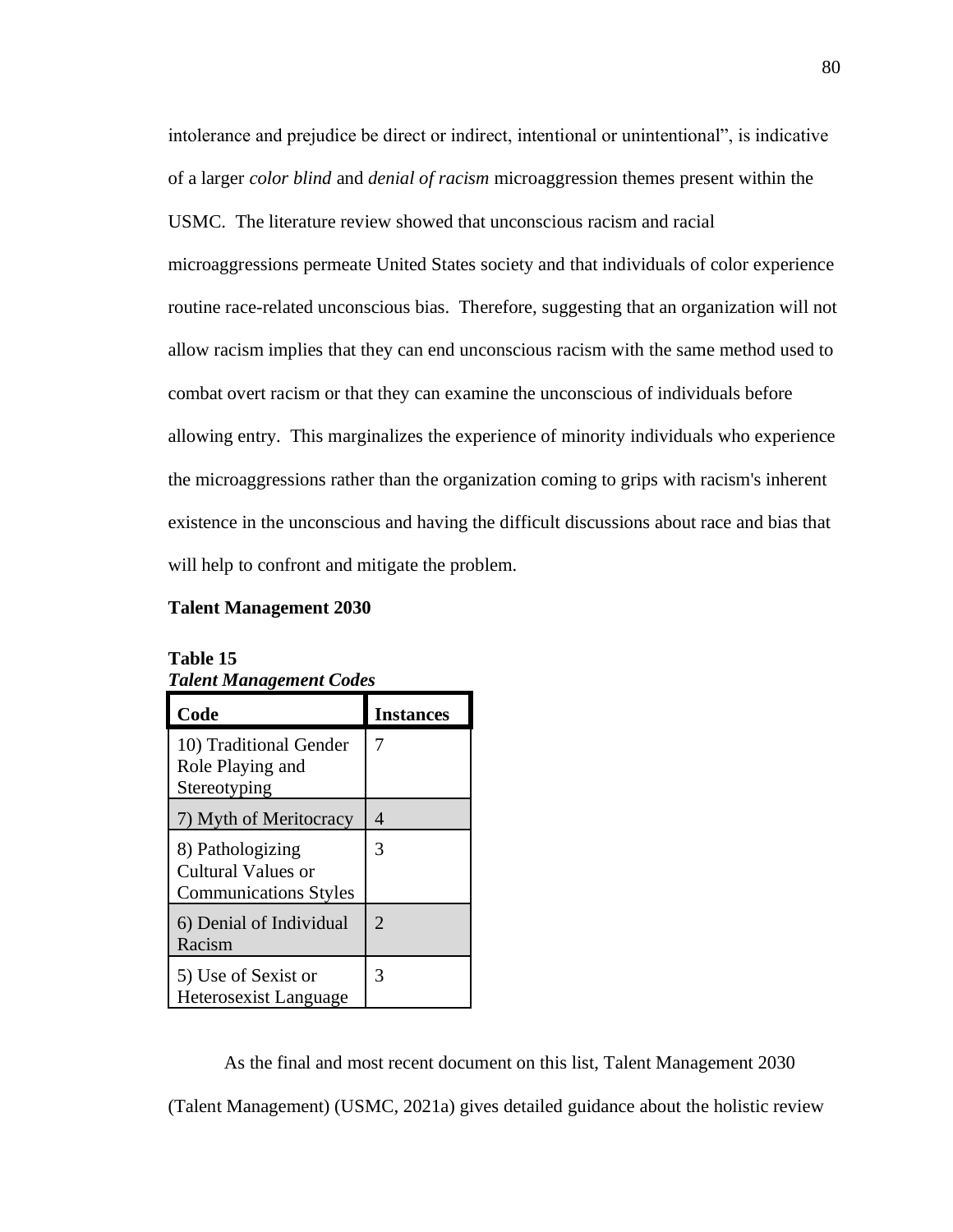and update of the personnel management process of the Marine Corps first mentioned in the CPG (USMC, 2019b, p. 8) and the USMC recently mandated a Service-wide cultural awareness education program (USMC, 2021b). A metaphorical "breath of fresh air" in terms of bias mitigation measures, this new guidance discusses wide-ranging changes to education, recruiting, retention, and assignment practices aimed to eliminate previously ineffective anti-bias policies. And while the overall document still contain some biased themes (see table 15) such as: Binary gender thinking "I have the deepest respect for the hard-working men and women" (USMC, 2021a, p. 2), perpetuating of a myth of meritocracy, "our talent management system should create a level playing field allowing all Marines an equal opportunity to succeed", (USMC, 2021a, p. 5) or suggesting that bias can be eliminated in the talent evaluation process (USMC, 2021a, p. 10), there are also statements like this:

The Corps benefits when it attracts, and remains attractive to, Marines from a range of backgrounds, and thus, diverse perspectives and talents. Research in behavioral economics illustrates that teams with diverse perspectives and modes of thinking solve problems faster and more creatively. In this way, diversity provides us a competitive warfighting advantage over our adversaries, particularly those who place a premium on uniformity of thought. (USMC, 2021a, p. 5)

Such sentiments are certainly in keeping with the ideals of the MRP which also looks to maximize the power of diversity and inclusion by reducing microaggression-related bias. Yet these newer sentiments of attracting and retaining diversity may prove ineffective if the organization does not provide a culture in which diverse individuals feel welcome. Microaggressions, such as assuming that a color and gender-blind meritocracy exists in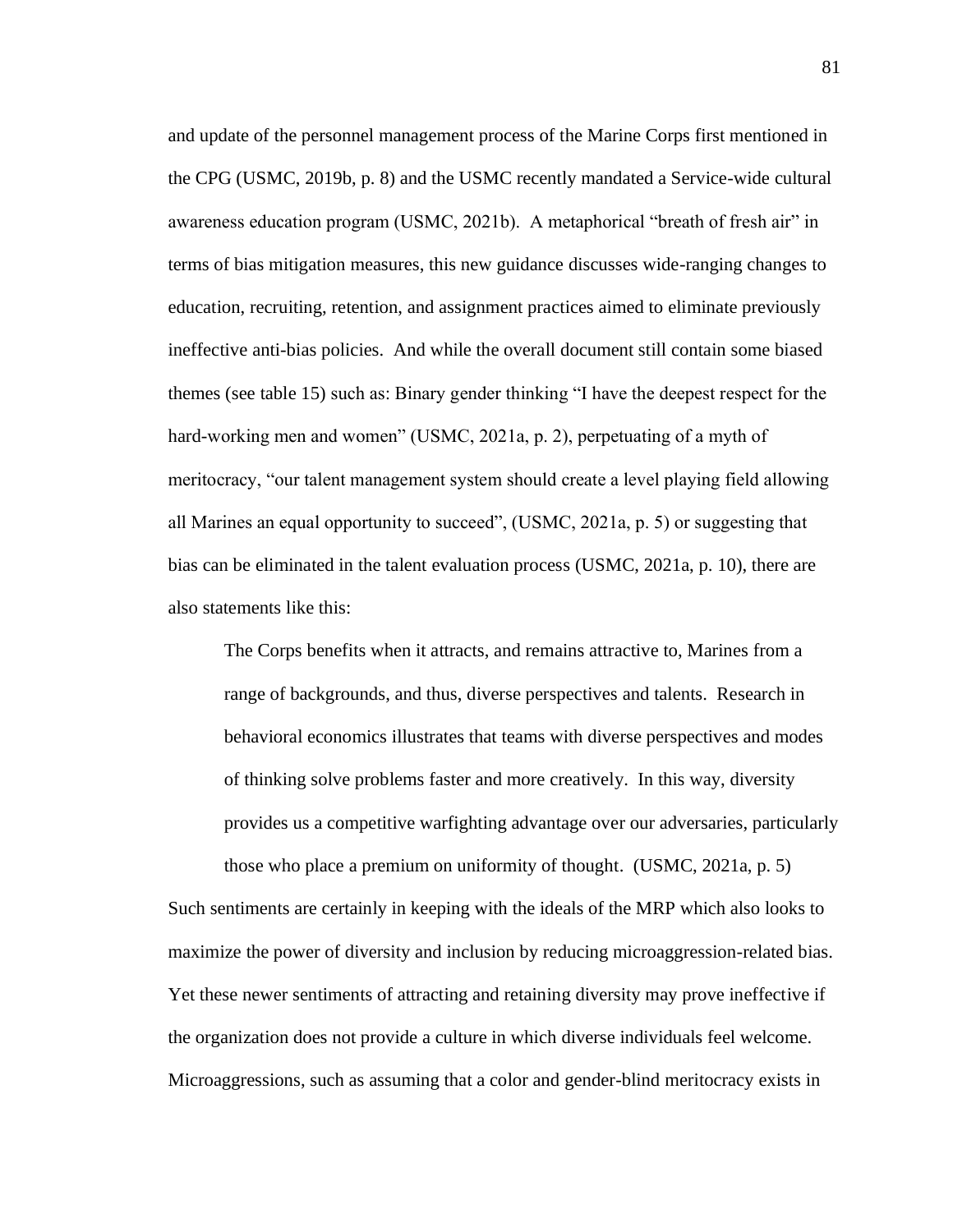the Marine Corps or that racism is not inherent to the system will perpetuate the bias and slow diversity efforts. I am optimistic about the tone of this final document and that it is a harbinger of things to come, and I do hope that all the publications here are updated to reflect this new sentiment. The success of the talent management update as a mitigator if unconscious bias will depend on a holistic effort of doctrine update, leadership education, and recruiting and retention efforts.

## **Conclusion**

The data in this chapter added to the overall understanding of microaggressions and unconscious bias from the previous chapter via a microanalysis of individual sampled documents and the most prominent microaggression themes. Data shows that the bias permeates throughout the sample and gives a picture of bias that centers around gender, meritocracy, and a systemic pathologizing of cultural values borne of the requirement to conform to the existing white and male culture. The following chapter will summarize the overall bias culture by completing the PP coding process with a coherent description of macro and micro considerations and then offer anti-bias recommendations specific to the USMC as an organization.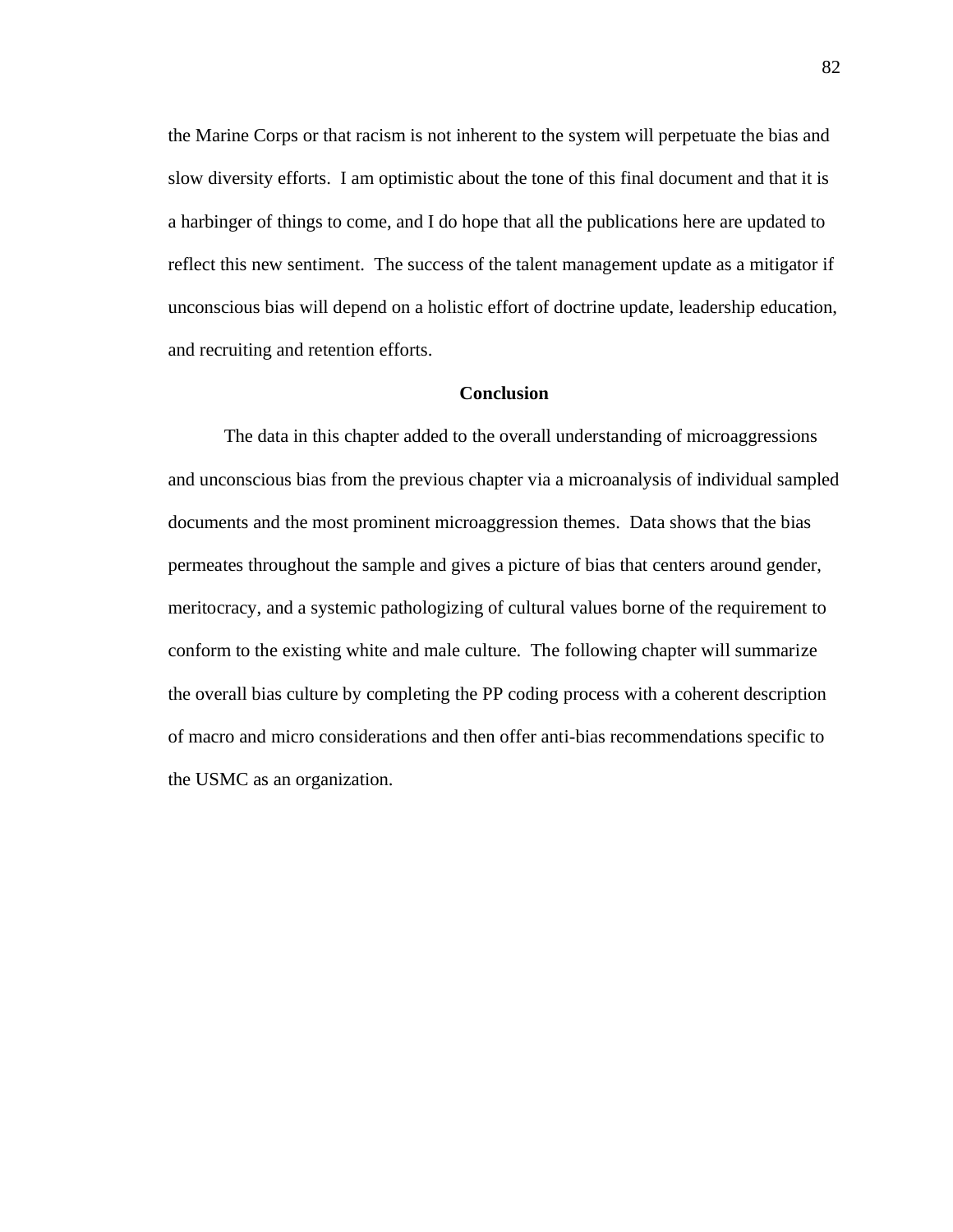### CHAPTER 6

## CONCLUSIONS AND RECOMMENDATIONS

Now armed with the joint macro and micro data, let us look at results from the document analysis from a holistic perspective and return to the second research question and the Protocol Pattern (PP) process theory generation stage. If you recall, PP involves first coding the documents to find out which microaggression themes occur and why, and then trying to discern patterns or commonalities in the first set of data via second-round coding as needed. Following the first coding efforts, we saw that at the macro level of analysis, several overarching commonalities appeared including a confusing set of diversity messages sent by the doctrine, a tendency towards both gender and racial bias by omission, and the assumption that all Marines should conform to the tenets of *Maneuver Warfare* by learning to embrace a prescribed way of thinking created by the dominant white, heterosexual male majority. In the micro chapter, in addition to seeing more bias-by-omission, we also saw the emergence of five microaggression themes. These themes occurred the most, and, although I did not solely associate the frequency of a code's appearance in the texts as equal with importance, the amount of times codes appeared gave me a baseline from which to develop potential theories in the second stage of pattern analysis in the PP process.

#### **Research Question #2 and Theory**

The second research question I attempted to answer with this study was "what theory explains the unconscious bias pattern(s) in United States Marine Corps leadership writing?" If there is a predominant trend associated with my coding efforts that could help to understand how bias exists and is affecting USMC leadership practices, it is that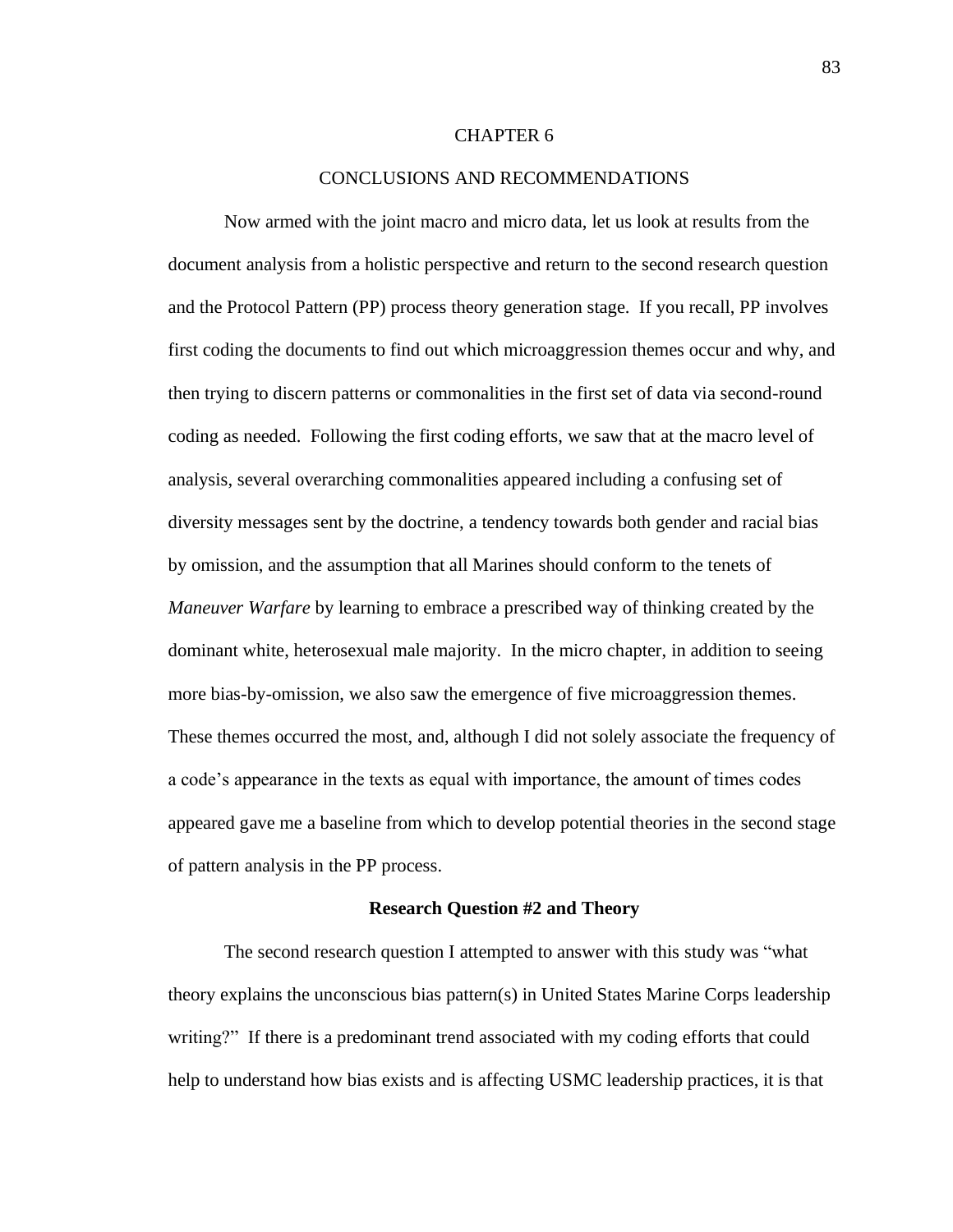the Marine Corps leadership is in a philosophical trap of its own making. A concept which explains this phenomenon I have dubbed the *Conformity/Diversity Conflict Dilemma* (CDCD). CDCD helps to explain why the examined leadership culture documents evidence inherent and repeating cognitive conflict. Per USMC doctrine, winning in battle and achieving professional success as a Marine relies upon conformity into a shared organizational culture and mindset created by the dominant, white, heterosexual, male majority. However, the same conformity to the cultural majority conflicts with initiatives embracing diversity and perpetuates microaggressions against organizational members of non-male gender, non-white race, and non-heterosexual identities. The results of the analysis conducted for this study show that the publications celebrate one-ness and cohesion of effort, especially when it comes to the mindset with which the organization approaches its primary mission sets. Yet the documents contain little mention of how to create a unity of effort from a diverse organizational membership. Of course, the "conformity to the dominant culture" referenced here is in no way entirely negative. Indoctrination and ongoing education efforts undertaken by the Marine Corps for its members produce a commonality of purpose and problem-solving mindset that allows a Service-wide warfare method when confronted with conflict and competition. Such assimilation to a common warfighting ethos at the expense of diverse ways of being has been equated to winning in past battlefield conflicts, but at what cost to the Marines? And could embracing diversity in addition to conformity enhance battlefield success?

As we have seen from the review of the literature, demanding integration of diverse minorities to a dominant culture creates documented negative health and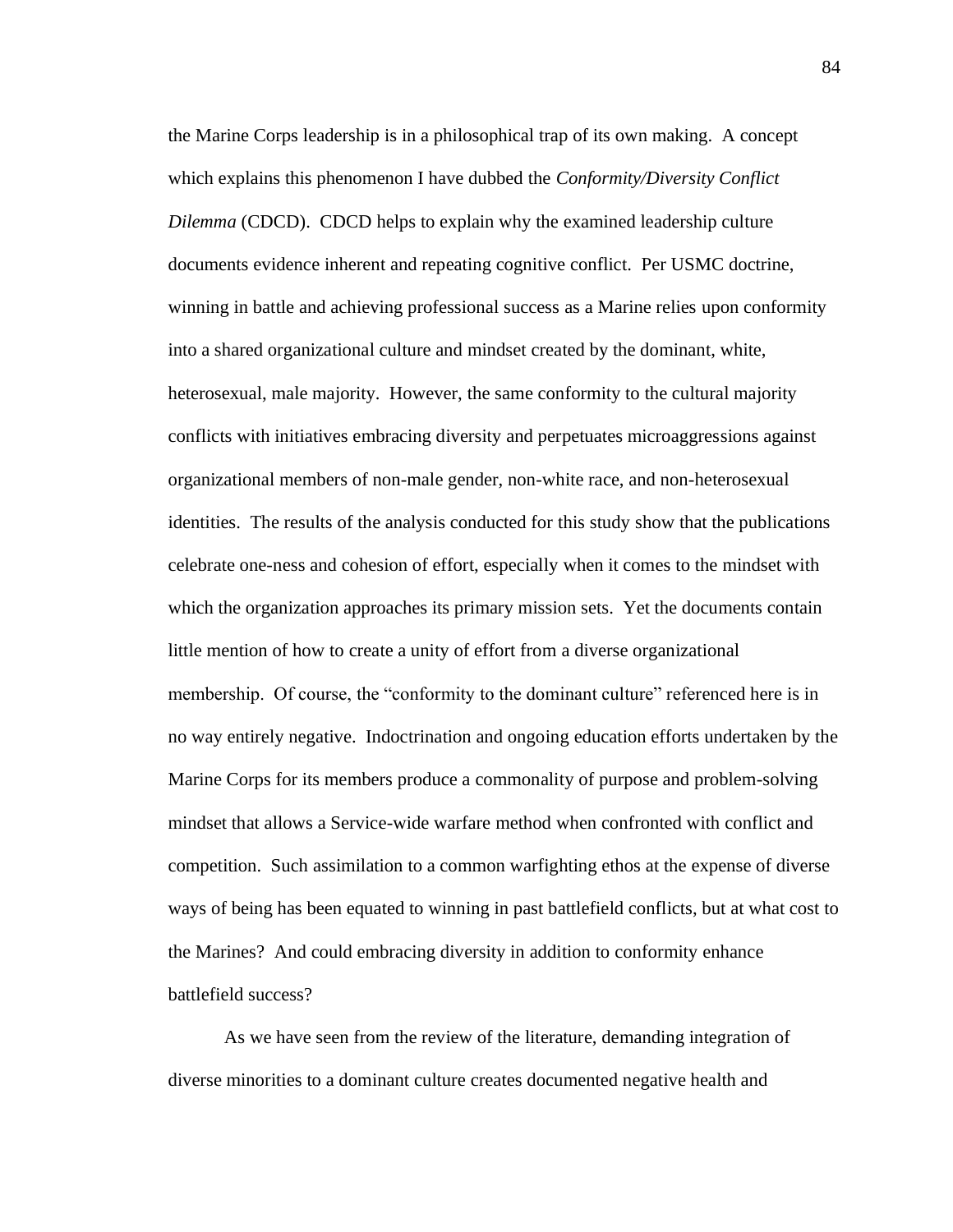performance outcomes. This means that the authors of USMC leadership and culture development doctrine such as the documents I examined here owe it to their junior Marines to walk a fine line of encouraging diversity within the ranks and supporting an ever-increasing diverse workforce while discouraging disunity of effort that could lead to failure on the battlefield. CDCD is a paradoxical problem that this chapter will try to unravel, and which USMC leadership must understand and address in a rapid, holistic manner. The good news is that the basic elements of the CDCD paradox is known to the highest levels of both DoD and USMC leadership who are actively wrestling with the problem and looking for ways to meet both goals (USMC, 2019b; 2021a; 2021b; DoD, 2020b; Esper, 2020).

## **New Theory?**

So where does that leave the search for an answer to research question two in terms of generating a new theory? The simple answer is the research is not yet comprehensive enough to support a theory. A more detailed explanation is that CDCD demonstrates several important trends indicative of unconscious bias issues in the USMC which must be addressed per the recommendations in the following section, but there is not enough evidence to suggest that future USMC leadership documents will continue to follow a predictable bias model for two reasons.

First, the bias noted in this study is likely to manifest in new and changing ways. Most of the sample documents examined by this study were written several years ago before the culture shift regarding unconscious bias recognition and mitigation in recent USMC policy (USMC, 2019b; 2021a; 2021b). And while it is likely that the new culture will still continue to manifest some type of unconscious bias while the senior leadership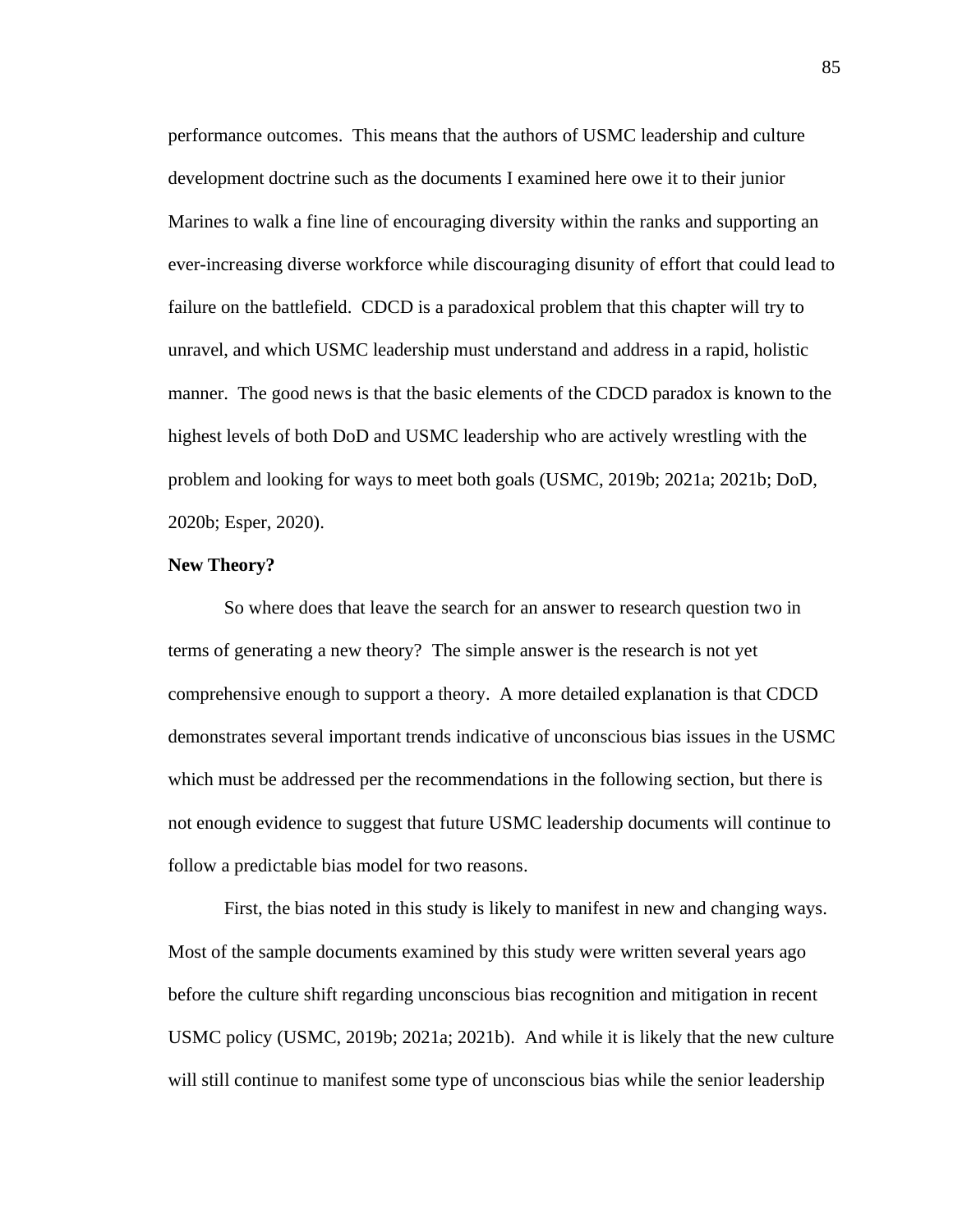demographics are still disproportionately white and male, the new education efforts will skew the bias in a yet to be determined way.

Second, the updated personnel model suggested by the Commandant in Talent Management 2030 (USMC, 2021a) recommends a shifting of USMC demographics towards an older, more experienced workforce to leverage benefits of age and experience over the typical difficulties associated with a younger population (p.7). While this strategy may prove effective at realizing the intended efficiencies of workforce productivity and reducing disciplinary issues, taking steps to mature what was previously the youngest U.S. military service may hinder the ability to increase overall diversity by preventing younger, more diverse U.S. citizens from joining the USMC at previous rates. Similarly, Talent Management 2030 focuses on recruiting and retaining "talented" individuals but if "talent" is evaluated per what has been a personnel evaluation system containing unconscious bias, the culture of bias may be perpetuated and will be reflected in the leadership documents generated by the new workforce.

In both cases, a longitudinal study of the unconscious bias and microaggression phenomena that examines future iterations of the documents would provide more data to allow for a better predictive theoretical model. Seeing how the documents are updated or replaced to reflect ongoing diversity efforts and what effect(s) the new personnel management initiatives have on overall culture will be crucial to understanding how the USMC evolves.

## **Recommendations for USMC Leadership**

I am cautiously optimistic of the potential good that can come from this study; however, I worry because any efforts to change the culture of a military service,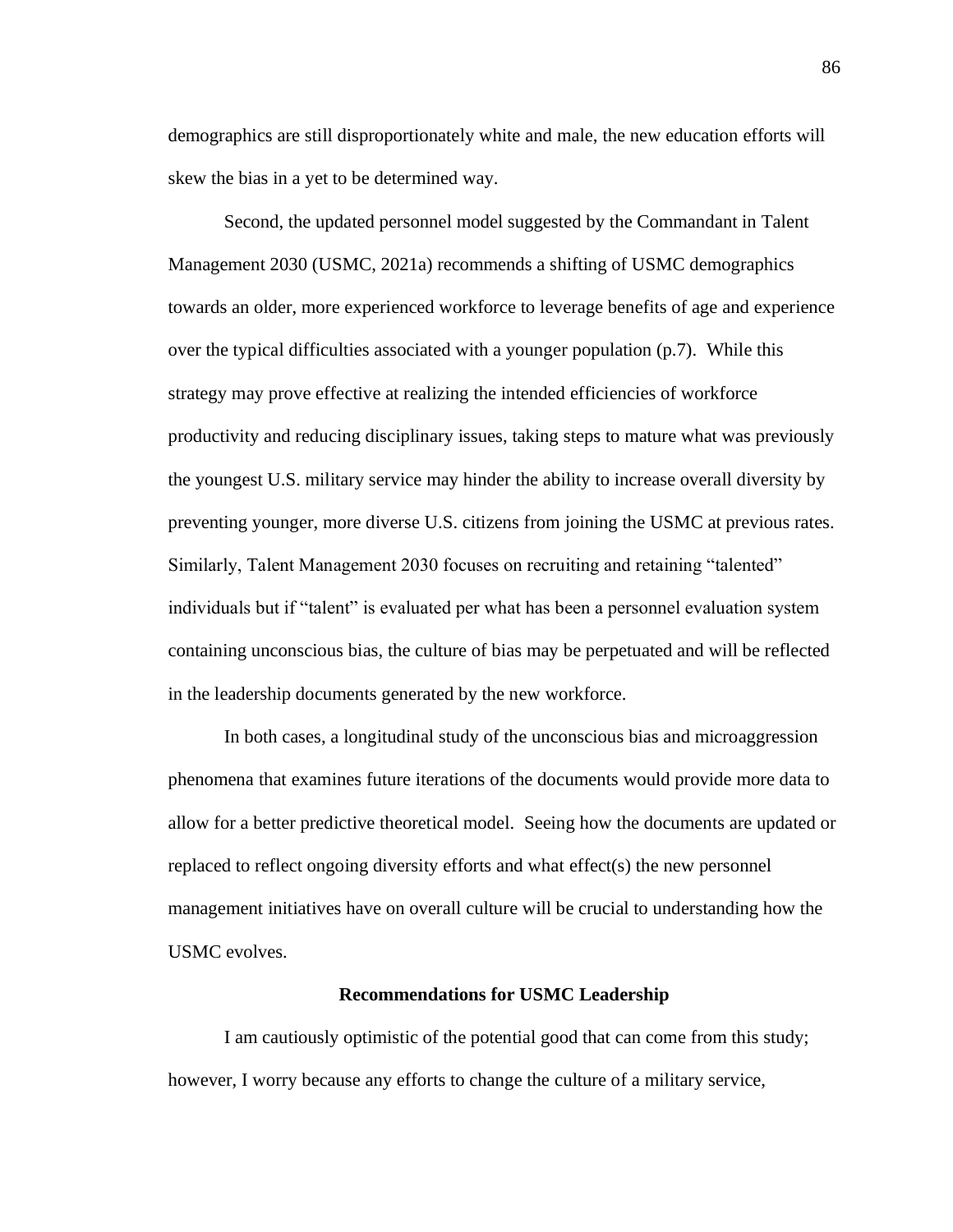particularly one as steeped in tradition as the Marine Corps, must be done carefully and deliberately. We know from research that groups often react poorly when perceived to be under attack (Volkan, 2014), and I know from first-hand experience and personal pride that any suggestion that the Marine Corps needs to adjust their ways of leading because they are wrong or failing is likely to be received poorly if not accompanied by widespread education about the problem and why addressing written bias can prove beneficial to the Service.

As I am now a retired Marine and never reached the rank of General officer nor Sergeant Major, I will not presume to make exact prescriptive recommendations for the senior leadership of my former Service. Doubtless, they can read the information here and decide its relevance to their continued diversity improvement and bias reduction goals. Instead, I will make four broad suggestions based upon my knowledge in the adult education and leadership fields that I hope will resonate with my intended audience. It is also important for me to note that I see it as an overwhelmingly positive sign that some of the newest documents sampled here, the strategic communications written by the current CMC (USMC, 2019b; 2021a; 2021b), while not flawless from the perspective of this research, are excellent examples of senior USMC leaders embracing diversity, anti-bias, and inclusion efforts. If the Marine Corps follows through with the initiatives laid out in General Berger's new strategic communication and embraces his vision, I think the eventual results will be a much more diverse and inclusionary workforce. Additional recommendations are as follows:

**1.** *Continue and/or start microaggression education as part of all diversity and antiunconscious bias initiatives.*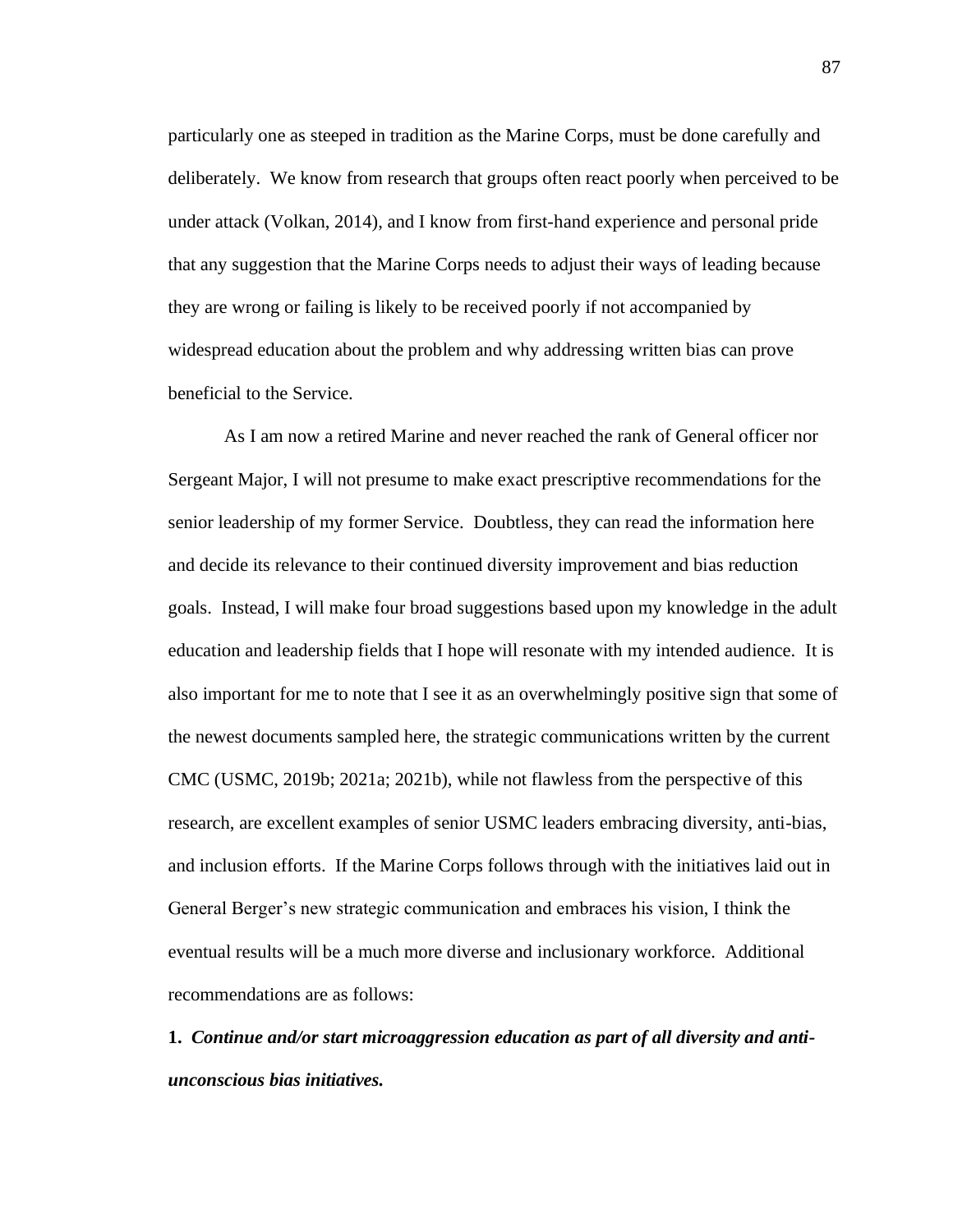A characteristic of the Marine Corps is youth and high turnover rate. It is the youngest service, and while new directives may change this to an undetermined extent (USMC, 2021a; 2021b), the Marine Corps will always have an influx of new Marines from American society who bring new and fresh ideas with which to work when harnessing our diversity. This means leadership can rapidly spread innovative ideas through these individuals and use the growing anti-unconscious bias trends within U.S. society to help organization climate initiatives. But to keep the potential strength of youth and turnover from becoming a weakness, the USMC created institution bulwarks to keep its unique warfighting culture including a robust indoctrination for new members, a mature turnover process among all ranks and positions, and a strong organization-wide education effort about adherence to traditions and corps values. Modifying these bulwarks to ensure the system harnesses the Commandant's new talent management antibias initiatives, the Marine Corps must ensure that all processes, traditions, and indoctrination methods are updated to have a comprehensive approach to diversity and countering unconscious bias. This will serve the dual efforts of creating a better organization while also training the authors of future leadership doctrine to write more inclusionary versions of the documents examined here.

# **2.** *Reassess all doctrinal publications for existence of biased themes and/or eliminate potentially biased themes during scheduled update cycles.*

Talent Management (USMC, 2021a) says this the best: "While our service never seeks change for change's sake, we have always embraced it when change had the potential to improve our lethality and effectiveness" (p. 2). I am just one person and do not claim to have all the answers about updating the publications examined here.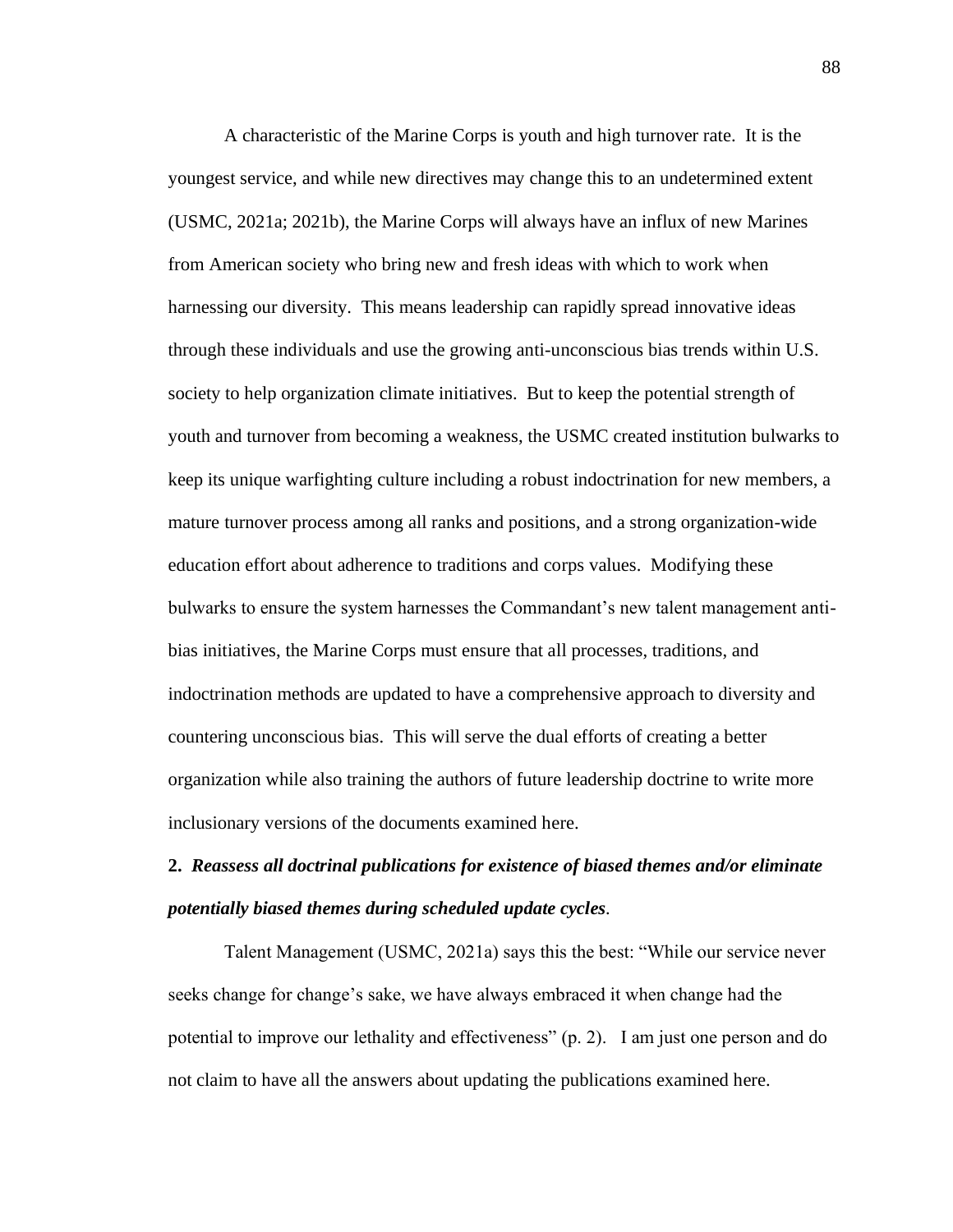However, as these publications are subject to mandatory periodic review, I recommend changing the review process of these and all future publications to not only ensure diversity of review board membership, but to include a method to examine the language and subject matter for potential incidence of unconscious bias. I would recommend particular attention to *Warfighting* due to its seminal nature and the PES. Bias in selection processes exists now and can prevent selection of the most diverse, talented workforce possible. The protocol coding process here can serve as a guide to unconscious bias reduction, as can the CDCD.

# **3.** *Reassess the concepts of mission command and control and decentralization about their reliance on a singular statement like the Commander's Intent.*

How a commander conceives of and writes their Commander's Intent is of the utmost importance for the Maneuver Warfare method. Commander's Intent, and other culture-defining documents such as diversity statements have the power to shape actions and climate. As both a perfect vector for perpetuating *and* combating bias, all commanders must scrutinize messaging like their intent statements to convey diversity and inclusion themes while not perpetuating microaggressions. Commanders and key leaders should also receive periodic education on typical verbiage-related pitfalls when crafting Commander's Intent statements to avoid alienating or prejudicing marginalized organization members.

# **4.** *Update Command Climate Surveys, education, and survey debriefs to address unconscious bias themes.*

As tools used to assess an the climate of an organization, the Command Climate and Equal Opportunity Survey processes can be an ideal method to determine the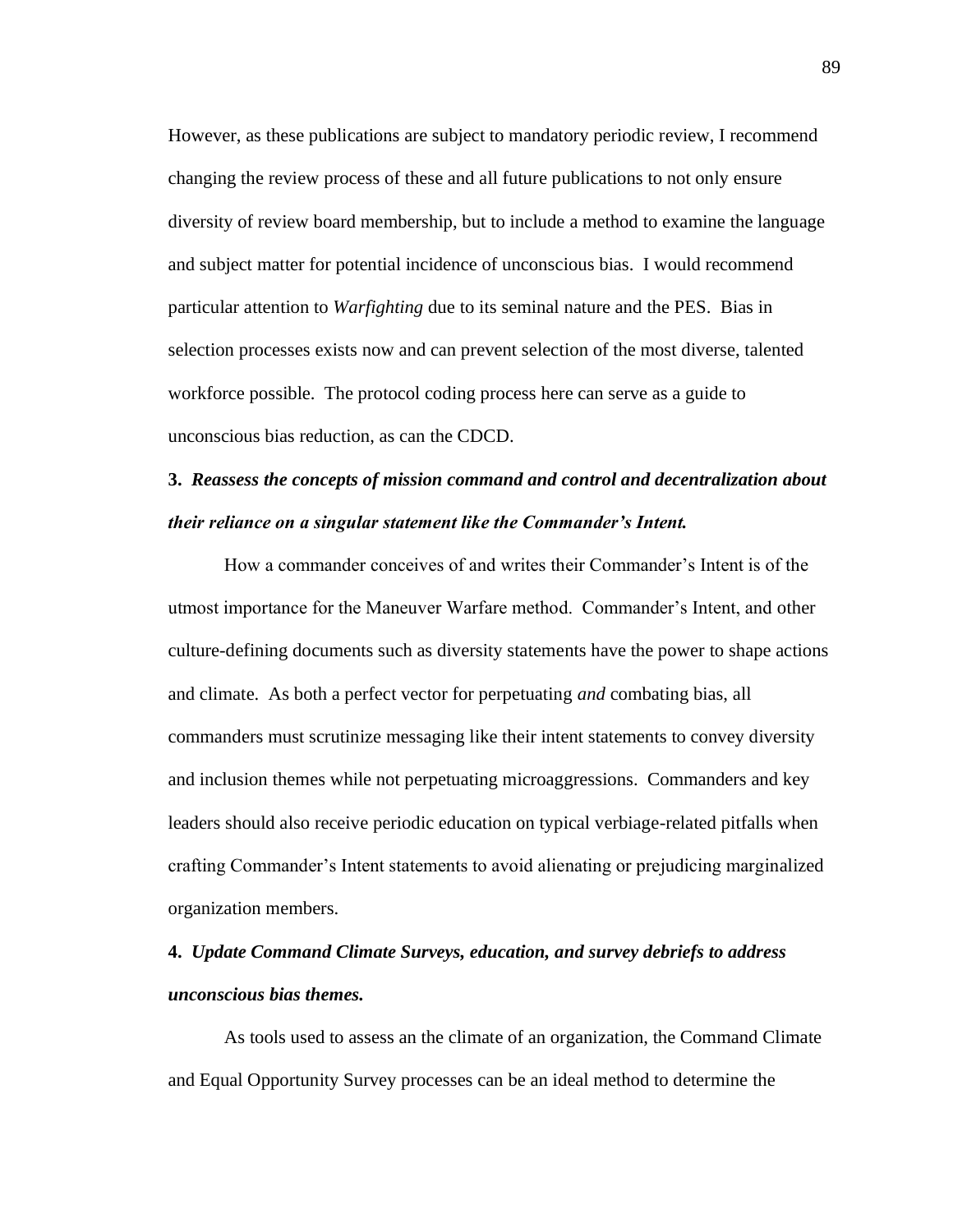incidence of unconscious bias themes within the Command, check knowledge within the Command of what unconscious bias is and how it can affect readiness, and give commander's an understanding where to begin education process regarding the creation of a more diverse and inclusionary culture in their Units. Updating these surveys to better assess microaggressions and unconscious bias and then having survey debriefs reflect modern anti-bias training including microintervention strategies can give commanders at all levels more information about the state of their unit(s) from which to plan targeted education efforts.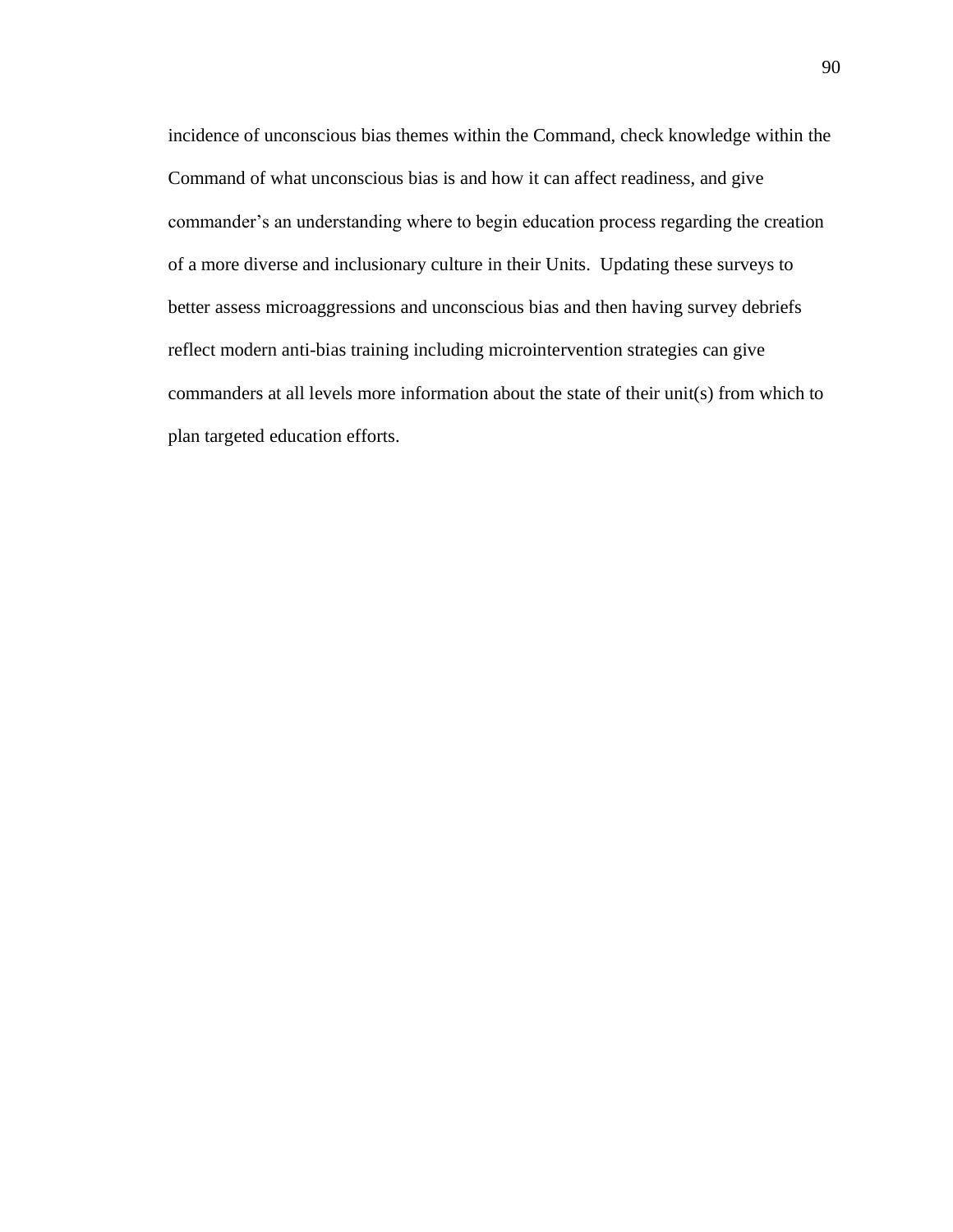#### REFERENCES

- Air Education and Training Command Public Affairs. (2020) Watch: Seek to Understand, Microaggressions. United States Air Force. https://www.af.mil/News/Article-Display/Article/2314621/watch-seek-to-understand-microaggressions/
- Bonilla-Silva, E. (2006). *Racism without racists: Color-blind racism and the persistence of racial inequality in the U.S.* 2nd Ed. Lanham, MD: Rowman and Littlefield

Brookfield, S. D. (2017). *Becoming a critically reflective teacher*. John Wiley & Sons.

- Bryman, A. (1996). Leadership In Organizations in S.R. Clegg, C. Hardy, & W.R. Nord (Eds.). *Handbook of Organizational Studies* (1st ed., pp 26-42). London: Sage
- Daffron, S. R., & Caffarella, R. S. (2021). *Planning programs for adult learners: A practical guide*. John Wiley & Sons.
- Campbell, B., & Manning, J. (2014). Microaggression and moral cultures. *Comparative sociology*, *13*(6), 692-726.
- Capodilupo, C. M., Nadal, K. L., Corman, L., Hamit, S., Lyons, O. B., & Weinberg, A. (2010). The manifestation of gender microaggressions. *Microaggressions and marginality: Manifestation, dynamics, and impact*, 193-216.
- Carlyle, T. (1869). *Heroes and hero-worship* (Vol. 12). Chapman and Hall.
- Charmaz, K. (2011). *Grounded theory methods in social justice research*. In N. K. Denzin & Y. S. Lincoln (Eds.), The Sage handbook of qualitative research. 4th Ed., pp. 359-380. Thousand Oaks, CA: Sage.
- Charmaz, K. (2006). *Constructing grounded theory: A practical guide through qualitative analysis*. Los Angeles, CA: Sage.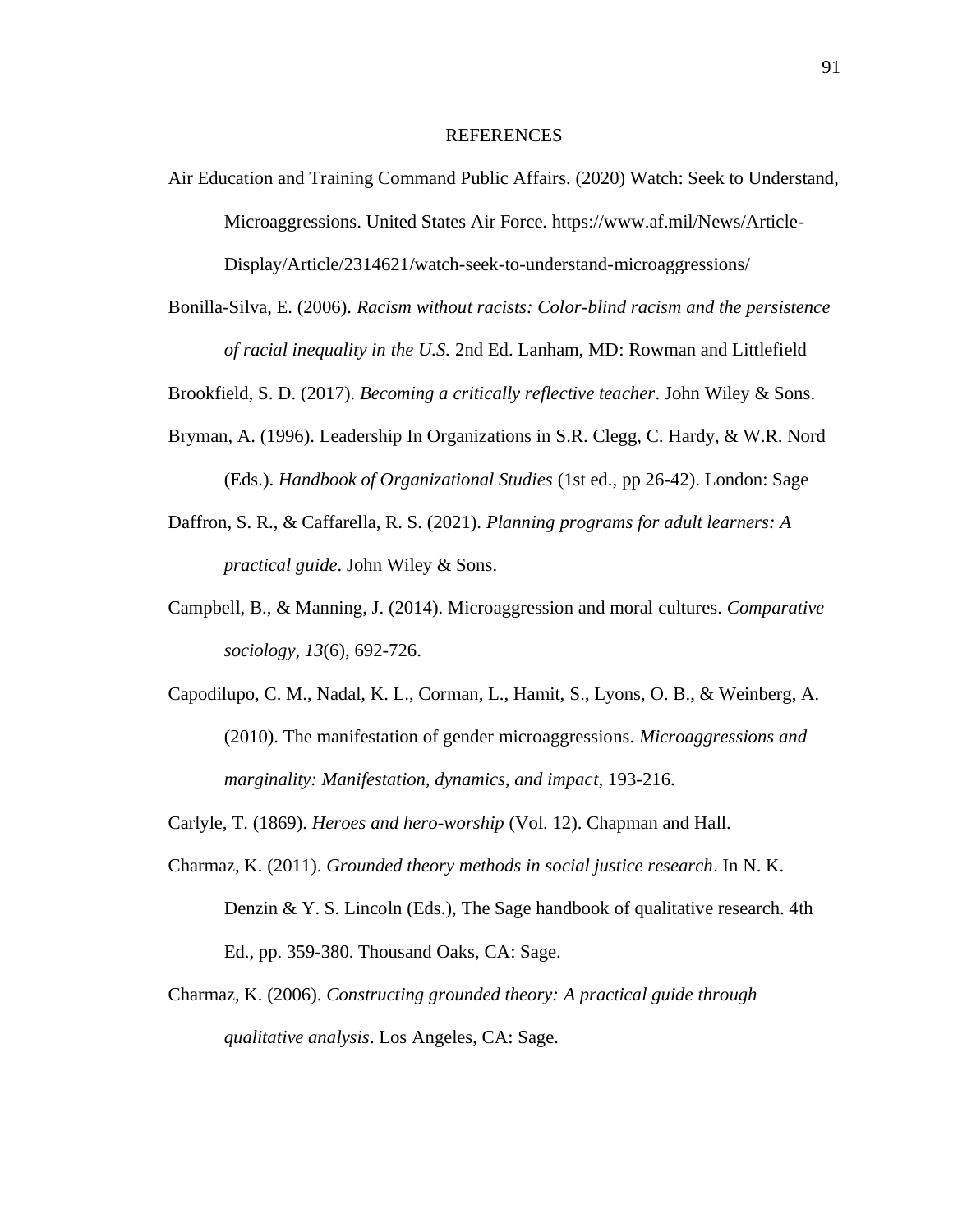- Clark, M.C., & Wilson, A.L. (1991). Context and rationality in Mezirow's theory of transformational learning. *Adult Education Quarterly*, 41, 75-91.
- Coffey, A. and Atkinson, P. (1996) M*aking Sense of Qualitative Data. Complementary Research Strategies*. London: Sage.

Council on Foreign Relations. (2020). Demographics of the U.S. Military. <https://www.cfr.org/article/demographics-us-military>

- Crenshaw, K.W. (1997). Color-blind dreams and racial nightmares: Reconfiguring racism in the post-civil rights era. *Birth of a nation'hood*. (T. Morrison and C.B. Lacour, Ed.). New York: Pantheon Books.
- Daniel, S., Neria, A., Moore, A., & Davis, E. (2019). The Impact of Leadership Responses to Sexual Harassment and Gender Discrimination Reports on Emotional Distress and Retention Intentions in Military Members. *Journal of Trauma & Dissociation*, 20(3), 357–372. https://doiorg.sandiego.idm.oclc.org/10.1080/15299732.2019.1571887
- Delgado, R., & Stefancic, J. (1998). Critical race theory: Past, present, and future. *Current legal problems*, *51*(1), 467.
- Department of Defense. (2020a). 2020 Demographics Profile. Office of the Deputy Assistant Secretary of Defense for Military Community and Family Policy. https://demographics.militaryonesource.mil
- Department of Defense. (2020b). Department of Defense Board on Diversity and Inclusion Report. Recommendations to Improve Racial and Ethnic Diversity and Inclusion in the U.S. Military.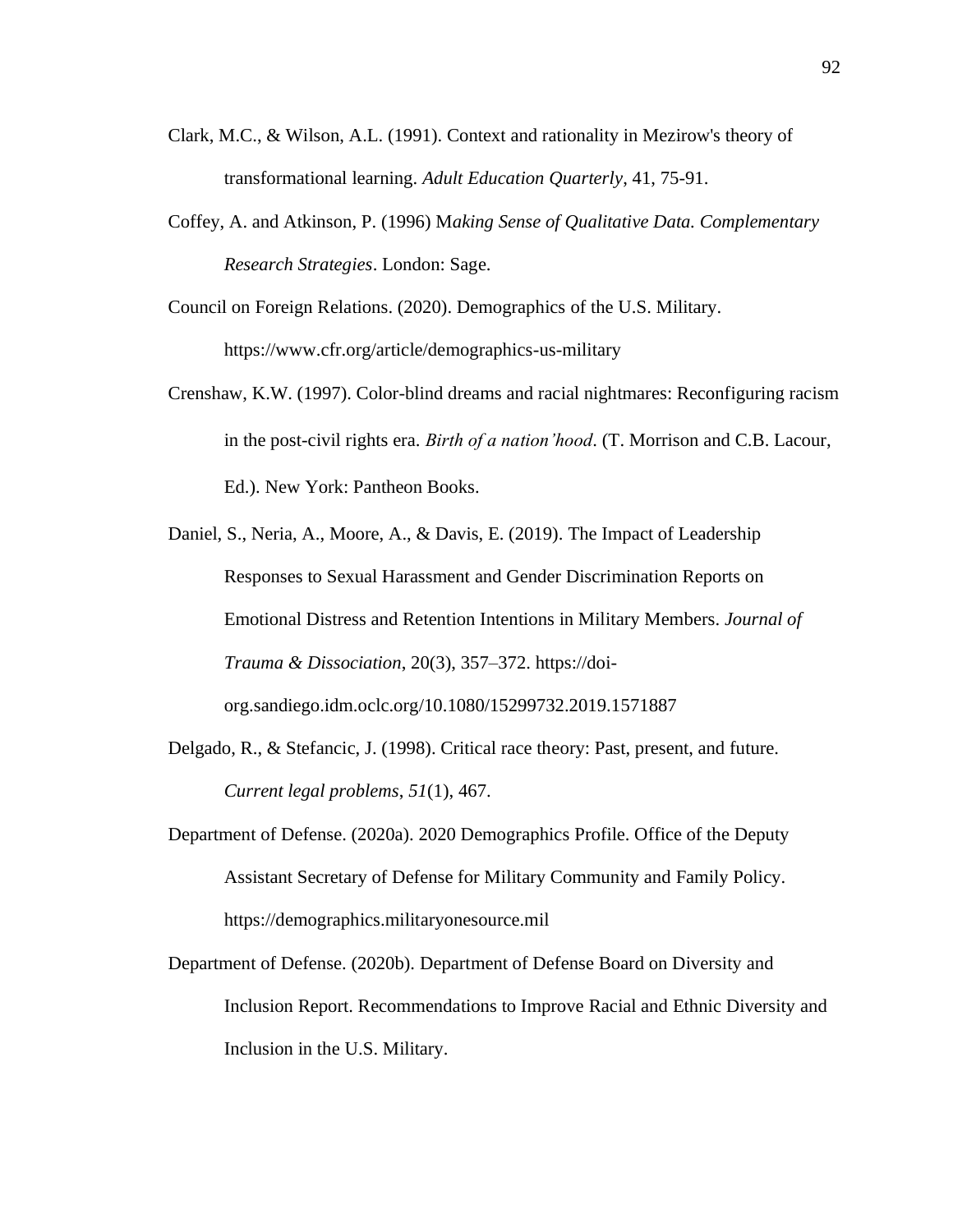# [https://media.defense.gov/2020/Dec/18/2002554852/-1/-1/0/DOD-DIVERSITY-](https://media.defense.gov/2020/Dec/18/2002554852/-1/-1/0/DOD-DIVERSITY-AND-INCLUSION-FINAL-BOARD-REPORT.PDF)[AND-INCLUSION-FINAL-BOARD-REPORT.PDF](https://media.defense.gov/2020/Dec/18/2002554852/-1/-1/0/DOD-DIVERSITY-AND-INCLUSION-FINAL-BOARD-REPORT.PDF)

Department of Defense. (2021). DoD Instruction 1300.28 In-Service Transition for Transgender Service Members. https://www.esd.whs.mil/Portals/54/Documents/DD/issuances/dodi/130028p.pdf? fbclid=IwAR04MlJmexeVCxVi8RBXPuaj\_udFOMgyLfg3nw0D9QCKdcDpzXP 14Ic7Al8

Dimberg, S. K. (2020). *Women in the U.S. Military: Coping Style as a Moderator between Gender Microaggressions and Depressive Symptoms* (Order No. 28029322). Available from ProQuest Dissertations & Theses Global. (2445566015). [https://search-proquest-](https://search-proquest-com.sandiego.idm.oclc.org/docview/2445566015?accountid=14742)

[com.sandiego.idm.oclc.org/docview/2445566015?accountid=14742](https://search-proquest-com.sandiego.idm.oclc.org/docview/2445566015?accountid=14742)

- Dunn, K. D. (2020). The Petersen Chair at Marine Corps University Enabling a more diverse faculty. *Marine Corps Gazette*. Sep 2020. https://mca-marines.org/wpcontent/uploads/The-Petersen-Chair-at-Marine-Corps-University.pdf
- Eagly, A. H., & Karau, S. J. (1991). Gender and the emergence of leaders: A metaanalysis. *Journal of Personality and Social Psychology, 60*(5), 685–710. [https://doi.org/10.1037/0022-3514.60.5.685](https://psycnet.apa.org/doi/10.1037/0022-3514.60.5.685)
- Eagly, A. H., Karau, S. J., & Makhijani, M. G. (1995). Gender and the effectiveness of leaders: A meta-analysis. *Psychological Bulletin, 117*(1), 125–145. [https://doi.org/10.1037/0033-2909.117.1.125](https://psycnet.apa.org/doi/10.1037/0033-2909.117.1.125)
- Elrod, N. M. (2019). *The impact of identity: Effects of heterosexism on LGBT veterans*  (Order No. 13881987). Available from ProQuest Dissertations & Theses Global.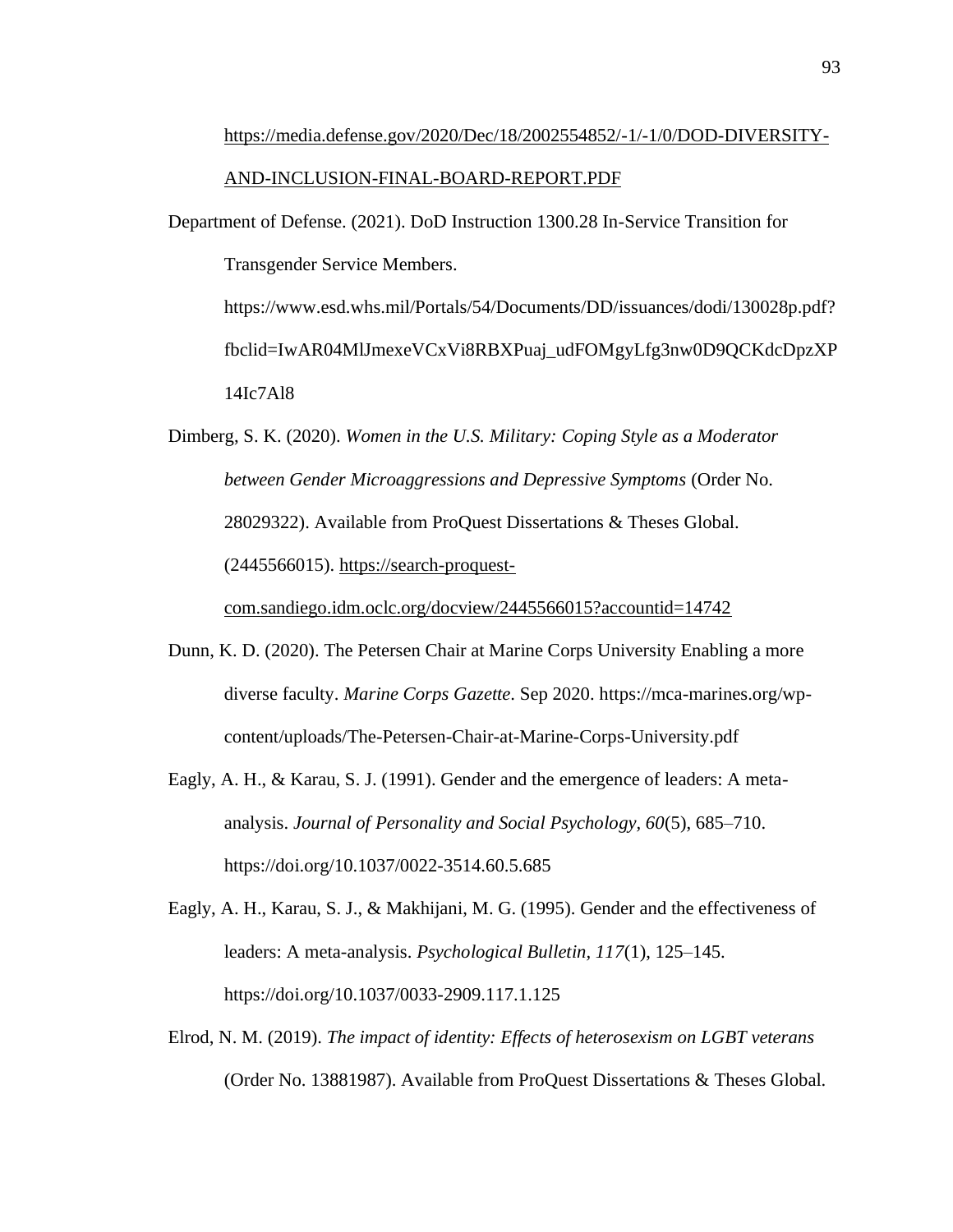(2247059753). [https://search.proquest.com/dissertations-theses/impact-identity](https://search.proquest.com/dissertations-theses/impact-identity-effects-heterosexism-on-lgbt/docview/2247059753/se-2?accountid=146947)[effects-heterosexism-on-lgbt/docview/2247059753/se-2?accountid=146947](https://search.proquest.com/dissertations-theses/impact-identity-effects-heterosexism-on-lgbt/docview/2247059753/se-2?accountid=146947)

Esper, M. T. (2020). *Actions for Improving Diversity and Inclusion in the Department of Defense.* Memorandum for Chief Management Officer of the Department of Defense[.https://media.defense.gov/2020/Jun/22/2002319394/-1/-1/1/ACTIONS-](https://media.defense.gov/2020/Jun/22/2002319394/-1/-1/1/ACTIONS-FOR-IMPROVING-DIVERSITY-AND-INCLUSION-IN-THE-DOD.PDF)[FOR-IMPROVING-DIVERSITY-AND-INCLUSION-IN-THE-DOD.PDF](https://media.defense.gov/2020/Jun/22/2002319394/-1/-1/1/ACTIONS-FOR-IMPROVING-DIVERSITY-AND-INCLUSION-IN-THE-DOD.PDF)

- Essed, P. (1991). *Understanding everyday racism: An interdisciplinary theory* (Vol. 2). Sage.
- Everett, R. O. (1958). Article 134, Uniform Code of Military Justice-A Study in Vagueness. *NCL Rev.*, *37*, 142.
- Freeman, L., & Stewart, H. (2018). Microaggressions in clinical medicine. *Kennedy Institute of Ethics Journal*, *28*(4), 411-449.
- Gates, J. F. (2014). Microaggression: The new workplace bigotry. *Huffington Post*. [http://www.huffingtonpost.com/john-fitzgerald-gates-phd/microaggression-the](http://www.huffingtonpost.com/john-fitzgerald-gates-phd/microaggression-the-new-w_b_5544663.html)[new-w\\_b\\_5544663.html](http://www.huffingtonpost.com/john-fitzgerald-gates-phd/microaggression-the-new-w_b_5544663.html)
- Greenwald, A. G., & Banaji, M. R. (1995). Implicit social cognition: Attitudes, selfesteem, and stereotypes. *Psychological Review, 102*(1), 4–27. [https://doi.org/10.1037/0033-295X.102.1.4](https://doi.apa.org/doi/10.1037/0033-295X.102.1.4)
- Haidt, J., Jussim, L. (2016). Hard truths about race on campus. *Wall Street Journal*. <http://www.wsj.com/articles/hard-truths-about-race-on-campus-1462544543>
- Hoyt, C. L., & Simon, S. (2017). Social psychological approaches to women and leadership theory. In *Handbook of research on gender and leadership*. Edward Elgar Publishing.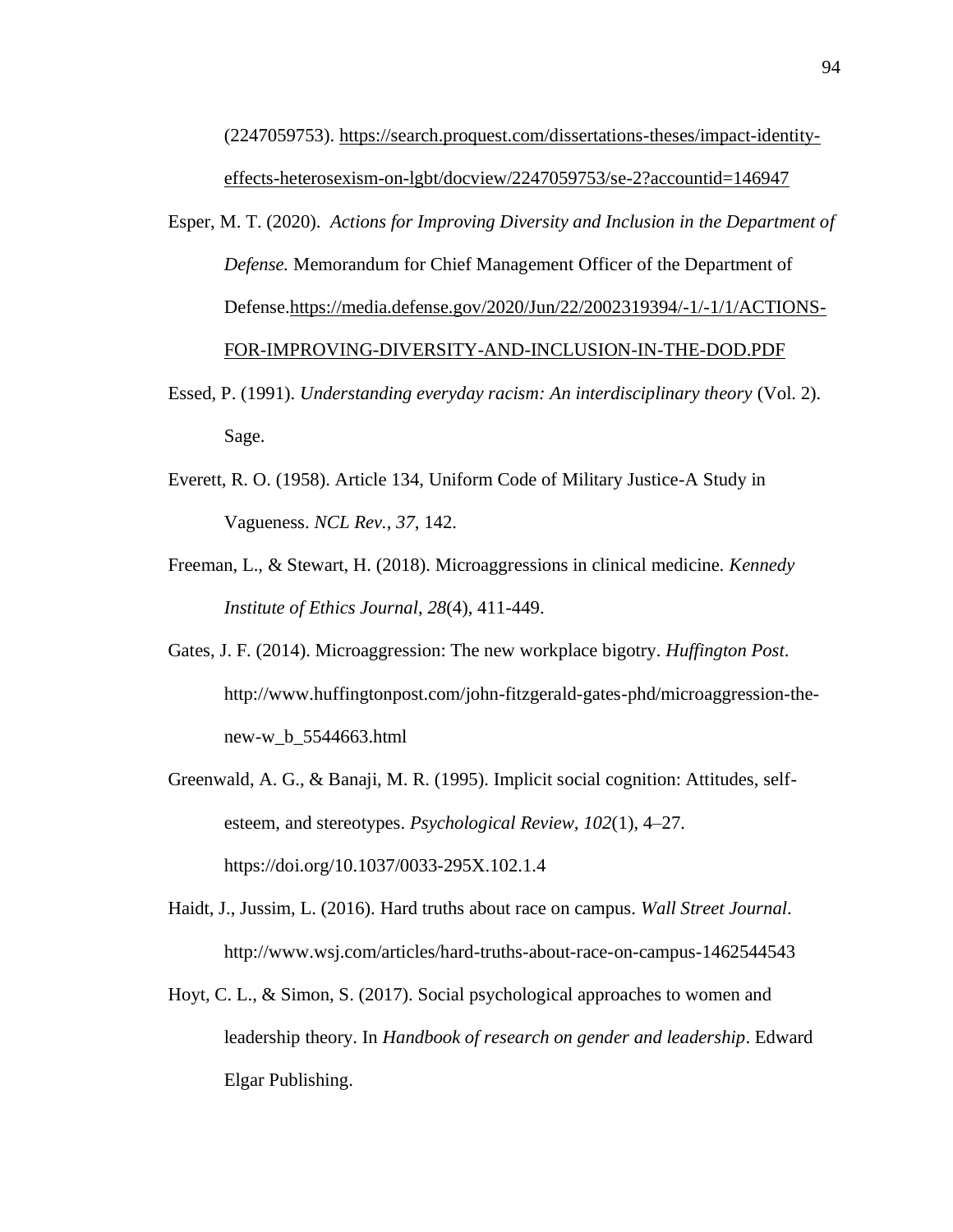- Huhtanen, H. (2020). *Gender Bias in Sexual Assault Response and Investigation. Part 1: Implicit Gender Bias.* End Violence Against Women International.
- Ivey, A. M. (2018). Effects of Workplace Discrimination and Microaggressions on Minority Veterans' Overall Job Satisfaction with Their Military Career: A Qualitative Study. [https://commons.pacificu.edu/work/sc/1ddd13f2-c469-499f-](https://commons.pacificu.edu/work/sc/1ddd13f2-c469-499f-89fe-405b624ac13a)[89fe-405b624ac13a](https://commons.pacificu.edu/work/sc/1ddd13f2-c469-499f-89fe-405b624ac13a)
- Jones, J. M. (1997). *Prejudice and racism*. McGraw‐Hill
- Kelle, U. (1995) Theories as Heuristic Tools in Qualitative Research, in I. Maso, P.A. Atkinson, S. Delamont, and J.C. Verhoeven (eds) *Openness in Research. The Tension Between Self and Other*, pp. 33–50. Assen: van Gorcum.
- Kheel, R. (2022). Pentagon Quietly Looking into How Nonbinary Troops Could Serve Openly. *Military.com*. https://www.military.com/dailynews/2022/01/18/pentagon-quietly-looking-how-nonbinary-troops-could-serveopenly.html
- Kim, J. Y. J., Block, C. J., & Nguyen, D. (2019). What's visible is my race, what's invisible is my contribution: Understanding the effects of race and color-blind racial attitudes on the perceived impact of microaggressions toward Asians in the workplace. *Journal of Vocational Behavior*, *113*, 75-87.
- Lara, E. (2015). *Don't ask, don't tell'em about college: Brown portrait (ure) on the educational experiences of Chicano and Latino military veterans* (Doctoral dissertation, UCLA).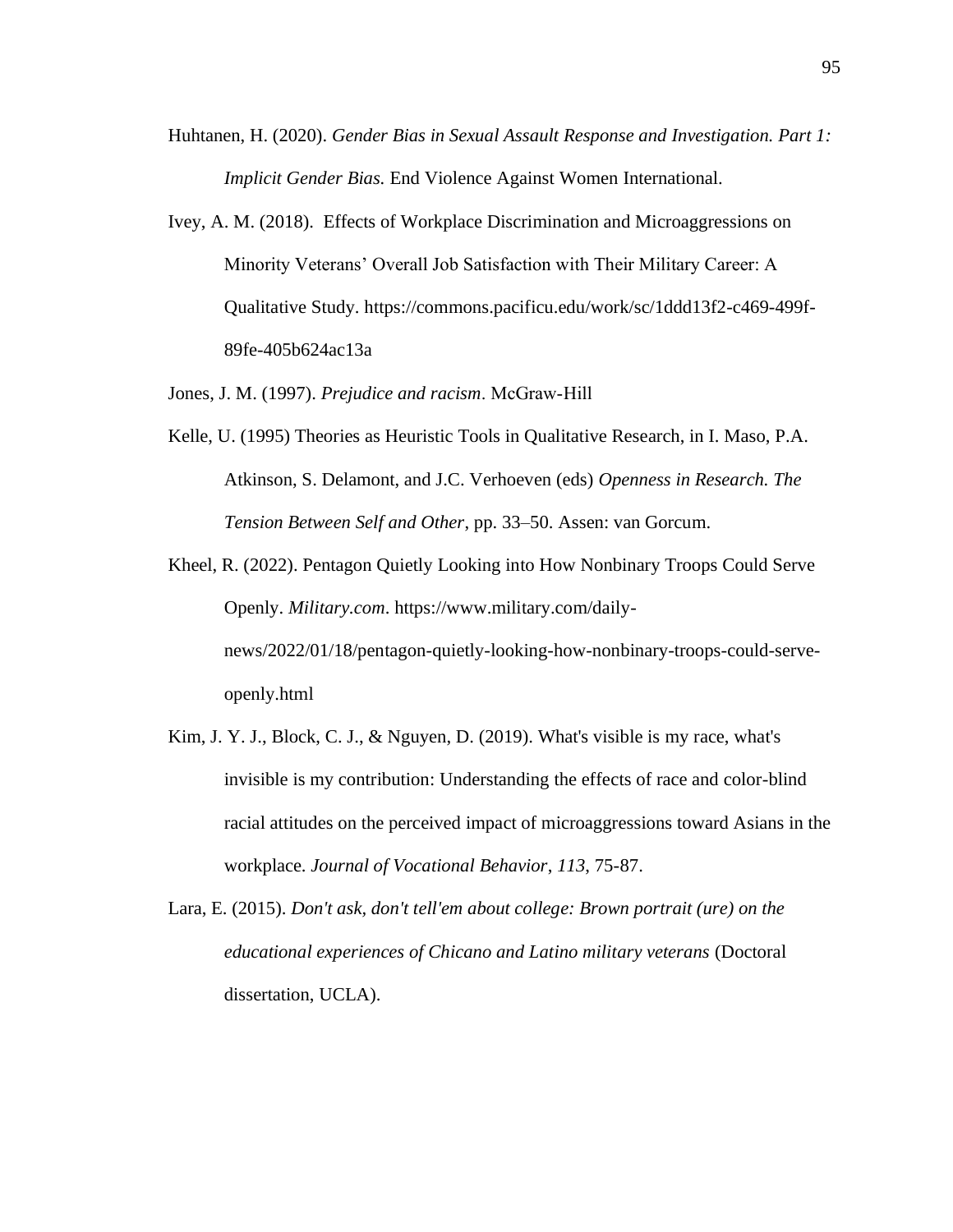- Lewis, J. A., & Neville, H. A. (2015) Construction and initial validation of the Gendered Racial Microaggressions Scale for Black Women. *Journal of Counseling Psychology*, 62(2), 289–302.
- Lilienfeld, S. O. (2017). Microaggressions: Strong claims, inadequate evidence. Perspectives on Psychological Science, 12, 138–169.
- Lilienfeld, S. O. (2020). Microaggression Research and Application: Clarifications, Corrections, and Common Ground. *Perspectives on Psychological Science*, *15*(1), 27–37.<https://doi.org/10.1177/1745691619867117>
- Livingston, N. A., Berke, D. S., Ruben, M. A., Matza, A. R., & Shipherd, J. C. (2019). Experiences of trauma, discrimination, microaggressions, and minority stress among trauma-exposed LGBT veterans: Unexpected findings and unresolved service gaps. *Psychological Trauma: Theory, Research, Practice, and Policy*, *11*(7), 695.
- Lukes, Steven. 2005. *Power. A Radical View*. 2nd ed. Basingstoke: Palgrave Macmillan.
- Lukianoff, G., Haidt, J. (2015). The coddling of the American mind. *The Atlantic*. [http://www.theatlantic.com/magazine/archive/2015/09/the-coddling-of-the](http://www.theatlantic.com/magazine/archive/2015/09/the-coddling-of-the-american-mind/399356/)[american-mind/399356/](http://www.theatlantic.com/magazine/archive/2015/09/the-coddling-of-the-american-mind/399356/)
- McGregor, D. (1960). Theory X and theory Y. *Organization theory*, *358*(374), 5.
- McKenzie, K. L., & Halstead, T. J. (2017). NARROWING THE LEADERSHIP GAP. *Gender, Communication, and the Leadership Gap*, 29-45.
- Merriam, S. B., & Bierema, L. L. (2014). *Adult learning: Linking theory and practice*. John Wiley & Sons.
- Mezirow, J. (1978). Perspective transformation. *Adult education*, *28*(2), 100-110.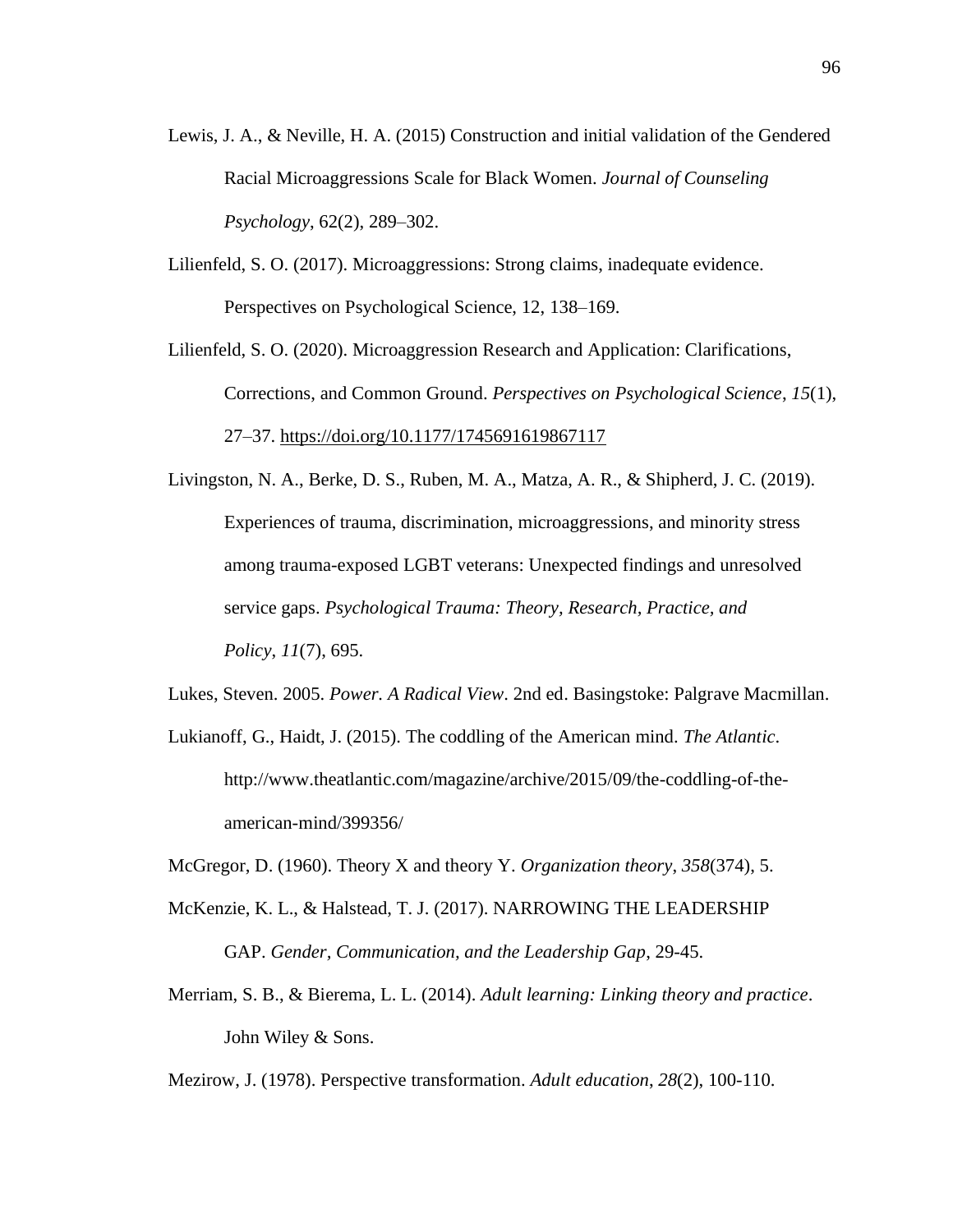- Mezirow, J. (1991). Transformation theory and cultural context: A reply to Clark and Wilson. *Adult Education Quarterly*, *41*(3), 188-192.
- Miles, M. B., Huberman, A. M., & Saldaña, J. (2020). *Qualitative Data Analysis: A Methods Sourcebook* (4th ed.). Sage.
- Miller, C. C. (2020). Actions to Improve Racial and Ethnic Diversity and Inclusion in the US. Military. *Memorandum For Senior Pentagon Leadership Commanders Of The Combatant Commands Defense Agency And DOD Field Activity Directors.*
- Nadal, K. L. (2013). *That's so gay! Microaggressions and the lesbian, gay, bisexual, and transgender community*. American Psychological Association.
- Nadal, K. L., Davidoff, K. C., Davis, L. S., Wong, Y., Marshall, D., & McKenzie, V. (2015). A qualitative approach to intersectional microaggressions: Understanding influences of race, ethnicity, gender, sexuality, and religion. *Qualitative Psychology*, 2(2), 147–163.
- Nadal, K. L., Whitman, C. N., Davis, L. S., Erazo, T., Davidoff, K. C. (2016). Microaggressions toward lesbian, gay, bisexual, transgender, queer, and genderqueer people: A review of the literature. *Journal of Sex Research*, 53(4–5), 488–508.
- Nadal, K. L., Griffin, K. E., Wong, Y., Davidoff, K. C., & Davis, L. S. (2017). The injurious relationship between racial microaggressions and physical health: Implications for social work. *Journal of Ethnic & Cultural Diversity in Social Work*, *26*(1-2), 6-17.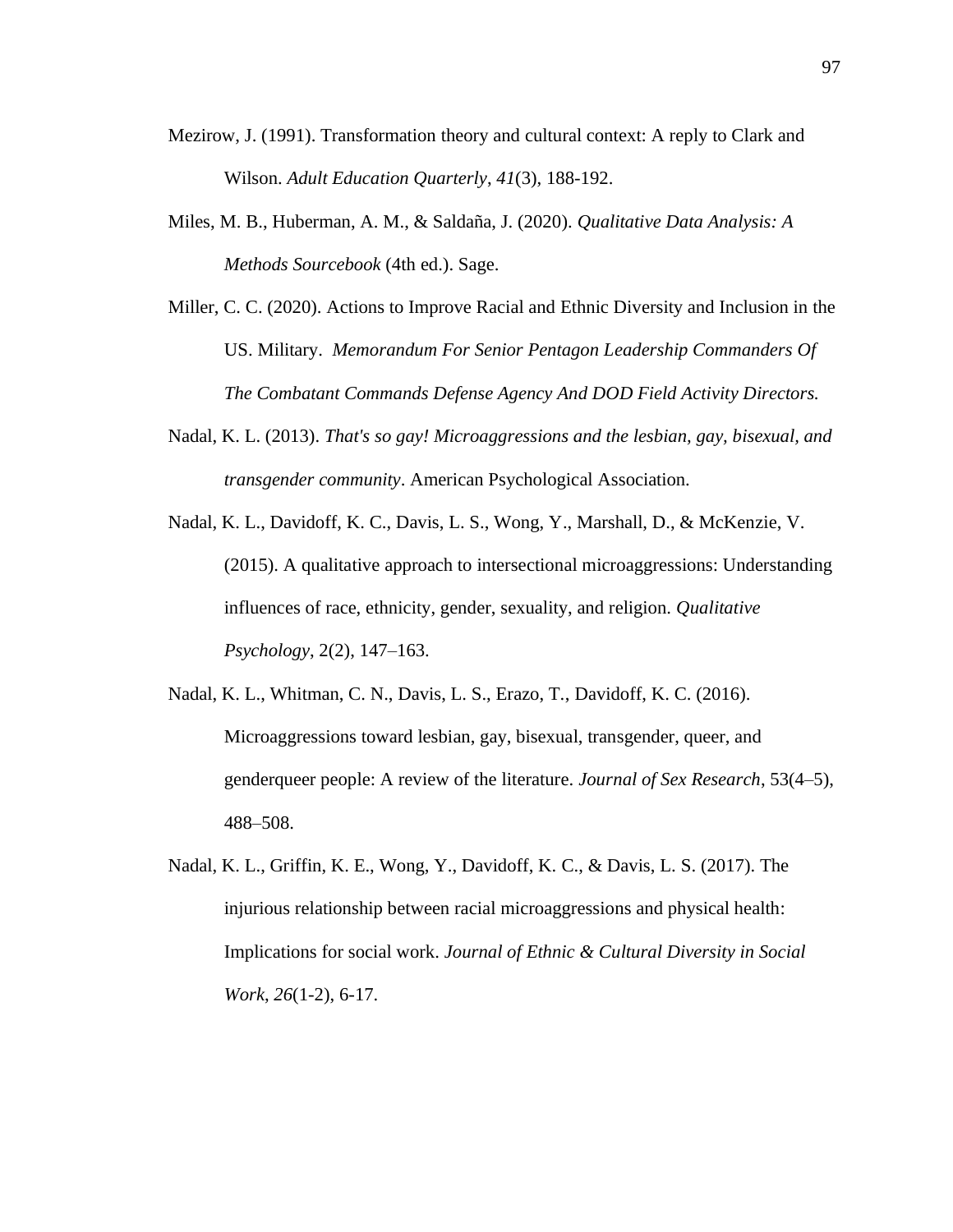- Ogunyemi, D., Clare, C., Astudillo, Y. M., Marseille, M., Manu, E., & Kim, S. (2020). Microaggressions in the learning environment: A systematic review. *Journal of Diversity in Higher Education*, *13*(2), 97-119.
- Ottingen, D. & Woodworth, J. (2021). Diversity, Equity & Inclusion: Why this is important to the Corps as a warfighting organization. *Marine Corps Gazette.* July 202. https://mca-marines.org/wp-content/uploads/Diversity-Equity-Inclusion-1.pdf
- Peirce, C. S. (1955). *Philosophical writings of Peirce* (Vol. 217). Courier Corporation.
- Pérez Huber, L., & Solórzano, D. G. (2015). Racial microaggressions as a tool for critical race research. *Race Ethnicity and Education*, *18*(3), 297-320.
- Pierce, C. M., Carew, J. V., Pierce‐Gonzalez, D., & Willis, D. (1978). *An experiment in racism: TV commercials*. Sage Contemporary Social Science, 44, 62–88.
- Pitcan, M., Park‐Taylor, J., & Hayslett, J. (2018). Black men and racial microaggressions at work. *The Career Development Quarterly*, *66*(4), 300-314.
- President of the United States (2017). *Presidential Memorandum for the Secretary of Defense and the Secretary of Homeland Security.*

[https://www.whitehouse.gov/presidential-actions/presidential-memorandum](https://www.whitehouse.gov/presidential-actions/presidential-memorandum-secretary-defense-secretary-homeland-security/)[secretary-defense-secretary-homeland-security/](https://www.whitehouse.gov/presidential-actions/presidential-memorandum-secretary-defense-secretary-homeland-security/)

President of the United States. (2021). Executive Order on Enabling All Qualified Americans to Serve Their Country in Uniform. https://www.whitehouse.gov/briefing-room/presidentialactions/2021/01/25/executive-order-on-enabling-all-qualified-americans-to-servetheir-country-in-uniform/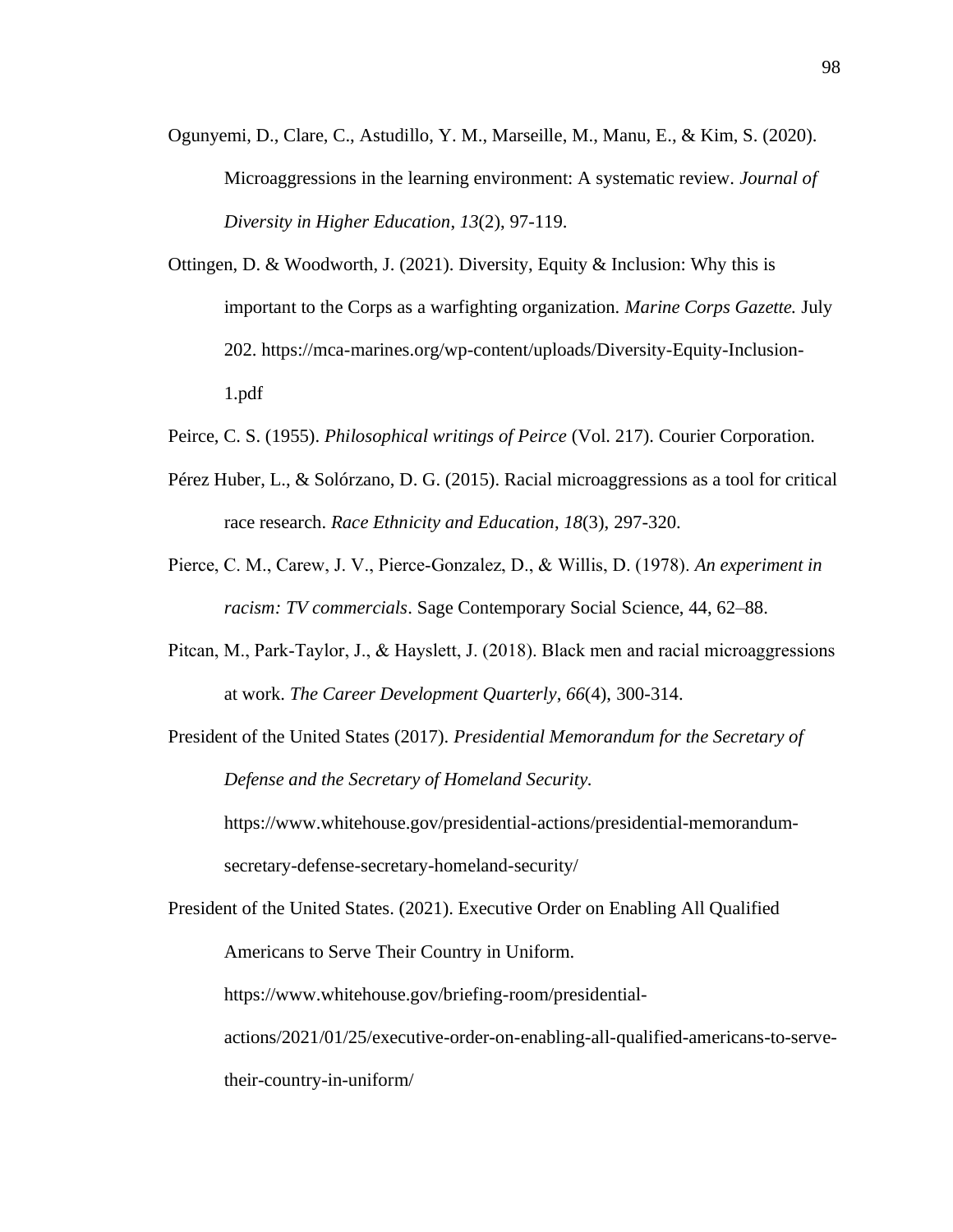- Reis, J., & Menezes, S. (2020). Gender inequalities in the military service: a systematic literature review. *Sexuality & Culture*, *24*(3), 1004-1018.
- Reid, E. (2021). The Courage To Change, Modernizing U.S. Marine Corps Human Capital Investment And Retention. *Foreign Policy*. Brookings Institution. [https://www.brookings.edu/wp-](https://www.brookings.edu/wp-content/uploads/2021/06/FP_202106_28_courage_to_change_reid_v3-1.pdf)

[content/uploads/2021/06/FP\\_202106\\_28\\_courage\\_to\\_change\\_reid\\_v3-1.pdf](https://www.brookings.edu/wp-content/uploads/2021/06/FP_202106_28_courage_to_change_reid_v3-1.pdf)

- Reynolds, G. & Shendruk, A. (2020). "Demographics of the U.S. Military." Council on Foreign Relations.<https://www.cfr.org/article/demographics-us-military>
- Salvatore, J., & Shelton, J. N. (2007). Cognitive costs of exposure to racial prejudice. *Psychological Science*, 18(9), 810–815. doi:10.1111/j.1467–9280.2007.01984.x
- Scandura, T. A. (2019). *Essential of organizational behavior: An evidence-based approach,* 2nd ed. Sage. (S) ISBN number: 978-1-506388465
- Schensul, J. J., LeCompte, M. D., Nastasi, B. K., & Borgatti, S. P. (1999). *Enhanced ethnographic methods: Audiovisual techniques, focused group interviews, and elicitation techniques*. Altamira Press.
- Schuman, M. C. (1995). Managing legitimacy: Strategic and institutional approaches. *Academy of Management Review*, *20,* 571–610.
- Shaw, C. (2020) One Tribe Requires Inclusion: The Commandant's Directive to talk creates an opportunity. *Marine Corps Gazette*. Sep 2020. https://mcamarines.org/wp-content/uploads/One-Tribe-Requires-Inclusion.pdf
- Solórzano, D., Ceja, M., & Yosso, T. (2000). Critical race theory, racial microaggressions, and campus racial climate: The experiences of African American college students. *Journal of Negro Education*, 69(1/2), 60–73.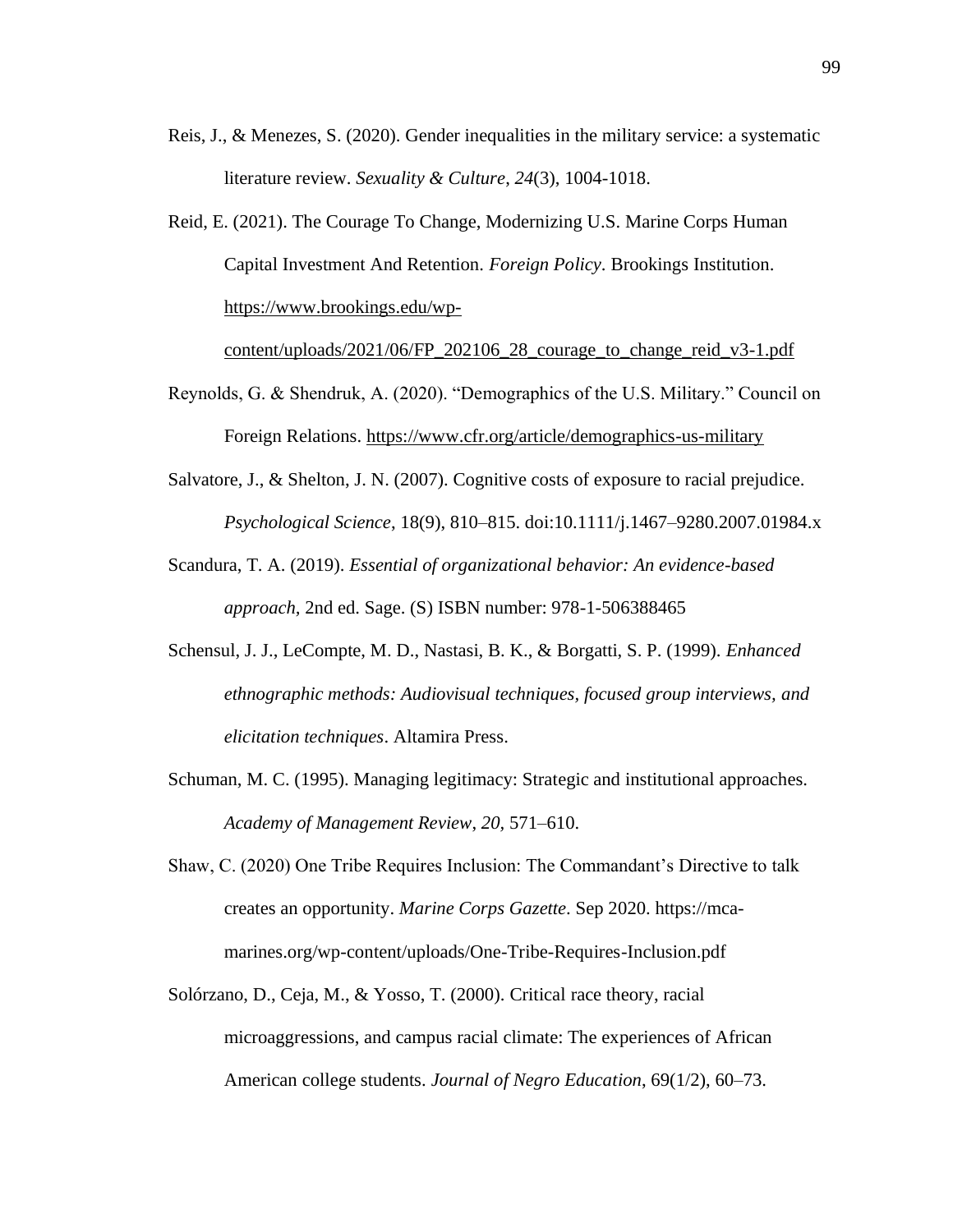- Sue, D. W. (2004). Whiteness and ethnocentric monoculturalism: Making the "invisible" visible. *American Psychologist, 59*, 759–769.
- Sue, D. W., Capodilupo, C. M., Torino, G. C., Bucceri, J. M., Holder, A. M. B., Nadal, K. L., & Esquilin, M. E. (2007). Racial microaggressions in everyday life: Implications for clinical practice. *American Psychologist*, 62(4), 271–286. doi:10.1037/0003066X.62.4.271
- Sue, D. W., & Capodilupo, C. M. (2008). Racial, gender, and sexual orientation microaggressions: Implications for counseling and psychotherapy. In D. W. Sue & D. Sue (Eds.), *Counseling the culturally diverse: Theory and practice* (5th ed., pp. 109–131). Wiley.
- Sue, D. W. (2010a). Microaggressions, marginality, and oppression. *Microaggressions and Marginality, Manifestation, Dynamics, and Impact.* Wiley.
- Sue, D. W. (2010b). Microaggressions: More than just race. *Psychology Today*, *17*.
- Sue, D. W., Alsaidi, S., Awad, M. N., Glaeser, E., Calle, C. Z., & Mendez, N. (2019). Disarming racial microaggressions: Microintervention strategies for targets, White allies, and bystanders. *American Psychologist*, *74*(1), 128.
- Sue, D. W., & Spanierman, L. B., (2020). *Microaggressions in everyday life: Race, gender, and sexual orientation.* Wiley. ISBN 978-0470491409
- Sue, D. W., Calle, C. Z., Mendez, N., Alsaidi, S., & Glaeser, E. (2021). *Microintervention Strategies: What You Can Do to Disarm and Dismantle Individual and Systemic Racism and Bias*. Wiley.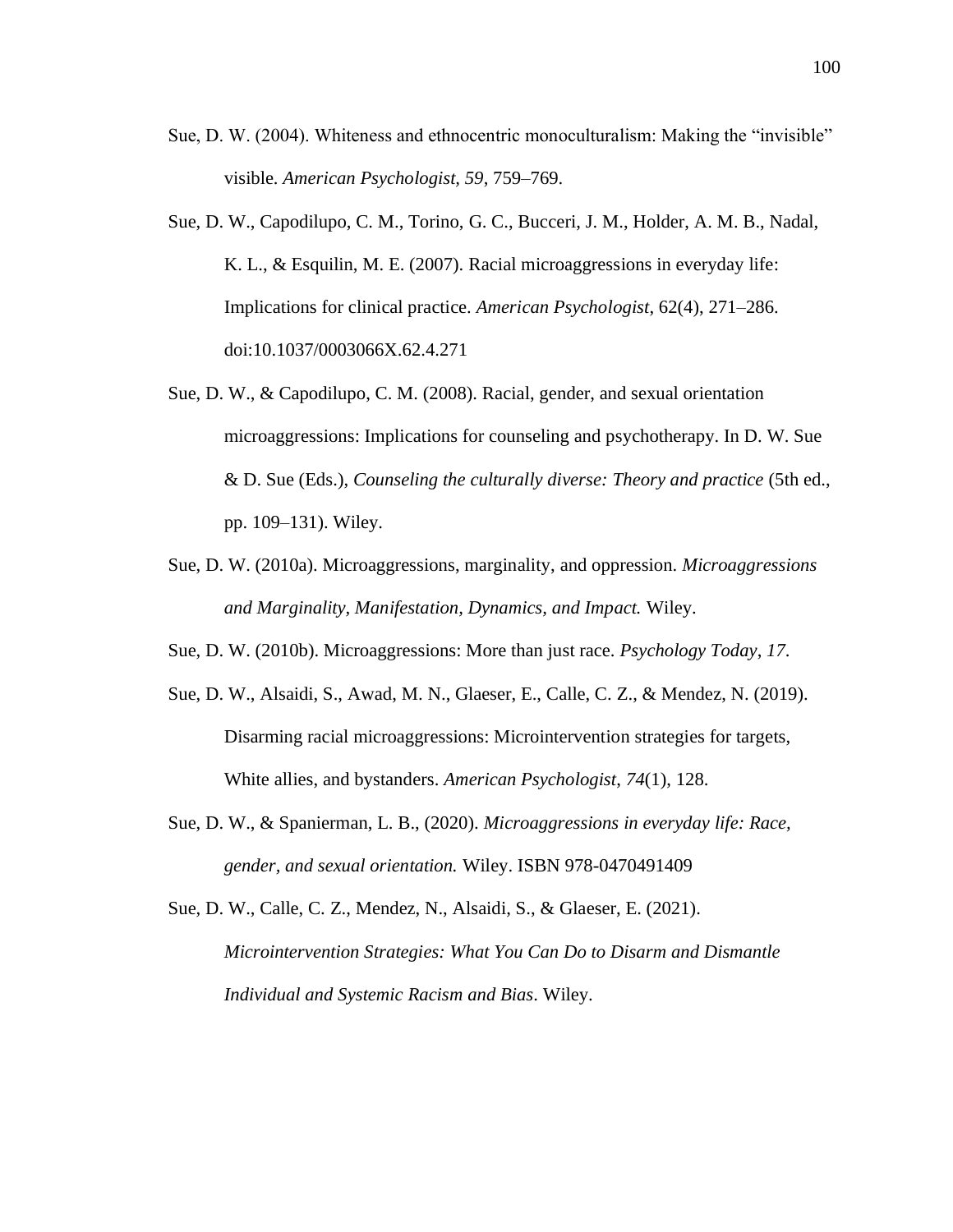- Sunstein, C. R. (2015). Picking the right words to ban from campus. Bloomberg View. [http://www.bloombergview.com/articles/2015-06-23/picking-the-right-words-to](http://www.bloombergview.com/articles/2015-06-23/picking-the-right-words-to-ban-from-campus)[ban-from-campus](http://www.bloombergview.com/articles/2015-06-23/picking-the-right-words-to-ban-from-campus)
- Torino, G. C., Rivera, D. P., Capodilupo, C. M., Nadal, K. L., & Sue, D. W. (Eds.). (2018). *Microaggression theory: Influence and implications*. Wiley.

Torres-Harding, S. R., Andrade Jr, A. L., & Romero Diaz, C. E. (2012). The Racial Microaggressions Scale (RMAS): A new scale to measure experiences of racial microaggressions in people of color. *Cultural Diversity and Ethnic Minority Psychology*, *18*(2), 153.

Tucker, R. P., Testa, R. J., Reger, M. A., Simpson, T. L., Shipherd, J. C., & Lehavot, K. (2019). Current and military‐specific gender minority stress factors and their relationship with suicide ideation in transgender veterans. *Suicide and Life‐ Threatening Behavior*, *49*(1), 155-166.

United States Marine Corps. (1996). *Marine Corps Manual w/ ch 1-3*. Headquarters United States Marine Corps.

https://www.marines.mil/portals/1/Publications/MARINE%20CORPS%20MAN UAL%20W%20CH%201-3.pdf?ver=2017-06-30-085454-003

- United States Marine Corps. (2018a). *Marine Corps Tactical Publication 6-10A Sustaining the Transformation*. Headquarters United States Marine Corps. https://www.marines.mil/portals/1/Publications/MCTP%206-10A.pdf?ver=2018- 09-20-123803-807
- United States Marine Corps. (2018b). *Marine Corps Order 1610.7A Performance Evaluation System*. Headquarters United States Marine Corps.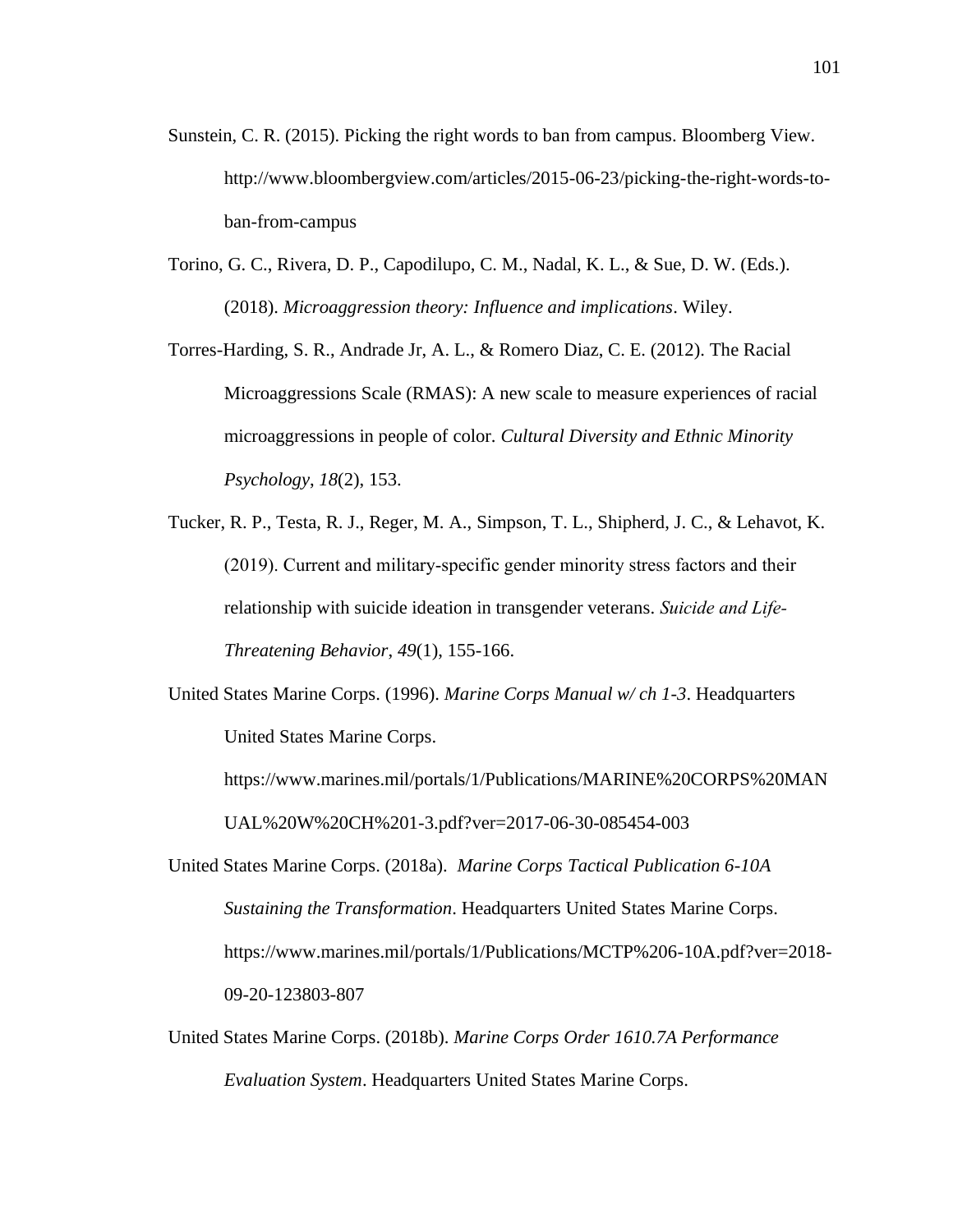https://www.marines.mil/portals/1/Publications/MCO%201610.7A.pdf?ver=2018 -05-07-074813-187

- United States Marine Corps. (2018c). *Marine Corps Doctrinal Publication 6 Command and Control*. Headquarters United States Marine Corps. https://www.marines.mil/Portals/1/Publications/MCDP%206.pdf?ver=2019-07- 18-093633-990
- United States Marine Corps. (2018d). *Marine Corps Doctrinal Publication 1 Warfighting.* Headquarters United States Marine Corps. https://www.marines.mil/portals/1/Publications/MCDP%201%20Warfighting%20 GN.pdf?ver=2019-01-31-110543-300
- United States Marine Corps. (2019a). *Marine Corps Warfighting Publication 6-10 Leading Marines.* Headquarters United States Marine Corps. [https://www.marines.mil/portals/1/Publications/MCWP%206-10.pdf?ver=2018-](https://www.marines.mil/portals/1/Publications/MCWP%206-10.pdf?ver=2018-09-20-104415-507)

[09-20-104415-507](https://www.marines.mil/portals/1/Publications/MCWP%206-10.pdf?ver=2018-09-20-104415-507)

United States Marine Corps. (2019b). Commandant's Planning Guidance. Headquarters United States Marine Corps.

[https://www.hqmc.marines.mil/Portals/142/Docs/%2038th%20Commandant%27s](https://www.hqmc.marines.mil/Portals/142/Docs/%2038th%20Commandant%27s%20Planning%20Guidance_2019.pdf?ver=2019-07-16-200152-700) [%20Planning%20Guidance\\_2019.pdf?ver=2019-07-16-200152-700](https://www.hqmc.marines.mil/Portals/142/Docs/%2038th%20Commandant%27s%20Planning%20Guidance_2019.pdf?ver=2019-07-16-200152-700)

- United States Marine Corps. (2020a). Commandant of the Marine Corps Professional Reading Program. Lejeune Leadership Institute. https://grcusmcu.libguides.com/usmc-reading-list-2020
- United States Marine Corps. (2020b). ALMAR 023/20 Revision of the Commandant's Professional Reading Program. Headquarters United States Marine Corps.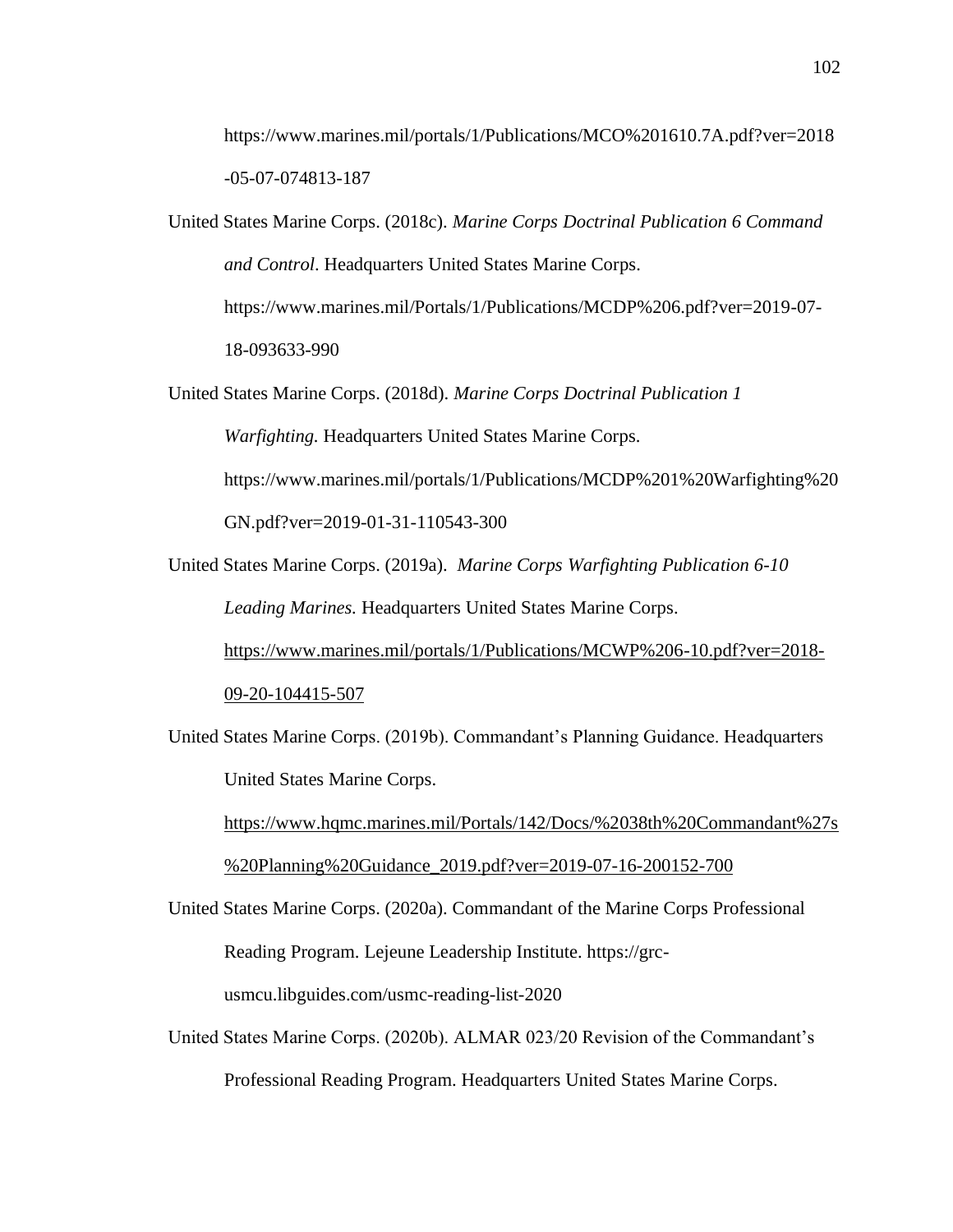[https://www.marines.mil/News/Messages/Messages-](https://www.marines.mil/News/Messages/Messages-Display/Article/2386702/revision-of-the-commandants-professional-reading-program/)

[Display/Article/2386702/revision-of-the-commandants-professional-reading](https://www.marines.mil/News/Messages/Messages-Display/Article/2386702/revision-of-the-commandants-professional-reading-program/)[program/](https://www.marines.mil/News/Messages/Messages-Display/Article/2386702/revision-of-the-commandants-professional-reading-program/)

United States Marine Corps. (2020c). MARADMIN 491/20 Removal of Photographs From Consideration By Promotion Boards and Selection Processes Pertaining to Assignment, Training, Education, and Command. Headquarters United States Marine Corps. [https://www.marines.mil/News/Messages/Messages-](https://www.marines.mil/News/Messages/Messages-Display/Article/2324766/removal-of-photographs-from-consideration-by-promotion-boards-and-selection-pro/utm_source/twitter/utm_medium/social/utm_campaign/man/)[Display/Article/2324766/removal-of-photographs-from-consideration-by](https://www.marines.mil/News/Messages/Messages-Display/Article/2324766/removal-of-photographs-from-consideration-by-promotion-boards-and-selection-pro/utm_source/twitter/utm_medium/social/utm_campaign/man/)[promotion-boards-and-selection-](https://www.marines.mil/News/Messages/Messages-Display/Article/2324766/removal-of-photographs-from-consideration-by-promotion-boards-and-selection-pro/utm_source/twitter/utm_medium/social/utm_campaign/man/)

[pro/utm\\_source/twitter/utm\\_medium/social/utm\\_campaign/man/](https://www.marines.mil/News/Messages/Messages-Display/Article/2324766/removal-of-photographs-from-consideration-by-promotion-boards-and-selection-pro/utm_source/twitter/utm_medium/social/utm_campaign/man/)

- United States Marine Corps. (2020d). *Marine Corps Doctrinal Publication 1-4 Competing*. Headquarters United States Marine Corps.
- United States Marine Corps. (2020e). *Marine Corps Doctrinal Publication 7 Learning*. Headquarters United States Marine Corps.

https://www.marines.mil/Portals/1/Publications/MCDP%207.pdf?ver=2020-03- 30-071343-193

United States Marine Corps. (2021a). Talent Management 2030. Headquarters United States Marine Corps.

[https://www.hqmc.marines.mil/Portals/142/Users/183/35/4535/Talent%20Manag](https://www.hqmc.marines.mil/Portals/142/Users/183/35/4535/Talent%20Management%202030_November%202021.pdf?ver=E88HXGUdUQoiB-edNPKOaA%3d%3d) [ement%202030\\_November%202021.pdf?ver=E88HXGUdUQoiB-](https://www.hqmc.marines.mil/Portals/142/Users/183/35/4535/Talent%20Management%202030_November%202021.pdf?ver=E88HXGUdUQoiB-edNPKOaA%3d%3d)

## [edNPKOaA%3d%3d](https://www.hqmc.marines.mil/Portals/142/Users/183/35/4535/Talent%20Management%202030_November%202021.pdf?ver=E88HXGUdUQoiB-edNPKOaA%3d%3d)

United States Marine Corps. (2021b). September National Insider Threat Awareness Month 2021. MARADMIN Number 418/21. Headquarters United States Marine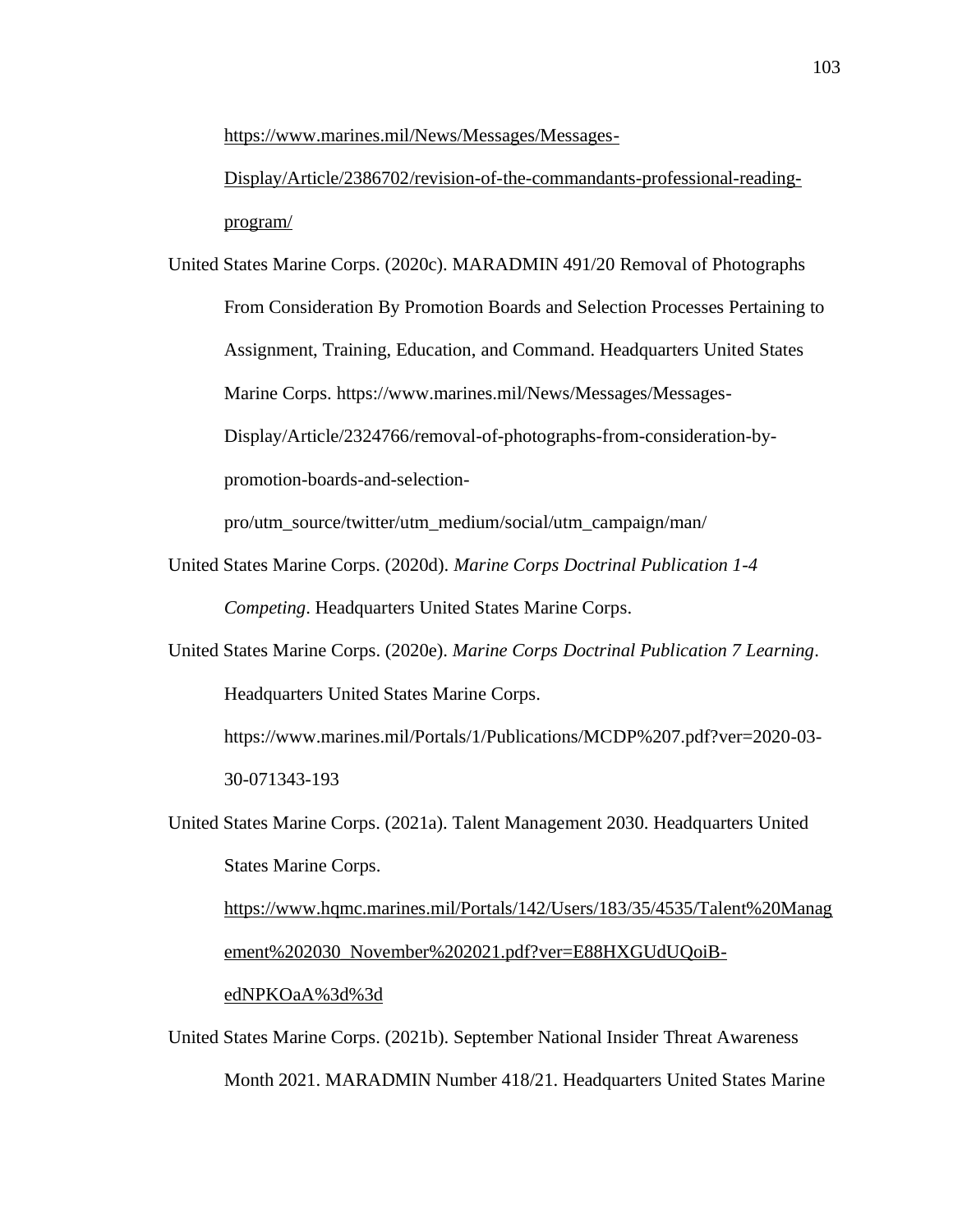Corps. https://www.marines.mil/News/Messages/Messages-

Display/Article/2728770/september-national-insider-threat-awareness-month-2021cultural-awareness/

United States Marine Corps. (2022). Lt Gen John A Lejeune. Marine Corps Base Lejeune Official Website. https://www.lejeune.marines.mil/About/About-LtGen-Lejeune/

United States House of Representatives. (2017). Uniform code of Military Justice.

*Chapter 47, Title 10, United States Code.* 

*[https://uscode.house.gov/view.xhtml?path=%2Fprelim%40title10%2FsubtitleA%](https://uscode.house.gov/view.xhtml?path=%2Fprelim%40title10%2FsubtitleA%2Fpart2%2Fchapter47&req=granuleid%3AUSC-prelim-title10-chapter47&f=&fq=&num=0&hl=false&edition=prelim) [2Fpart2%2Fchapter47&req=granuleid%3AUSC-prelim-title10](https://uscode.house.gov/view.xhtml?path=%2Fprelim%40title10%2FsubtitleA%2Fpart2%2Fchapter47&req=granuleid%3AUSC-prelim-title10-chapter47&f=&fq=&num=0&hl=false&edition=prelim) [chapter47&f=&fq=&num=0&hl=false&edition=prelim](https://uscode.house.gov/view.xhtml?path=%2Fprelim%40title10%2FsubtitleA%2Fpart2%2Fchapter47&req=granuleid%3AUSC-prelim-title10-chapter47&f=&fq=&num=0&hl=false&edition=prelim)*

Vaccaro, A., & Koob, R. M. (2019). A critical and intersectional model of LGBTQ microaggressions: Toward a more comprehensive understanding. *Journal of homosexuality*, *66*(10), 1317-1344.

- Van Dijk, H., Van Engen, M., & Van Knippenberg, D. (2012a). Defying conventional wisdom: A meta-analytical examination of the differences between demographic and job-related diversity relationships with performance. *Organizational Behavior and Human Decision Processes*, 119, 38–53.
- Van Dijk, H., Van Engen, M., & Paauwe, J. (2012b). Reframing the Business Case for Diversity: A Values and Virtues Perspective. *Journal of Business Ethics,* 111(1), 73-84.
- Van Engen, M. L., & Willemsen, T. M. (2004). Sex and leadership styles: A metaanalysis of research published in the 1990s. *Psychological reports*, *94*(1), 3-18.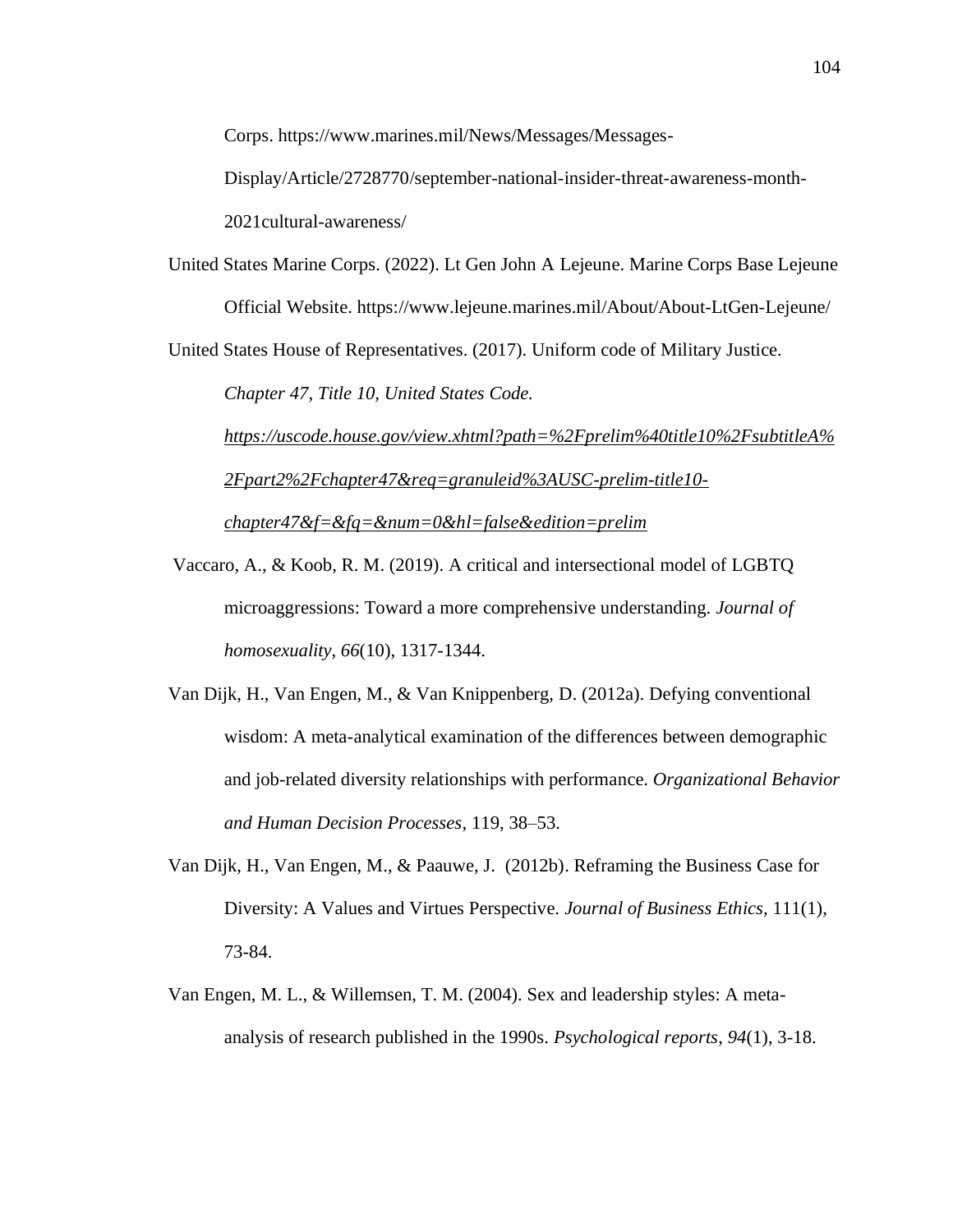- Volkan, V. D. (2014). Blind trust: Large groups and their leaders in times of crisis and terror. Pitchstone Publishing (US&CA).
- Wallace, M. R. (2011). A qualitative examination of how equal opportunity and diversity factors are communicated to African American airmen (Order No. 1493241). Available from ProQuest Dissertations & Theses Global. (868863930). <https://search.proquest.com/docview/868863930?accountid=146947>
- Williams, M. T. (2019). Microaggressions: Clarification, evidence, and impact. *Perspectives on Psychological Science*, 15, 3–26. [https://doi.org/10.1177/1745691619827499](https://doi.org/10.1177%2F1745691619827499)
- Wong, G., Derthick, A. O., David, E. J. R., Saw, A., Okazaki, S. (2014). The what, the why, and the how: A review of racial microaggressions research in psychology. *Race and Social Problems*, 6, 181–200.

Woodbridge, C. (2021). Call To Action: Race In The Marine Corps: Let's Have The Discussion. Marine Corps Association. [https://mca](https://mca-marines.org/blog/2021/05/21/call-to-action-race-in-the-marine-corps-lets-have-the-discussion/)[marines.org/blog/2021/05/21/call-to-action-race-in-the-marine-corps-lets-have](https://mca-marines.org/blog/2021/05/21/call-to-action-race-in-the-marine-corps-lets-have-the-discussion/)[the-discussion/](https://mca-marines.org/blog/2021/05/21/call-to-action-race-in-the-marine-corps-lets-have-the-discussion/)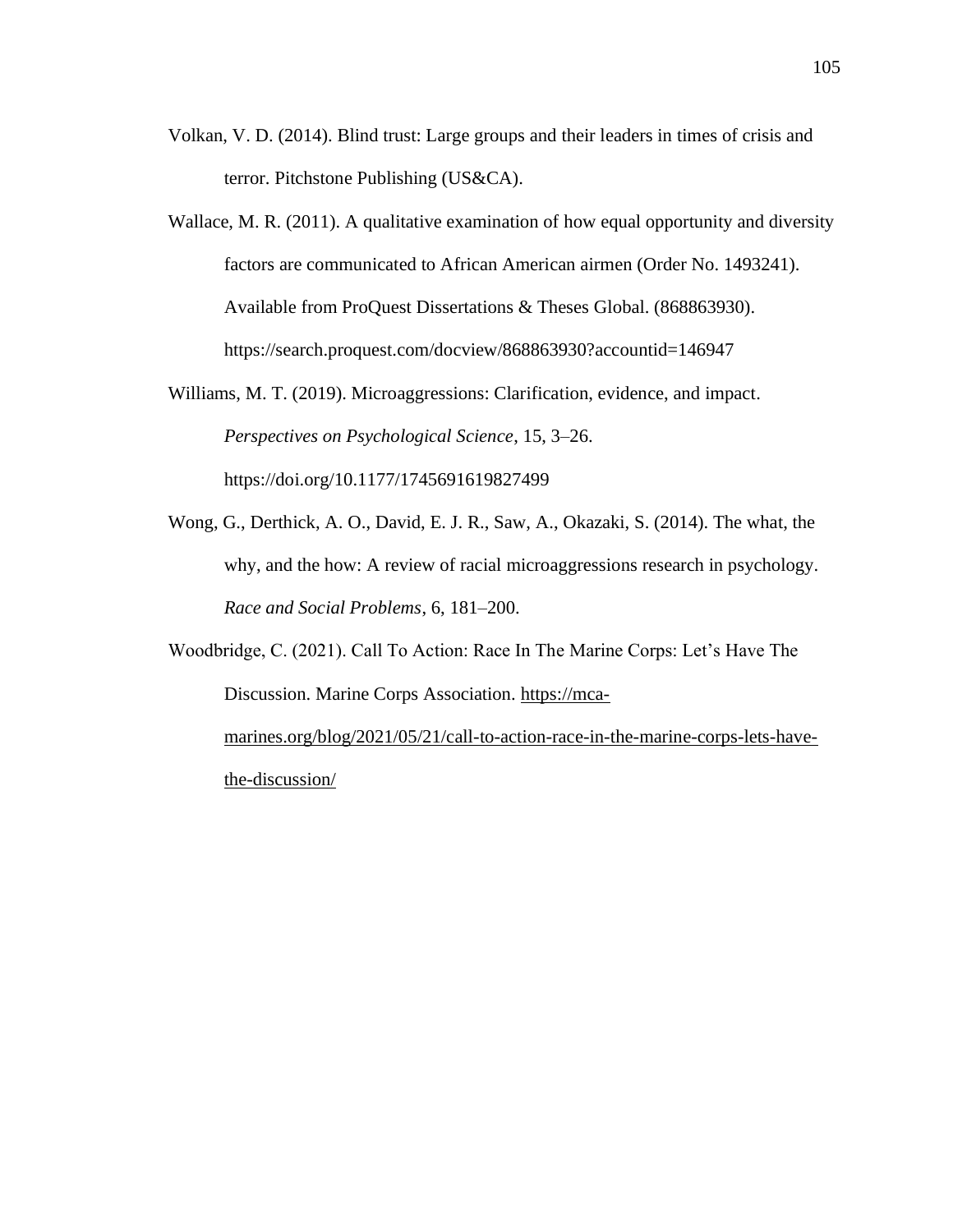#### APPENDIX A

### EXECUTIVE SUMMARY

In keeping with the United States (US) Department of Defense (DoD) 2020 directive to expand diversity and inclusion efforts, this document analysis explores the existence and nature of microaggressive language in the US Military's leadership development doctrine—documents which define leadership culture, training, and education processes in a military service. Using the assumption that these documents shape and legitimize behavior, this dissertation describes the incidence and nature of unconscious bias in military leadership written artifacts and then suggests a theory which describes the unconscious bias in an effort to help with future mitigation efforts. Focusing on the United States Marine Corps (Marine Corps or USMC), which is the military service with the least diverse officer cadre in terms of sex, gender identity and race, this dissertation employed a document analysis format to examine Marine Corps leadership education doctrine for microaggressions. Using a two-cycle coding process combining pattern coding and protocol coding--explained here as "Protocol Pattern" coding—the study conducted an assessment of the documents for biased language using the definitions of microaggression "themes" as named by the foremost researcher in the field, Columbia University professor Dr Derald Wing Sue. The results from the coding process helped to develop a unifying theme describing the nature of the bias.

The coding results suggest repeated unconscious bias-related trends within the Marine Corps' documents at the potential cost of minority members in terms of health, acceptance, and performance within the organization. The results also suggest there is an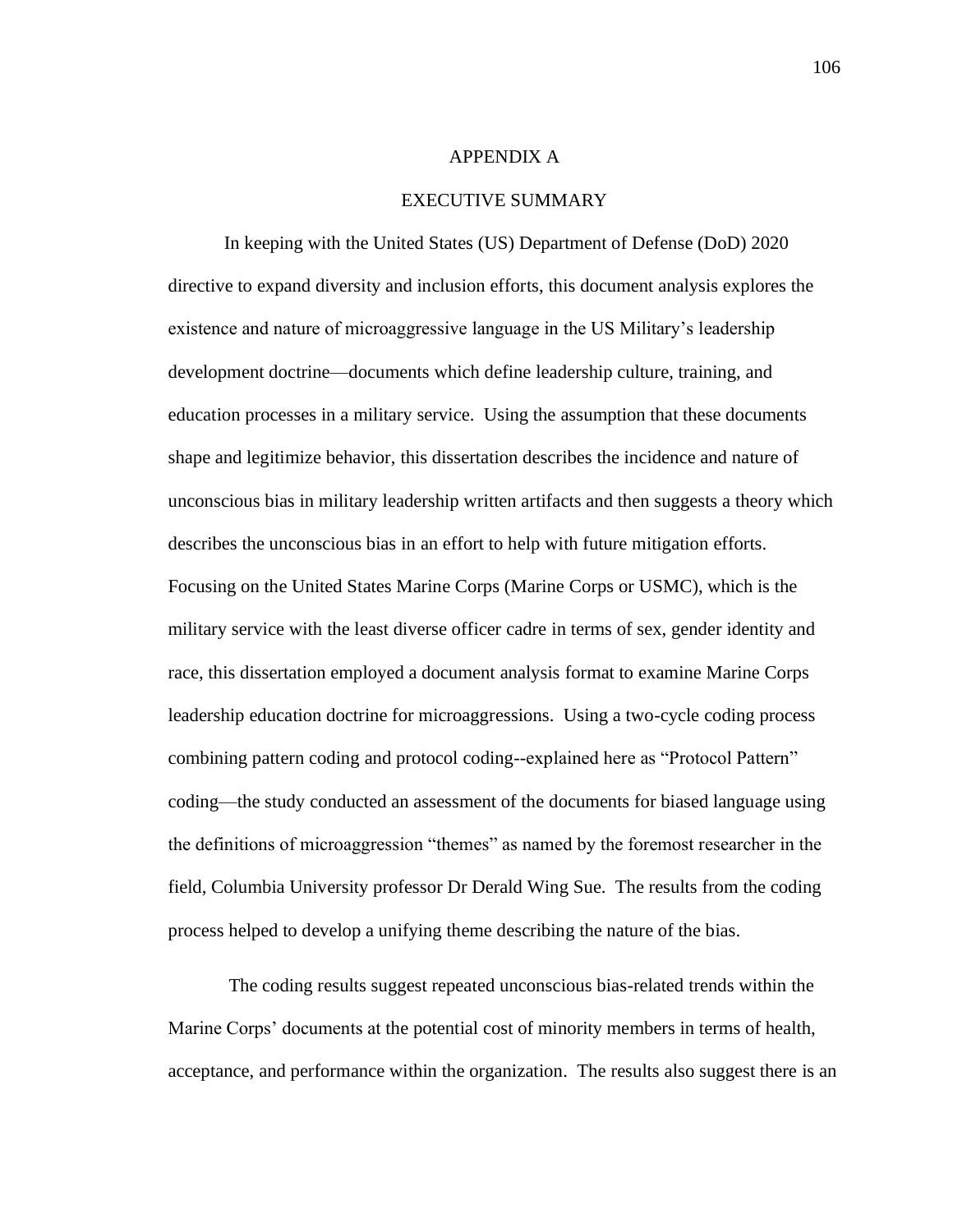overriding bias-culture which puts Marine Corps leadership in a difficult dilemma of trying to encourage conformity to traditional organizational cultural identity while embracing a new future of a more diverse and flexible workforce. This is the "Conformity/Diversity Conflict Dilemma," or "CDCD" dilemma that can be described at both macro (or the cultural context) and micro (or study results about microaggressions in Marine Corps publication) levels.

**CDCD, the Macro Context:** The Marine Corps' warfighting philosophy endorses *Maneuver Warfare* which relies upon a decentralized command structure with subordinates free to act under guidance given by a "Commander's Intent" mission statement. Subordinates require implicit understanding of the commander's intent statement to ensure unity of effort, but because the Marine Corps is also now encouraging diversity of thought and the recruiting and retaining of a more diverse workforce, the likelihood that implicit understanding of a commander's intent is achievable decreases under the current leadership paradigm.

**CDCD, Micro-level Findings:** Five of twelve microaggression-related themes that emerged during the document analysis appear more often than the other seven in the publications analyzed. They are colorblindness racism, denial of individual bias, bias against non-male gender and non-traditional gender expression, sustaining inequality with a myth of meritocracy, and pathologizing dominant historical white male cultural values in the name of organizational harmony. The themes are present in both words and by omission, i.e., when authors deny diversity by using a one-size-fits-all approach to culture-building.